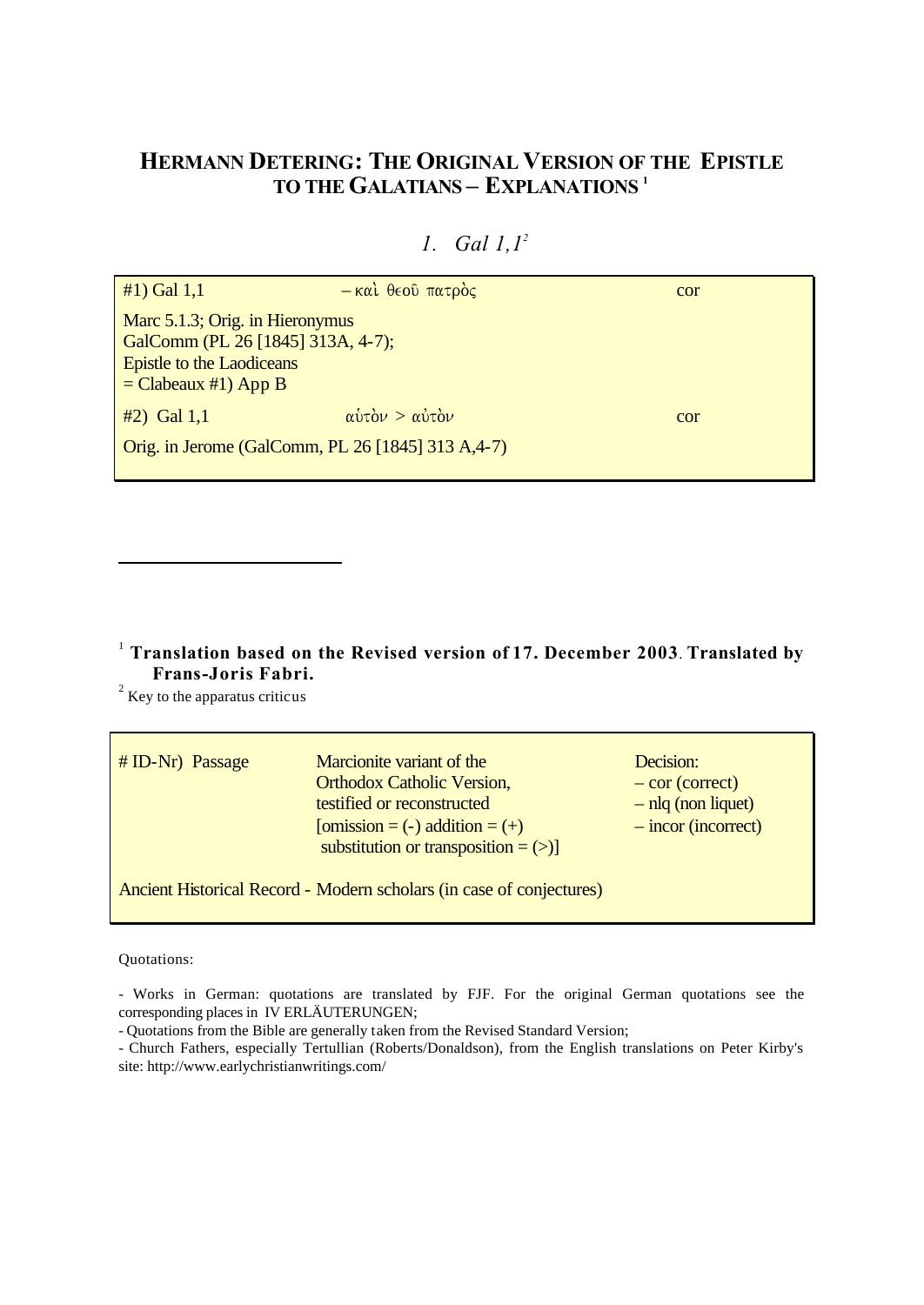*Textual Evidence for and Reconstruction of the Marcionite Text.*

#1) The omission of  $\kappa \alpha \iota$   $\theta \in \partial \Omega$   $\pi \alpha \tau \rho \delta \zeta$  is testified to by Tertullian: Tertullian, Marc 5.1.3: »Ipse se, inquit, apostolum est professus et quidem non ab hominibus nec per hominem, sed per Jesum Christum«.

The variant corresponds, as HARNACK, 68\*, noticed, to the prologue of the (Marcionite) Epistle to the Laodiceans: *»Paulus apostolus non ab hominibus neque per hominem, sed per Jesum Christum, fratribus«.* Here a comparison of the prologue of Galatians in its (probable) Marcionite form as quoted by Tertullian and Origen (s.b.) with the prologue of Laodiceans (translated to the Greek by HARNACK, 139\*f,).

| Παῦλος ἀπόστολος ούκ ἀπ' ἀνθρώπων ούδε     | Παῦλος ἀπόστολος ούκ ἀπ' ἀνθρώπων ούδε |
|--------------------------------------------|----------------------------------------|
| δι' άνθρώπου άλλά διά 'Ιησού Χριστού       | δι' άνθρώπου άλλά διά 'Ιησού Χριστού,  |
| του έγείραντος αυτόν έκ νεκρών, και οι συν |                                        |
| έμοι πάντες άδελφοι ταις έκκλησίαις της    | τοις άδελφοις τοις ούσιν έν Λαοδικεία, |
| Γαλατίας,                                  |                                        |
| χάρις ὑμῖν                                 | χάρις ὑμῖν                             |

 $#2$ ) That Marcion had  $\alpha\dot{\nu}\tau\dot{\alpha}\nu$  instead of  $\alpha\dot{\nu}\tau\dot{\alpha}\nu$ , is confirmed by Origen. Origen (GalComm, PL 26 [1845] 313 A,4-7):

*»Sciendum quoque in Marcionis Apostolo [Apostolico] non esse scriptum 'et per Deum patrem', volentis exponere, Christum non a Deo patre, sed semetipsum suscitatum, ut est illud, 'Solvite templum hoc, et ego in triduo suscitabo illud', necnon et illud [alibi], 'Nemo tollit animam meam a me; sed ego pono eam a meipso. Potestatem habeo ponendi eam et rursus potestatem habeo sumendi illam.«*

HILGENFELD, 439: »Though from this does not follow –as is usually stateda variant  $\dot{\epsilon}$ αυτόν instead of αὐτὸν, since Marcion could have surmised AYTON to have a rough breathing mark, the omission of  $\kappa \alpha \iota$ .  $\theta \in \partial \Omega$   $\pi \alpha \tau \rho \delta \varsigma$  does follow, at least for the version known to Jerome«.

#### *Which is the Original Text?*

According to HARNACK, 68\*, Marcion is responsible for the modification, and his version is »typical for Marcion's doctrines about God and Christ «; i.o.w., according to HARNACK, Marcion's *modalism* caused the modification. Marcion wanted to say explicitly, that Christ had not been raised by God, but had raised *himself* (corresponding to Joh 2,19; 10,18). BLACKMAN, too, sees »a significant Marcionite omission«, 81, as in his opinion the verse in this form is »indicative of Marcion's modalistic christology« 44. The erasure »gives expression to his theory that Christ raised himself from dead, and did by no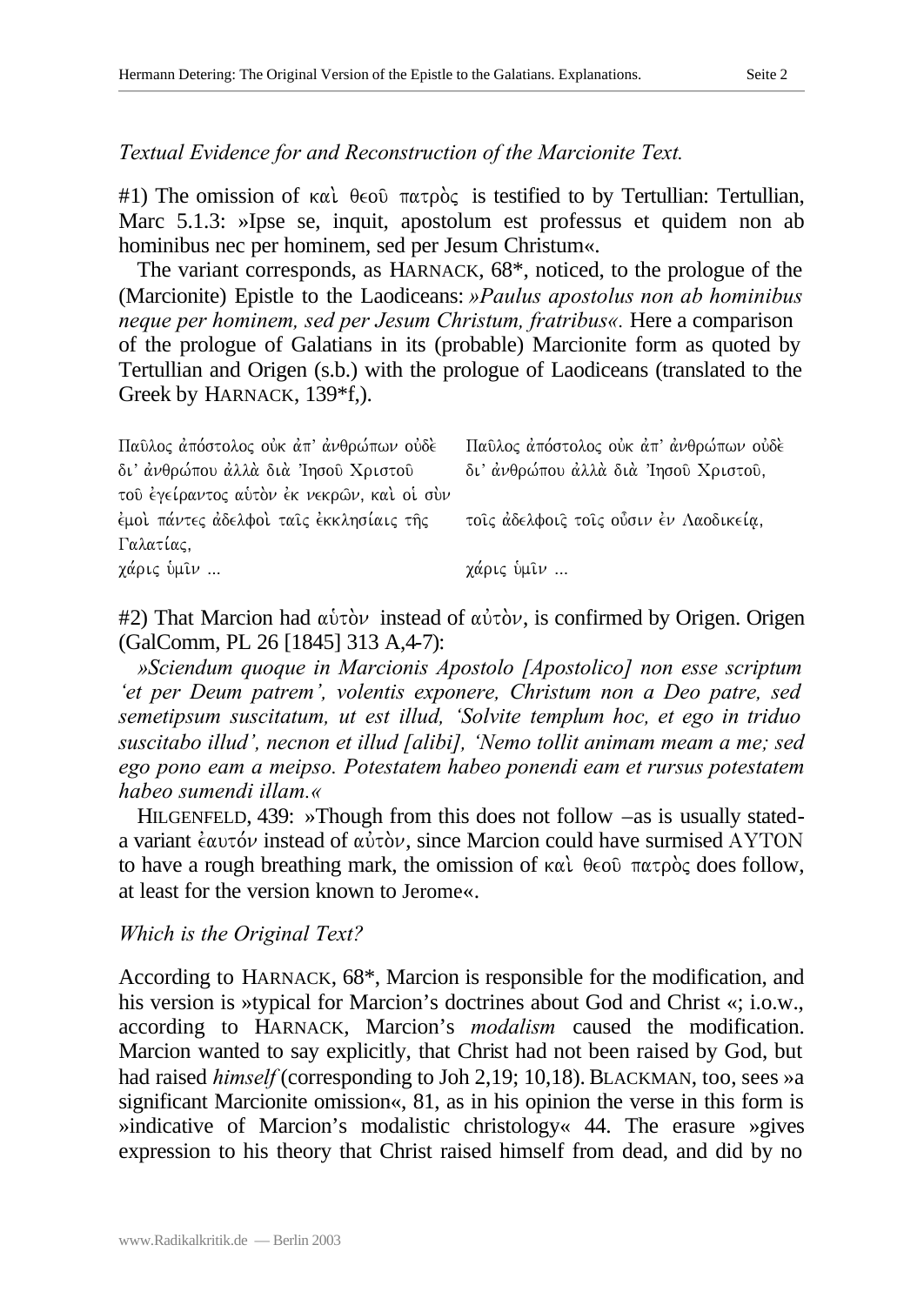means for anything depend on the Creator«, 44.Nevertheless the Marcionite version seems to be the original one, for the following reasons:

1) *There was no need for Marcion to discard* και θεοῦ πατρὸς. Against HARNACK'S and BLACKMAN's opinion that by the omission, Marcion had wanted to emphasize Christ's independence from the Creator-God, one has to draw attention to other places in the Marcionitie *Corpus Paulinum*, in as far as it is quoted by Tertullian, where the idea of a *resurrection achieved by God*  is by no means suppressed.

| a) Rom $8,11$    | ο έγείρας Χριστον έκ νεκρών, qui suscitavit  |  |
|------------------|----------------------------------------------|--|
|                  | Christum a mortuis, Marc 5.14.               |  |
| b) I Cor $6,124$ | δ δε θεδς και τον κύριον ήγειρεν, <i>qui</i> |  |
|                  | <i>dominum suscitavit</i> , Marc 5.7.        |  |
| c) Eph $1,20$    | έγείρας αύτον έκ νεκρών, suscitando eum a    |  |
|                  | <i>mortuis</i> , Marc 5.17.                  |  |

Already ZAHN, 496, made the remark, that the »erasure [of  $\kappa \alpha \iota$   $\theta \in \partial \Omega$   $\pi \alpha \tau \rho \dot{\alpha}$ ] (was) not necessary for Marcion.«, though it »excellently« fitted his Christology. cf. BAARDA, 244, who quite rightly asks: »If Marcion were a modalist in the strict sence of the word, he apparently did not revise other passages in which Paul spoke of God having raised Christ from the dead. Why then would he have demonstrated his modalism so explicitly in Gal 1:1 and not elsewhere?«

Moreover, with  $\kappa \alpha \iota$   $\theta \in \partial \Omega$   $\pi \alpha \tau \rho \dot{\rho} \varsigma$  Marcion would not inevitably have thought of the Creator-God, as BLACKMAN has it, he easily could have interpreted the passage – if then it had been there – as a reference to the Father of Jesus Christ, meaning the Marcionite Good God.

2) *Linguistic Problems: the Preposition* dia. *in Gal I,1:* strictly speaking, the preposition dia. with gen., if neither understood in *local, temporal* or *modal* sense (Bl.-D. § 233, ThW II, 65), nor as introducing an urgent request, *instrumentally* indicates a »mediator« and can then be expressed e.g. by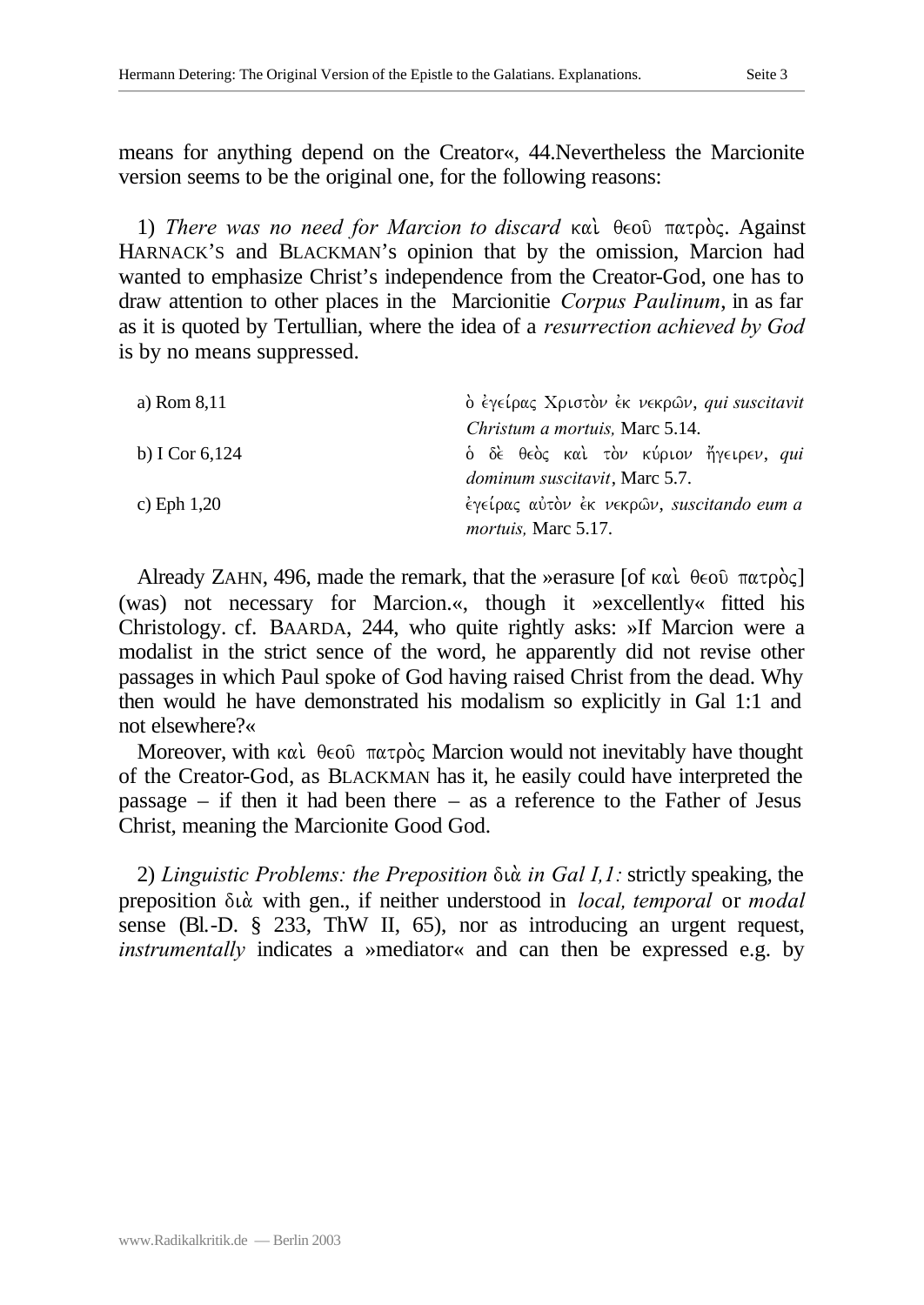»through mediation of «. Because of the preceding δι' άνθρώπου, this translation might seem to suggest itself but, due to the  $\kappa \alpha \iota$   $\theta \in \alpha \iota$   $\pi \alpha \tau \rho \dot{\alpha} \varsigma$  it cannot be upheld. LIETZMANN,  $227:$  »Since in the second phrase  $\delta \alpha$ . necessarily refers to both Jesus and God, it cannot have the meaning 'through mediation of' in  $\delta t$ '  $\dot{\alpha} \nu \theta \rho \dot{\omega} \pi \dot{\sigma}$  so the change of preposition is only for rhetorical plerophory...« Not so SCHLIER 27f.<sup>3</sup>

If one does not *a priori* consider και θεού πατρός to belong to the original version of the text but sees it as an addition by a later editor, even here the preposition may very well be considered to have its usual meaning and consequently, – in contrast to the preceding  $\delta v'$   $\dot{\alpha} \nu \theta \rho \omega \tau \omega$  – may be translated as »through mediation of Jesus Christ«. In the editor's work the doctrinal bias often takes precedence over accurate language. (cf. eg. what has been said about Gal 4,6).

*3) Problems of Doctrine:* a) In the canonical version the calling of the apostle is not only by Christ, but,  $\kappa \alpha \hat{i}$   $\theta \in \partial \Omega$   $\pi \alpha \tau \rho \dot{\rho} \zeta$ , by God as well. As rightly stated i.a. by SCHMITHALS, *Das kirchliche Apostelamt*, 15f, this is contrary to most of the other places in the Pauline Letters, in which *Christ* is seen as the only originator of the call: [Rom 1,4f]; I Cor 1,1 (Παῦλος κλητὸς ἀπόστολος Χριστού Ίησού διά θελήματος θεού, not διά Θεου); II Cor 1,1; I Thess 2,7; cf. Eph 1,1; Col 1,1; II Cor 11,13; I Cor 1,17; I Cor 9,1. From this SCHMITHALS, 15f infers: »Marcion omits  $\kappa \alpha \iota$ .  $\theta \in \partial \Omega$  πατρός, obviously because of the correct observation that Paul usually ascribes the calling of the apostles to Jesus alone.« – The more adequate conclusion would very likely be that the Marcionite text be the more original one.

b) The twofold negative form our  $\dot{\alpha}$ <sup>n</sup>  $\dot{\alpha}$ νθρώπων ουδε δι' ανθρώπου explicitly refutes the *human* origin of Paul's apostleship. All of the formal construction and the intrinsic logic strongly request ' $Inq\sigma\delta\zeta$  X $\rho\sigma\sigma\delta\zeta$  to be an absolute *divine* power contrary to the sphere of the human. Actually this idea is not consistently accomplished in the canonical version. The fact that the

l

<sup>&</sup>lt;sup>3</sup> Already Jerome (GalComm, PL 26 [1845] 313 A,4-7) unintentionally read  $\dot{\alpha}$  πο θεού  $\pi\alpha\tau\rho\dot{\rho}$  into the text instead of  $\delta\iota\dot{\alpha}$   $\theta\epsilon\omicron\hat{\nu}$   $\pi\alpha\tau\rho\dot{\rho}$ , which was in it. First he quotes the passage thusly: Paulus, qui neque ab hominibus, neque per hominem, sed *a* Deo Patre Patre (=  $\dot{\alpha}$ πο θεοῦ πατρὸς) per Jesum Christum missus est. Then he reproaches Marcion for having erased the words *et per Deum Patrem*.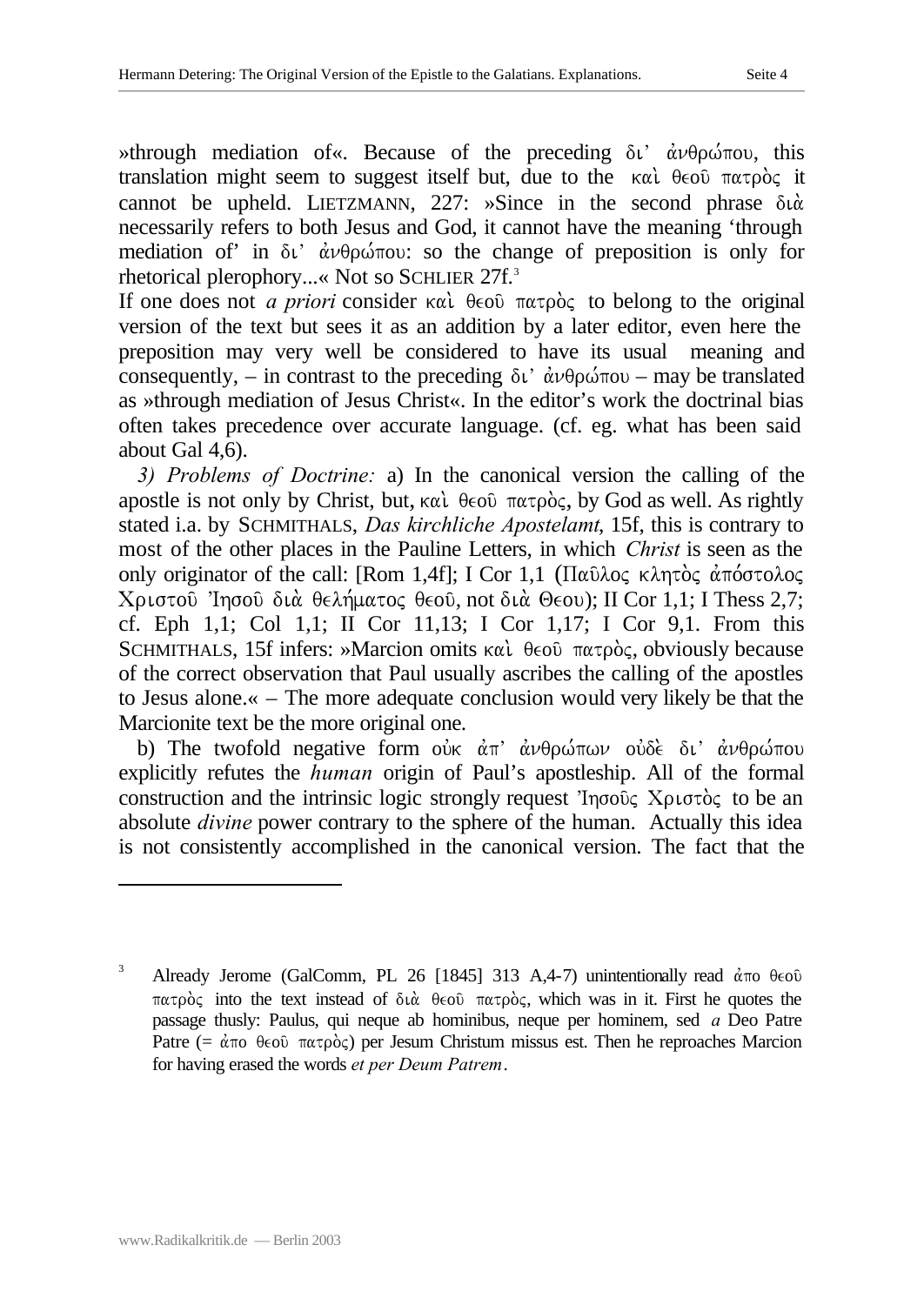insertion  $\kappa \alpha$   $\beta \in \partial \Omega$   $\pi \alpha \tau \rho \dot{\rho}$  places the Father on Jesus Christ's side, by no means emphasizes the latter to be divine as well, but, quite the contrary:instead of the association, the *difference* is accentuated between the one who raised from among the dead and the one who was raised. All in all, the emphatically stressed antagonism between the human and the divine spheres, prepared by the beginning of the verse, is weakened by the addition of »and the Father, who raised him from the dead« by subordinating Jesus Christ to the Father. As already VAN MANEN, 456 ff., stated, theinsertion kai.  $\theta \in \infty$   $\pi \alpha \tau \rho \delta \zeta$  weakens the original clear-cut idea of the divine appointment of the apostle by toning down the our  $\dot{\alpha}$   $\vec{\alpha}$   $\vec{\alpha}$   $\vec{\beta}$  avandrous  $\vec{\alpha}$  avandrou.

**Conclusion**: The result of our textual critical investigation is that, compared with the canonical version, the Marcionite variants (#1 und #2) turn out to be the more ancient and the more original ones. As shown by the analysis of both *formal linguistic* details and *doctrinal content,* the addition to the text or its modification, missing in Marcion's version, did doubtlessly not belong to the original text. The differences observed rather suggest they be the work of a later editor.

#### *2. Gal 1,4.5*

| $#3)$ Gal 1,4.5<br><b>Van Manen</b> | $-4.5.$ | cor |
|-------------------------------------|---------|-----|

## *Textual evidence*

The passage is not mentioned in any of the extant works on the Marcionite Apostolicon.

## *About the Problem of the Original Text*

For both formal reasons of language and style and of dogmatic contents the passage seems not to be part of the original text:

## *Context*

The extension of the greetings after the benediction formula  $\chi \dot{\alpha} \rho \iota \zeta$  by  $\mu \bar{\iota} \nu \kappa \tau \lambda$ . is unique: cf. Rom 1,7; I Cor 1,3; II Cor 1,2; Eph 1,2; Phil 1,2; Col 1,2; I Thess 1,1; II Thess 1,2; Philm 1,3; cf. BENGEL to the place.: »Gratiae et apprecationi nusquam alibi Paulus talem periphrasin addit«.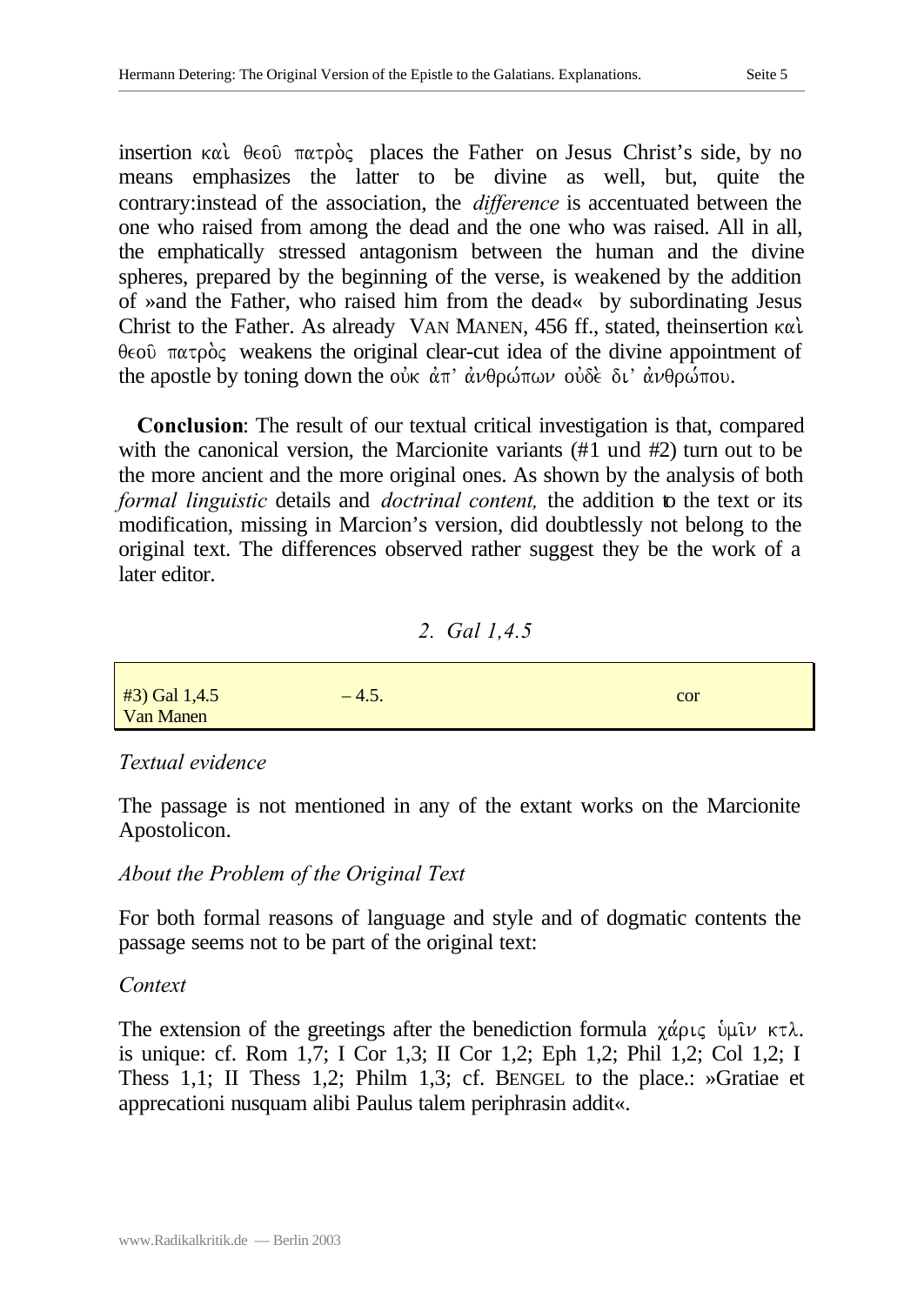For the part that juts out, no immediate *referent* can be found in the actual contents of Gal (as e.g. indicating a topic or a special occupation with the situation in the community), which might explain the irregularity in a nonartificial way (against SCHLIER, 31; OSTEN-SACKEN, 121; to these, s.below).

## *Particularities of Form and Language.*

a) The term  $\epsilon \xi \epsilon \lambda \eta \tau \alpha \iota$  (subj. aor. med. of  $\epsilon \xi \alpha \iota \rho \epsilon \omega$ ) is a hapaxlegomenon in the *Corpus Paulinum*. The term occurs 4 times in Acts (7,10. 34; 12,11; 23,27; 26,17) and 3 times in 1Clem  $(39.9; 52.3; 56.8 = \text{ quotes from LXX};$  this suggests an origin from the Septuagint. There, in fact,  $\dot{\epsilon} \xi \alpha \rho \dot{\epsilon} \omega$  as translation for hebr. נצל (meaning »to save, to get out of«) occurs exceedingly often (155 times altogether, of which 16 in the Psalms).

b) 1,5 contains a *doxology* – the only doxology in Galatians and the only doxology in the entire Corpus Paulinum to close a prologue. SCHLIER, 35: »A praise of God like that one, closing the prologue, does not occur in the other letters of the apostle«; SCHLIER explains by the fact that the thanksgivingformula in Galatians is missing, and says it was replaced by the doxology. This, however, remains a mere assumption.

Within the *Corpus Paulinum* doxologies only occur at Rom 1,25; 9,5; 11,36; II Cor 11,32; Eph 3,21; Phil 4,20; I Tim 1,17; II Tim 4,18 (Hebr 13,21). All of these (with the exception, of course, of the three last mentioned) flowed from the catholicizing editor's pen.

Gal 1,5 just like Rom 16,27,  $\hat{\phi}$  ή δόξα είς τους αί $\hat{\omega}$ νας, άμήν, is a »a Jewish phrase through and through « (SCHMITHALS, *Römerbrief,* 416f). This – as did already the word  $\dot{\epsilon} \xi \alpha \rho \dot{\epsilon} \omega$  – gives away the Jewish-synagogal origin of the passage. cf. LXX: 4 Macc 18,24 (verbatim:  $\hat{\omega}$  ή δόξα είς τους αιώνας των αιώνων αμην).

#### *Doctrinal Inconsistencies*

According to BULTMANN, *Theologie*, 297, in Gal 1,4 appears the *redeemer motif*, used by Paul to describe Christ's work of salvation – besides other ones, e.g. the Jewish idea of atonement or the motif of the scapegoat sacrifice. Yet his explanation: »the  $\epsilon \nu \epsilon \sigma \tau \omega \varsigma$   $\alpha \iota \omega \nu$  namely, is the aeon under the Law, as such under the powers of sin and death as well«, fails to deal with the actual wording of Gal 1,4, since  $\epsilon \xi \alpha \rho \epsilon \omega$  in its medial form means » to get sb. out of, free from sth.'« not »to redeem« (s.above), for which in the Pauline letters άγοράζω or  $\epsilon \xi$ αγοράζω are always used (Gal 2,20 MRez; 3,13; 4,5; I Cor 6,20; 7,23; [Eph 5,16; Col 4,5]). SCHOEPS, *Paulus,* 249, on the other hand, correctly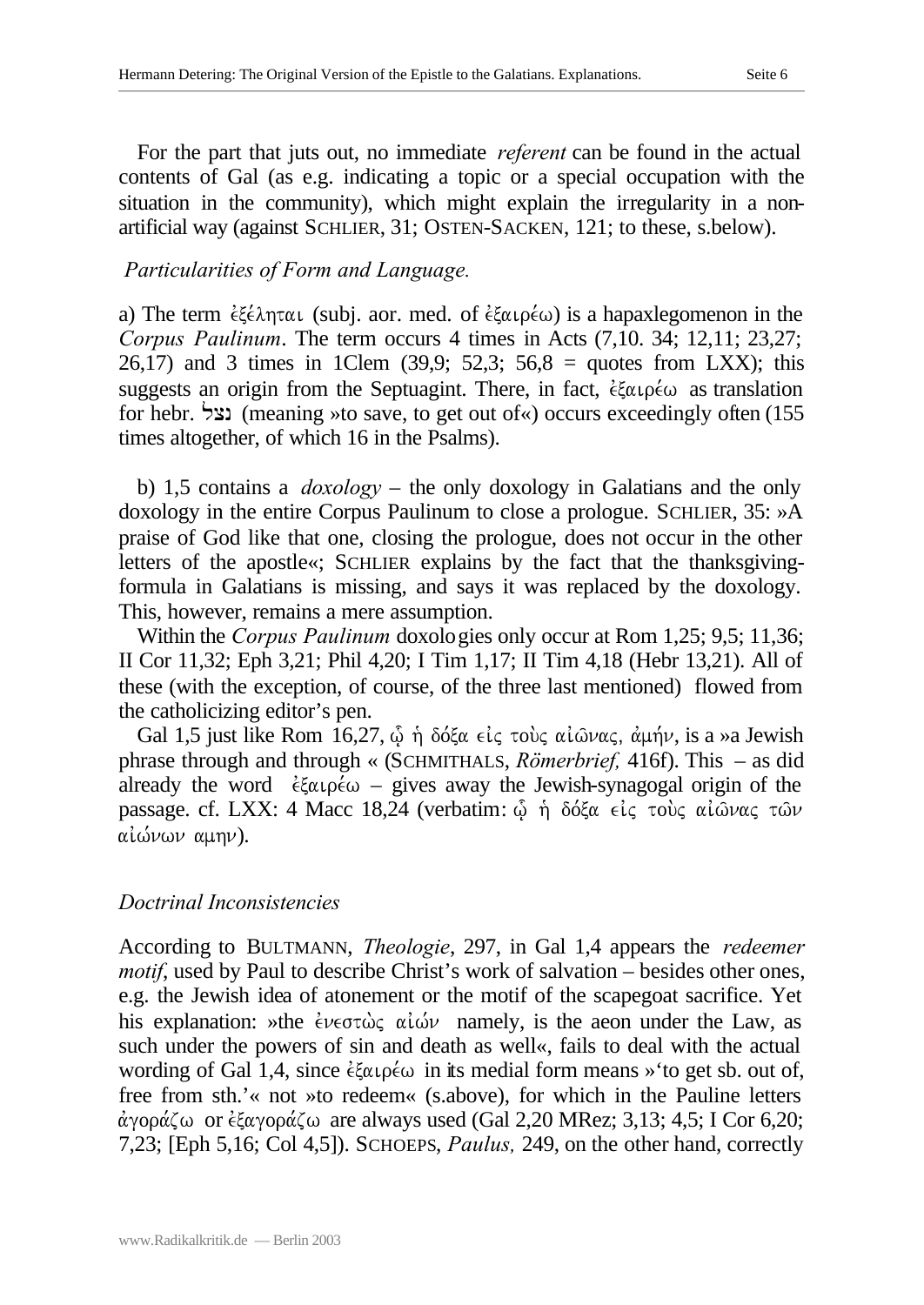puts the phrase in a *context of atonement,* and remarks that »being handed over to death because of our sins« may be seen as very much resembling »Abraham's expiatory sacrifice «.

The theology of atonement that appears in 1, 4 contrasts the other christological and soteriological ideas. Two different series of christological and soteriological ideas are juxtapposed without really being compatible:

Gal 3,13; 4,5.6

Gal 1,4

| 1. Christ gave himself for our sins $-\tau$ ov<br>δόντος ἑαυτὸν ὑπὲρ τῶν ἁμαρτιῶν ἡμῶν                                                                 | 1. Christ redeemed us from the law- $X$ $\rho$ ιστός<br>ήμας έξηγόρασεν έκ της κατάρας του νόμου<br>γενόμενος υπερ ημων κατάρα              |  |
|--------------------------------------------------------------------------------------------------------------------------------------------------------|---------------------------------------------------------------------------------------------------------------------------------------------|--|
| 2to »set us free«from the present evil age $-$<br>ὄπως ἐξέληται ἡμᾶς ἐκ τοῦ αἰῶνος τοῦ<br>ἐνεστῶτος πονηροῦ κατὰ τὸ θέλημα τοῦ θεοῦ<br>καὶ πατρὸς ἡμῶν | 2. so that we might receive adoption $-\tilde{\mathfrak{u}}\mathfrak{v}\alpha$<br>τούς ύπό νόμον έξαγοράση, ίνα την<br>υίοθεσίαν άπολάβωμεν |  |
|                                                                                                                                                        | 3. through the Spirit-εξαπέστειλεν ο θεός το<br>πνεῦμα τοῦ υἱοῦ αὐτοῦ εἰς τὰς καρδίας<br>ήμων                                               |  |

These diverging series of concepts, which in the Pauline Letters are frequently found interwoven or set one on top of the other in different layers, should not hastily be harmonized. First of all, one should try to get them apart.

Cf. VAN MANEN, 506: »Though he [the author] talks about Christ as παραδόντος έαυτον υπερ έμού he does not add του δόντος έαυτον ύπερ των άμαρτιων ήμων. His Christ's intention was not 'to set us free from the present evil age', but 'to redeem us from the curse of the law', 3,13 (cf. 4,4), with the result that we –not at a much later time but immediately– may receive the fruit of his death on the cross: 'the promise of the Spirit through faith', 3,14, and so we, as children of the free woman, no longer living under the law, from now on, may see ourselves as sons... 3,26; 4,5; 6,21-31; 5,1«

**Conclusion**: Here the editor against Marcion inserts into the text the main ideas of the Judaeo-Catholic *Soteriology* und *Eschatology*: the *futurological* eschatology as the messianic-apocalyptic expectation of redemption from the present aeon is set up in contrast or connected to the Marcionite-gnostic escathology of the present; and so is the Judaeo-Christian *concept of atonement* (Christ's death as foregiveness of *sins*) to the Marcionite-Gnostic *concept of redemption* (Christ's death as redmption from the reign of the *Law*)*;* cf. BULTMANN, *Theologie*, 295ff.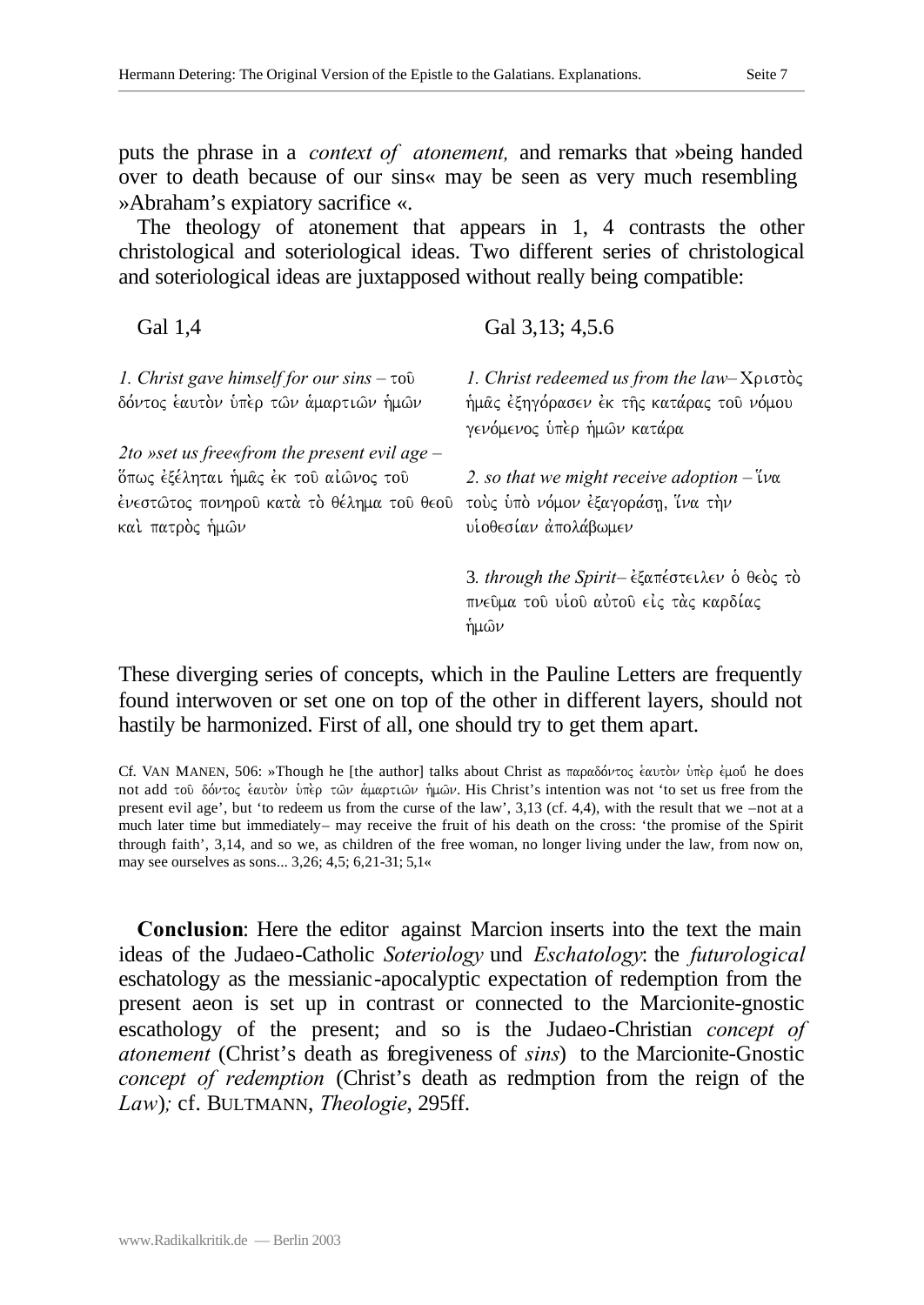The anti-marcionite tendency shows itself once more in the words  $\kappa \alpha \tau \dot{\alpha}$  to.  $\theta \in \lambda$ ημα τοῦ θεοῦ καὶ πατρὸς ἡμῶν: the θεός πατὴρ of 1,3 has now become  $\theta \in \phi$ , kai.  $\pi \alpha \in \theta$  to make it perfectly clear, that the God of the OT and the »Father« of the Christians truly are not two, but *one* (VAN MANEN, 506). kata.  $\tau$  de  $\lambda$ ημα του θεου without the explicit και πατρός ήμων (indicating anti-Marcionite polemics) is further found in I Petr 4,19 and 1 Esr 8,16.

| Gal $1,6$<br>3. |  |
|-----------------|--|
|-----------------|--|

| $#4)$ Gal 1,6                                       | είς χάριν > έν χάριτι              | mcor |
|-----------------------------------------------------|------------------------------------|------|
| VAN MANEN coni. grounded on Marc 5.2.4 Dam./Ruf 1.6 |                                    |      |
| $#5)$ Gal 1,6                                       | $-X\rho\iota\sigma\tau o\hat{\nu}$ | cor  |
| Marc 5.2.4 Dam./Ruf $1.6 =$ Clabeaux #1), App A     |                                    |      |
|                                                     |                                    |      |

## *References to the Marcionite Text:*

Tertullian Marc 5.2.4: *»Miror vos tam cito transferri ab eo qui vos vocavit in gratiam ad aliud evangelium«;* to the contrary: Tertullian, De praescr. 27,3*: »*Tenent correptas ab apostolo ecclesias: O insensati Galatae, quis uos fascinauit? et: Tam bene currebatis, quis uos impediit? ipsumque principium: *Miror, quod sic tam cito transferemini ab eo qui uos uocauit in gratia, ad aliud euangelium«.* Megethius only quotes (Adamant., Dial. I, 6) as found in Rufin, not following the Greek text*: »Miror quod sic tam cito transferimini in aliud evangelium«*. HARNACK, 68<sup>\*</sup>, reconstructs: *εν χάριτι είς έτερον*. The variant *έν* γάριτι, recommended in *De praescr* 27 might, as VAN MANEN, p. 459f, rightly states, already be an assimilation to the canonical text.

As all exegetes concede, the meaning of the *canonical variant* is not clear: LIETZMANN, 229, hesitates to choose from three possibilities: 1)  $\dot{\text{o}}$  καλέσαντος  $\psi$ μας έν χάριτι could »have the meaning of 'who called you to the grace', as shown for I Cor 7, 15; if so, the contrast with the Judaizing Christians' mistaken 'Christianity of the works' is expressed in the strongest terms.«. 2)  $\dot{\epsilon}$  can be seen as *instrumental*, then the translation would be »who called you by means of his grace« (cf. Rom 3,24; 5,15; 11,6 u.ö. 3)As a third possibility, one can »interpret  $\dot{\epsilon}v$  as about the state of mind one is in, 'who called you in graciousness'«, cf. II Thess 2,16 (said of God); Col 3,16; 4,6 (said of humans). This lack of clarity seems to be the main reason for still more variants having come up:

 $\epsilon$ ν χάριτι Χριστου (P<sup>51</sup> S A B Maj SyrP Boh Goth Arm Vg),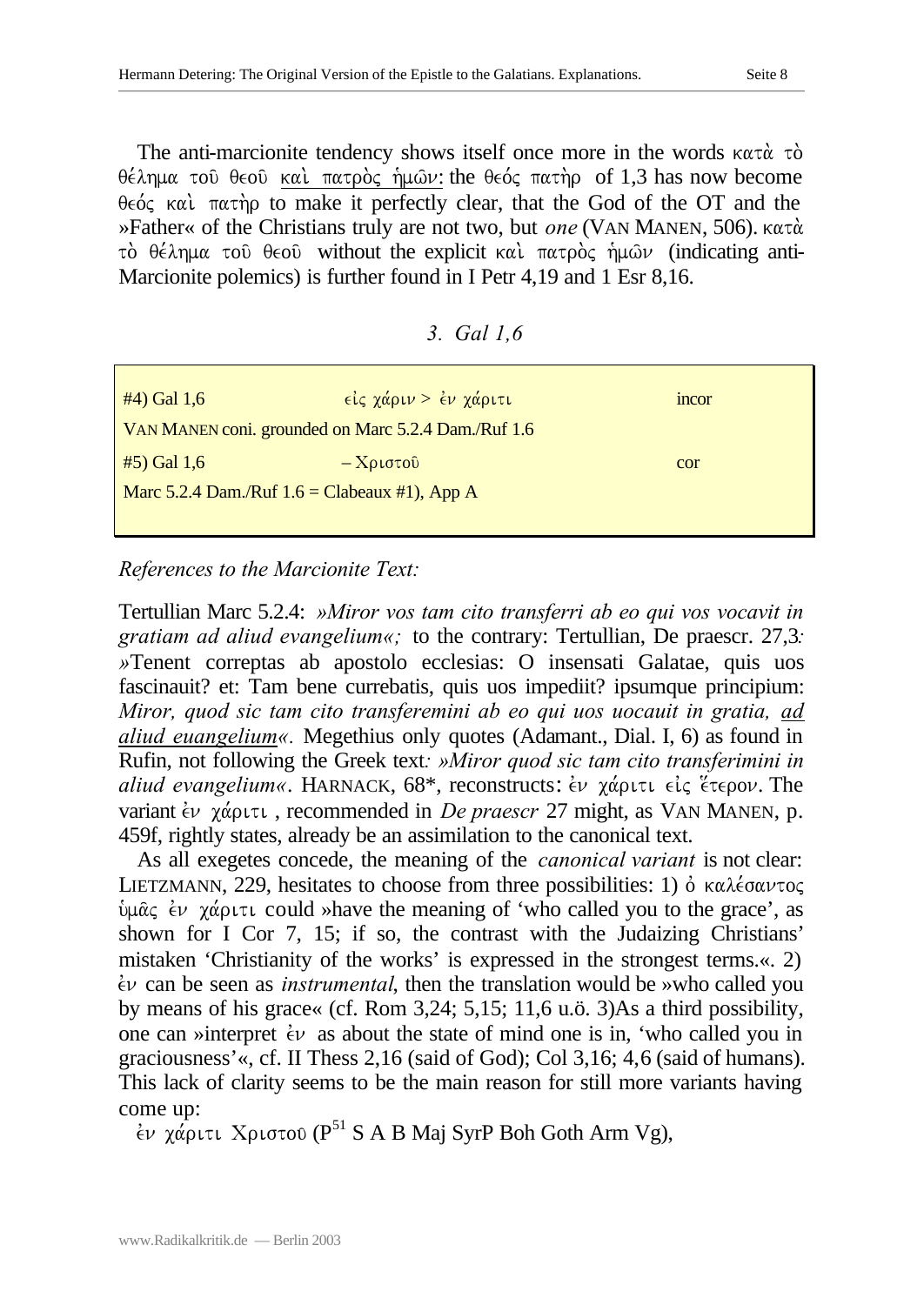$\dot{\epsilon}$ ν χάριτι'Ιησοῦ Χριστου (D 326 1241 $^{\rm c}$  min pc syr $^{\rm H*}$ ),  $\dot{\epsilon}$ ν χάριτι Χριστου Ιησού (sa Chry.),  $\epsilon$ v  $\chi$ άριτι θεού (7 327 336 Orig<sup>lat</sup> Thdt)

s. CLABEAUX, 83, as well.

According to VAN MANEN, the assumption  $\epsilon \zeta \chi \alpha \rho \psi$  be the Marcionite variant, is to be favoured for the following reasons: unlike in the canonical text the contrast of  $\chi \acute{\alpha} \rho \iota \varsigma$  with  $\acute{\epsilon} \tau \epsilon \rho \circ \nu \epsilon \dot{\alpha} \gamma \gamma \dot{\epsilon} \lambda \iota \circ \nu$  is clearly emphasized in Marcion by the preposition  $\epsilon \zeta$ . By the comparison of: *Turning towards grace* ( $\epsilon i \zeta$   $\chi \dot{\alpha} \rho \psi$ ) on the one hand, *Turning to another Gospel* ( $\epsilon i \zeta$   $\epsilon \tau \epsilon \rho \partial \psi$  $\epsilon \dot{\alpha}$   $\gamma \dot{\epsilon} \lambda \dot{\alpha}$  on the other hand, the antagonism of the Pauline Gospel and Judaist propagation of Christ is most strongly accentuated. »*Grace* is ... but another word for our 'Pauline Gospel', 'the Gospel of the non-circumcision', and the *other* Gospel is – as according to Tertullian, *Marc* 1.20, Marcion, but also Tertullian himself and Jerome, understood quite well – our 'Jewish Christianity, 'the Law« (VAN MANEN, 460f). Obviously, the Catholic editor wanted to weaken or obfuscate this antinomy by the unclear and ambiguous (s. above)  $\dot{\epsilon} \nu$ . According to VAN MANEN, one cannot exclude the possibility either that it was Marcion, who changed the text for *clarification*, but this is less probable (cf. *Paulusbriefe ohne Paulus?* 467).

Contrary to that, ZAHN, 496, almost certainly rightly saw the variants offered by Tertullian and other Latin authors as »only different assumptions and translations of the alone testified to original  $\epsilon \nu$   $\chi \alpha \rho \nu \tau \nu \kappa$ . Moreover Van Manen's recommended Marcionite variant would be tainted with very poor style, something we would hardly assume the author of the letter, an able stylist, ( $\epsilon i \zeta$   $\chi \dot{\alpha}$ ριν  $\epsilon i \zeta$  έτερον εύαγγέλιον), ever to be blamed for.

To #5) CLABEAUX, 83f, made the correct remark: »It is surprising that any modern edition of the New Testament would include  $X\rho\sigma\sigma\sigma$  in this verse, even in brackets as the Nestle-Aland has it.  $E\nu$   $\gamma\alpha\rho\tau\tau$  with no additions is the source of all the other readings. The various additions represent attempts to make the phrase  $\dot{\epsilon} \nu$   $\chi \dot{\alpha}$  putumore precise. The phrase  $\chi \dot{\alpha}$  pusing  $\chi$  pusing never occurs in the letters of Paul... It is unreasonable to take the earliest evidence so lightly, especially when it is supported by strong rational criteria. Ev  $\chi \alpha$ should stand in Gal 1,6 with no additions«.

#### *4. Gal 1,7*

| $#6$ ) Gal 1,7 | δ ἄλλο πάντως οὐκ <del>ἔστ</del> ιν | nlq |
|----------------|-------------------------------------|-----|
| Marc 5.2.5     | > ὃ οὐκ <del>"</del> στιν ἄλλο      |     |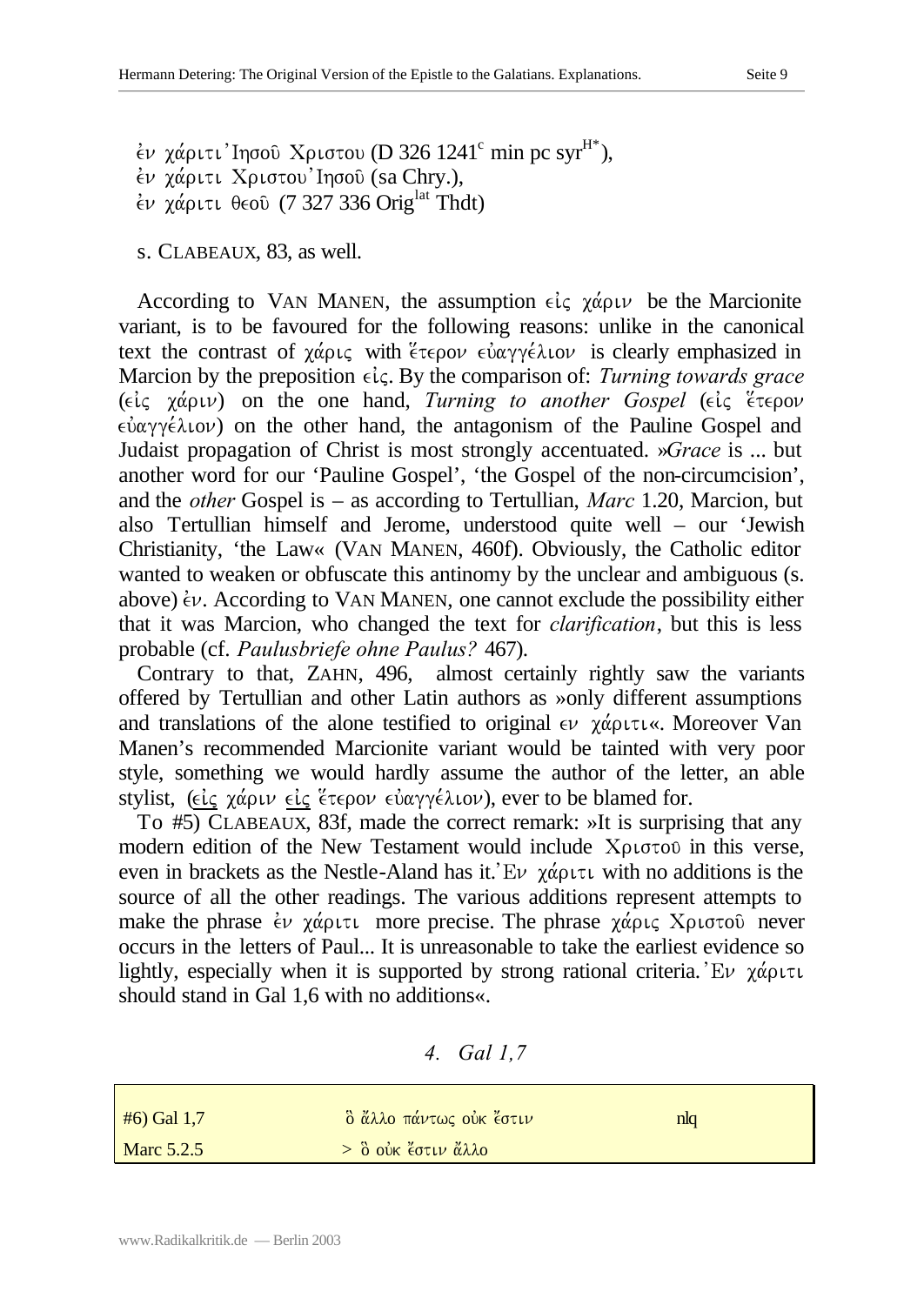Dial I,6

 $#7$ ) Gal 1,7 + κατά το εύαγγέλιόν μου cor

## *Textual evidence:*

#6) The wording of the Marcionite text is well testified to. Tertullian even cites the beginning twice, the  $2<sup>nd</sup>$  quote immeditaly following the  $1<sup>st</sup>$ , Marc 5.2.5: *»Nam et adiciens quod aliud evangelium omnino non esset, creatoris confirmat id quod esse defendit«.* Tertullian, after using the quote as evidence for the Pauline Gospel to have come *from the Creator-Go*d, quotes OT passages concerning the promise of the Gospel, and then quotes 1.6 again with the intention so to reduce *ad absurdu*m the Marcionite statement, the Gospel be *evangelium dei nov*i: *»est autem evangelium etiam dei novi, quod vis tunc ab apostolo defensum; iam ergo duo sunt evangelia apud duos deos, et mentibus erit apostolus dicens quod aliud omnino non est, cum sit et aliud, cum sic suum evangelium defendere potuisset, ut potius demonstraret, non ut unum determinaret«.* If there were a Gospel of the new God, there would be two gospels and this would make the apostle a liar, as he asserts there be no other one.

#7) The phrase κατά τὸ  $ε\frac{\partial α\gamma}{\partial \theta}$  μου, absent in Tertullian, was, according to HARNACK, inserted »in order to emphasize the Pauline Gospel as the authentic form of the Gospel of Christ«. It is nevertheless testified to in Dial. 1.6, where Megethius quotes as follows:  $\vec{\omega}$  cotrain  $\vec{\omega}$  and  $\vec{\omega}$  and  $\vec{\omega}$ εύαγγέλιόν μου, εί μή τινές είσιν οι ταράσσοντες υμας και θέλοντες μεταστρέψαι είς έτερον εύαγγέλιον του Χριστου. In his translation Rufin seems to ignore the  $\kappa \alpha \tau \dot{\alpha}$   $\tau \dot{\alpha}$   $\epsilon \dot{\alpha} \alpha \gamma \dot{\gamma} \dot{\epsilon} \lambda \dot{\alpha} \nu$  µov (for whatever reasons) and reads instead: «Si enim Siluanus et Timotheus et Paulis euangelistae sunt, dicit autem ipse Paulus: *Quod euangelizauimus uobi*s, uerisimile uidetur recipi debere, plures esse euangelistas, sed unum esse euangelium». An accurate translation of kata, to. euvaggelion mou would have given better proof of this.

A bit higher up (line 5 f.), Megethius had already explicitly stated: `O άπόστολος ούκ είπε· κατά τα εύαγγελιά μου, άλλά· κατά το ευαγγέλιόν μου. i;de pw/j le,gei e]n ei=nai) Rufin: *Apostolus non dixit: Secundum euangelia mea, sed secundum euangelium meum.* In line 10ff, too, Megethius retorts: λέγει γάρ· οὐκ "στιν κατά τὸ εὐαγγέλίον μου, εἰ μή τινές εἰσιν οἱ ταράσσοντες υμας και θέλοντες μεταστρέψαι είς έτερον ευαγγέλιον του  $Xριστού$ . This again is missing in Rufin.

The high probality of  $\kappa \alpha \tau \dot{\alpha}$   $\tau \dot{\delta}$   $\epsilon \dot{\psi} \alpha \gamma \dot{\gamma} \epsilon \lambda \dot{\psi}$  uso being part of the Marcionite Apostolicon can hardly be shown in a better way, even *against Tertullian*.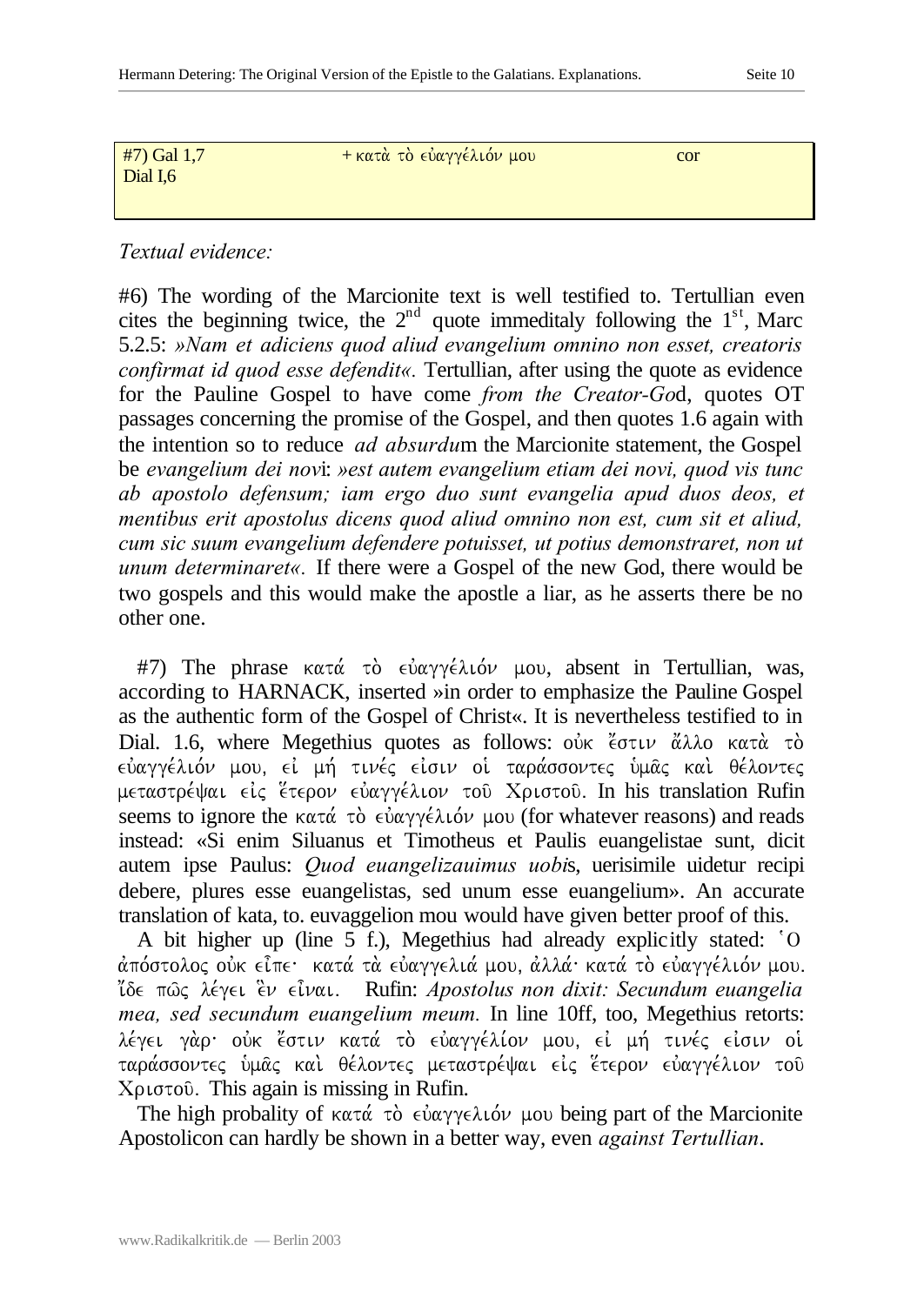## *VAN MANEN'S and O'NEILL'S Attempts at Reconstruction*

VAN MANEN, 461ff, draws attention to Chrysostomos on Gal 1,7 (T.X. p.667), where Marcion refers to Paul, in order to prove that there be only *one* Gospel: έπελάβετο των είρημένων είπών ότι Ίδού και Παῦλος είπεν ούκ έστιν  $\epsilon$ τερον εύαγγέλιον. VAN MANEN, 461, would like to derive from the quote that Marcion —much like the Peschittha, which does not explicitly express the άλλο - »after είς έτερον εύαγγέλιον simply read: ὃ οὐκ έστιν - without  $\alpha\lambda\lambda$ o.« For, according to VAN MANEN, »if he had read  $\alpha\lambda\lambda$ o, he could not have said: 'There is no  $\epsilon \in \Omega$   $\epsilon \in \Omega$   $\epsilon \in \Omega$  for  $\epsilon \in \Omega$  is the utmost: "The so called e[teron euvagge,lion is nevertheless *not another one*..."«. This would open the way for the thesis, that »there is no need to accept four or 'all of the' gospels, as did the Catholics, but just one , as did Marcion and his supporters«.

VAN MANEN emphasizes the fact, that »Tertullian discusses v. 6 and v.7 under the assumption that at least Marcion, but perhaps he himself as well, used to read here something about the *being extant* of the  $\epsilon \in \epsilon_0$  evaluation and not about its  $\alpha\lambda\lambda$  elevate. So VAN MANEN could assume, that Marcion simply read είς έτερον εύαγγέλιον, ὃ οὐκ ἔστιν.

Comparing this wording with the canonical text, VAN MANEN hasn't any doubt about his reconstructed Marcionite variant as having to be preferred as the original one over the incomprehensible and difficult canonical text. According to VAN MANEN  $\alpha\lambda\lambda$  might have been added by a Catholic revisor, who wanted to make it clear that the preaching of the other (Judaist) gospel, opposed by Paul, was in fact not different in respect of contents.

VAN MANEN's explanation, however, must fail because of the unmistakable wording of the text referred to by both Tertullian and the other witnesses (s. already ZAHN, 496f). Even if the Chrysostomos-quote is evidence for the use of Gal 1,7 by Marcion and the Marcionites to polemize against the Catholics and their four gospels, there is no doubt whatsoever that both Tertullian and Jerome (in his commentary,Vallarsi VII, 380B) read »quod *aliud* omnino non est«.

VAN MANEN was not the only one to try and rule out  $\ddot{\alpha}\lambda\lambda$  as a gloss in his reconstruction of the original version of Gal. So did O'Neill, 22-23. His starting point is the grammatical difference between  $\zeta \in \mathcal{L}$  (*quantitave* meaning) and άλλο (*qualitative* meaning). To O'NEILL »the true solution seems to be that  $\alpha\lambda\lambda$  was originally a gloss against  $\epsilon\tau\epsilon\rho o\nu$ . The glossator was pointing out that Paul would have expressed his sentiments more clearly, in saying that the other gospel they had turned to was not really gospel at all, if he had used  $\alpha\lambda\lambda$  for  $\epsilon$   $\epsilon$   $\rho$  ov. Paul seems to have appreciated the difference (cf.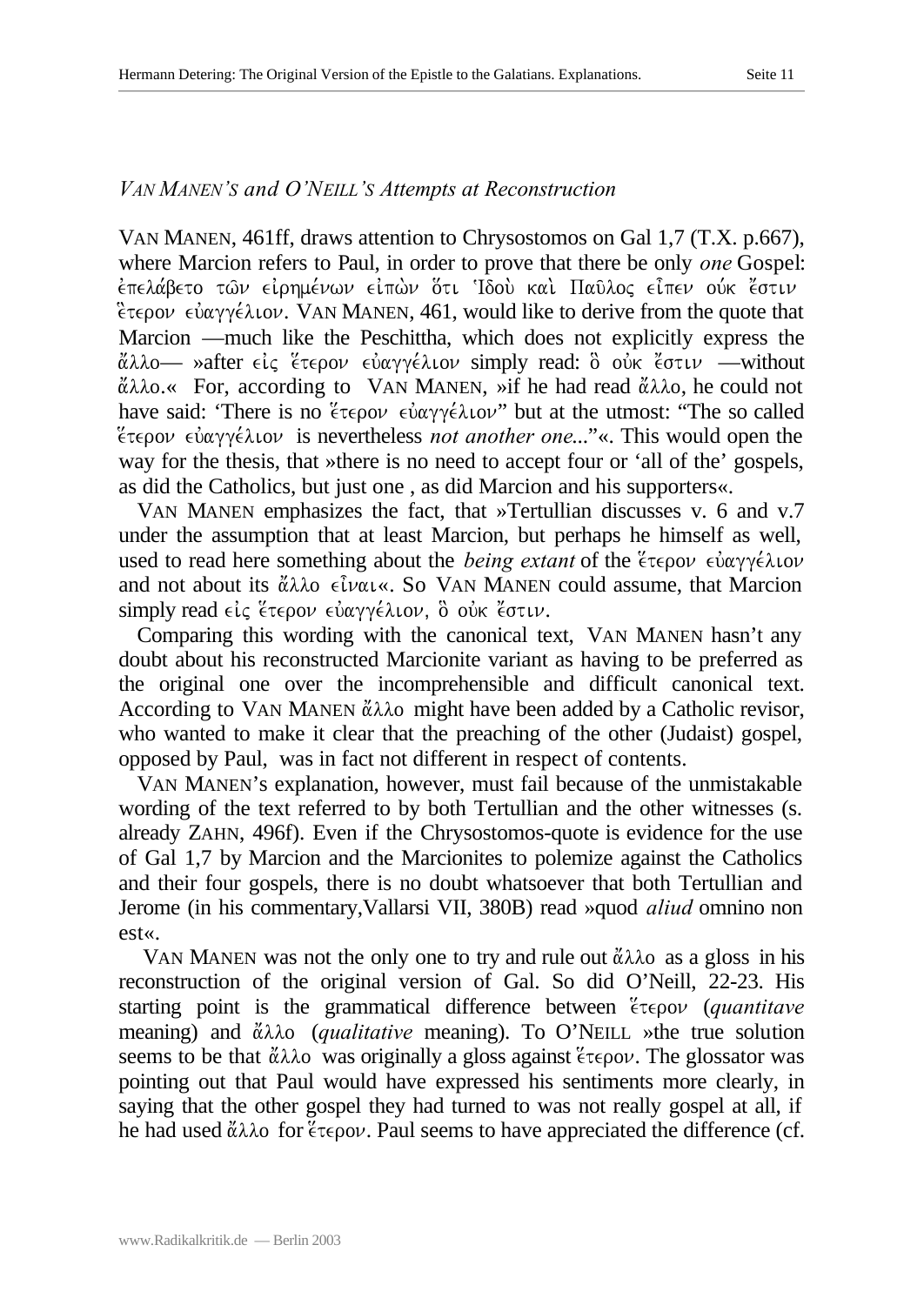Gal. 5,10 and 2 Cor. 11.4:  $\alpha\lambda\lambda\omega$  'Ingoul' ...  $\eta$   $\pi\nu\epsilon\omega\mu\alpha$   $\epsilon\tau\epsilon\rho\omega$ ), but his point would have been spoilt, not made, if he had used  $\alpha\lambda\lambda$  for  $\zeta\tau\epsilon\rho o\nu$  in this context«. In view of the number and importance of the authors who quote the text –all of them having  $\ddot{\alpha}\lambda\lambda_0$ – this argument, too, remains questionable.

So finally two questions are still to be answered:

a) how the two variants, the canonical and the Marcionite one, should be understood, and

b) which of them is the more original one.

Concerning a), in my opinion, there might be here (#6 combined with #7) a *paradoxon*, which cannot be interpreted correctly but in a Marcionite way: To the Marcionite, the *other gospel* is at the same time the gospel of the *other, that is, the Stranger God* (just like the »strange Gnosis« to the Gnostic is the Gnosis of the Stranger God)<sup>4</sup> Since the gospel preached by Paul's Judaist opponents is, of course, not the one of the other, the stranger God, but that of the detested Jewish Creator and Lawgiver God, the author of Galatians can say in a paradoxically pointed way: The gospel preached by the Judaists may (seen from the outside) be another, a second gospel; it is not, however, a truly »other« one (in Marcionite understanding: as gospel of the »other« God), in my sense of the word, κατά το εύαγγέλλιον μου.

With regard to #6, there is hardly any way left to decide, whether we have here the original Marcionite version or an addition by Tertullian (HANS VON SODEN assumed the latter, cf. HARNACK 68\*. The fact, that the Catholic editor did not eliminate the revealing  $\ddot{\alpha}\lambda\lambda$ o, is probably caused by his missing the main (Marcionite) point of the sentence. #7, on the other hand, was eliminated by the editor, because the mention of the *one Pauline Gospel* (understood as written Gospel) could be and actually was used by the Marcionites —as shown in Chrysostomos and, above all, in Dial I,6— for their rejection (dangerous for the Catholics) of the four Gospels

l

Cf. Harnack,  $267*$  »Because this is unexpected and strange«, — the arrival of the »Stranger« — »the Marcionites themselves called their knowledge a 'strange' message of joyt«, with ref. to Clem, Strom. III, 3,12 Οι άπο Μαρκίωνος τήν ξένην ως φασί γνωσιν εύαγγελίζεται.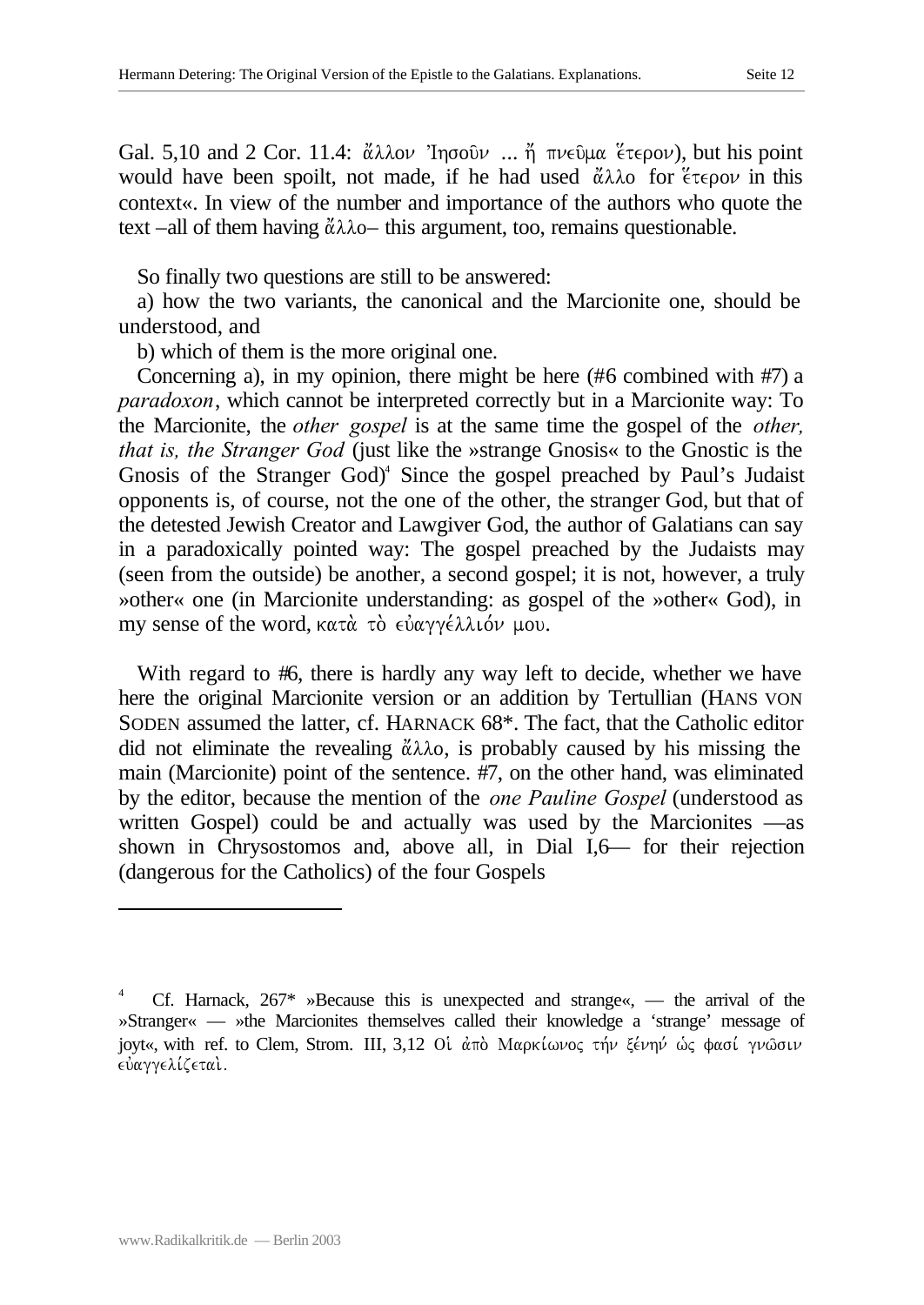## *5. Gal 1,8.9*

| #8) Gal 1,8<br>Marc 5.2.5                                   | $+\alpha\lambda\lambda\omega\varsigma$                                            | n <sub>l</sub> |
|-------------------------------------------------------------|-----------------------------------------------------------------------------------|----------------|
|                                                             | cf. Clabeaux #2), App B: άλλως for παρ' δ εύηγγελισάμεθα ύμιν                     |                |
| $#9)$ Gal 1,8<br>Dial I,6                                   | $-\mathring{\text{tr}}\mathfrak{u}\mathfrak{v}$                                   | n l q          |
| $#10$ ) Gal 1,8                                             | εύαγγελίσηται >                                                                   | n l q          |
|                                                             | εύαγγελίζηται                                                                     |                |
| Marc 5.2.6 Dial I,6.                                        |                                                                                   |                |
| $=$ Clabeaux #2), App A incor                               |                                                                                   |                |
| #11) Gal 1,9                                                | εί τις ύμας εύαγγελίζεται                                                         | n l q          |
|                                                             | $\dot{\alpha} \nu \dot{\alpha} \theta \epsilon \mu \alpha$ (στω > ώς προειρήκαμεν |                |
|                                                             | καί ἄρτι πάλιν λέγω·                                                              |                |
|                                                             | €ἴ τις ὑμᾶς εὐαγγελίζεται                                                         |                |
|                                                             | παρ' ὃ παρελάβετε, ανάθεμα ἔστω.                                                  |                |
| HARNACK, 69 <sup>*</sup> , based on Dial I,6 and Marc 5.2.5 |                                                                                   |                |

*Significantly Divergent Quotes from the the Marcionite Text:* 

 $#8$ )  $#9$ ):  $\alpha\lambda\omega\varsigma$  without  $\psi\mu\upsilon$  is excellently verified, above all by the works of Tertullian. Tert. *Marc* 5.2.5: »*Licet angelus de caelo aliter evangelizaverit, anathema sit« ... Sed et si nos aut angelus de caelo aliter evangelizaverit«.*

1,8 is further quoted by Tertullian in the following places, though in them Tertullian does not explicitly refer to the Marcionite Apostolicon:

De praescr. 6,5 (F. REFOULE, Sources Chrétiennes 46, 1957): *Itaque etiamsi angelus de caelis aliter euangelizaret, anathema diceretur a nobis*.

De praescr. 29,7: Ad eius doctrinae ecclesiam scriptum est, immo ipsa doctrina ad ecclesiam suam scribit: *Et si angelus de caelo aliter euangelizauerit citra quam nos, anathema sit*.;

De carne Christi ( $\ddot{\alpha}\lambda\lambda\omega\zeta + \dot{\nu}\mu\hat{\iota}\nu$ ) :

6: *Etiamsi angelus de caelis aliter evangelizaverit vobis quam nos evangelizavimus, anathema sit*;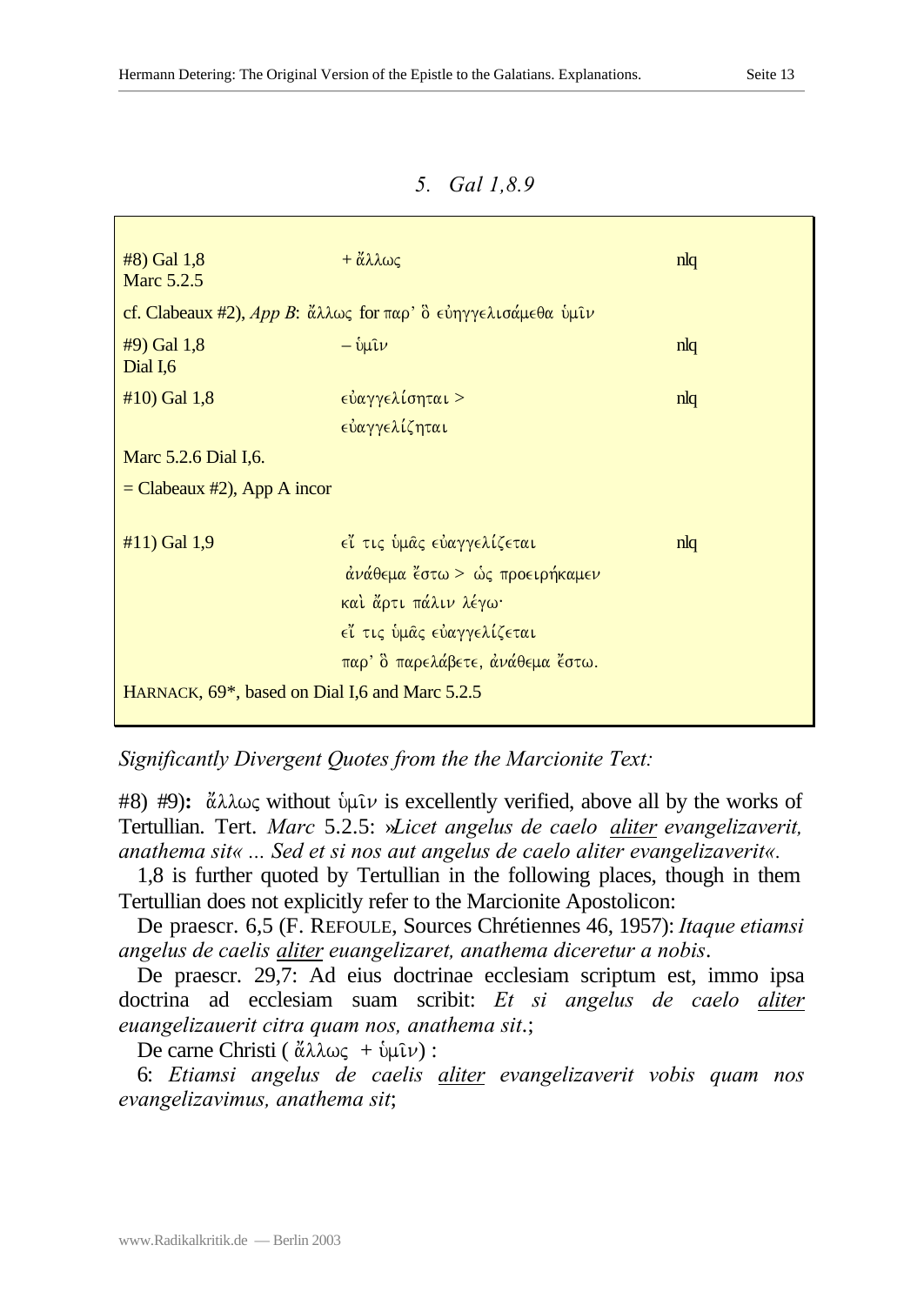24, where Tertullian believes the Angel to be an allusion to the revelations of Philumene<sup>5</sup> (since these had been mediated by an angel): Etiamsi angelus de caelis aliter evangelizaverit vobis quam nos, anathema sit.

#10)  $\epsilon$ ύαγγ $\epsilon\lambda$ ίσηται instead of  $\epsilon$ ύαγγ $\epsilon\lambda$ ίζεται :

Dial I,6 (Z.19): άλλά κάν ήμεις ή άγγελος έξ ούρανου εύαγγελισηται υμιν  $\pi\alpha\rho'$  δ εύηγγελισάμεθα vobis (anathema sit + Rufin);

Epiphanius Refut 16 (Dindorf, Vol II. 379): ): κάν τε ήμεις ή άγγελος εύαγγελίσηται ύμιν παρ' ο παρελάβετε, ανάθεμα έστω.

Thereagainst, Dial I,6 (lines 6f.), just before the above quote, reads (Megeth.): ει τις ύμας ευαγγελίσεται παρ' ο ευηγγελισάμεθα υμιν, ανάθεμα e;stwÅ (Rufin omits parV o] euvhggelisa,meqa u`mi/n: »*Si uobis quis aliter euangelizaverit, anathema sit«)*

# *The Discussion of the Passage in Tertullian, Marc 5.2.6:*

Tertullian had tried to show, that the assumption of two gospels coming from two different gods, was refuted by the words of Paul in 1, 7, where he emphasizes his statement that the other gospel, preached by the heretics was no gospel at all. Paul then would be a liar, saying there were no other gospel — though there be one. Tertullian, however, concedes that Marcion might have an answer to this objection (trying to give evidence for two different gospels) by quoting 1,8f. Paul's words there: »*Licet angelus de caelo aliter evangelizaverit, anathema sit*« might be interpreted as Paul having known that the Creator God, too, had a gospel of his own (quia et creatorem sciebat evangelizaturum). According to Tertullian, however, Marcion here, too, gets caught in his own argument. For it would not be possible for a person who had just denied the existence of two different gospels to argue that way (Duo enim evangelia confirmare non est eius qui aliud iam negarit). By *placing himself in front*, Paul expressed his opinion quite clearly: »Tamen licet sensus eius qui suam praemisit personam: *Sed et si nos aut angelus de caelo aliter evangelizaverit*«. Paul says this to emphasize. If he himself does not preach another gospel, surely no angel will do so. His mentioning an angel has the only purpose to show that where even an angel and and apostle aren't

l

<sup>&</sup>lt;sup>5</sup> Prophetess and companion of Apelles, one of Marcion's pupils.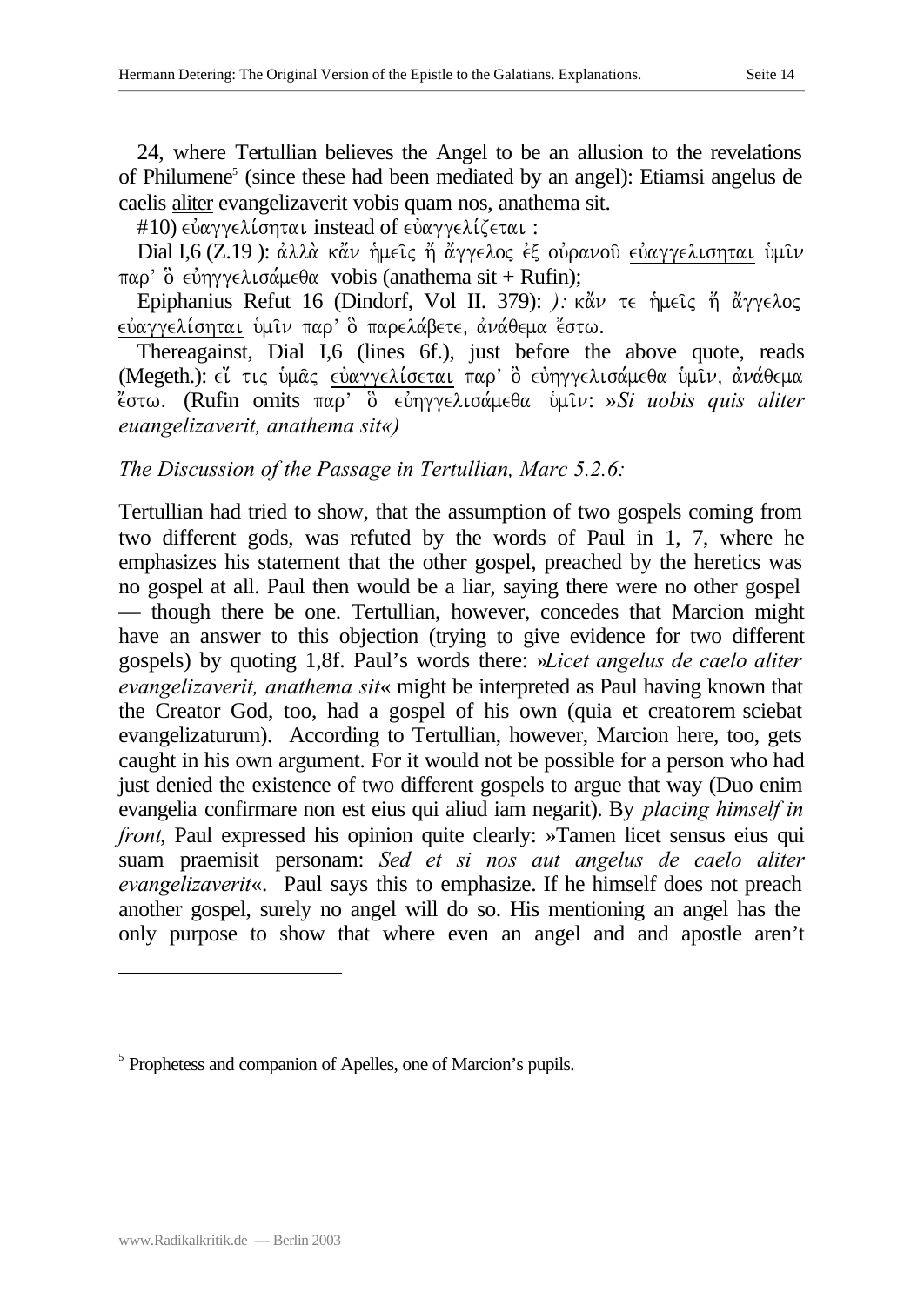believed, a fortiori human persons should not be believed. Paul so by no means wanted to connect the angel with a gospel of the Creator God.

The passage shows that, while discussing the quote, Tertullian still wants to defend the fundamental thesis: *no other Gospel!* For Paul there aren't two different gospels, but only the *one* Gospel of the Creator- and Redeemer God; neither can 1,8 be used as a rejoinder: the angel in 1,8 who might possibly preach another gospel, is not contrary to this since Paul does not —as obviously was the opinion of the Marcionites— mention him as being a *representative of the Creator God*, but only uses the angel *as a general example* of the idea, that belief in the Gospel that is preached must not depend on the person who preaches it; cf. HILGENFELD, 472: »If the falsification that had been inserted consisted of the acceptance of the Creator God and his Law, Marcion of course would eagerly welcome the warning against the preaching of an angel (of the Creator God). He couldn't but see the original falsification of the Gospel as a machination by the Creator God«.

#### *Reconstruction of the Marcionitie Text*

Though Tertullian's polemics show clear traces of the rather badly refuted Marcionite point of view  $\sim$  so e.g. HARNACK 283\* rightly uses the quote as roof of the fact, that the Marcionites knew not only 2 Christs, but 2 Gospels as well<sup>6</sup> –, the Marcionithe Text of Gal 1,8-9 does not. In view of the great number of divergent pieces of textual evidence and citations, one has to rely for its reconstruction on nothing but speculation and guesswork. So e.g. the question why Tertullian in the above discussed *Marc* 5.2.5, at first only mentions the *angelus* and only later – where he thinks he needs it for his argument – adds *nos*, is not answered. Likewise in the dark remains the reason why he mentions just one *angelus* in all the other places mentioned (though admittedly there he does not use the Marcionite version of the Pauline letters). After all, in my opinion, the reconstruction proposed by HARNACK, which connects the two quotations of Adamantus and Megethus and includes Tertullians *aliter*, still seems to be the most plausible one.

l

 $<sup>6</sup>$ , The Jewish Christ, too, will bring a Gospel (Marc V,2 to Gal 1,18), but no message about</sup> a , regnum caeleste'..."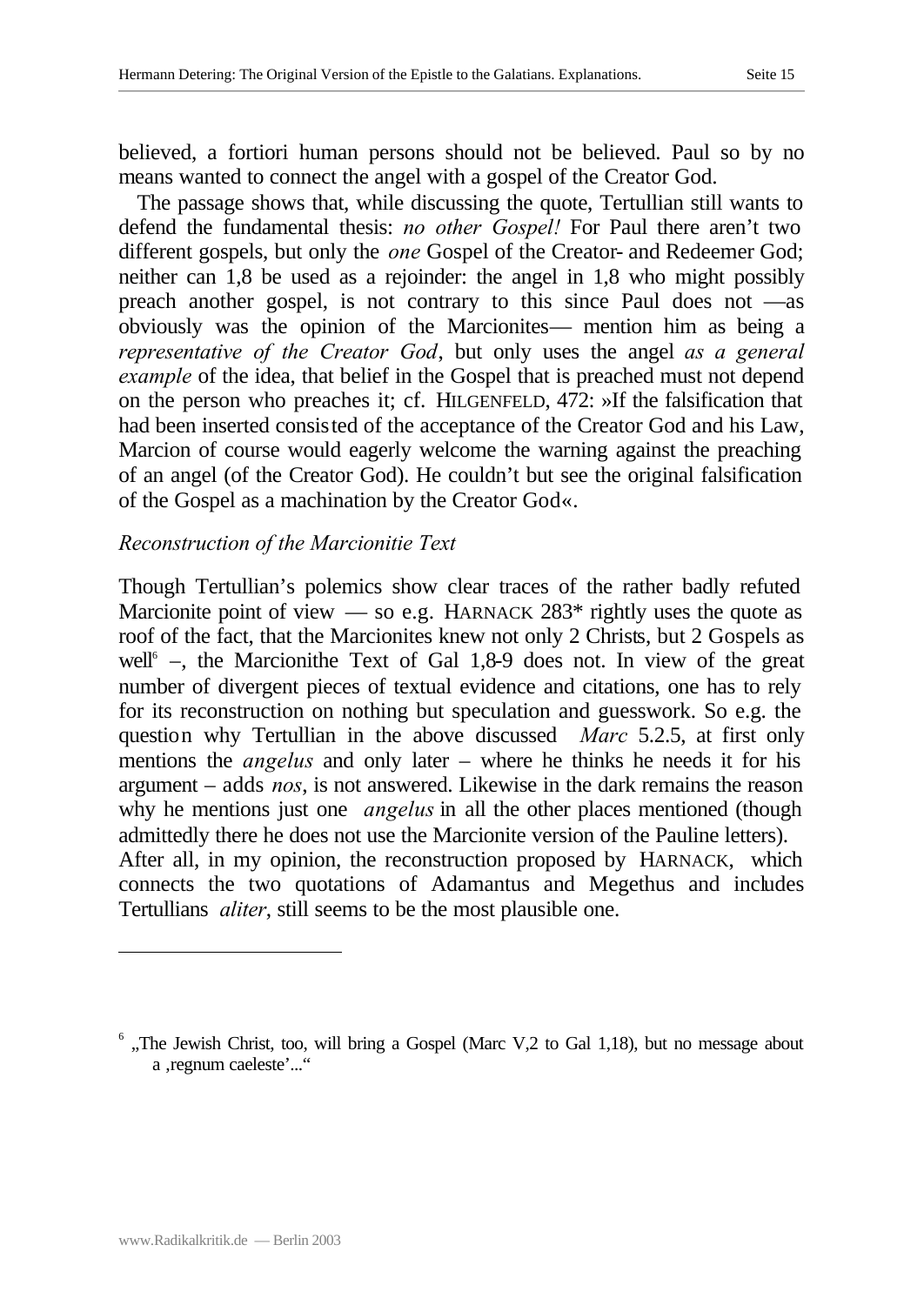## *VAN MANEN's Attempt at Reconstruction*

But, of course, with VAN MANEN, 465, we may ask, whether v. 9 belonged to the original version, since the author of Gal. nowhere else uses  $\epsilon \dot{\alpha} \alpha \gamma \gamma \epsilon \lambda \zeta \epsilon \tau \alpha \iota$ with the accusative case. VAN MANEN therefore assumes, that Epiphanius (Refut. 16) had conserved the original Marcionite version. It reads:  $\kappa \alpha \nu \tau \epsilon$ ήμεις ή άγγελος εύαγγελίσηται ύμιν παρ' ο παρελάβετε, ανάθεμα έστω. By explicitly mentioning heaven ( $\epsilon\xi$  ov $\rho\alpha\nu$ ov $\delta$ ), which did not occur at all in Epiphanius (= Marcionite text), the Catholic editor had wanted to exclude all reminiscence of gnostic spiritual realms.– But, above all, the majority of the other authors who have the quote, and especially Tertullian, oppose VAN MANEN's assumption. Tertullian surely sometimes is quite careless with citations (e.g.in one place *de caelo*, in another *de caelis*). We would, nevertheless, have to answer the question why he quotes from the Catholic text (*angelus de caelo*) in his work against Marcion as well, since there he intends to fight the heretic with his own weapons, i.e. based on the Marcionite text, and this without a clue as to why he has an exception of his regular usage here. —According to ZAHN, 497, VAN MANEN's attempt at reconstruction is based »on a quote from Ep., carelessly composed out of Gal 1,8.9... which has nothing whatsoever to do with Mrc.«

In respect of  $\#$ ,  $\#$ ,  $\#$ 10) and  $\#$ 11, we can't but answer the question, whether the (reconstructed) Marcionite text is nearer to the original version than the canonical one, by a *non liquet*, since a critical comparison of style is of not great help here, either. In my opinion, plausible criteria to decide on one of the two versions being more original can hardly be found. Nevertheless, in vieuw of the importance of several authors that give the quotes, HARNACK'S reconstruction seems to me to get nearest to the Marcionite version. There is no way of deciding on the originality of one of the versions since the different variants don't give a clue, either to doctrine or to style.

*6. Gal 1,10*

| $#12)$ Gal 1,10 | $+(θ ∈ όν) τοθ αίωνος τούτου$ | nlq |
|-----------------|-------------------------------|-----|
|                 |                               |     |

## *Textual Evidence*

According to HARNACK, though 69\* V. 10 is »without textual evidence«; one cannot draw from this fact the conclusion that Marcion did not know v. 10 at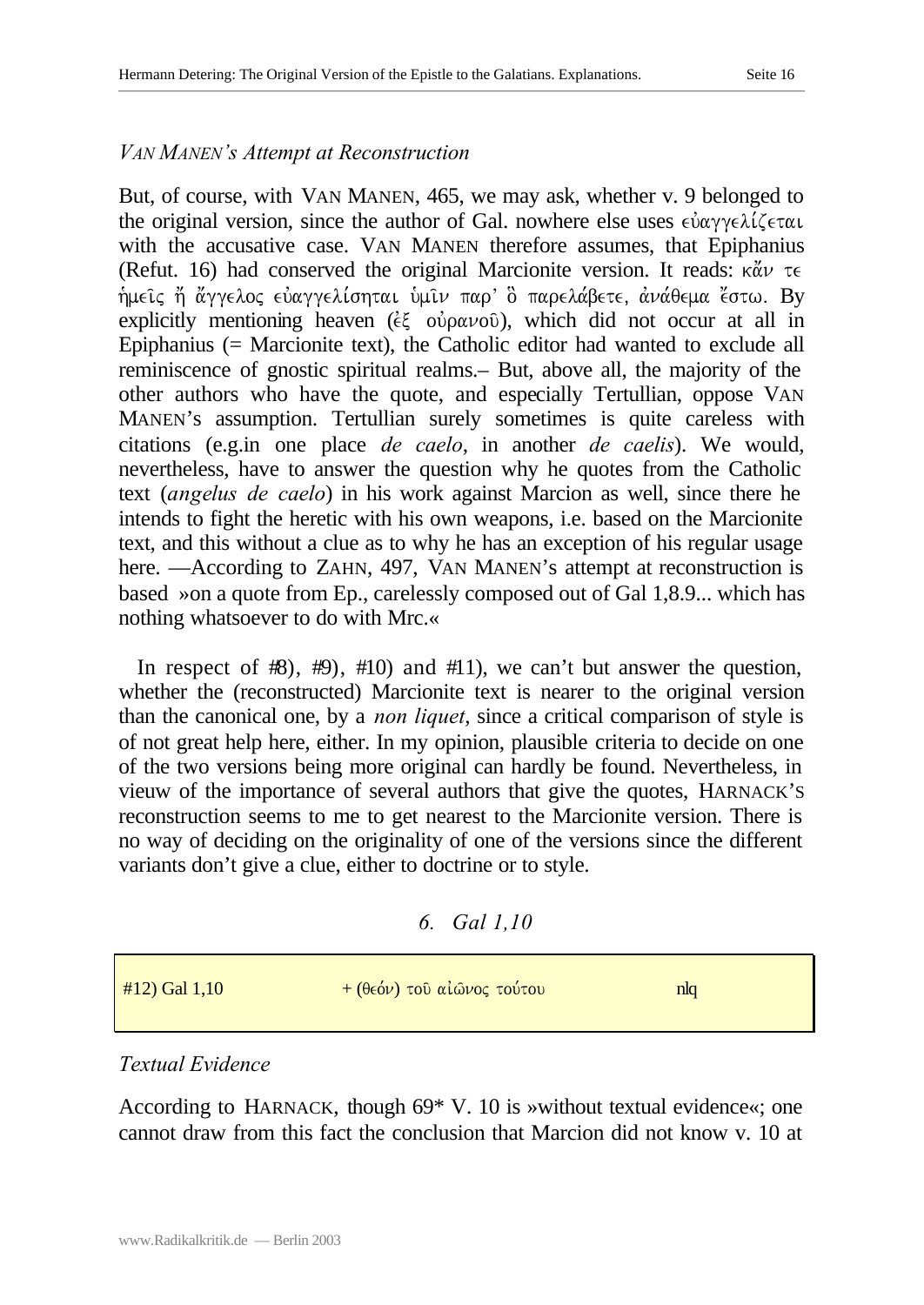all. The question, however, remains whether his version was identical with the later canonical one.

Because of the problems this text raises, I would like to propose a conjecture:

If we understand  $\pi \in \theta \in \mathcal{V}$  as »persuade, try and convince someone«, the result is a nonsensical proposition: one can »convince« humans, but not God., all attempts of exegetes at distilling a statement from this that makes sense, are artificial and, in my opinion, in vain. So e.g. SCHLIER, 42: »... no, he does not talk humans over, one might rather say, he talks God over by proclaiming the curse against the forgers of the Gospel, he wants to gain God's favour. «.

Because of the difficulties this sentence raises, BOUSSET, 37, (whose explanation, that the opponents had reproached Paul of being able to convince *even God* by his artifices, might possibly best of all have a claim to plausibility) rightly draws the conclusion: »One would by far prefer to get rid of these words once and for all«.

Neither has Radical Criticism been able to solve the problems this sentence causes. VAN DEN BERGH VAN EYSINGA'S assumption, the author might have used II Cor 5,11 as a model for a rather unsuccessful imitation *(Pro domo* 193), is not very convincing in respect of the author's literary skills and because in II Cor 5.11  $\pi \in \theta \in \mathcal{W}$  beover is nowhere to be found.

The other possible translation of  $\pi \in \mathfrak{t} \oplus \in \mathfrak{t}$  by »to make s.o. favourably disposed to oneself«, is not accepted by exegetes, because with it, the resulting problems seem to be even bigger. One will have to concede, however, that obviously »these two rhetorical questions« must be seen »as being parallel, so that  $\dot{\alpha}\nu\theta\rho\omega\pi\omega$   $\alpha$  reigen must be taken in the same sense as  $\dot{\alpha}\nu\theta\rho\omega\pi\omega\varsigma$  $\alpha$ <sup>2</sup> ( $\alpha$ <sup>2</sup> EULTMANN, *ThW VI* 2-3, Art. $\pi \in \mathfrak{so}$ . From this in my opinion correct insight, we would have to take the logical step of translating  $\pi \in \theta \in \mathcal{W}$ corresponding with  $\dot{\alpha}$  pé okeuv by »to make s.o. favourably disposed to oneself«, (and not by »persuade, try and convince someone«, (against BULTMANN). But even then, the question remains unanswered what the *meaning* of that sentence may be.

I think the problem can be solved by assuming that here, too, the Marcionite (= the original) text had a somewhat different wording from the reworked Catholic canonical one, namely  $\theta \in \partial \nu$  του αί $\omega \circ \sigma$  τούτου, instead of just  $\theta \in \partial \nu$ , meaning the Marcionite *Demiurge* (cf. II Cor 4,4). Then the sentence would become comprehensible at once: »Paul« defends himself against the reproach he lived to please human people. He, who wants to dispose people favourably to himself and wants to live pleasing them, lives —in Marcionite understanding— to »the God of this Aeon«. Moreover, the assumption that the original author of Gal 1,10 had the  $\theta \epsilon \acute{\theta} \nu$  to  $\ddot{\theta} \alpha \acute{\theta} \nu$  to  $\ddot{\theta} \alpha \acute{\theta} \nu$  in mind, is confirmed by a careful look at the context. He has just cursed even an *angel*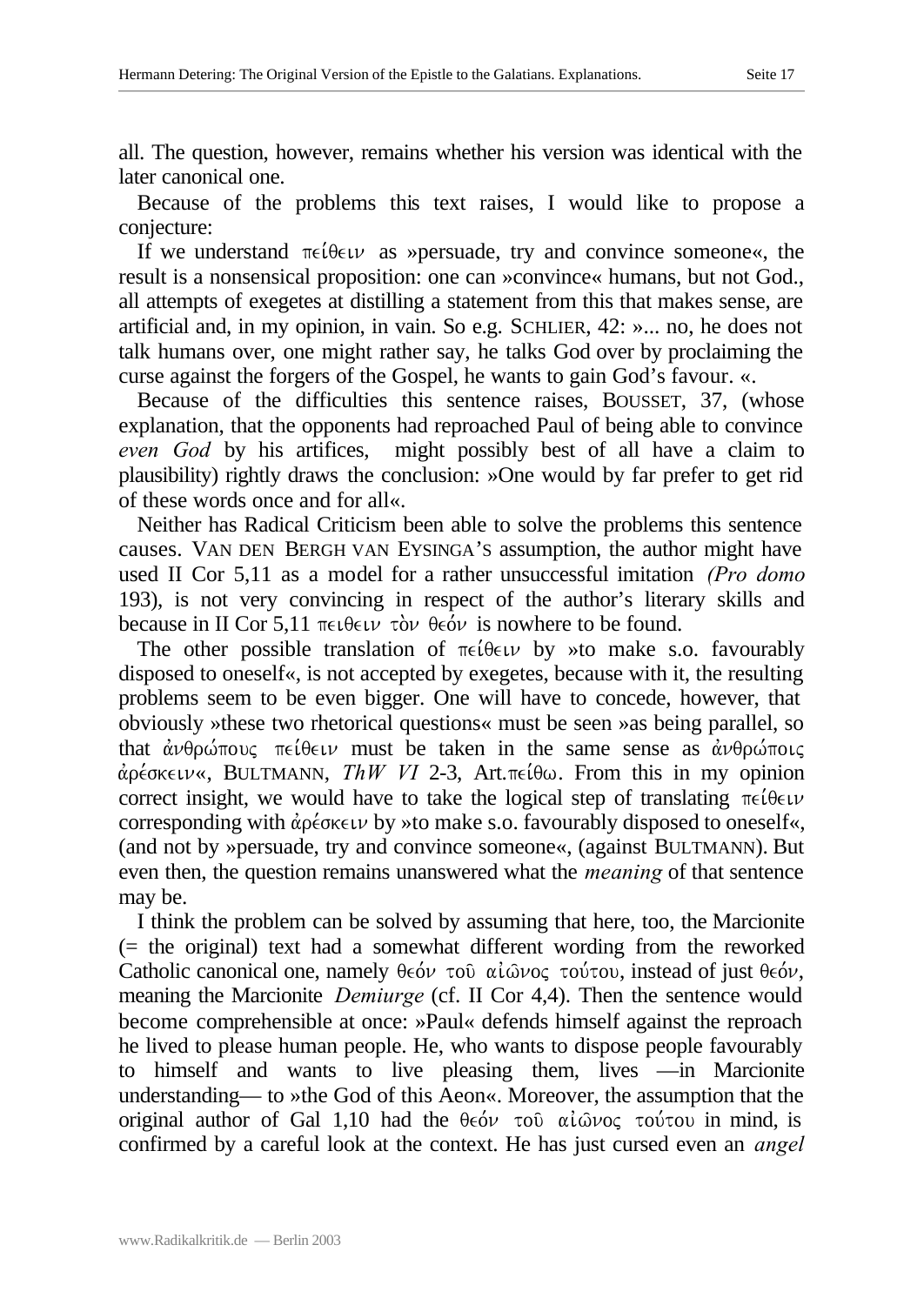*(of the Creator God)*, in case he would preach another Gospel than the one he preached himself. Now he asks the rhetorical question: Is anybody who wants to please human people and »the God of this Aeon«, capable of doing this?

With this explanation, only one question would remain unanswered: why was to  $\alpha i\omega\nu$  to  $\alpha j$  to  $\alpha$  erased by the Catholic editor only here and not in other places as well, e.g. in I Cor 1,20. 2,6.8; II Cor 4,4; Col 2,2 ?

|  | 7. Gal 1,13.14 (Paul as Persecutor) |
|--|-------------------------------------|
|  |                                     |

| $#13)$ Gal 1,13.14. | $-13.14$ | cor |
|---------------------|----------|-----|
|                     |          |     |

#### *Textual Evidence*

The passage does not occur in any of the texts that refer to the Marcionite Apostolicon.

1,13-14 is a later insertion: to prove that he were not dependent on the other apostles the author had in 1,12 mentioned a special revelation by Jesus  $\delta v$  $\alpha$  ποκαλύψεως 'Ιησού Χριστου), which is not at all referred to in 1,13-14. Conversely, 1,15.16f, a further explanation and direct continuation of 1,13-14 ( $\hat{\alpha}$ ποκαλύψαι τὸν υἱὸν αὐτου), immediately follows the contents of 1,12. The insertion is introduced in a quite laborious way, in so far as the editor reminds his readers of circulating traditions about »Paul« (cf. Eph 3,2).

B. BAUER, *Kritik I*, 14: »'For you have heard of my former life in Judaism', he says in V. 13,– 'heard of' – that sounds as coming from strangers without Paul's own impact and notification– 'heard of', as of some strange story, which they might possibly not have heard of yet as well.«.

Even more serious than the »frosty and forced stylization« —though one might think the pseudepigraphic author capable of it— are the particularities of language in this passage. Already VAN MANEN, 506-507, O'NEILL, 24-27, and WIDMAN, 189f,f drew attention to them:

1.  $\epsilon$ KK $\lambda$ ng $\alpha$  to  $\theta$ eo  $\epsilon$ : According to VAN DEN BERGH VAN EYSINGA, 33, the letter to the Galations contains quite a few interior problems. Following DELAFOSSE, he notices the different use of the term  $\epsilon$ <sub>KK</sub> $\lambda$ n $\sigma$ ί $\alpha$ : once in plural, 1,22, once in singular, 1,13. In the singular form he sees a »terme qui fait penser à l'Eglise chrétienne unique du II<sup>e</sup> siècle.«

Likewise VAN MANEN assumes the term  $\epsilon$ KK $\lambda$ ng $\alpha$  to  $\theta$ eou to give away another hand than the one that produced  $1,22$  (ταις εκκλησίαις της 'Ιουδαίας  $\tau\alpha\hat{i}\zeta \hat{\epsilon}\nu$  X<sub>pl</sub>o $\tau\hat{\omega}$ ). Correct is that, contrary to v. 23, in v. 13 the term is not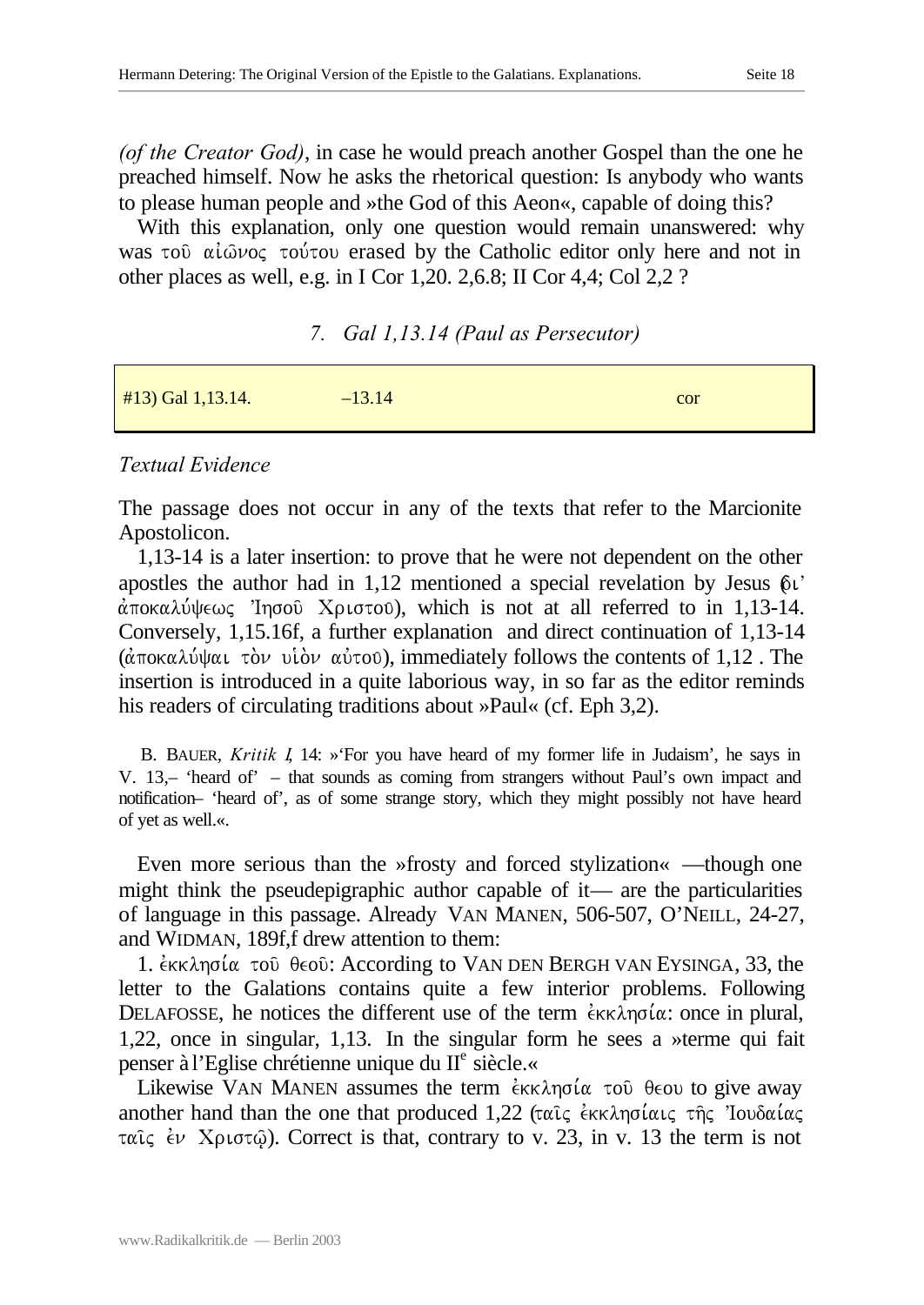used for a local congregation, but for the entire Ecclesia, and that »Paul«, as O'NEILL, 26 remarks, »almost always uses the word to refer to a local congregation« (I Cor 15,9 is, together with the entire passage 15,1-11, rightly seen by O'NEILL as a »later credal summary«).

Nevertheless, to me VAN MANEN's allusion to 1,22 seems mistaken, since that passage, too, when looked at carefully, turns out to be a later insertion and, contrary to VAN MANEN's assumption, all the same to be written by the same hand that wrote 1,13. O'NEILL here had the better insight. He discards both 1,13-14 and 1,22-24 as later glosses.

2. Iουδαϊσμός (1,13.14), συνηλικιώτης (1,14) and πατρικός (1,14) are, as O'NEILL rightly noticed, hapaxlegomena; likewise the term  $\dot{\alpha} \nu \alpha \sigma \tau \rho o \phi \dot{\eta}$ further occurs only in (non-Pauline) Eph 4,22, I Tim 4,12 and Hebr 13,17. Moreover: »The enclitic  $\pi$ oté occurs three times here, once more in Galatians (at 2,6), and only nine times elsewhere in the Pauline corpus, excluding Ephesians and the Pastorals (where it occurs seven times). The style of the section is even and steady, unlike the style of Paul. The sentences consist of 20, 19, 12, and 20 words respectively. kai. joins distinct clauses with verbs in the indicative three times (1.13,14,24), which is rather frequent in comparison with the five times in the rest of the epistle  $(1.17, 18; 3.6 \text{ O.T.}; 5.1; 6.2)$ . The imperfect occurs seven times in this section, and only eight times elsewhere in the epistle (1.10 twice; 2,6; 2,12 twice; 3,23; 4,3, 29). Two of the imperfects are periphrastic, and we are told that the periphrastic construction was on the increase«.

3. The word  $\pi$ op $\theta \in \mathcal{W}$ , Gal 1,13, too, elsewhere in the Paulina only occurs in 1,23 ο διώκων ήμας ποτε νυν ευαγγελίζεται την πίστιν ήν ποτε επόρθει. O'NEILL draws attention to this, but without pointing out that the term —with the exception of Paul— elsewhere only occurs in Acts. In Acts 9,21, Luke reports the astonished reaction of those, that were listening to the preaching of (the converted) Paul: εξίσταντο δε πάντες οι ακούοντες και έλεγον· ουχ ουτός έστιν ο πορθήσας είς Ίερουσαλήμ τους επικαλουμένους το όνομα τοῦτο. That's a parallel to 1,23  $\delta$  διώκων ήμας ποτε νυν ευαγγελίζεται την πίστιν  $\eta\nu$  ποτε επόρθει!

In my opinion, this is where we find the key to the problem: the dubious passage was obviously inserted on the basis of Acts (and its image of Paul). Obviously, by this insertion the Paul of the original letter to the Galatians was to be reconciled with the Paul of Acts —a catholicizing tendency we can observe in TERTULLIAN as well, i.e. to try and turn everything compatinle with the orthodox point of view.

Correct VAN MANEN, 507: »Probably on this occasion, our Catholic revisor thought it desirable to remind his readers of the fact that Paul, now staunchly opposing a life under the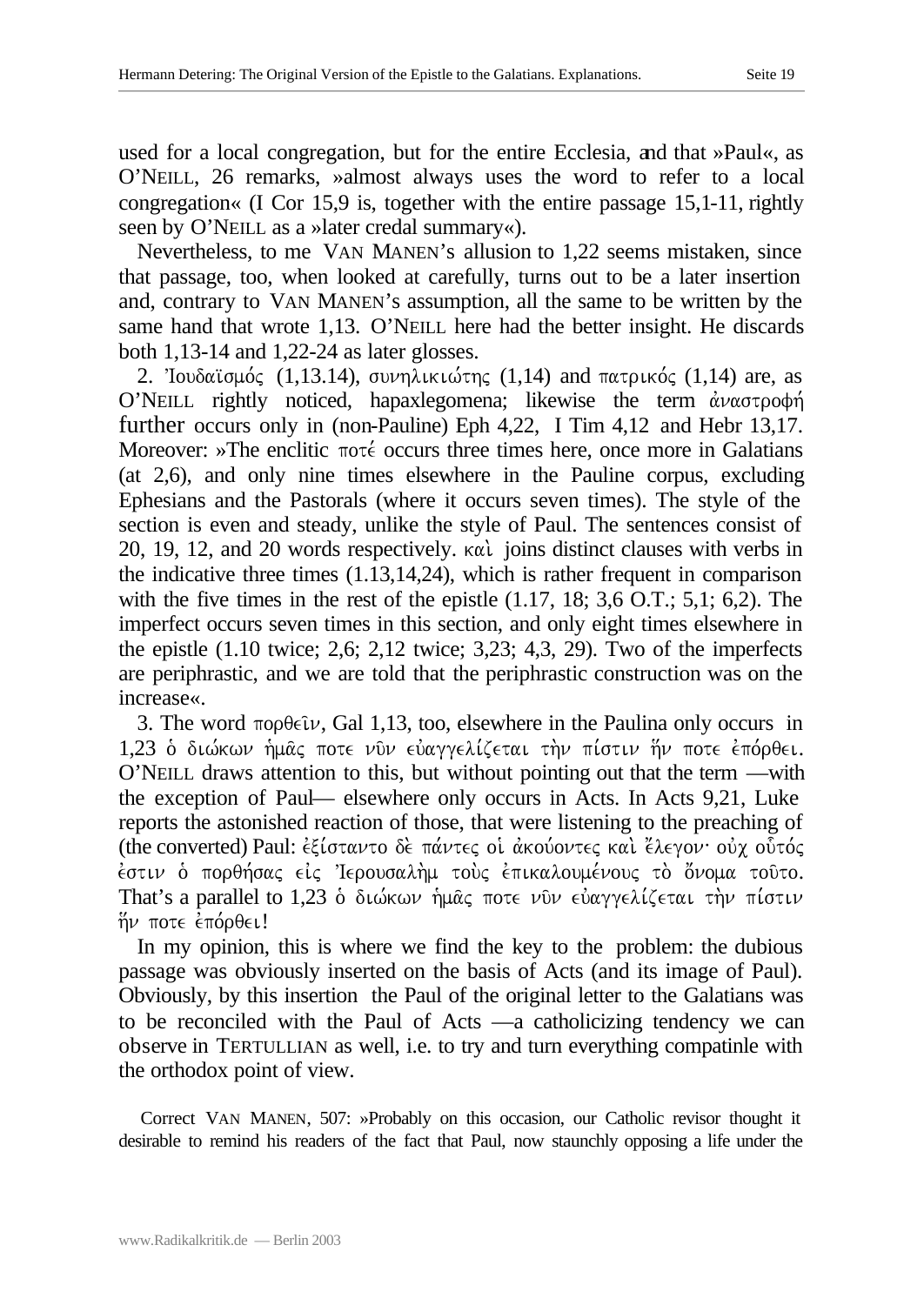Law, had been a thoroughbred Jew before, in the traditions described in Acts 9, 21 and  $22.3*$ 

| 8. | Gal 1,15 |
|----|----------|
|    |          |

| #14) Gal 1,15    | Ότε δε εὐδόκησεν [ο θεος]         | nlg         |
|------------------|-----------------------------------|-------------|
| Dial $IV,15$     |                                   |             |
| $#15$ ) Gal 1,15 | $\epsilon$ ίς την χάριν > διά της | <i>ncor</i> |
| <b>VAN MANEN</b> | χάριτος αύτου                     |             |
|                  |                                   |             |

#14) Dial IV, 15 (line 25f): δτε δε, φησίν, εὐδόκησεν δ θεδς άφορίσας με έκ κοιλίας μητρός μου. Missing in Rufin. HARNACK,  $69^*$ : "But there is no guarantee for this quote to be from Marcion's Bible."

#15) There is no textual evidence for this phrase. The citation Dial IV,15 ends with  $\mu$ nt $\rho$ ó $\zeta$   $\mu$ ov.

VAN MANEN'S conjecture, 507f, is to read  $\epsilon$ ic  $\tau \dot{\eta} \nu$   $\chi \dot{\alpha} \rho \nu$  instead of  $\delta \iota \dot{\alpha}$   $\tau \dot{\eta} \varsigma$  $\chi \alpha$   $\beta$  ( $\alpha$ )  $\alpha$  of  $\alpha$ ). In respect of Tertullian's (Marc 5.2.4.) recommended variant for Gal 1,6 (*qui vos vocavit in gratiam*) this is consistent indeed. Since there is no support by any textual evidence, however, VAN MANEN'S conjecture remains highly insecure.

*9. Gal 1,18-24 (First Trip to Jerusalem)*

| $#16$ Gal 18-24         | $-18-24$ | cor |
|-------------------------|----------|-----|
| Marc 5.3.1; Haer 3.14.3 |          |     |
|                         |          |     |

*I. Evidence for the passage18-24 not being included in Marcion:*

Tertullian, **Marc 5.3.1**: »*Denique ad patrocinium Petri ceterorumque apostolorum ascendisse Hierosolymam post annos quatuordecim scribit, ...*«.

Irenäus, **Haer 3.14. 3**: Deinde post XIIII annos ascendit Hierosolymam cum Barnaba, adsumens et Titum = Fourteen years later he went up to Jerusalem, together with Barnabas, taking Titus along with him, too.

From this follows, that neither Tertullian nor Irenaeus read  $\pi \alpha \lambda \nu$ , in Gal 2,1; i.o.W., that Paul in their text obviously mentioned but *one* trip to Jerusalem;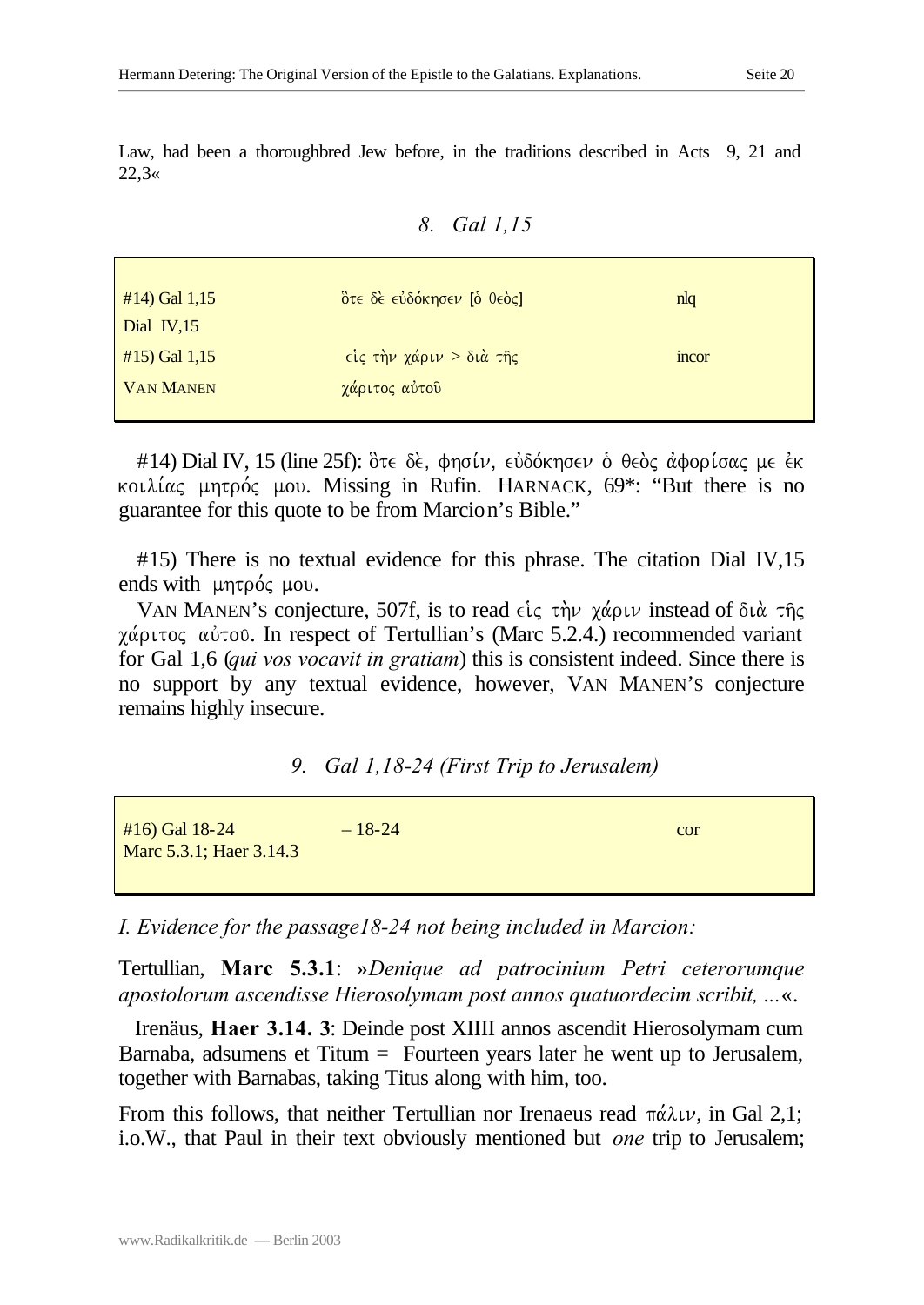differently VAN MANEN, 510, who assumes, Tertullian had *omitted* pa,lin on purpose, to combine the two trips to Jerusalem and reduce them to *one only* (see ann. to 2,1.); HARNACK,  $70^*$  states:  $\gg 18-24$  ... is completely ignored by Tert. If this passage had not been missing completely (probably so), Marcion needs must have corrected it. Surely, the first trip to Jerusalem was not mentioned«.

ZAHN, 497: » Since Tr. links this up to Acts 15 and from there goes to Gal. 2, Gal 1,18-24 probably was absent totally or in a greater part.«

VAN MANEN thinks 1,18-21 is original, and he, as well as O'NEILL, discards only 22-24 as interpolated. (s. footnote to 1,13-14). For their argument: s. II.c)

## MCGUIRE, 55, discards 18-22 referring to Irenaeus and Tertullian:

» Irenaeus, in his late 2nd century work *Against Heresies,* appears to quote the usual reading of Gal. ii, i-"went up again to Jerusalem"-but makes no specific reference to the Pauline visit described in i, 18f. Tertullian, in his *Prescription against Heretics,* even alludes to Paul's having gone to Jerusalem to meet Peter but it soon becomes apparent that the author is simply reading his own interest in Peter into the account of the meeting with Peter, James and John. Treating Acts ix, 26f as the account of Paul's first visit to Jerusalem, he seems to apply both Gal. ii, 1-10 and *an account similar to* i, 18*f* to the second visit. Moreover, in this instance Tertullian is writing primarily for orthodox consumption; in his early 3rd century anti-Marcionite treatise, where he must meet hostile readers on their own ground, he refers to Paul as going up (not , up again") to Jerusalem *after fourteen years* ...so great had been his desire to be approved and supported by those whom you [Marcion] wish on all occasions to be understood as in alliance with Judaism!" Obviously Marcion's text of Galatians did not include the account of a previous visit "after three years" and Tertullian, if indeed he had ever seen such a reading, was not inclined to take it seriously. «.

## *II. How are 1,18 and 2,1 connected?*

In verse 2,2, ανέβην δε κατα αποκάλυψιν· και ανεθέμην αυτοίς το ευαγγέλιον  $\delta$  κηρύσσω έν τοις έθνεσιν, κατ' ίδίαν δε τοις δοκουσιν, the pronoun αυτοις does not refer to anything, since one has to go back as far as 1,17 to understand that it obviously means the  $\pi \rho \dot{\rho}$   $\zeta$   $\pi \rho \dot{\rho}$   $\zeta$   $\mu$   $\omega$   $\dot{\alpha}$   $\pi$   $\sigma \sigma \dot{\alpha}$   $\lambda \sigma \nu \zeta$ . SCHLIER, 66, however, and most of the other exegetes do not apply the pronoun to these, but to the more nearby  $\epsilon \zeta$  'I $\epsilon \rho$ οσόλυμα in 2,1: »Aυτοίς, according to a known usage of the pronoun, is said of the inhabitants of a town which was mentioned before«. Since Paul did not present his Gospel to *all* of Jerusalem's *inhabitants*, but only tho the leaders of the Jerusalem congregation, the explanation is not of great help. SCHLIER'S and LIETZMANN'S idea, the pronoun referred to »the undefined members of the Christian Church in Jerusalem«, is after all but a stopgap explanation.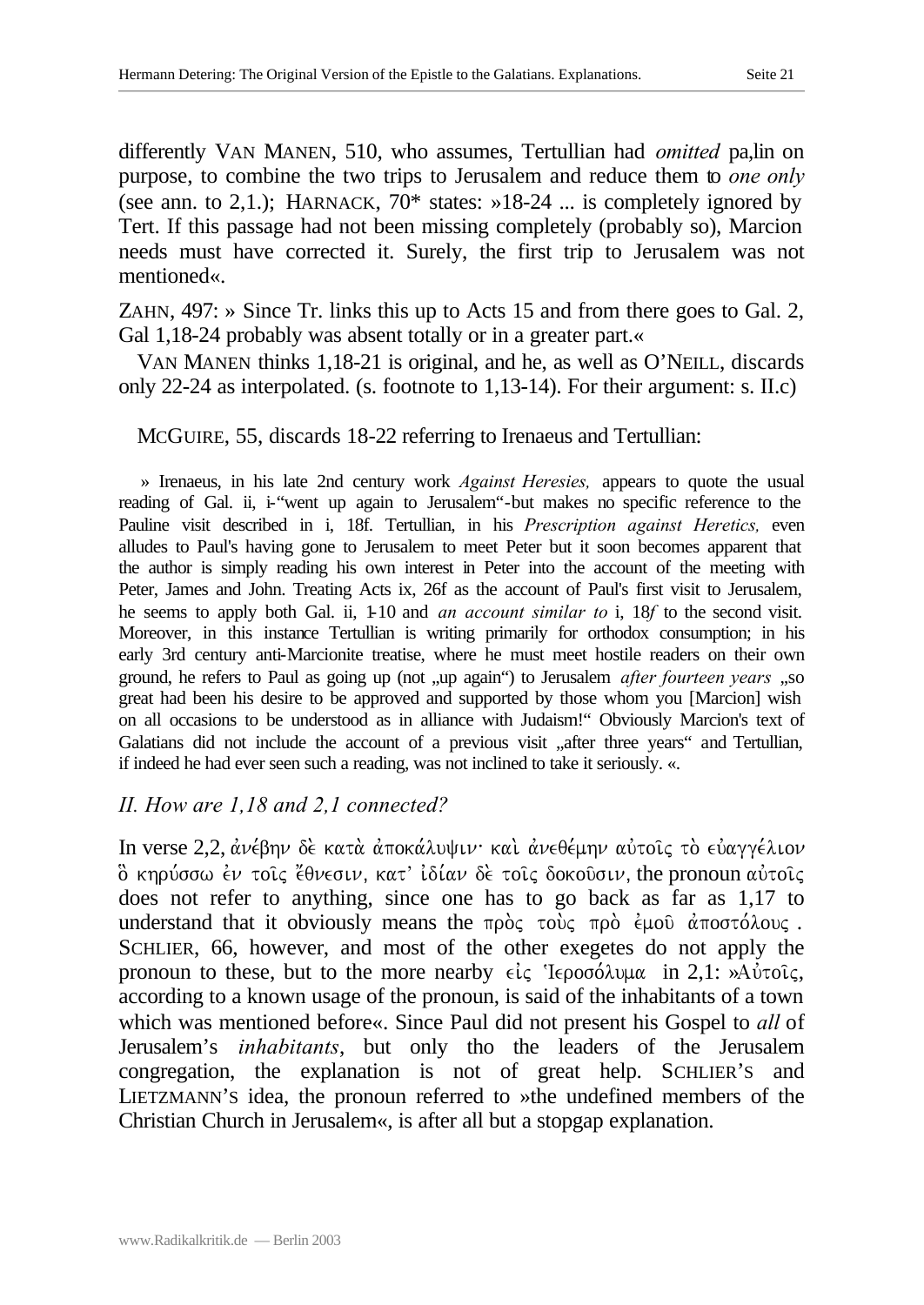O'NEILL, 27: »This reading seems very strained. The particle  $\delta \epsilon$  loses all its adversative force, and would reqire to be translated 'and also privately', which is scarcely possible«. In respect of this and further problems, O'NEILL finally draws the conclusion to drop  $\alpha\dot{\nu}\alpha\beta\zeta$  (with Codex  $\Psi$ ) entirely and to regard it as an interpolation.

In my opinion, however, the only possible and at the same time the most simple solution is: not  $\alpha\dot{\beta}$  vices, which is given by the majority of the authors that cite the text, but 1,18-24 clearly is an interpolation, which interrupts the original connexion between 1,17 and 2,1. VAN MANEN'S assumption, the original Marcionite text had already mentioned two different trips to Jerusalem by the apostle, cannot but fail because of 2,2.

## *III. Particularities of Language, Problems of Content as Argument against the Originality of the Passage 18-22*

a) The much discussed verb ιστορήσαι, 1,18 (cf. KILPATRIK, *Galatians* 1,18 i $\sigma$ topho $\alpha$ u Kn $\phi$  $\alpha$  $\nu$ ) is hapaxlegomenon and elsewhere only occurs [as v.l.] in the speech on the aeropagus in Acts 17,23.

b) où  $\psi \in \delta$  ouk in 1,20: The formula is found in Rom 9,1; II Cor 11,31 and I Tim 2,7. Apart from I Tim 2,7, where the set phrase is taken over from Rom 9,1; II Cor 11,31 or Gal 1,18, où  $\psi \in \delta$  ound in —more or less extensive— editorial insertions. This is especially the case in Rom 9,1 —a place which is interpolated together with the entire passage Rom 9-11, absent in Marcion— likewise II Cor 11,31. It's surely no coincidence, that the averment ou  $\psi \in \delta$  open is found here again in a place, where once more a notification from Acts (the escape from Damascus, Acts 9,22-25) is inserted in a Pauline letter.

c) O'NEILL,  $25$ : »The verse  $23 \pi \omega t \zeta$  is used of the Christian religion, as in Acts 6,7, and the only possible parallels in Paul are at 3.23-5, 6.10 and Rom. 1,5, all passages that are of doubtful authenticity«.

d) After in 1, 17, with greatest emphasis, the author of Gal had just asserted that he had *not* immediately gone to Jerusalem after his conversion, one expects a somewhat greater temporal distance than just *3 years*! 2,1 with the notification of *14 years* is much more plausible as a continuation of 1,17.

e) BRUNO BAUER, 16: »If he [Paul] stayed in Jerusalem for two weeks, spent time with Peter and James, and if the presence of the other apostles in the sacred city was as self-evident

as expressed by his solemn oath, it would have been impossible for him not to meet them «.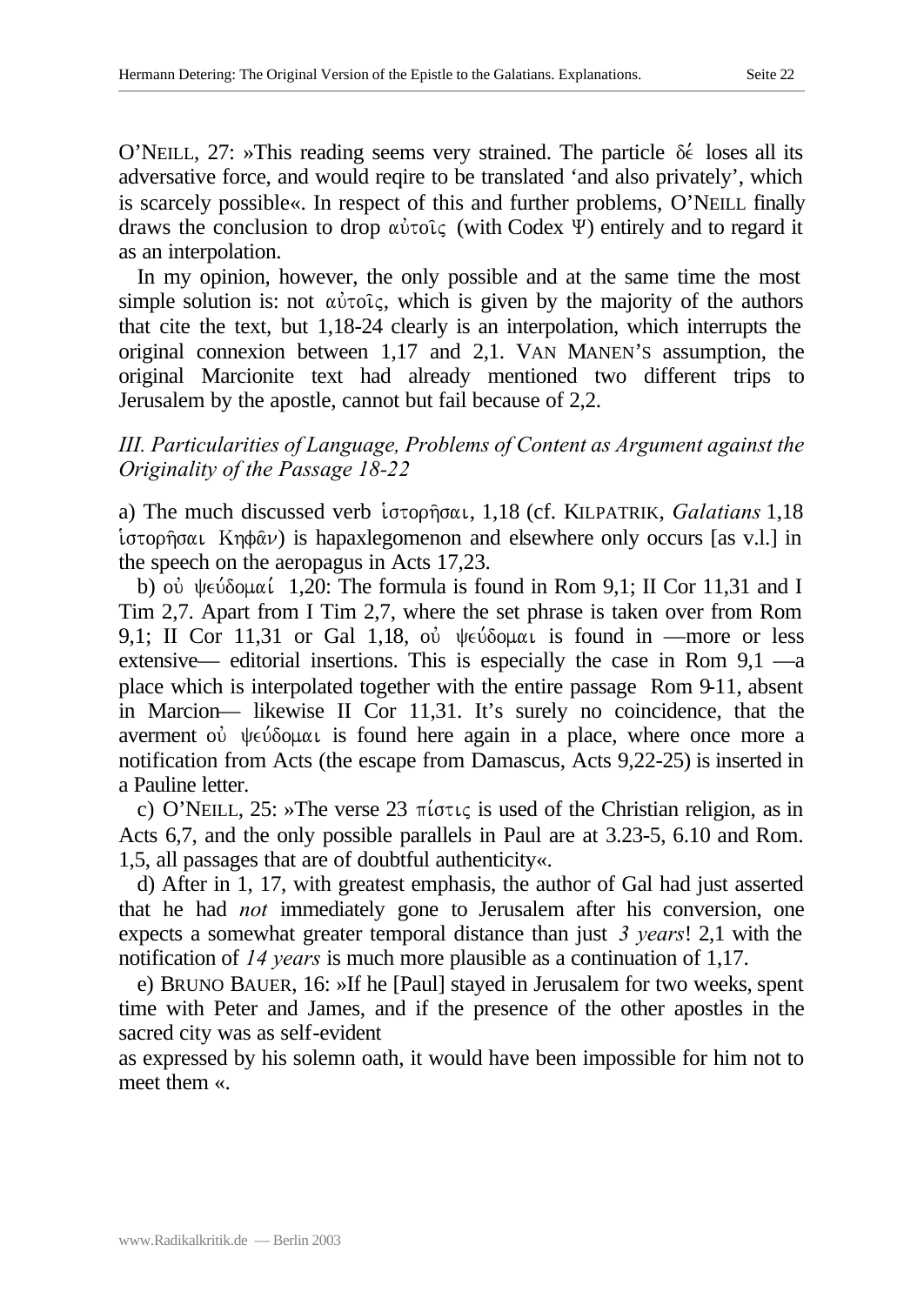## *IV. Explanation for the Insertion*

O'NEILL, 26, explains the insertion of 22-24 this way: »The author possessed Judean traditions about Paul, the persecutor who became the champion of the faith, and he inserted them into Galatians at the appropriate points in the story. His source was Judean as opposed to Jerusalemite, so that he has to explain that, although they used to say 'He who once persecuted us', they did not know him by sight«.

In my opinion, however, the passage is another attempt at bringing the story of Acts and the biographical details about the apostle in Galatians into line as far as possible. This undertaking was not an easy one, but not a totally hopeless one, either, since Acts had not exactly defined the period between conversion and first trip to Jerusalem, and 9,23 only mentions  $\eta\mu\epsilon\rho\alpha\iota$  in  $\alpha\nu\alpha\iota$ . On the other hand, one could neither understand by these the 14 years of Gal 2,1, nor could the trip to Jerusalem be dated all too soon after the conversion, since the author of Gal 1, 16 had explicitly stated, that he had *not immediately*  $(\epsilon \dot{\theta} \epsilon \omega \zeta)$  contacted those, who had already been apostles before himself. Thusly finding himself between Scylla and Charybdis, the editor decided for a period of 3 years, probably thinking by doing so still to be to some extent in agreement with the Lukan  $\hat{\eta} \mu \hat{\epsilon}$  is interval, and to not explicitly contradict the emphasized statement of Gal 1,17, that Paul had *not immediately* contacted those in Jerusalem. (he would have done so, if he had taken Luke's wording  $\eta\mu\epsilon\rho\alpha\iota$  ikavai). The opinion that Gal 1,18 refers to Acts 9,23, and that the 3 years are a specification of Luke's ήμέραι ικαναι, was already brought forward by LOMAN, *Nalatenshap* 118f., though he sees it as given by the author of Gal and not by a revisor.

An harmonization of the diverging biographical details in Gal and Acts about the apostle was of greatest importance for Catholic Christianity, as shown in Iren Haer 3.13.3: »If, then, any one shall, from the Acts of the Apostles, carefully scrutinize the time concerning which it is written that he (Paul) went up to Jerusalem on account of the forementioned question, he will find those years mentioned by Paul coinciding with it. Thus the statement of Paul harmonizes with, and is, as it were, identical with, the testimony of Luke regarding the apostles.«.

Tertullian, too, clearly shows his interest in the details of Galatians and Acts being in agreement with each other. In Marc 5.2.7, he emphatically states that Paul reports what happened after his conversion exactly in the same way as does Acts (»Exinde decurrens ordinem conversionis suae de persecutore in apostolum scripturam Apostolicorum confirmat«). If then Acts were in agreement with Paul's own statement, Marcion obviously had to refute Acts, since it didn't preach any other god but the Creator God of the O.T..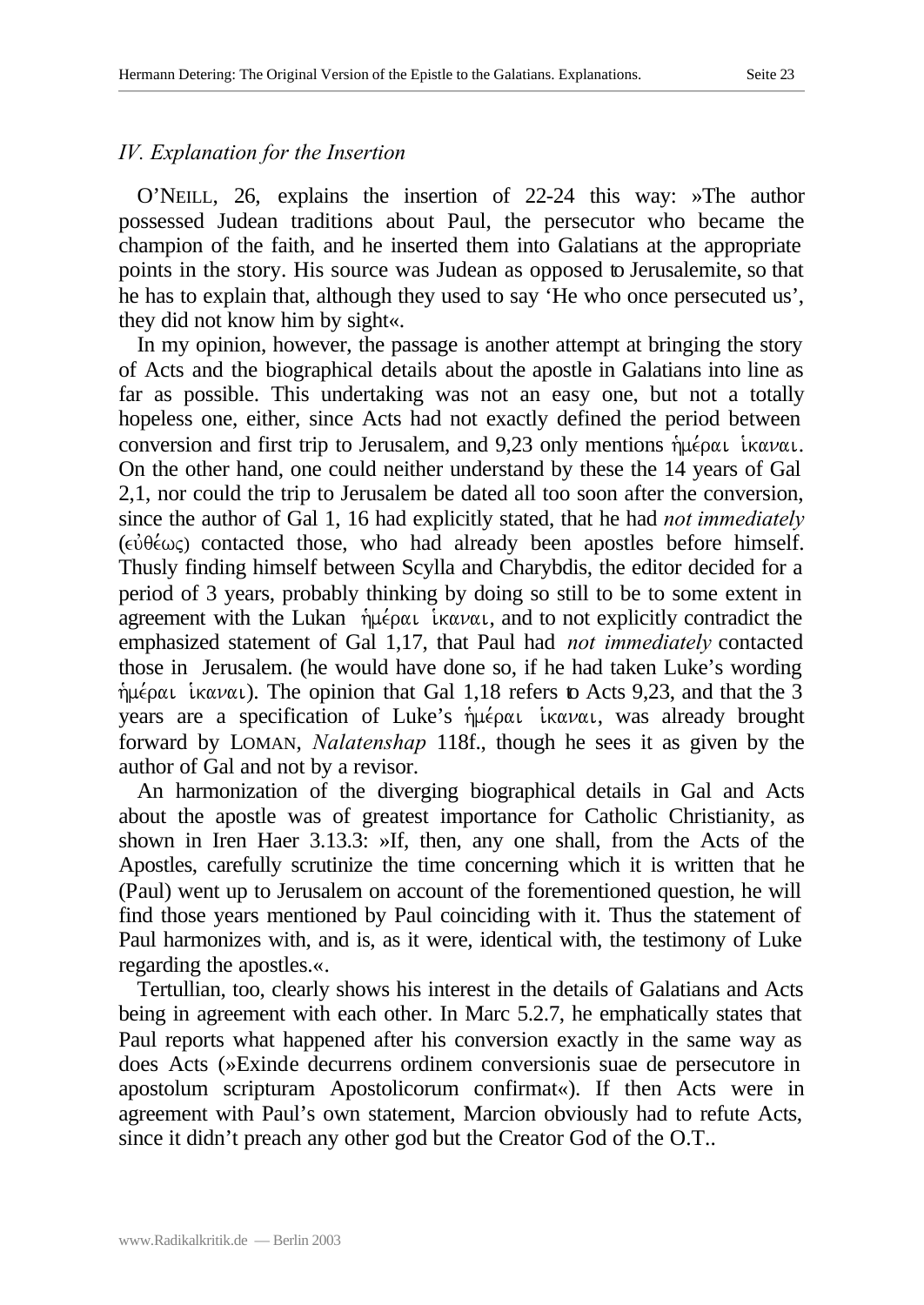To Tertullian, the conformity of the statements in Galatians and in Acts is unquestionable proof of the fact, that the Paul of Galatians preached the same God as Acts, i.e. the Creator God and his Christ: »Now, it is not very likely that these should be found in agreement with the apostle, on the one hand, when they described his career in accordance with his own statement; but should, on the other hand, be at variance with him when they announce the (attribute of) divinity in the Creator's Christ-as if Paul did not follow the preaching of the apostles when he received from them the prescription of not teaching the Law (qui formam ab eis dedocendae legis accepit)«.

To all this, see COUCHOUD, 23f, as well:

It seemed very much to the point to modify certain historical facts to bring them into line with the correct dogma. Hence another group of corrections were introduced, the most important of which are to be found in the Letter [24] to the Galatians where they aimed at rebutting or weakening Paul's independence.

*Gal.* 2 : 1: "Fourteen years later I went up to Jerusalem". The Catholic revisor writes "I went up *again (* pa,lin *)*.…". In this fashion he reveals himself to be the author of the verses 1 : 18–20 where an alleged earlier journey of Paul to Jerusalem is reported: "*Then after three years, I went up to Jerusalem to get acquainted*  with Peter and stayed with him fifteen days. I saw none of the other apostles-- only James, the Lord's brother. *I assure you before God that what I am writing you is no lie*".

Inventing this first trip the editor wants to prove, against the text, that Paul did not delay entering into contact with the heads of the Jerusalem Church. His fiction is more timid than that of the editor of *Acts* (9 : 26–30), who informs us that Paul was introduced by Barnabas to the Apostles, a short time after his conversion, and then guided by them in the streets of Jerusalem and preaching there together with them.

#### *V. Possible Objections*

Against the above given explanation one might object: Why does the editor heavily emphasize the fact that he hasn't seen *anyone but* Peter and James, since his interest is said to have been in connecting Paul as closely as possible with those in Jerusalem? Moreover, why doesn't his insertion follow even more accurately the depiction of Acts?

Keeping in mind the editor's task, these questions can adequately be answered: We have to consider: in 1,17, Paul had explicitly denied to have been in contact after his conversion with those, who were apostles before himself. The editor now could erase this statement,  $-$ or reinterpret it. As a skilled editor, who did not want to write a new text but to alter the extant one, he chose the second way. So he reinterpreted 1,17 in the sense, that Paul had seen Peter and James, yet not the other apostles. Because of the context, this was a concession he could not dispense with. Though this splitting up results in a rather artificial construction (as already B. BAUER noticed: did then the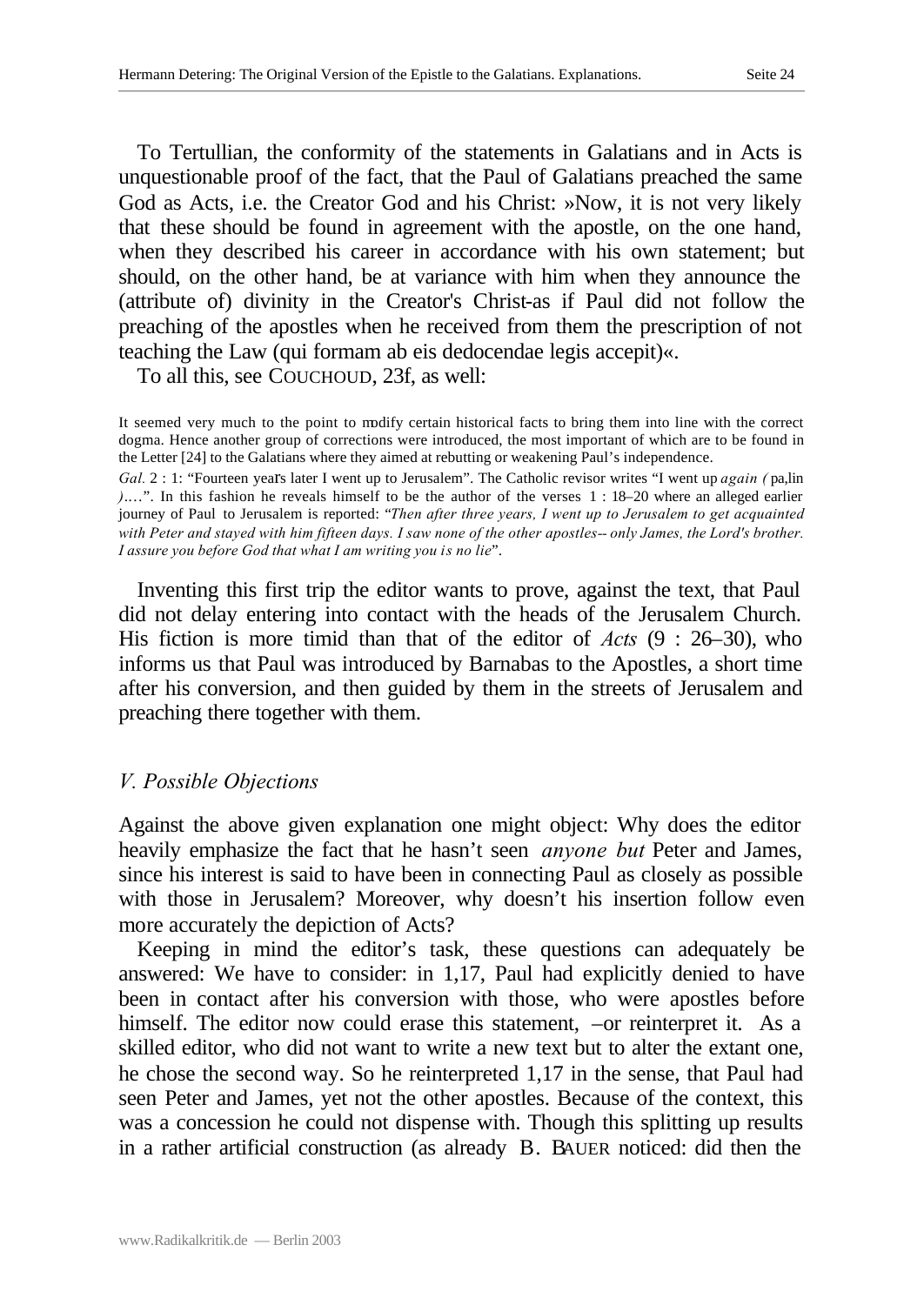other apostles happen to be on a journey? did Paul consciously avoid meeting them?), Paul nevertheless was set into the Jerusalem tradition. Paul had seen Peter and James and had been with Peter for two weeks! — that should be enough to prove (to the Marcionites) that the Paul of Galatians had not any more than the Paul of Acts received a special revelation and consequently was not the subject of divine revelation in his own right. May then the report in Galatians not fully be in agreement with Acts (9, 27), where Paul is conducted to the apostles (the author surely meant, all of the apostles') by Barnabas. It is the logical result of the special task undertaken in this place by the editor: one way or the other, he had to pervert the meaning of 1,17 to get Paul in contact with the other apostles after all. And his depiction does not really contradict Acts: by his construction he managed to explain why, in 1, 17, Paul nevertheless could say he had not gone up to Jerusalem to those, who had already been apostles before himself (in fact, he had not gone to all of the apostles!) — and, the all important project, he had managed to confirm the Catholic point of view.

| #17) 2,1<br><b>Marc 5.3.1</b> | $-\pi\acute{\alpha}\lambda\iota\nu$       | cor |
|-------------------------------|-------------------------------------------|-----|
| #18) 2,1<br>Marc 5.3.1        | $-\mu \epsilon \tau \dot{\alpha}$ Βαρναβά | cor |
| #19) 2,2                      | - κατ' ίδίαν δέ τοις δοκούσιν             | cor |
| Marc 5.3.1                    | μή πως είς κενόν τρέχω ή έδραμον          |     |

*10. 2,1-4 (The Second Trip to Jerusalem)*

## *Textual Evidence:*

Tertullian, **Marc 5.3.1**: Denique ad patrocinium Petri ceterorumque apostolorum *ascendisse* Hierosolymam post annos quatuordecim scribit, ut conferret cum illis de evangelii sui regula, ne in vacuum tot annis cucurrisset aut curreret, si quid scilicet citra formam illorum evangelizaret; **Marc 4.2.5:** propterea Hierosolymam *ascendit* ad cognoscendos apostolos et consultandos, ne forte in vacuum cucurrisset, id es ne non secundum illos credidisset et non secundum illos evangelizaret; cf. **Marc 1.20.2:** ... ab illo certe Paulo qui adhuc in gratia rudis, trepidans denique ne in vacuum cucurrisset aut curreret, tunc primum cum antecessoribus apostolis conferebat.; moreover: **De praescr. haer. 23,6f**: Atquin demutatus in praedicatorem de persecutore deducitur ad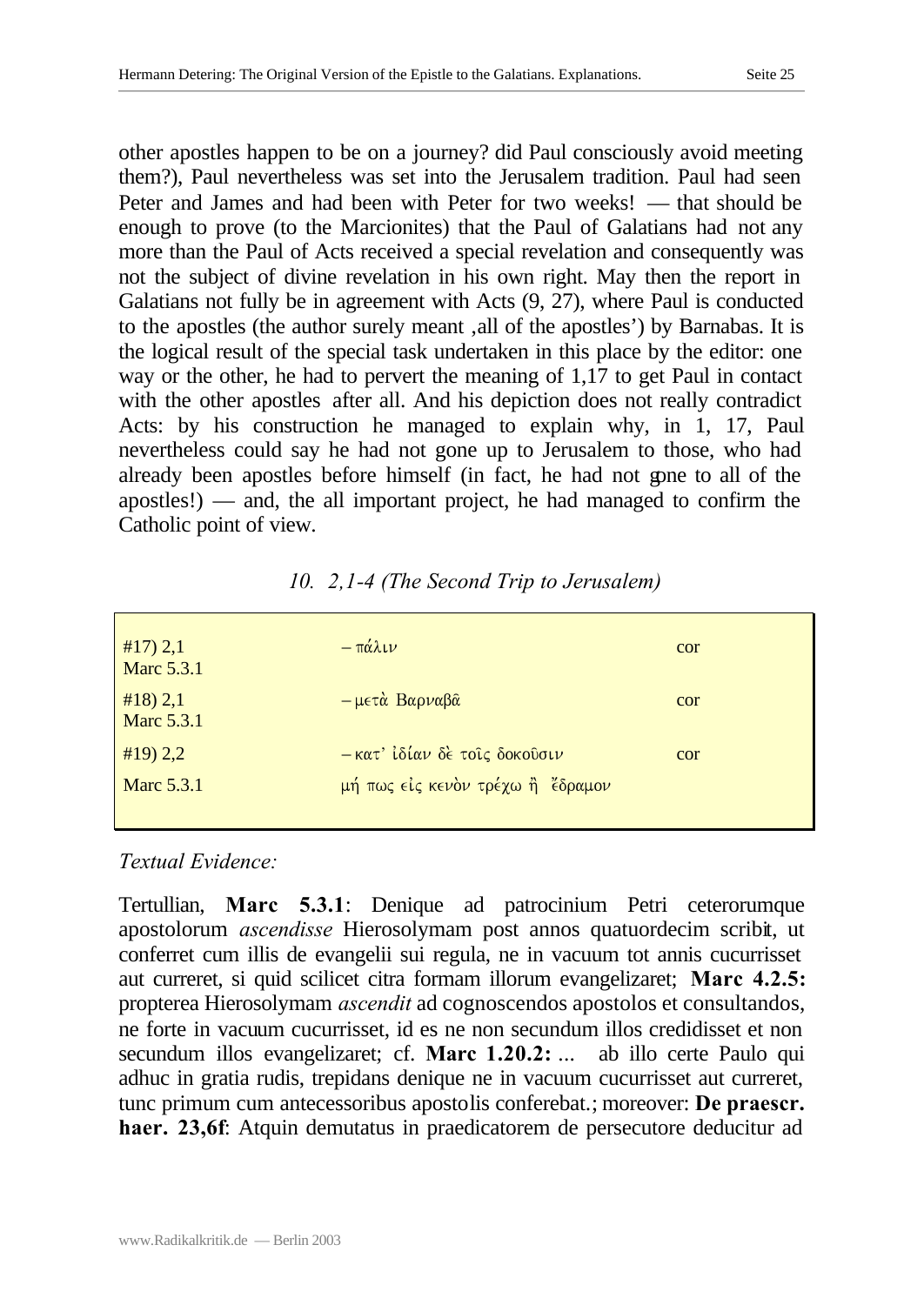fratres a fratribus ut unus ex fratribus, ad illos ab illis, qui ab apostolis fidem induerant. [7] Dehinc, sicut ipse enarrat, *ascendit* Hierosolymam cognoscendi Petri causa, ex officio et iure scilicet eiusdem fidei et praedicationis.

Marc 5.3.1 and other places clearly show that Tertullian did not ( and neither did Irenaeus) read  $\pi\alpha\lambda\mu$  – obviously neither in the Marcionite, nor in his own Catholic Bible (to this, see the previous ann.).

VAN MANEN, 510, thinks, Tertullian omitted  $\pi\acute{\alpha}\lambda\iota\nu$  with a *biased purpose*. Yet that's improbable, since there was no reason for Tertullian to do so. On the contrary, as an advocate of the *interpret*a*tio catholica* he had to be more interested in reconciling Galatians with the details in Acts, which mention *several* trips to Jerusalem achieved by the apostle. The quotes do *not* show that Tertullian found *ad patrocinium Petri ceterorumque apostolorum* in the Marcionite text — as already HARNACK,  $70^*$ , rightly noticed, this may be a commentary by Tertullian. HARNACK reconstructs: »Here the phrase read "Επειτα διά δεκατεσσάρων έτων άνέβην είς Ιεροσόλυμα and μή πως είς κενὸν τρέχω ἤ ἔδραμον.«

#### *Tertullian's Discussion of the Phrase in Marc 5.3.1*

Obviously, the  $2<sup>nd</sup>$  chapter of Galatians was of utmost importance in the discussion with Marcion. There is no other explanation for the fact, that Tertullian, working on passage 2,1-14 discusses almost every single line. Marcion and the Marcionites seem to have backed up »their view of Paul and the first apostles with this passage« (HILGENFELD, 440).

A striking feature of Tertullian's rendering 2,1-2 in *Marc* 5.3.1 is that, more than in other places, Tertullian adds commentaries to and omits phrases from the text he quotes with a clear tendency, and that he so does without a basis even in the canonical version. By adding the remark, that Paul had betaken himself *ad patrocinium Petri ceterorumque apostolorum*, Tertullian immediately makes himself perfectly clear about his (Catholic) opinion on the relationship of Paul with the other apostles: it's a *client-patrons relation.* Tertullian's conspicuous unscrupulousness in here imposing his Catholic interpretative framework on the text, is most probably due to the fact that the Marcionite text itself did not offer much for the point of view defended by Tertullian — see as well the forced way, already noticed by HARNACK, of Tertullian's changing (against all textual evidence)  $\alpha v \in \theta \in \mathcal{L}$  of  $\alpha v \alpha \tau \in \theta \in \theta \alpha$ = »to expound sth. to sb.«, into *conferret* of *conferre cum aliqua re* = »to compare sth. with sth.«; see the erasion of  $\kappa \alpha \tau \dot{\alpha}$   $\dot{\alpha} \pi \alpha \dot{\alpha} \lambda \nu \psi \nu$ , with the intention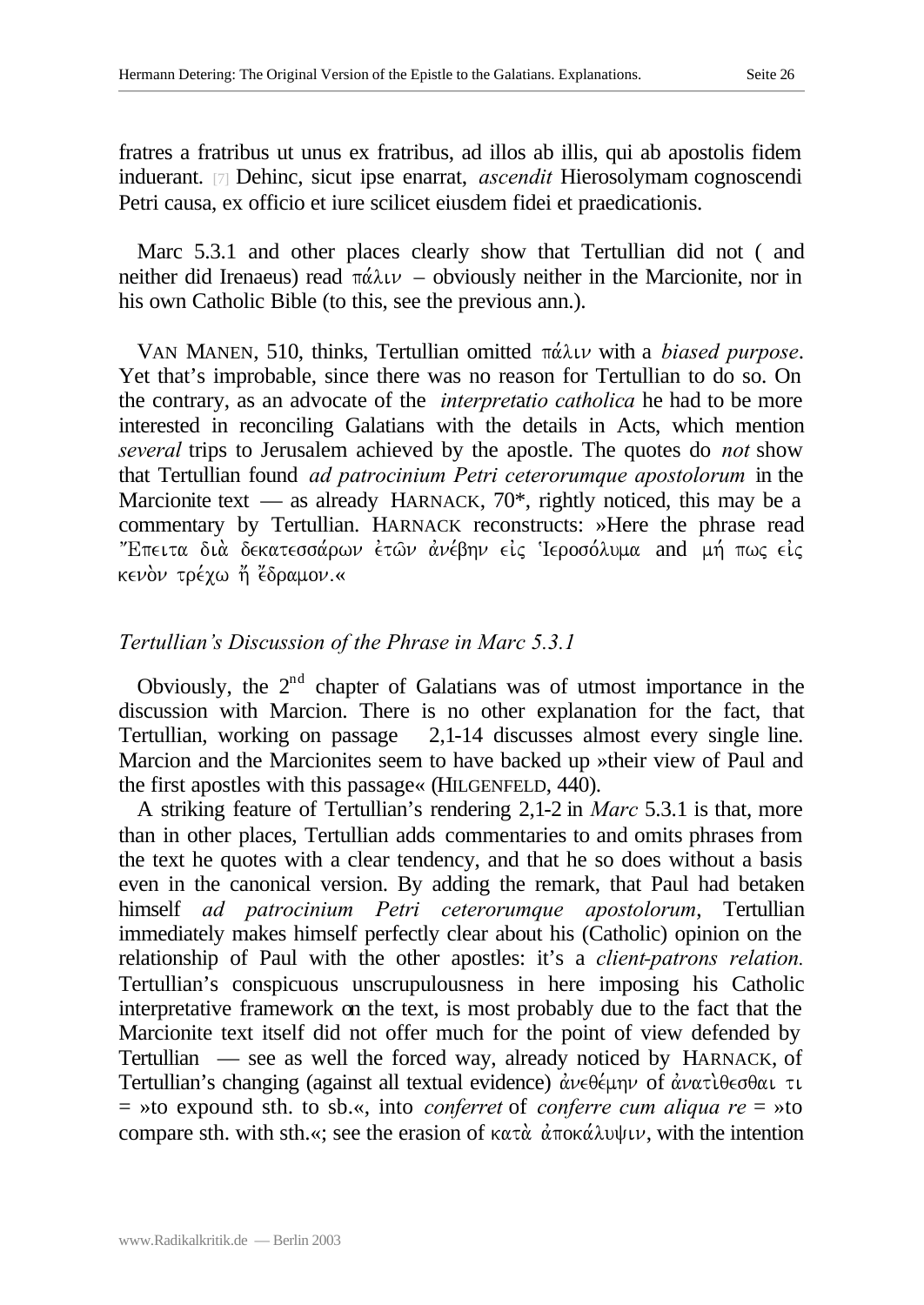to restrict Paul's independence —. Consequently, we have to start from the assumption that Tertullian also uses the *canonical* text for what immediately follows, contrary to his usual proceeding of having it out with Marcion on the basis of the Marcionite text. Hence it is highly questionable whether Marcion — as HARNACK thinks —read *ne in vacuum tot annis cucurrisset aut curreret* =  $\mu$ ή πως είς κενὸν τρέχω ἤ ἔδραμον in 2,2. More likely is the assumption, that Tertullian here looked at the canonical text and in it found the only adequate *commentary* on the (shorter) Marcionite version of Gal 2,1-2. I think, one should have this in mind when asking

#### *Which was the Original Text?*

There is indeed hardly any probability for the man, called by God through revelation, sovereign preacher of the Gospel free of the Law, whom we learnt to know in the first chapter, to have to be confirmed by those in Jerusalem in that up to that moment (14 years!), he had not run *in vacuum*.

VAN MANEN, 510: »... That fear and the fact that the man, who allegedly harboured it, had not sooner taken advantage of the opportunity to assuage his mind (1,18 [which, according to VAN MANEN, belongs to the original text)]) hardly go together: he waited for as long a period of time as, would you believe it, 14 years (2,1) and even then did not go up to Jerusalem before he was forced to do so by an  $\alpha \pi$  ok $\alpha \lambda$ u $\psi$ us the revelation that brought the trip about and not a desire to have examined there whether he might be wrong in his preaching (conscious of having received his Gospel through revelation, 1, 12, and cursing anyone who dared add something to his preaching 1, 6-9)«. VAN MANEN rightly calls the editor of the text »a worthy forefather of Tertullian's«, 510.

Together with μή πως είς κενόν τρέχω ή έδραμον the connected κατ' ιδίαν  $\delta$ è toiς δοκούσιν hast to be removed. Actually, after the phrase oi δοκούντες, one expects an extension to make it understandable; see v.6  $\epsilon \hat{i} \nu \alpha \hat{i}$   $\tau \iota$  or v.9 στύλοι είναι. The fac tthat it is already here introduced as a *terminus technicus* shows that »the one who wrote oi δοκούντες already knew what would follow in v.6 and v.9 « and with this in mind could simply talk about τοις δοκούσιν. Yet only an editor could do so!

As already HARNACK noticed,  $\mu \in \mathbb{R}$  Bapva $\beta\hat{\alpha}$  presumably does not belong to the Marcionite text either. In 2,9, Barnabas is not referred to, either. We may assume that Barnabas was added by the Catholic editor to harmonize the details in Acts to the way Galatians tells the event and in order to play down Paul's role at the Conference of the Apostles: that Paul was accompanied by Barnabas has the function of showing Paul as emissary of the Church of Antioch and not as taking part in his own right (Acts 9,27; 11,22; 11,30; 12,25; 13,1ff; 15,2.12.22.25.35). Improbable is the assumption that Barnabas was mentioned in the original text and then — lead by the opposed intent —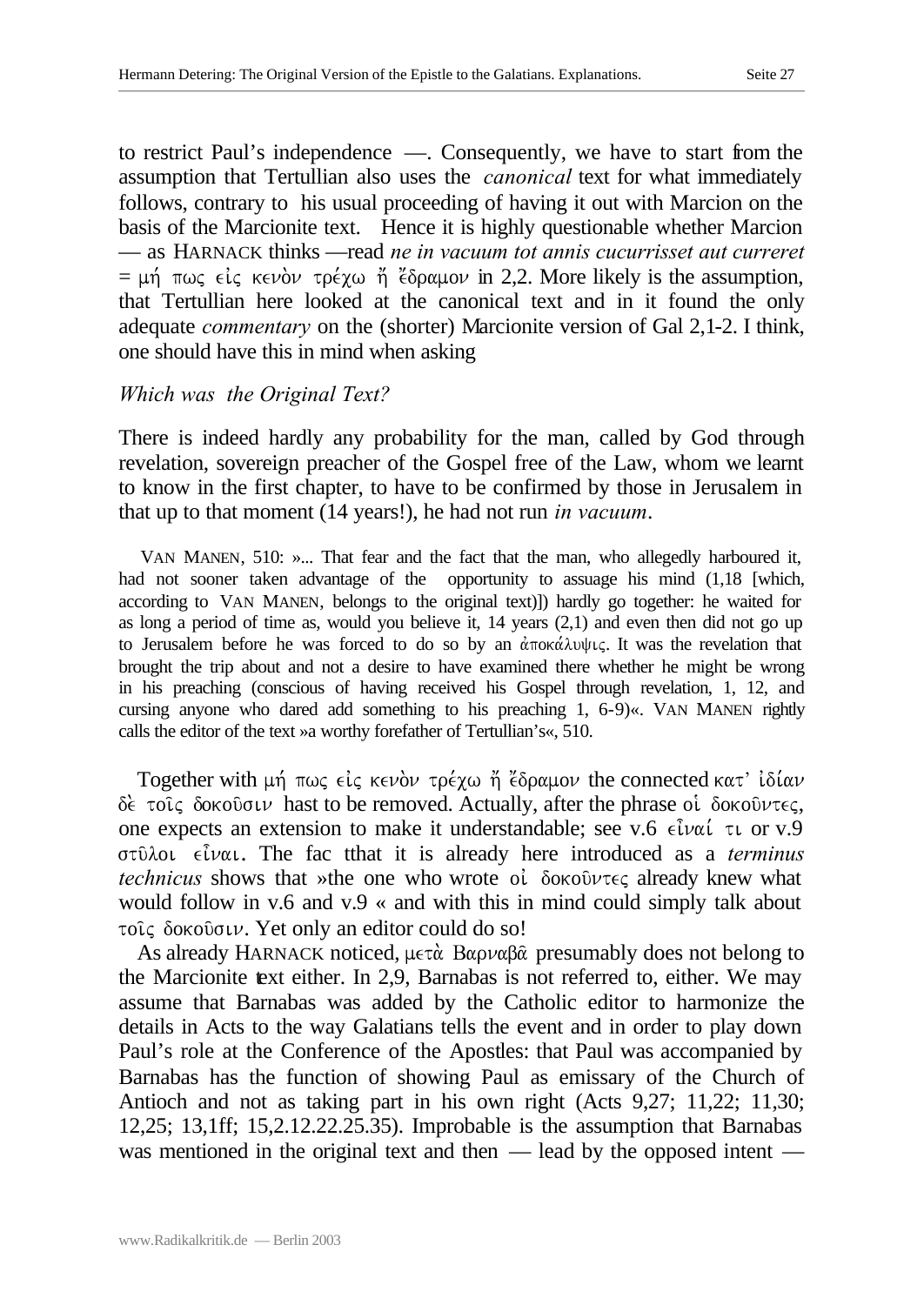was *erased* by Marcion. As already HAENCHEN, *Apostelgeschichte*, 448f, noticed, the author of Galatians quite firmly speaks in  $1<sup>st</sup>$  pers. sing. in 2,1ff: »The phrases 'I went up to', 'I laid before', 'which I preach', 'lest I ...in vain' sound as if they be about a mission achieved by Paul alone or at least with him being in the lead«.

In this context there really seems not to have been room for the Barnabas character!

Likewise COUCHOUD, 25:

..He [the Catholic editor] does not leave Paul in arrogant isolation. At his side he places Barnabas, whom he had already introduced: "gave me *and Barnabas* the right hand". To this phrase he adds "*of fellowship*, κοινωνίας" to create a fellowship between Paul and the Apostles of Jerusalem. By the addition of Barnabas, the phrase "we'll continue to remember" is incumbent on Paul and Barnabas, it ceases to be restricted to Paul and the notables. The passage has been utterly modified."

| $\#20$ ) 2,4<br>Marc 5.3.3                                                                                                     | $-\delta \xi$       | cor |
|--------------------------------------------------------------------------------------------------------------------------------|---------------------|-----|
| s. Clabeaux $#3$ ) App A<br>cf. Clabeaux #4), App $A(-i\eta\sigma\delta)$<br>cf. Clabeaux #5), App A: (do not add $\mu\eta$ )? |                     |     |
| #21) 2,5<br>Marc 5.3.3<br>s. Clabeaux #6), App A (do not delete $o\dot{\delta}\dot{\epsilon}$ )                                | $+$ $0\dot{\theta}$ | cor |
| #22) 2,5<br>Marc 5.3.3                                                                                                         | $-\delta \hat{l}$   | cor |
| s. Clabeaux #7), App A $(-o\hat{i}\varsigma)$                                                                                  |                     |     |

*11. Gal 2,4-5*

#### *Textual Evidence*

Tertullian, Marc 5.3.3: »*Cum vero nec Titum dicit circumcisum, iam incipit ostendere solam circumcisionis quaestionem ex defensione adhuc legis concussam ab eis quos propterea falsos et superinducticios fratres appellat, non aliud statuere pergentes quam perseverantiam legis, ex fide sine dubio integra creatoris, atque ita pervertentes evangelium, non interpolatione scripturae qua Christum creatoris effingerent, sed retentione veteris disciplinae ne legem creatoris excluderent. Ergo propter falsos inquit, superinducticios fratres, qui subintraverant ad speculandam libertatem*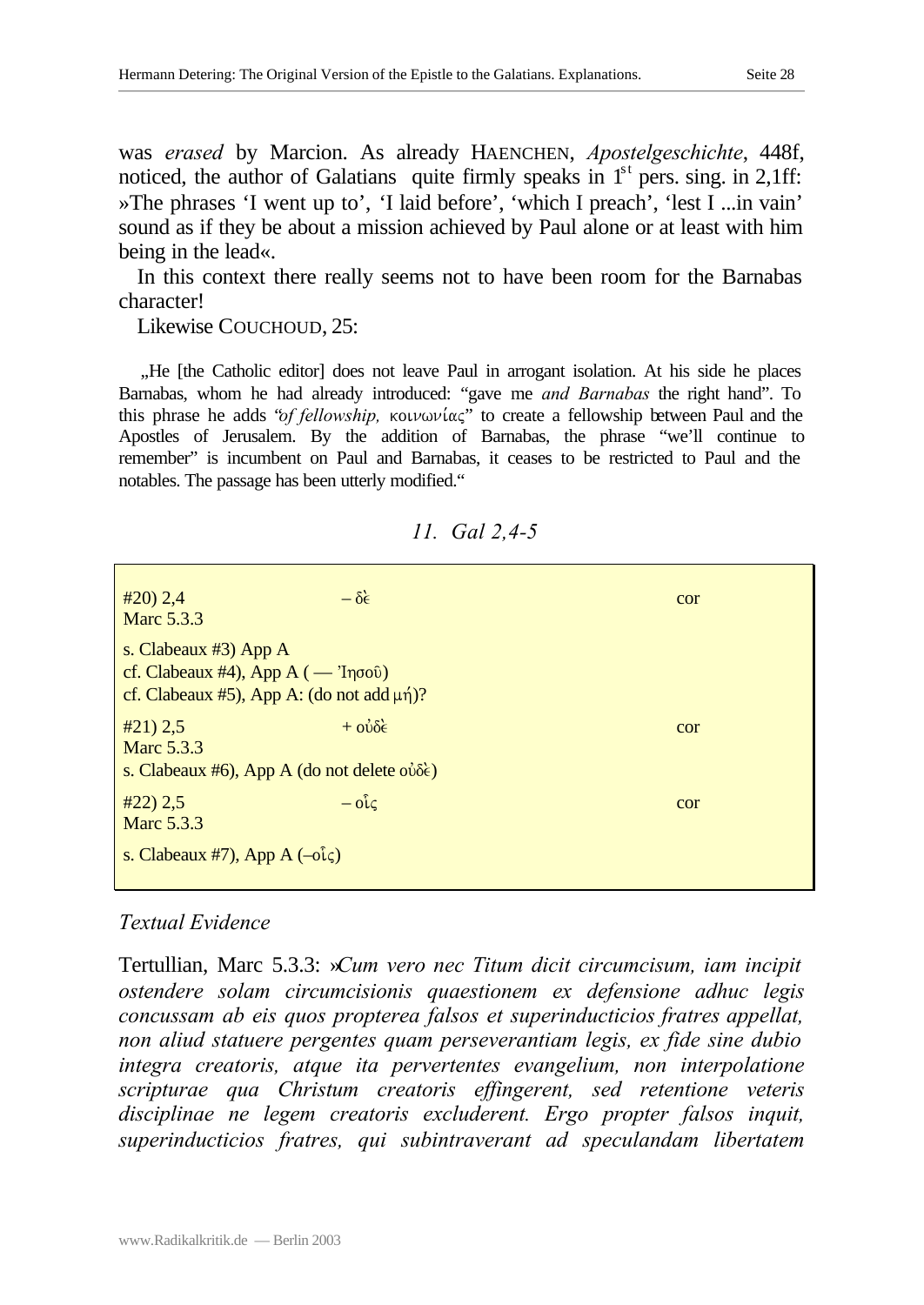*nostram quam habemus in Christo, ut nos subigerent servituti, nec ad horam cessimus subiectioni. Intendamus enim et sensui ipsi et causae eius, et apparebit vitiatio scripturae. Cum praemittit, Sed nec Titus, qui mecum erat, cum esset Graecus, coactus est circumcidi, dehinc subiungit. Propter superinducticios falsos fratres, et reliqua, contrarii utique facti incipit reddere rationem, ostendens propter quid fecerit quod nec fecisset nec ostendisset si illud propter quod fecit non acidisset ... Necessario igitur cessit ad tempus, et sic ei ratio constat Timotheum circumcidendi et rasos introducendi in templum, quae in Actis edicuntur, adeo vera, ut apostolo consonent profitenti factum se Iudaeis Iudaeumut Iudaeos lucifaceret, et sub lege agentem propter eos qui sub lege agerent, sic et propter superinductos illos, et omnibus novissime omnia factum ut omnes lucraretur. Si haec quoque intellegi ex hoc postulant, id quoque nemo dubitabit, eius dei et Christi praedicatorem Paulum cuius legem quamvis excludens, interim tamen pro temporibus admiserat, statim amoliendam si novum deum protulisset*«.

#### *Context*

Discussing 2, 1-2, Tertullian once again had put special emphasis on how much Paul desired to be examined and approved (*ab illis probari et constabiliri desiderat*) by those old-established Jerusalem Apostles, who Marcion reproached for their all too close alliance with Judaism. Now he emphatically states that Paul, by referring to the uncircumcised Titus, wanted to make clear that nothing else but the problem of circumcision (and e.g. not the question whether Christ belonged to the Creator God) was bringing about agitation, and this because of those persons that were called *falsos et superinducticios fratres* by Paul. They had not — as Marcion maintained perverted the Gospel through faking Scripture *(interpolatione scripturae*) in a way that it classified Christ as belonging to the Creator God, but by insisting on a continuance of the *Law* of the Creator God. Tertullian quotes Marc 5.3.3 from the Marcionite version of Gal. to find Marcion himself guilty of faking Scripture: So when the Apostle (according to Marcion) continues saying: »Because of false brethren unawares brought in, who came in privily to spy out our liberty which we have in Christ, that they might bring us into bondage, to whom we gave place by subjection *not even* (ούδε) for an hour«, one should only attend to the clear sense of these words to find the perversion of the Scripture (by *Marcion*) apparent (which perversion in Tertullian's opinion, consists in Marcion's here adding  $\omega\delta\hat{\epsilon}$ ). Tertullian refers to the context: When Paul first said: »*Sed nec Titus, qui mecum erat, cum esset Graecus, coactus est circumcidi«,* and then added: »*Propter superinducticios falsos fratres etc«* he conceded that he did that which he would not have done in other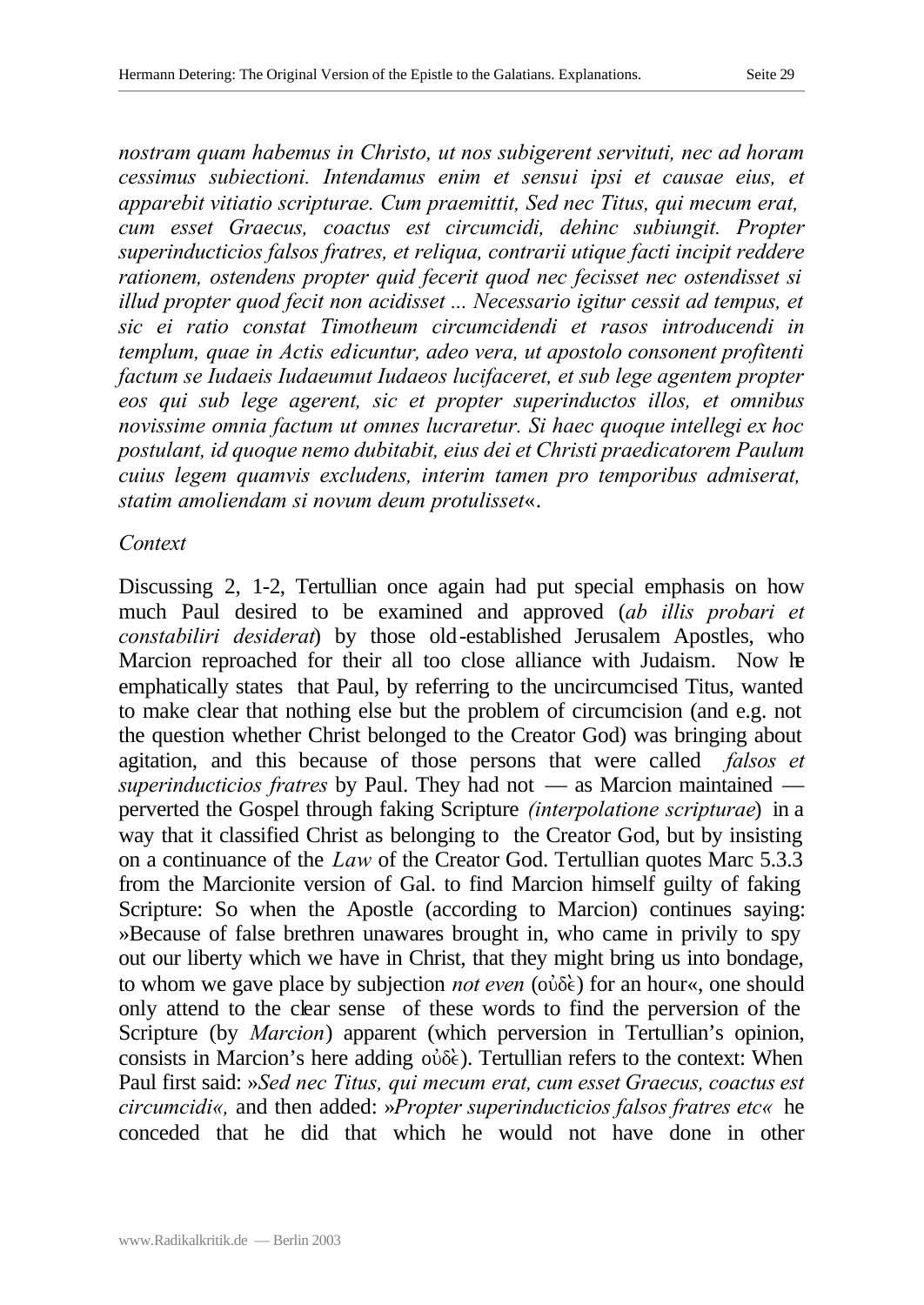circumstances. If there hadn't been any brought in false brethren, Paul wouldn't have had to give way to them. He gave way, because there were persons whose weak faith required consideration: as long as Paul's preaching hadn't been approved by the Jerusalem Apostles, the *libertas* of Christianity remained in danger of being again completely turned into the old *servitutem Iudaismi* by the *falsi fratres*. » He therefore made some concession, as was necessary, for a time; and this was the reason why he had Timothy circumcised, and the Nazarites introduced into the temple, which incidents are described in the Acts.«. Moreover, all this was in agreement with an Apostle who to the Jews became as a Jew, that he might gain the Jews, and lived under the law to save those that were under the law (I Cor 9,20f) — to save the brought in brethren as well. So anyone had to admit that Paul preached that God and that Christ whose law he allowed, owing to the times (*interim tamen pro temporibus admiserat*), what he would not have done if he had published a new god.

## *The Original Version*

#### a)  $\#21$ ) +  $\omega\delta\epsilon$

Despite Tertullian's laborious argument, there can be no doubt that the version of 2,5 he provides (with  $\vec{\omega}$ ) is the Marcionite variant and at the same time the *original* text. The majority of those that have the quote, e.g. all of the Greek manuscripts, the Syrian translation and Jerome, here read  $\omega \delta \hat{\epsilon}$ . (Exception: D\* d, in Irenaeus, Victorinus, Ambrosiaster, Pelagius), so that SEMLER, LÖFFLER, BAUR, HILGENFELD and others were certain about its being the original version. HILGENFELD, 440: »The only divergence in the Marcionite text which is seriously rebuked by Tertullian as a *vitiatio scripturae*, namely  $\omega \delta \hat{\epsilon}$  v.5, provides, however, proof for the opposite, i.e. that Marcion here had preserved the unadulterated text. Though Irenäus *adv. haer.* III, 13,3 is in full agreement with Tertullian on this negation to be omitted, there is no doubt that the then Catholic variant, as opposed to the Marcionite, is entirely wrong«.

The omission of  $\omega\delta\hat{\epsilon}$  undoubtably shows that there was indeed Catholic *tendentious* tampering with the text. In this case, the intention was to eliminate the differences between Paul and the other apostles concerning circumcision.

This, in turn, shows  $-$  a fact often unnoticed  $-$  that the way of describing the history of Early Christianity was of the greatest importance in the doctrinal discussion of the 2nd century, especially where the conflict between Catholics and Marcionites on the correct ideas about Paul was at stake. The conflict was not a problem of the past, but of the then present time: Which of the parties involved could more rightly refer to Paul for its doctrine. As the example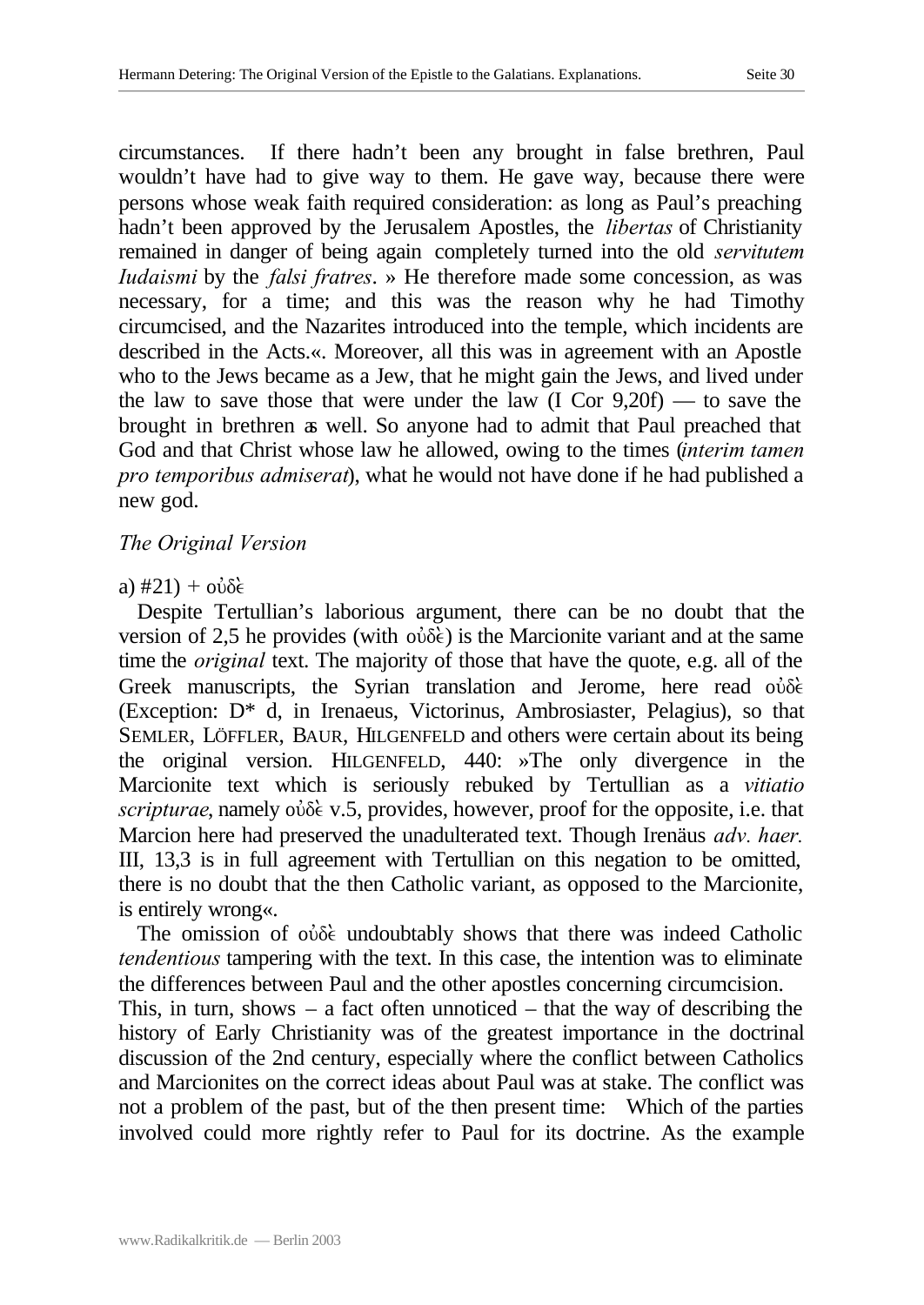shows, bot parties were very much tempted to decide the conflict not only by theological discussions or by producing their own versions of the history of the Church (Acts of the Apostles), but just as well by massively interfering in the wording of the Pauline writings.

b)  $\#22$ ) –  $\sigma \zeta$  (2,5);  $\#20$ ) –  $\delta \zeta$  (2,3)

According to Tertullian, Marcion obviously did not read of effore ovote nor  $\delta \epsilon$  after  $\delta \alpha$  in v.3. Here, too, the Marcionite text might turn out to be the more original one: actually it is not easy to understand  $\delta \epsilon$  in this context. It might be explained by the Catholic editor's tendency to give his readers the opportunity to assume that Paul *did* have Titus circumcised, yet without having been forced to do so. After in this way having separated v.4 and v.3 , the editor's task now only consisted in connecting v.4 and v.5 in such a way as to get a new coherence, which he achieved by inserting  $o<sup>i</sup>c$ . Yet, according to VAN MANEN, only the version which had conserved over was modified in this way, not the one quoted by Tertullian, in which  $\omega \delta \xi$  had been deleted.

The passage from *Marc* 5.3 incidentally shows the importance for the Catholic party of such places like Acts 16,3 (Titus's circumcision), 21,26f (Paul and the Naziraeans) and the apparently Catholic insertion I Cor 9,20f in their discussion with the Marcionites about the correct interpretation of the Paul character.

*12. Gal 2,6*

| #23) 2,6 | $+?$ (Gap?) | nlq |
|----------|-------------|-----|
|          |             |     |

# *Problems*

According to a majority of commentators, the sentence is an anacoluthon; cf. BLAß-DEBR. — 467. LIETZMANN reconstructs the original structure of the sentence like this: άπὸ δὲ τῶν δοκούντων εἶναί τι οὐδέν μοι προσανετέθη·  $\mathcal{P}$ The insertion after  $\tau \iota$  then overthrew the construction, so that he starts afresh with  $\epsilon \mu o \iota$   $\gamma \alpha \rho \kappa$ . LIETZMANN himself sees the difficulty caused by this: »The interjected phrase  $\delta \pi$ oioi,  $\pi \circ \epsilon$  —  $\lambda \alpha \mu \beta \alpha \nu \epsilon$ , declares the reputation of the original Apostles to be of no importance. That's actually noticeable, since the essential point in this context is that the  $\delta$  oko $\delta \nu \tau \in \zeta$ , in opposition against the false brethren, supported Paul with their authority: how then can he declare at the same time this authority to be of no importance?« LIETZMANN explains: Paul »knows he has been called by Jesus and does not need approval of his Gospel by the original Apostles; this confirmation is  $\frac{1}{1}$  as we see  $\frac{1}{1}$  valuable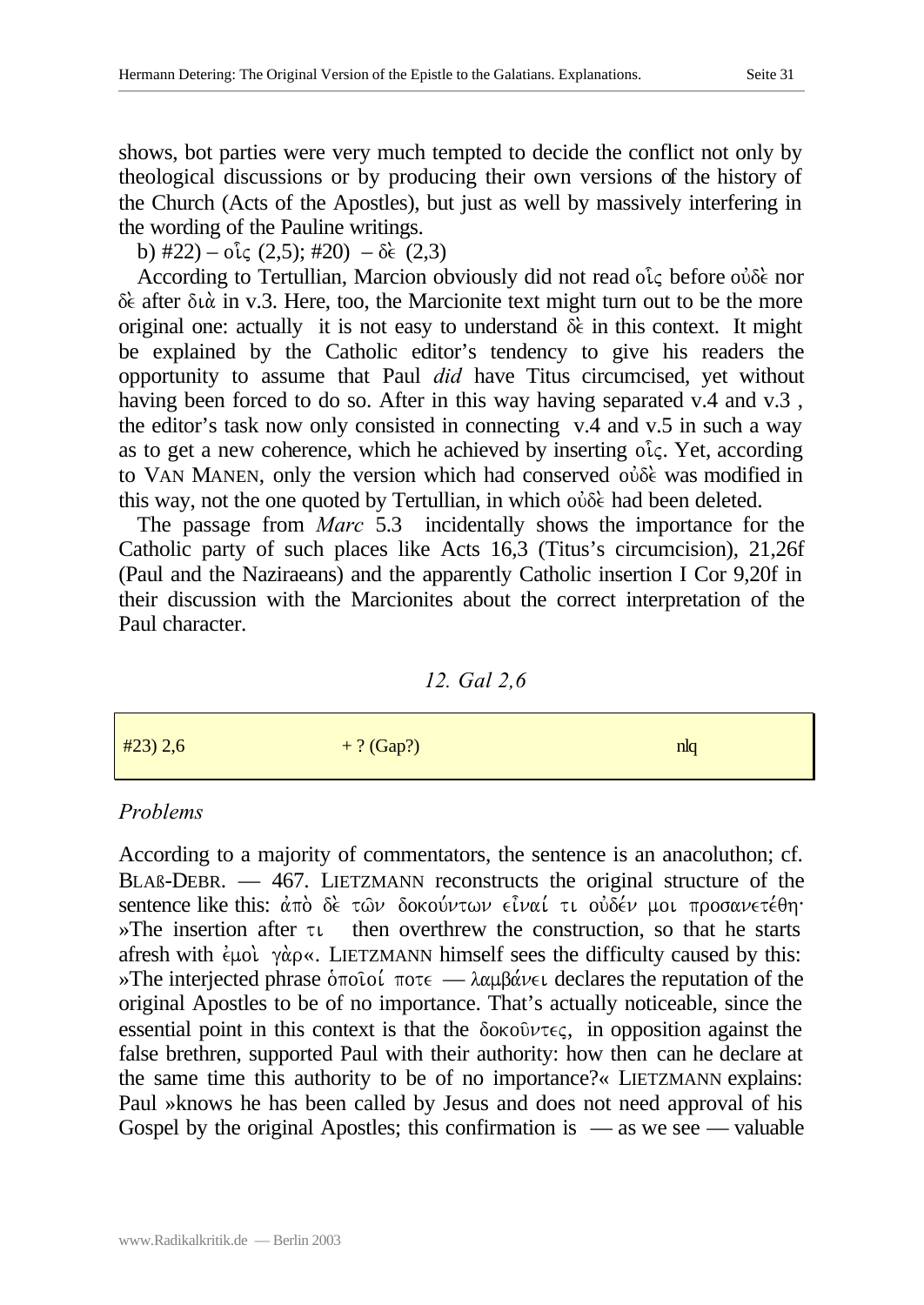for him only in respect of human beings«. Yet this explanation does not solve the problem, it rather once more shows the decisive inadequacy of his attempted reconstruction.

# *Van Manen's Conjecture*

In my opinion, VAN MANEN is nearer to the truth, where he interprets  $\delta \pi$ oiol  $\pi$ ote ήσαν ουδέν μοι διαφέρει as indicating a lasting tension between Paul and the  $\delta$  oko $\hat{v}$  v  $\epsilon$ . He assumes that this tension, which was probably caused by the  $\delta$  okou $\nu \in \mathcal{E}$  demanding Titus to be circumcised (2,6, too, might have dealt with this problem, as shown by the remark  $\epsilon \mu$  oi.  $\gamma \alpha \rho$  oi.  $\delta$  okou $\nu \tau \epsilon \rho$  ouvode.  $\pi$ po $\sigma$ a $\nu$  $\acute{\epsilon}$  $\theta$  $\epsilon$  $\nu$ to) was expressed in that (now omitted) phrase as well which possibly had contained angry and fierce remarks against the Jerusalem Apostles which the editor then deleted. Paulus might have reported that 'those who were reputed to be something', e.g. 'firmly demanded circumcision [of Titus]', maybe by enumerating their reasons and by telling how he pilloried them. With the phrase  $\delta\pi$ οιοί ποτε ήσαν ουδέν μοι διαφέρει Paul then had brought his attack against those of Jerusalem to an end.

VAN MANEN finds this conflict, the details of which were withheld from us by the Catholic editor, still reflected in Tertullian: obviously, to the latter, the events that occurred in Jerusalem and those in Antioch are identical. In respect to these, he says: »Nam et ipsum Petrum *ceterosque*, *columnas apostolatus*, a Paulo reprehensos opponunt quod non recto pede incederent ad evangelii veritatem (v. 14), ab illo certe Paulo qui adhuc in gratia rudis, trepidans denique ne in vacuum cucurrisset aut curreret (v.2), tunc *primum* cum antecessoribus apostolis

conferebat. Igitur si ferventer adhuc, ut neophytus, adversus Iudaismum aliquid in conversatione reprehendum existimavit,..«..

VAN MANEN draws attention to the fact that the conflict in Antioch was only between Paul and Peter, and that the *first* meeting with the pillars took place in Jerusalem. — Contrary to LIETZMANN, VAN MANEN so succeeds in explaining how the denigrating qualification of the Jerusalem Apostles in the short interjection  $\delta\pi$ oioi,  $\pi$ ote  $\hat{\eta}$ σαν ούδέν μοι διαφέρει might have come about.

## *13. Gal 2,7b.8*

| $\#24$ ) 2,7b.8 | - της άκροβυστίας καθώς Πέτρος           | cor |
|-----------------|------------------------------------------|-----|
|                 | της περιτομης, ο γάρ ένεργήσας Πέτρω είς |     |
|                 | άποστολήν της περιτομης ένήργησεν        |     |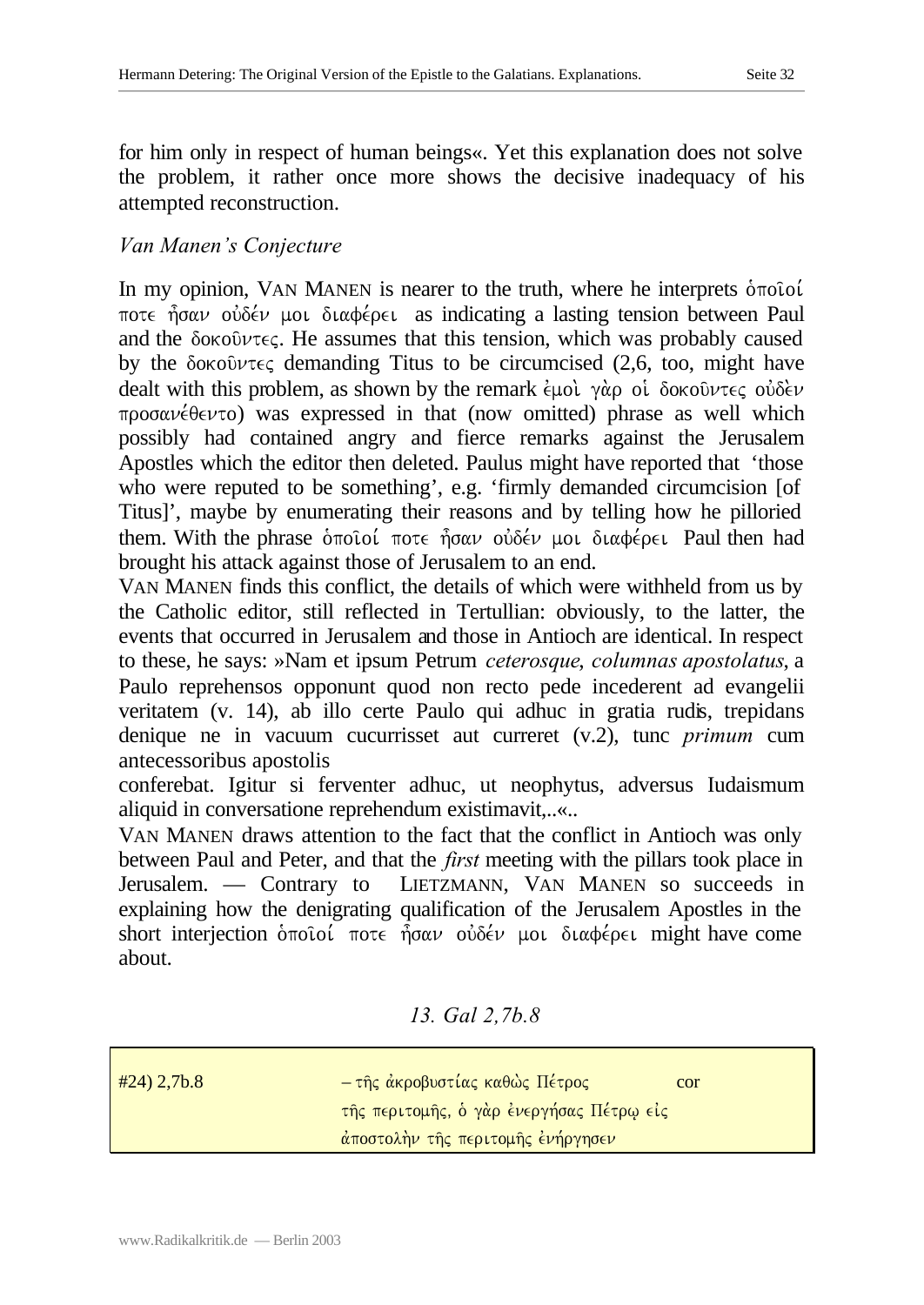#### και έμοι είς τα έθνη

K – contra *De praescr.* 23,9

## *Textual Evidence*

As far as I know, there is no unambiguous evidence for the Marcionite version in this place; cf. HARNACK, 71\*: »6-9a (The introduction to the convention of the Apostles with the distinction of the  $\epsilon \dot{\alpha} \alpha \gamma \gamma \dot{\epsilon} \lambda$ ιον της ακροβυστίας and της  $\pi$ εριτομής and the phrase γνόντες την χάριν την δοθείσάν μοι) are without any evidence and, if not in an entirely disfigured way, they cannot have been extant«.  $\kappa \alpha \theta \dot{\omega}$ ,  $\vec{\mu}$   $\epsilon$   $\vec{\mu}$   $\epsilon$ ,  $\vec{\mu}$   $\epsilon$   $\vec{\mu}$   $\epsilon$   $\vec{\mu}$  is missing in the (Moscow) manuscript K (cf. O'NEILL, 37: »The phrase καθώς Πέτρος της περιτομής is omitted by K«); VAN MANEN, 513.

## *The Original Text: Problems of Form, Language and Doctrine*

1. As a parenthesis, 2,7b together with 2,8, obviously does not fit in the context — on the other hand 2,7a is very well followed by  $2.9 - a$  first indication that obviously those two lines did not belong to the original version (cf. BARNIKOL, VAN MANEN, 513f.).

»The clumsiness of style« of the insertion, which is referred to by SCHLIER 77, A. 2, as an argument for the coherence of the text (?), is rather an argument *for* than against its being a gloss.

2. The phrase  $\epsilon \nu \eta \rho \gamma \eta \sigma \epsilon \nu$  kai.  $\epsilon \mu \rho \delta \nu$  is untypical, as shown by BARNIKOL, 290,. The verb  $\epsilon \nu \eta \rho \gamma \eta \sigma \epsilon \nu$  is not used with the dative case in other places in the Corpus Paulinum but connected with  $\dot{\epsilon}v$  — so e.g. in Gal 3,5 (in Gal 5,6 – though this, too, is an editorial line  $-$  it is in absolute mode). In Phil 2,13 and II Cor 4,12 the term again is conneected with  $\epsilon v$ , as in I Thess 2,13 and Col 1,29. »The evidence could not be any clearer: Paul writes  $\epsilon \nu \hat{\eta} \rho \gamma \epsilon \hat{\iota} \nu \epsilon \mu$   $\epsilon \nu$ ; he never wrote  $\epsilon \nu \eta \rho \gamma \epsilon \nu \epsilon \mu$  (BARNIKOL 290).

3. The name  $\Pi \in \text{Topo}$  is found in Paul only in this place: cf. BARNIKOL, 287ff; SCHLIER 77, Ann. 2; and especially O'NEILL, 37, though in v.8, he only wants to discard the word  $\Pi \leq \tau \rho \omega$ :

»Paul always uses the name  $K\eta\phi\hat{\alpha}\zeta$ , except in Gal 2,7-8.  $K\eta\phi\hat{\alpha}\zeta$  appears in verse 9 as the second name in the list of the pillars (according to the most probable reading), and it is very difficult to see any motive for using a Greek form in the earlier part of the sentence, or for putting the man second in the list of three after giving him such prominence before. I conjecture that the phrase  $\kappa \alpha \theta \dot{\omega}$   $\zeta$   $\Pi \epsilon \tau \rho \omega \epsilon$   $\eta$   $\zeta$   $\eta$   $\epsilon$   $\eta$  and the word  $\Pi \epsilon \tau \rho \omega$  were originally glosses to the text, designed to incorporate the view, which we find in Matthew's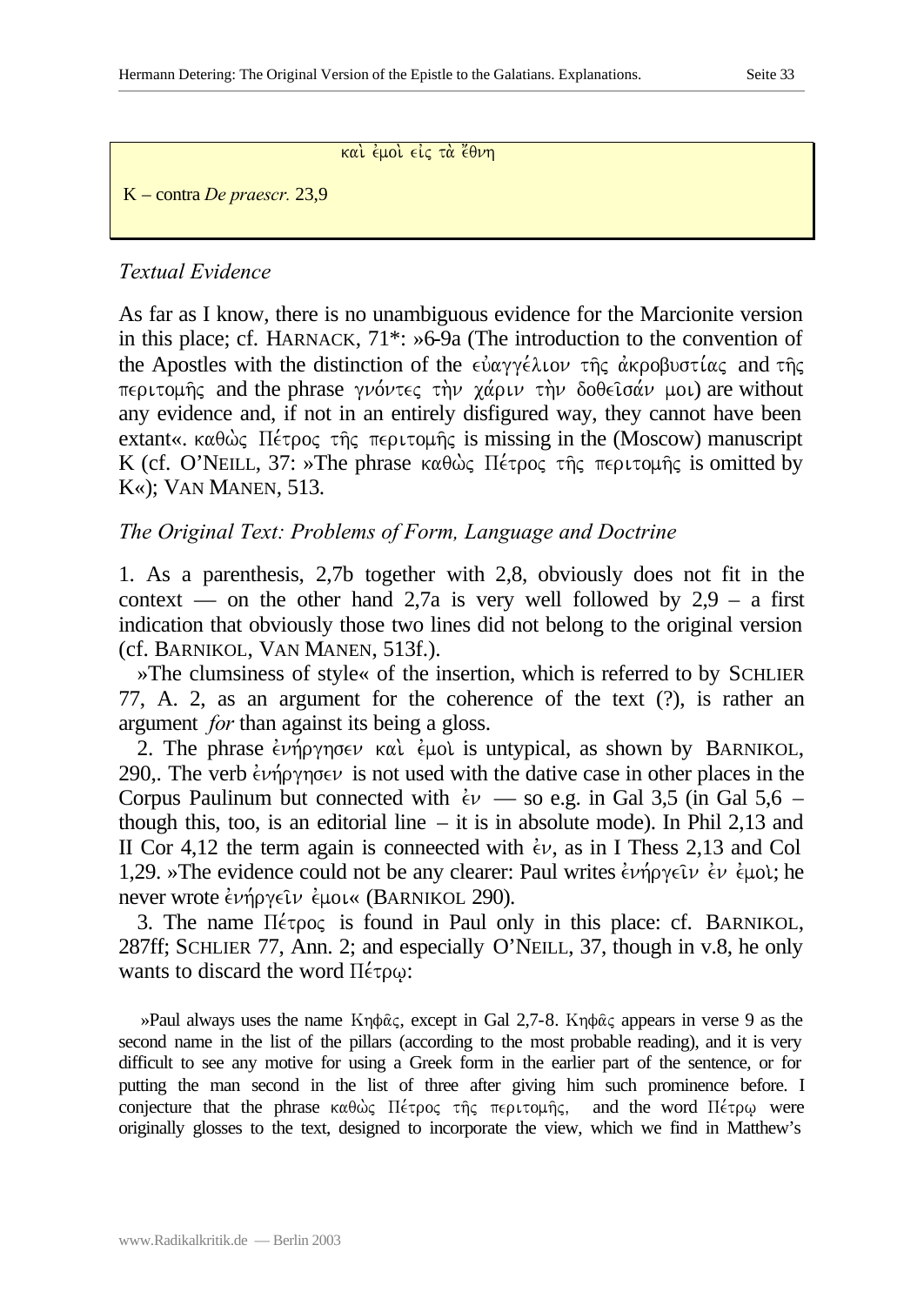Gospel, that Peter was the leader of the Jewish Church, into the picture presented by Galatians.«

4. In O'NEILL's opinion, the way Peter is pictured in the insertion is not in doctrinal agreement with the other statements of Galatians:

»The rest of Galatians does not support this picture. Not only does Cephas's name appear second in the list of the three pillars, but Cephas seems to have been subject to James in the eating with Gentiles (2.12). In the Acts of the Apostles as well, James has much more authority in the Jewish congregations than Peter«.

Likewise VAN MANEN, who additionally draws attention to 2,9  $\alpha\dot{\nu}$  to  $\delta\dot{\epsilon} \epsilon\dot{\iota}\zeta$  $\tau \dot{\gamma}$   $\nu$   $\tau \epsilon$  puto  $\mu \dot{\gamma}$ . This clearly shows, that Peter actually was not entrusted with the Gospel for the circumcised *in any outstanding way*.

Moreover, Peter's pre-eminence contradicts Paul's statements in I Corinthians 1,12 ff. Typically enough, in the conflicts among the diverse parties that call upon Paul, Peter or Apollos, Peter is never mentioned as being in a pre-eminent position as the representative of the Jewish Christian minority (BARNIKOL 292).

The arguments of BARNIKOL, O'NEILL and VAN MANEN are convincing. SCHLIER, 77 A. 2, errs, where he refers to 2,9 against BARNIKOL's attempt to remove  $\kappa \alpha \theta \dot{\omega}$  II  $\epsilon \tau \rho o \zeta$  the  $\tau \epsilon \rho \nu \tau o \mu \hat{\eta} \zeta$  as a gloss. This phrase actually reveals the contrast and not the agreement with 2, 7!

5. For the author of Galatians, there is but *one Gospel* (1,6-9) as opposed to several special gospels (BARNIKOL, 290).

Differently VAN MANEN, who thinks that at least the explanation  $\delta \tau \tau$   $\tau \tau$  ( $\sigma \tau \in \mathfrak{g}$ )  $\epsilon$ υαγγέλιον της ακροβυστίας belonged to the original version (BARNIKOL 289, A. 17): »The attribute: *of the uncircumcision* can be used, just like the elsewhere occurring  $\tau$ 00  $\Theta$  $\epsilon$ 00,  $\tau$ 00 Eριστού, της βαιλείας, without referring to a contrary gospel« (VAN MANEN. 513). In my opinion, however, that's improbable.

6. Finally, a quote from Irenaeus *Haer*. III, 13,1 may give us a clue for the decisive motivation to insert the gloss:

»With regard to those (the Marcionites) who allege that Paul alone knew the truth, and that to him the mystery was manifested by revelation *(qui dicunt, solum Paulum veritatem cognovisse, cui per revelationem manifestum est mysterium)*, let Paul himself convict them, when he says, that one and the same God wrought in Peter for the apostolate of the circumcision, and in himself for the Gentiles. Peter, therefore, was an apostle of that very God whose was also Paul; and Him whom Peter preached as God among those of the circumcision, and likewise the Son of God, did Paul [declare] also among the Gentiles.«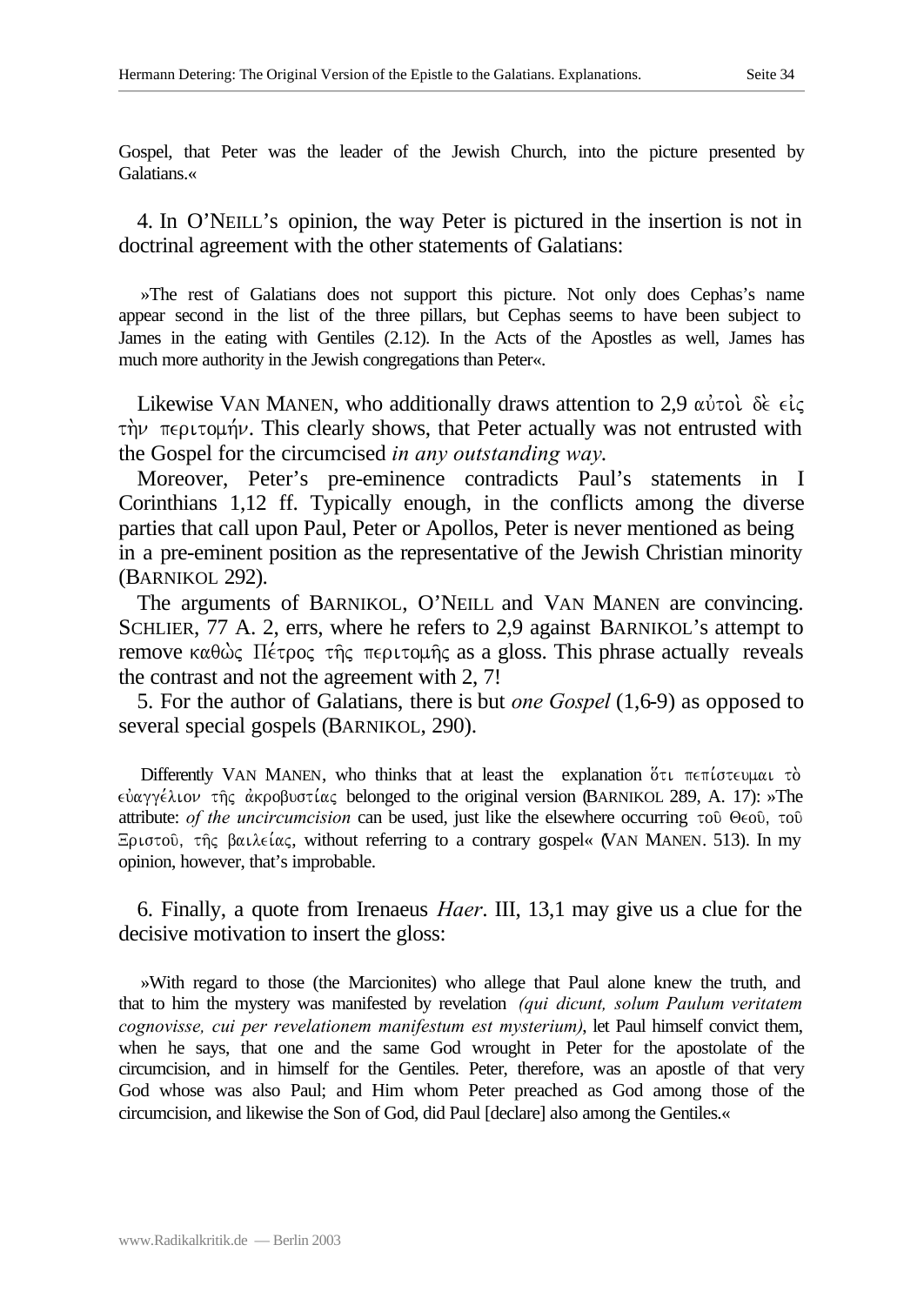By the insertion the Catholic party wanted to prevent the Marcionites (or the Gnostics) — they of course are the *qui dicunt* — from referring exclusively to Paul's preaching *(solus Paulus)* to justify their doctrine. If Paul and Peter had taken part in the same mission, there could be no doubt that Paul had preached *the same* God as Peter and not another one, let alone a *deus novus*. The interpolation is, as BARNIKOL, 298, put it, the »classic expression« of the orthodox doctrine of the Church, reconciling the apostles Peter and Paul, as it can be found as well in I Clem 5,3-7 or in Ignatius's Letter to the Romans 4,3.

#### *14. Gal 2,9.10*

| #25) 2,9<br><b>Marc 5.3.6</b> | - και Βαρναβά κοινωνίας                                                    | cor            |
|-------------------------------|----------------------------------------------------------------------------|----------------|
| $\#26$ ) 2,10                 | - μόνον τῶν πτωχῶν ἴνα μνημονεύωμεν,<br>δ και έσπούδασα αύτο τουτο ποιήσαι | n <sub>l</sub> |
| contra: Marc 5.3.6            |                                                                            |                |

# *Textual Evidence*

Marc, 5.3.6: »*Bene igitur quod et dexteras Paulo dederunt Petrus et Iacobus et Ioannes, et de officii distributione pepigerunt, ut Paulus in nationes, illi in circumcisionem, tantum ut meminissent egenorum, et hoc secundum legem creatoris, pauperes et egenos foventis, sicut in evangelii vestri retractatu probatum est*«. Same order in D G d g Hieron., Ambrosiaster, Victorin (s. HARNACK 71\*.)

# *Reconstruction of the Text*

#25) Cf. HARNACK: »The text as given, without Barnabas but with the repeated 'I' (original text  $\hat{\eta} \mu \in \hat{C}$ , namely Paul and Barnabas) and the pl. *'meminissent'*, can be understood only as not containing Barnabas (just so  $2,1)$ ...«. (s. 2, 1, too).

#26) Going beyond HARNACK (and Tertullian) one will have to ask whether the Marcionite text did not also differ from the canonical one in other places. Suspect are:

a) Tertullian's *Peter* for Κηφᾶς, and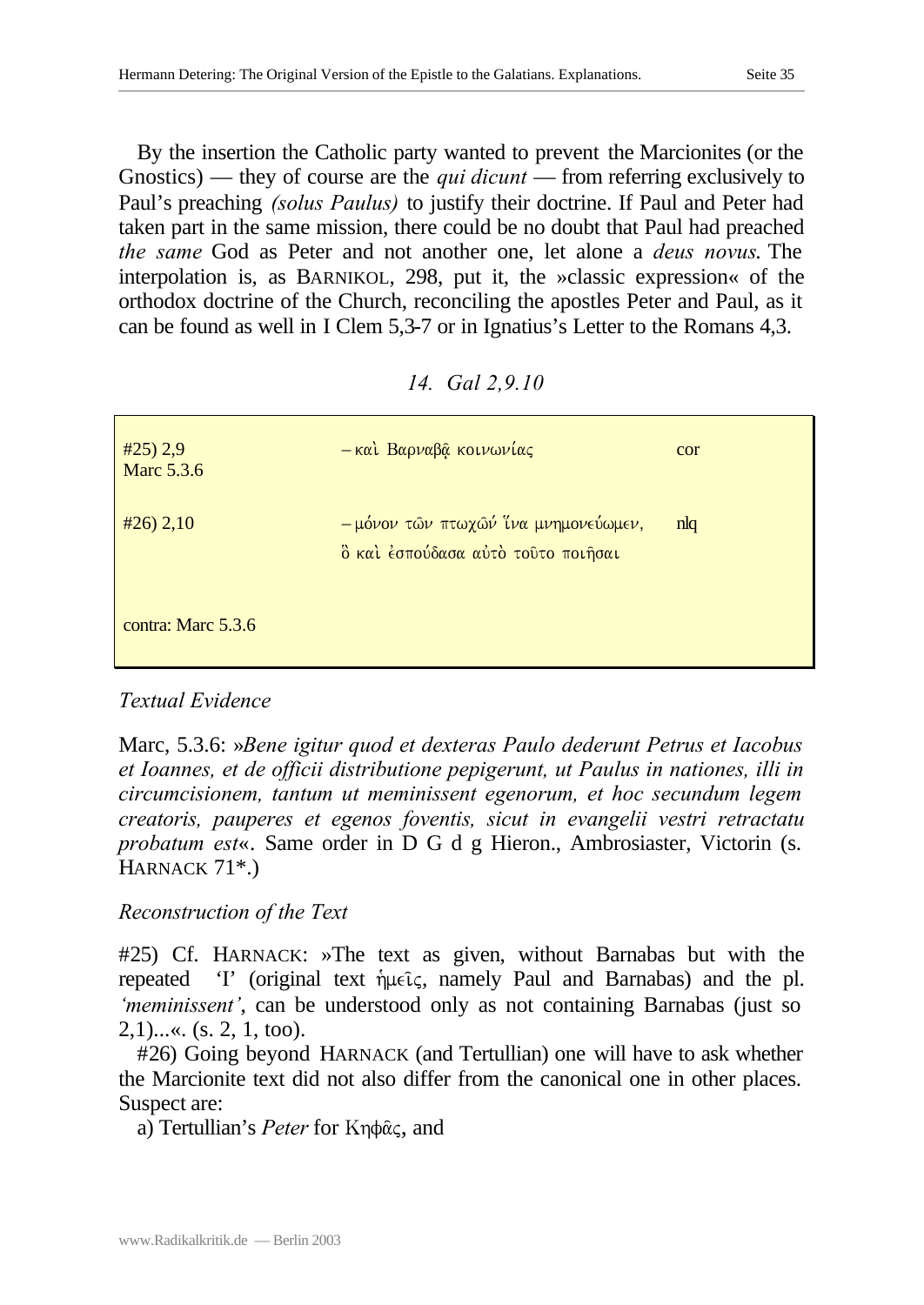b) the sequence he testifies : *Petrus et Iacobus et Ioannes* and finally c) the reference to the collection, *tantum ut meminissent egenorum*.

a) As shown by the name *Peter* (not used in other places in the Paulina) instead of  $Kn\phi\hat{\alpha}\zeta$ , Tertullian — deliberately or not— seems to follow the in the meantime common Catholic language usage rather than the text he had on hand (in 2,11 we find again  $Kn\phi\hat{\alpha}$ );

b) Catholic thinking seems to be discernable as well in the order of names of the apostles with Peter's *pre-eminence*. That Marcion »to honour Rome« (!), as LIETZMANN, 236, assumed, placed »Peter in front«, surely may be considered as entirely out of the question. Tertullian here seems to quote freely.

c), Concerning the reference to the *collection for the poor*, which Paul here recalls, there is –in spite of Tertullian– reasonable doubt about its originality. In VAN MANEN's opinion, it's a note in the margin by a glossator which looks like an »innocent historical piece of information« and is suspicious especially because it interrupts the connection of 2,9 with 2,11. Those that consider the phrase to be original, have to explain, as shown by STECK, 108f., how Paul in Gal already can *recall* the collection, whereas Rom 16,25ff shows that the collection was brought to an end only then. If they don't want to draw the conclusion – as done by SCHRADER, *Der Apostel Paulus* I., 219 – that the letter to the Galatians was written later than the one to the Romans, they might, together with STECK, see it as a *Prolepsis* and get results which endanger the genuineness of the letter: »The author of Galatians, who is acquainted with the other Hauptbriefe, knows from these about the collection and its delivering in Jerusalem and he knows, too, what Acts in a similar way reports about Paul's taking care of the Saints in Jerusalem (11,25.26. 12,25. 24,17). Hence he writes that sentence, which in this place appears as a prolepsis, at least if one dates Galatians before the other Hauptbriefe«.

Yet, that note was probably written not by the author, but by an editor, who even more easily can be thought of as responsible for the prolepsis.

Tertullian connects the collection for the »Poor« in Jerusalem with a commandment of the God of the OT (*et hoc secundum legem creatoris, pauperes et egenos foventis*), but from his argumentation we surely must not draw the conclusion that this was already the editor's intent as well. The latter apparently only wanted to harmonize the details given in Galatians with those in Acts (12,25; 24,17).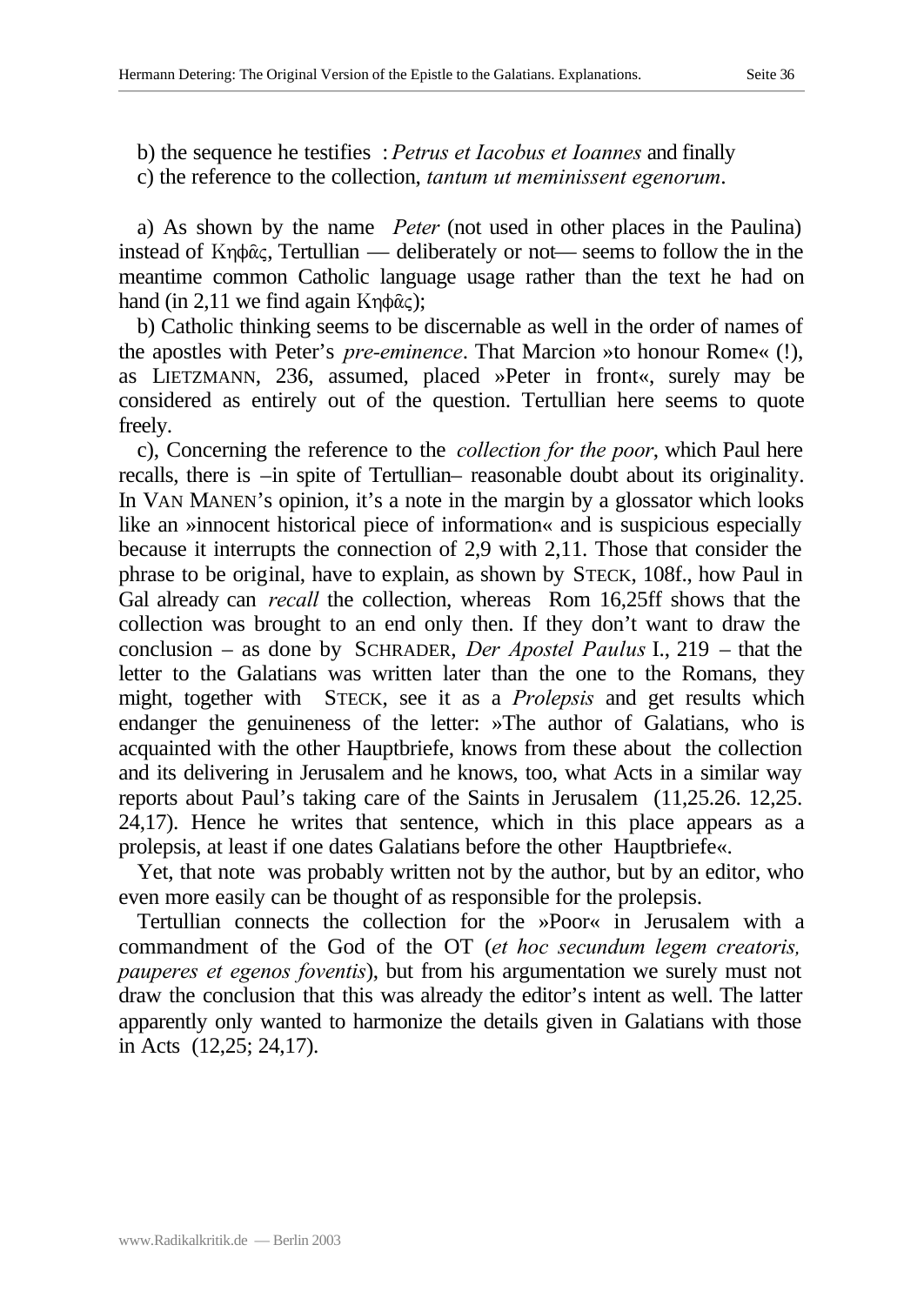*15. Gal 2,12*

| #27) 2,12                                                | - τινας άπό 'Ιακώβου                                                   | nlq |
|----------------------------------------------------------|------------------------------------------------------------------------|-----|
| $#28$ ) 2,12                                             | $\hat{\eta} \lambda \theta \in \nu > \hat{\eta} \lambda \theta \omega$ | nlq |
| τινας à A B C D F G Ψ 33 339 451 2492                    |                                                                        |     |
| $10^{46}$ κ B D* F G 33 330 451 2492 d g r*Orig Cels 2.1 |                                                                        |     |

## *Textual Evidence*

Origenes Cels. 2.1: δτι Πέτρος έτι θοβούμενος τους Ίουδαίσμος παυσάμενος του μετά των έθνων συνεσθίεν, έλθόντος Ιακώβου πρός αύτον άφώριζεν  $\epsilon$ *autor*  $\kappa \tau \lambda$ .

τινας κΑΒΟDFG Ψ 33 330 451 2492 etc. τινα p<sup>46</sup> d g<sup>c</sup> r\*; ἦλθον ΑΟD° Ψ etc.;  $\hat{\eta} \lambda \theta \in \nu$   $p^{46}$  & B D\* F G 33 330 451 2492 d g r\*

VAN MANEN" πρό του γάρ έλθειν Ίακώβον μετά των έθνων συνήσθιεν ότε  $\delta \epsilon$   $\hat{\eta} \lambda \theta \epsilon \nu$  ...

Instead of τινας άπο. <sup>'</sup>Ιακώβου VAN MANEN, 514 f conjectures Ιακώβον, instead of ήλθον he reads (e.g. with Cod. Vat.) ήλθεν<sup>"</sup> »προ του γαρ ελθειν Ίακώβον μετά των έθνων συνήσθιεν· ότε δε ήλθεν ... Before James came, he [Peter] ate with the Gentiles. But when he [James] came... «To substantiate his argument, VAN MANEN refers to Origen *c. Cels*., who mentions a visit by *James* alone. To VAN MANEN, this is the original picture, since Peter's giving in could only be understood if the »person that had arrived in Antioch...« were » a man of great importance to whom Cephas looked up«. Consequently, VAN MANEN applies  $\hat{\eta} \lambda \theta \in \nu$ , offered by some of the referents for the text (s. above) to James. The intent of this correction, had been to keep James out of the »tragedy« in Antioch. — Against VAN MANEN'S conjecture, one must object together with O'NEILL, 38,: »This reading can hardly have been correct, since then Paul would have been forced to confront James himself, or at least explain why he did not confront James«.

*O'Neill:* πρὸ τοῦ γὰρ ἐλθεῖν ἀπὸ Ἰακώβου μετὰ τῶν ἐθνῶν συνήσθιεν· ὅτε δὲ  $\hat{\eta} \lambda \theta \in \nu$ ...

O'NEILL, 37ff, deletes  $\tau \nu \alpha \zeta$  and reads  $\hat{\eta} \lambda \theta \epsilon \nu$  instead of  $\hat{\eta} \lambda \theta \sigma \nu$ , which he applies to *Peter*. »Perhaps the clause  $\pi \rho \dot{\rho}$  του γάρ  $\dot{\epsilon} \lambda \theta \epsilon \dot{\iota} \nu$  από 'Ιακώβου refers to a visit he made to James before coming to Antioch, but it is possible that it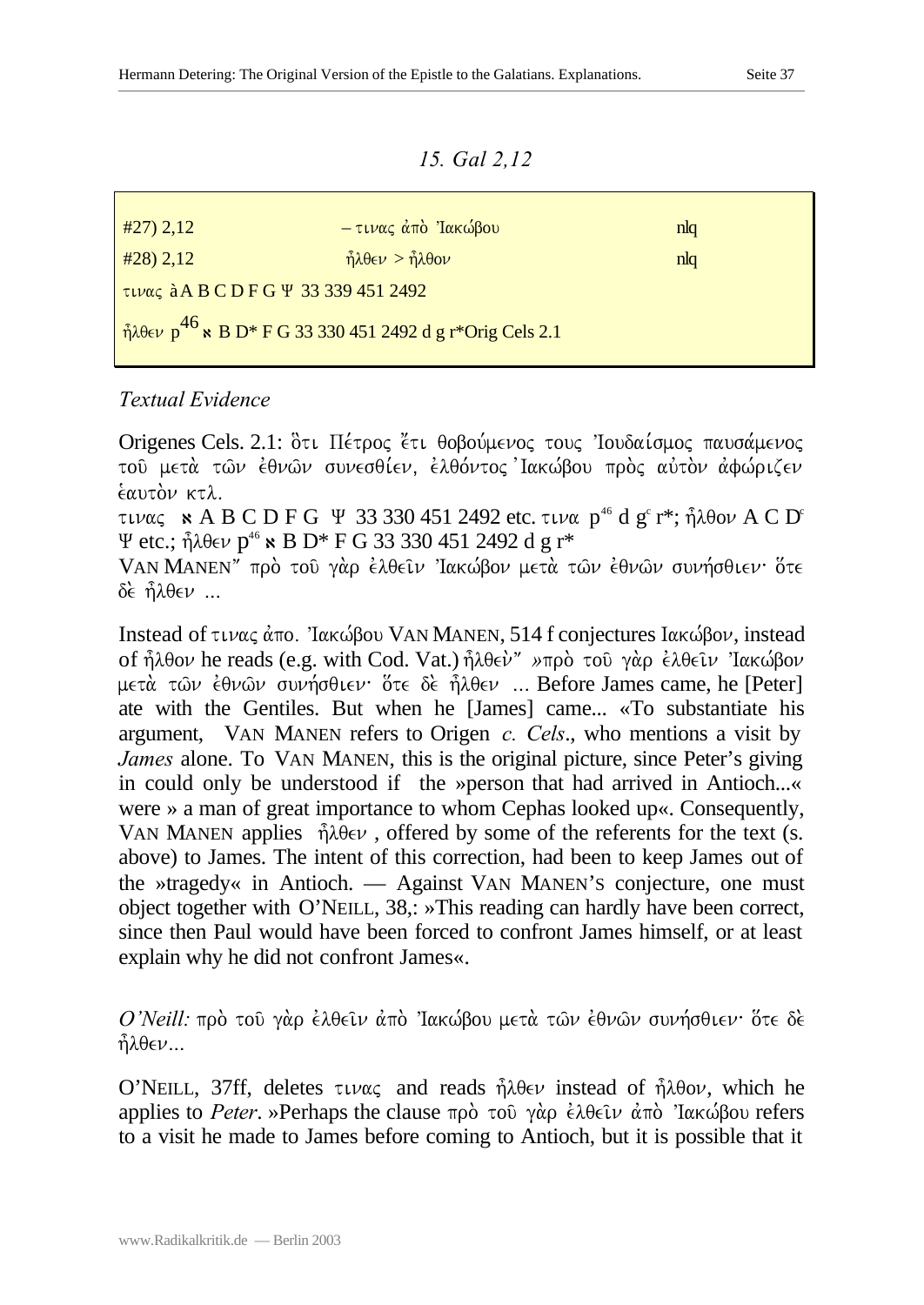conveys just the opposite impression and means that before he left James he used always to eat with Gentiles. James was strong enough to stand up to Jewish pressure, but Cephas was not; when he left James, Cephas succumbed«, 39. In my opinion, the reconstruction of the original text by means of historical conjectures without any piece of evidence, is here too dearly paid for.

*PIERSON-NABER*" πρὸ τοῦ γὰρ ἀθεῖν μετὰ τῶν ἐθνῶν συνήσθιεν· ὅτε δὲ  $\hat{\eta} \lambda \theta \in \nu \dots$ 

For a reconstruction of the Marcionite text I consider the following criterion to be decisive: The fact that Tertullian, one of the most important witnesses for the Marcionite text, describes Peter's conduct as motivated only by fear of the circumcised — without mentioning those that belonged to James: *timens (Petrus) eos qui erant ex circumcisione.* We should safely assume that Tertullian would not have omitted the  $\tau \nu \alpha \zeta \alpha \vec{\alpha}$  'lakogou if he had known about their presence. So this makes us doubt whether  $\tau \psi \alpha \zeta \alpha^2 \pi \dot{\alpha}$  'I $\alpha \kappa \dot{\omega}$ Bou belongs to the original or rather to the Marcionite version. Further confirmation is given by the best pieces of evidence for the text ( $p^{46} \times$ !) which in this place read  $\hat{\eta} \lambda \theta \in \nu$  instead of  $\hat{\eta} \lambda \theta \circ \nu$ . Obviously, not  $\tau \iota \nu \alpha \zeta$   $\alpha \pi \delta$  'Ιακώβου, but *Cephas* was the original subject of the phrase that is introduced by  $\delta \tau \epsilon$ .

Summarizing now all observations and assuming – as did already the Dutch classical philologist NABER, *Nuculae*, 385 and PIERSON-NABER in their *Verisimilia* 31 (see WECHSLER, 111f, too) – πρὸ τοῦ γὰρ ἐλθεῖν μετὰ τῶν  $\frac{\partial^2 u}{\partial x^2}$  συνήσθιεν ότε δε ήλθεν κτλ. to be the original version, we can without difficulty explain the other variants offered:

a)  $\hat{\eta} \lambda \theta o \nu$ : after the addition of  $\tau \nu \alpha \zeta$   $\hat{\alpha} \pi \delta$  'Ιακώβου, one could easily lose sight of the fact that Cephas was the original subject of the  $\delta \tau \epsilon$ -phrase, whence  $\hat{\eta} \lambda \theta o \nu$ .

b)  $\tau \nu \alpha$ : contrary, those that kept  $\hat{\eta} \lambda \theta \in \nu$  might have attempted to apply  $\tau \nu \alpha \zeta$  $\dot{\alpha}$ πό 'Ιακώβου to ήλθεν by transforming it into singular form.

Finally we have to ask, *for what reason* the phrase  $\tau \nu \alpha \zeta \dot{\alpha} \tau \dot{\alpha}$  'lak $\omega \beta$ ou was inserted. Possibly, the (Catholic) editor here wanted to connect Gal 2,12 with the piece of information in Acts 15,1, which says that the Acts 15:1  $\tau \nu \epsilon \varsigma$  $k\alpha\tau\epsilon\lambda\theta\acute{o}\nu\tau\epsilon\varsigma\acute{a}$  and  $\tau\hat{\eta}\varsigma$  'Iouδ $\alpha\acute{\iota}\alpha\varsigma$  had originated the agitation in Antioch by their demand for circumcision. Those rigorous Jewish Christians (whose leader in his opinion evidently was James) he assumed to be those that had put pressure on Peter in Antioch. By inserting  $\tau \psi \alpha \zeta \ d \pi \dot{\alpha}$  'I $\alpha \kappa \dot{\omega}$ Bou he succeeded in making not Peter,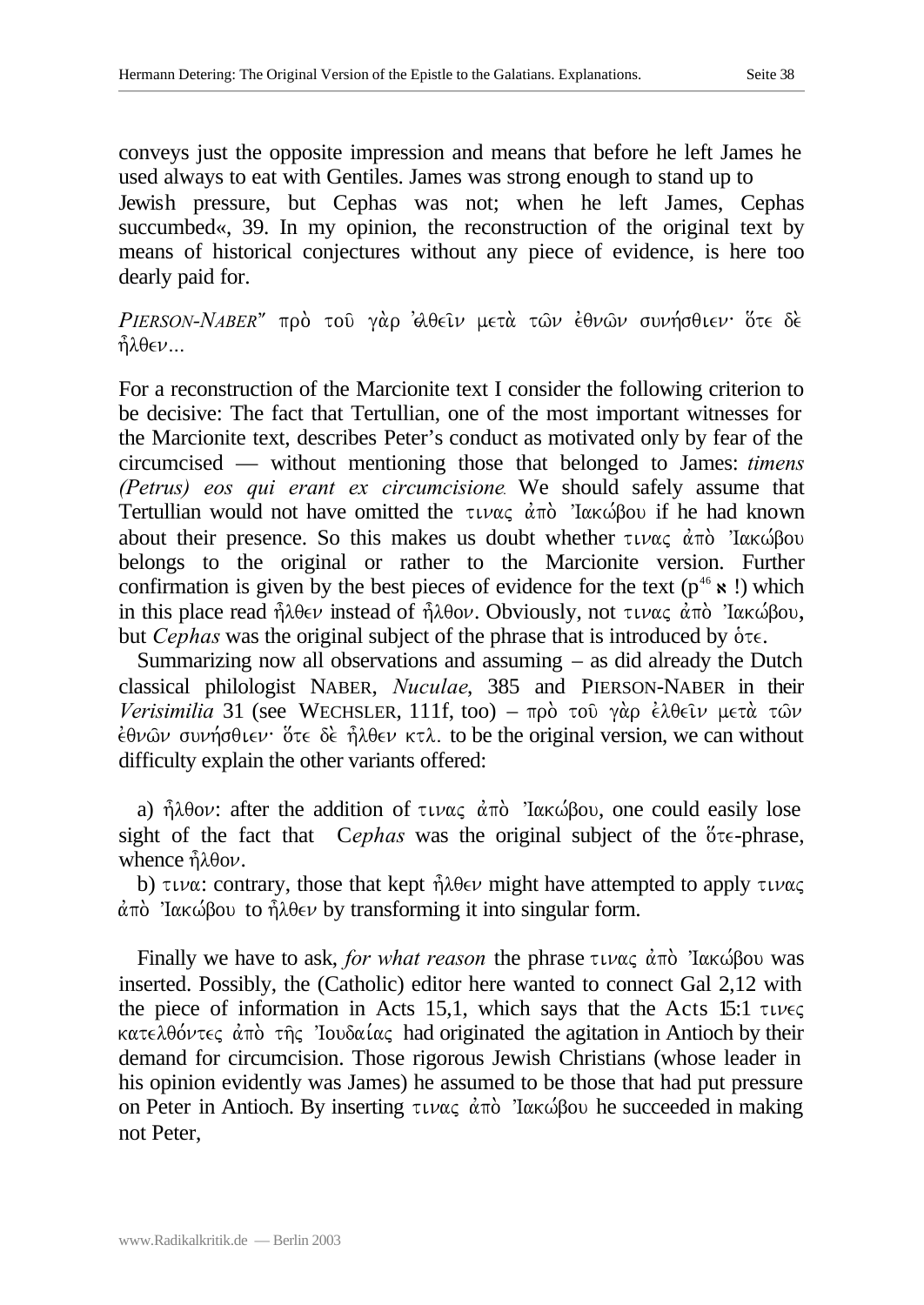who had in the meantime advanced to the position of patron saint of the Catholic community, but (the for Catholics not so important) James or James's supporters responsible for the incident in Antioch.

*16. Gal 2,14; 15-17* 

| $-2,15-17$ , except 16: ού δικαιούται<br>cor |
|----------------------------------------------|
| άνθρωπος έξ έργων νόμου έάν μή               |
| διά πίστεως > ού δικαιούται                  |
| άνθρωπος έξ έργων νόμου έάν μή               |
| διά πίστεως                                  |
|                                              |

## *I. Textual Evidence*

Marc 5.3.7 a. 8.: »*Sed reprehendit Petrum non recto pede incedentem ad evangelii veritatem. Plane reprehendit, non ob aliud tamen quam ob inconstantiam victus, quem pro personarum qualitate variabat, timens eos qui erant ex circumcisione, non ob aliquam divinitatis perversitatem, de qua et aliis in faciem restitisset, qui de minore causa conversationis ambiguae Petro ipsi non pepercit. Sed quomodo Marcionitae volunt credi? De cetero pergat apostolus, negans ex operibus legis iustificari hominem, sed ex fide. Eiusdem tamen dei cuius et lex. Nec enim laborasset fidem a lege discernere, quam diversitas ipsius divinitatis ultro discrevisset, si fuisset. Merito non reaedificabat quae destruxit. Destrui autem lex habuit ex quo vox Ioannis clamavit in eremo: Parate etc. ...* — After having once more emphasized the fact that the discussion at the conference of the apostles had been exclusively about *questions of the Law* (i.e. not about the question of the *God of the Law* and his relationship with the God of Jesus Christ), Tertullian mentions an objection Marcion might bring forward: But Paul had censured Peter for not walking straightforwardly according to the truth of the Gospel! Tertullian concedes, but: on this occasion, too, Paul had blamed Peter solely for his inconsistency in the matter of eating, fearing them who were of the circumcision, but not on account of any perverse opinion touching another god *aliquam divinitatis perversitatem*. If Paul had not even spared Peter on the comparatively small matter of the Jewish dietary prescriptions, he would have »resisted face to face« others as well, if the question of another god had arisen. So the apostle must be permitted to go on writing that a man is not justified by the works of the law, but by faith. However, — and Tertullian directly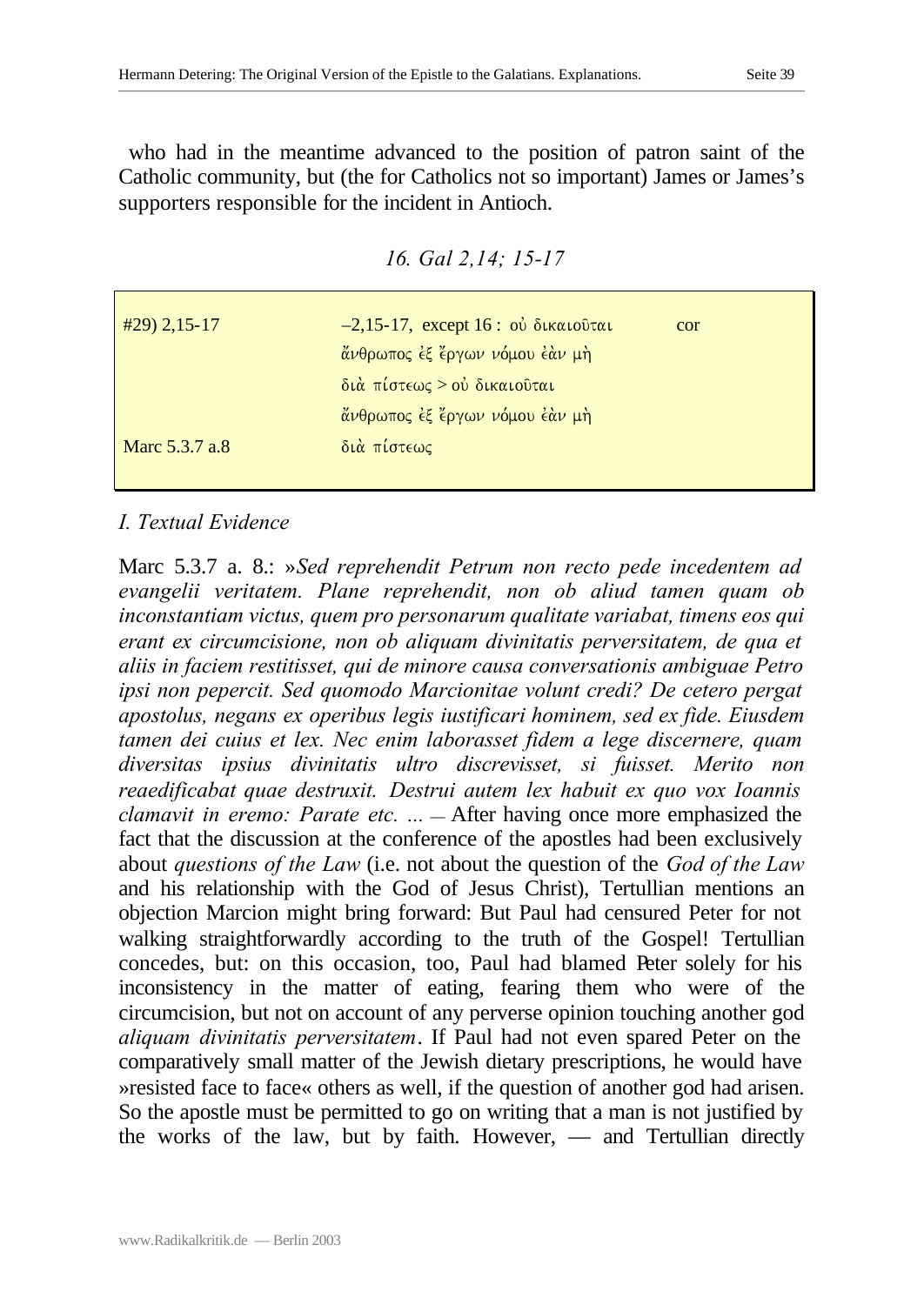adresses Marcion: 'by faith' in *the same* God to whom the law also belonged! For he [now, obviously *apostolus* is no longer subject of the sentence but *God*, cf *ipsius* divinitatis] would have bestowed no labour on severing faith from the law, when the difference in his own divinity –if there had been any– would have of itself produced such a severance. Yet, Tertullian concedes to Marcion, that of course, *he* [again, only *God* can be the intended subject of the sentence] *did not build up again what he had overthrown (Merito non reaedificabat quae destruxit*). The *destructio* of the law, however, could only begin with John the Baptist, whose demand *Parate vias domini* is interpreted by Tertullian as if John had demanded to change the difficulties of the law into the facilities of the gospel. Tertullian then refers to Ps 2,3 and Hab 2,4. Especially the quote from Habakkuk showed that the Apostle was in perfect unison with the prophets (and therefore with the O.T. and the God of the O.T.) just like Christ was himself. — The context shows that in his controversy with Marcion, Tertullian above all wants to refute the suspicion, Paul's conflict with the Jerusalem apostles, especially with Peter, had been about some other problem than the question of the validity of the law concerning dietary restrictions. But that exactly seems to be wath the Marcionites emphatically stated: two points can clearly be deduced from Tertullian's polemics: 1) for the Marcionites, in Paul's conflict with Peter in Antioch, nothing less but the essential question of the *relation Redeemer-God/Lawgiver-God* was at stake. 2) in this place of the Pauline text, the Marcionites obviously had found one of their main arguments to rebut the (Catholic-Judaist) identification of the Lawgiver/Creator-God with the Redeemer-God. From the objection *[Deus] non reaedificabat quae destruxit* (mentioned by Tertullian and answered by him in a very articial way –or actually, as regards content, not answered at all), we get some idea what the argument might have been, which obviously the Marcionites found supported by Paul. One thing is evident: Marcion did not apply Paul's statement in 2,18 to Peter (or fundamentally to those Christians that were about to return to the Law), but to *God*, i.e. to that God, who was just before said by Tertullian to be not only the God of Faith but

 the God of the Law as well. Now, so Marcion's or the Marcionites' objection fought by Tertullian, this God could not (as God of the Law) rebuild what he himself (as Redeemer-God) had overthrown. (*non reaedificabat quae destruxit*).

This objection has a parallel in *Marc* 5. 4: here Tertullian, after discussing Gal 4,3ff, cites a similar argument of Marcion's, which obviously embarrasses Tertullian. He postpones an answer to it. The Catholic doctrine that it was the same God who first imposed the Law and later abolished it, seems to have been dealt with by Marcion in a polemical way and surely not without a certain amount of malice: *Quae ipse constituerat, inquis [Marcion], erasit?*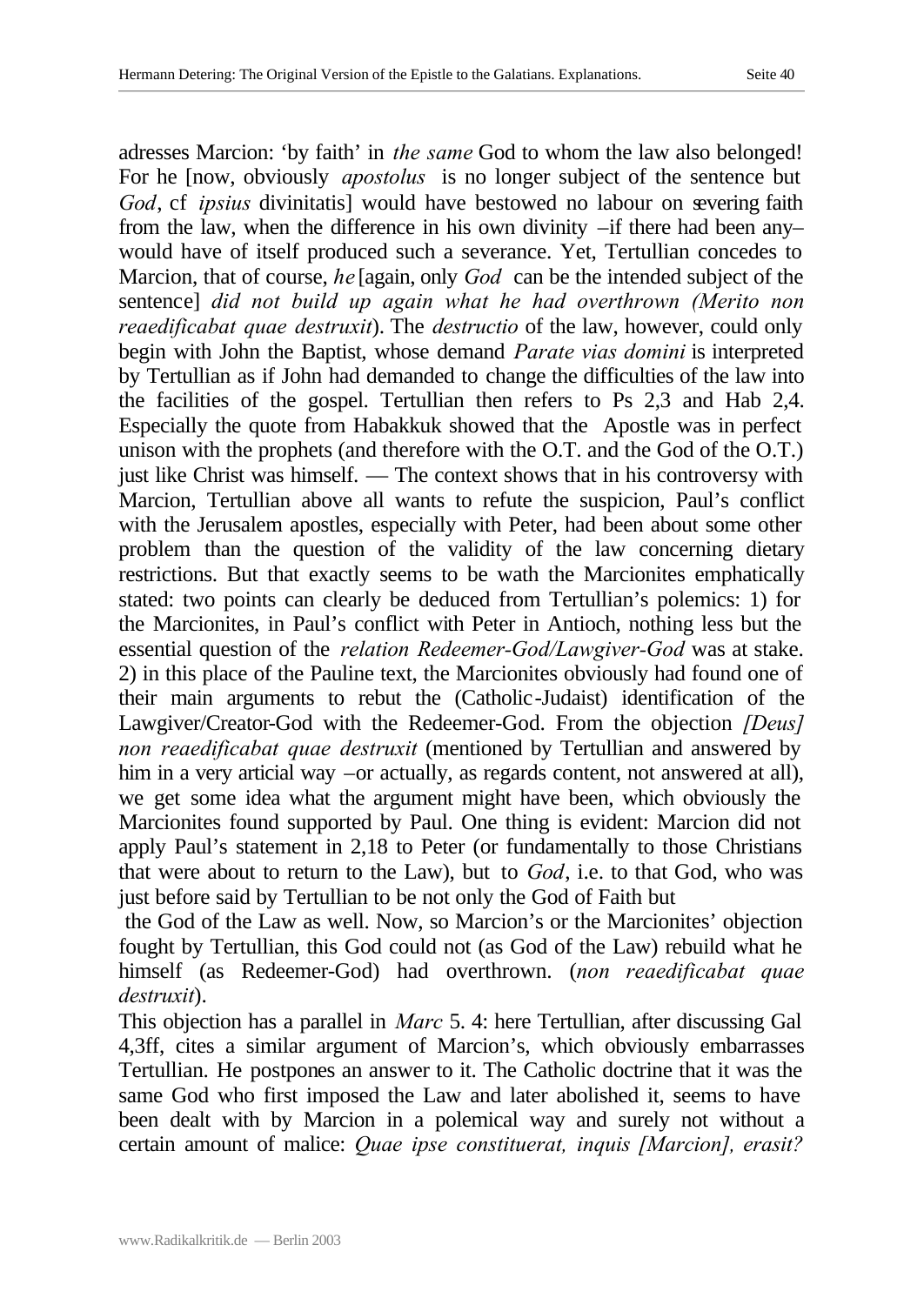Did then God abolish the prescreptions he had imposed himself? — and, if so, — that's how one has of course to continue Marcion's argumentation— what a curious God this is, doing such a thing, isn't it much more reasonable to assume a division within the divine and to distinguish a Creator- and a Redeemer God? — The two arguments, obviously used by the Marcionites to embarrass the Catholics and to show them the absurdity of their opinions, are in a somewhat different line: one question reads: *Quae ipse constituerat, erasit?* i.e. did God overthrow the law he had himself imposed? the other: *Quae ipse destruxit, reaedificabat?*, i.e. did he rebuild the law he had overthrown himself? Yet the intention is the same in both cases: the Catholic »Montheism«, the identification of Lawgiver- and Redeemer God is to be rebutted; the Marcionite separation of the Demiurge and Lawgiver on the one hand and the God an Father of Jesus Christ on the other hand, is to be confirmed.

But how came that bizarre Marcionite interpretation of 2,18, which can still be deduced from the passage mentioned by Tertullian, into being? The remarkable thing is that Tertullian does not contradict Marcion's argument with a reference to the wording of the preceding text, which hardly allows such an interpretation (i.e. to apply 2,18 to God), but that he only does so with a few (quite poor) theological remarks about John the Baptist a.s.o. Consequently, we'll have to assume that Tertullian, too, all in all accepted the version of the text used by Marcion for his argument, and that he, in his (Marcionite) text of Gal read something different from what we today are used to read in the canonical text, something that fell victim to the scissors of a editor reworking Galatians. What that text was like, we can only suspect. On the other hand, the text quoted by Tertullian with its odd interpretation of 2,18, gives us some piece of information to enable us to start an attempt to at least approximately reconstruct the way of reasoning in the Marcionite text of Galatians. Obviously, the sentence quoted by Tertullian, seems to have been the last part of a *tripartite argument*, two parts of which, the last one and the first, have been conserved in the canonical text whereas only the (though decisive) one *in the middle* is lost:

We might assume that the Marcionite Paul asked Peter — in perfect agreement with the canonical text— why he, though he himself living in the way of the gentiles, forced the gentiles to live like Jews (2,14). Yet, obviously the Marcionite text differed in a crucial place from the Catholic. Except for the fundamental statement, in which Paul declared that a man cannot be justified by works of the Law, but only by faith (*negans ex operibus legis iustificari hominem, sed ex fide*), the Marcionites now did not read any longer about the law, about Christ as an agent of sin a.s.o. (2,15-17), but about the *God of the Law*. And what they actually read in their Galatians cannot have been quite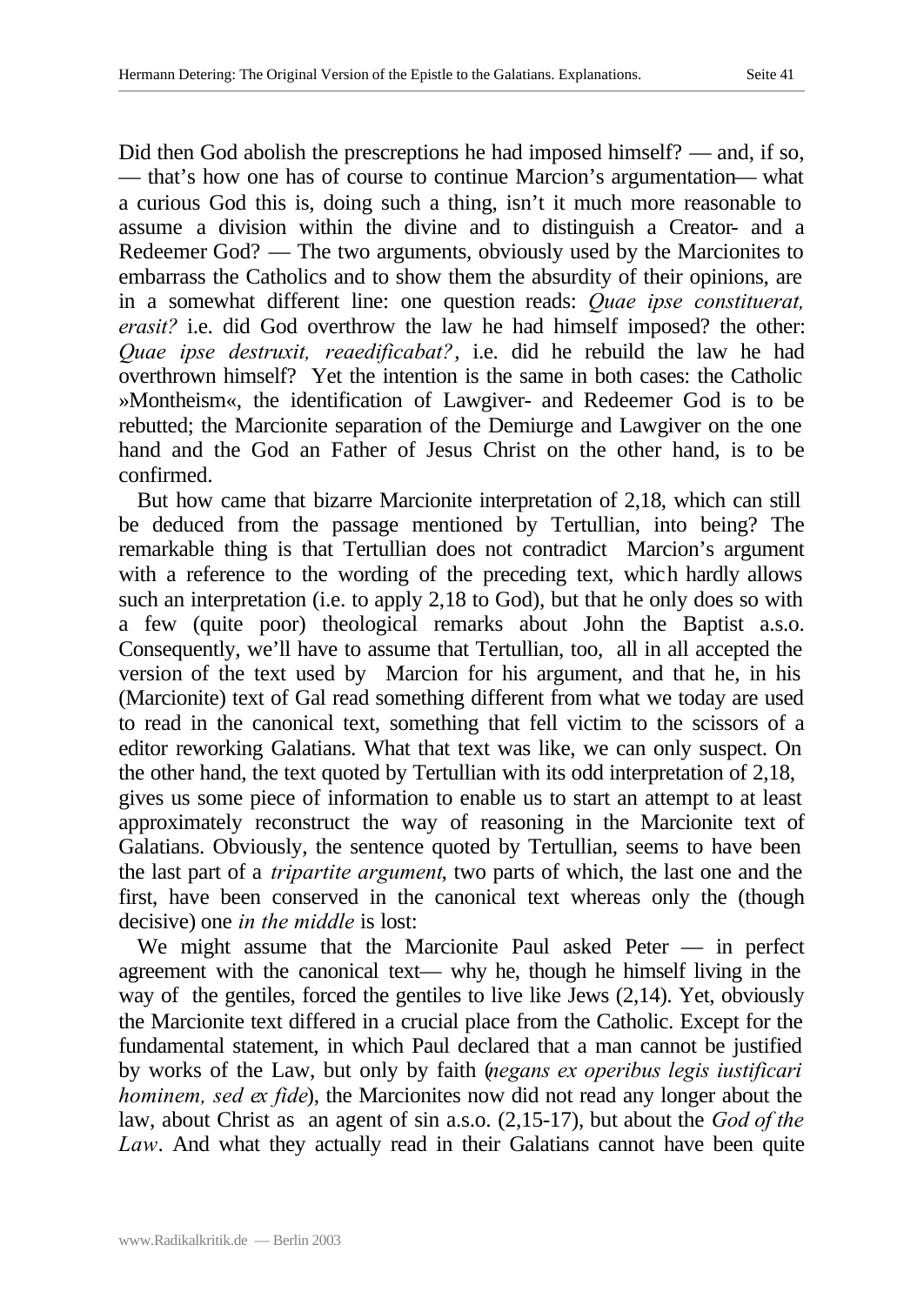flattering to him. Paul then seems to have added a polemical question to drive Peter into a corner: If you keep acknowledging the Law –Paul might have said to Peter –, your God obviously is one who rebuilds what [the Law] he overthrew. Then, the Marcionite Paul seems to have continued the way we read it in the canonical text as well (2,18): But if I build up again those things which I tore down, then I prove myself a transgressor (of the overthrown law). [i.o.w. God then were himself a transgressor of his own law, an odd specimen of a god!].

The complete thing then, is an aporetical argument, used by the Marcionite party to revile and reduce *ad absurdum* the Judaist return to the Law and consequently to the *one and only* God of the Law, who was identical with the Father of Jesus Christ. The return to the Jewish law is nothing but a return to the god of the law and that again is: turning to a god of arbitrariness, who first overthrows the law, only to rebuild it afterwards and in doing so to prove himself a transgressor of the law. What a god: that Catholic god!

On the whole, it is quite noticeable that Tertullian, where he discusses the entire passage (chapter 3 included), deals with it only in a very summarizing way and does not quote -but at very few places- the Marcionite text. We'll have to deduce from this fact, that it obviously gave him an uneasy feeling and that he, for good reasons, here preferred to abstain from a (though announced) detailed refutation.

 It's quite possible that v.16 was conserved in the Marcionite text, as HARNACK assumes based on Marc v.3 *negans ex operibus legis iustificari hominem, sed ex fide*. Though one might assume as well that this is already an (inaccurate) quote of 3,11, since Tertullian deals with chapters 2 and 3 within the same passage (so e.g. VAN MANEN, 467), the fact that immediately thereafter Tertullian continues quoting v. 18 rather suggests that it is a remnant (adopted by the editor) of the original version which was replaced by 15–17. Remarkably, instead of  $\epsilon \hat{\alpha} \nu$   $\mu$  the original version had  $\dot{\alpha} \lambda \lambda \hat{\alpha}$  *(sed)* and  $\dot{\epsilon} \kappa$  $\pi$ *i* otew<sub>s</sub> instead of  $\delta \alpha$   $\pi$ *i* otewe. Here again, the difference between the exclusive concept of faith of the Marcionites and the more conciliatory one of the Catholic editor comes to light (s.b.)

## *II. Peculiarities of Language and Problems of Content as Arguments against the Originality of Passage 2,15-17*

What –based on Tertullian 5.3.7+8– has been said in I. about the original version of passage 2,15-18 and the assumed absence of 15-17 in the original Marcionite text, seems to be confirmed by a glance at the position of lines 15- 17 in context. The passage 2,15-17 differs quite clearly in form and content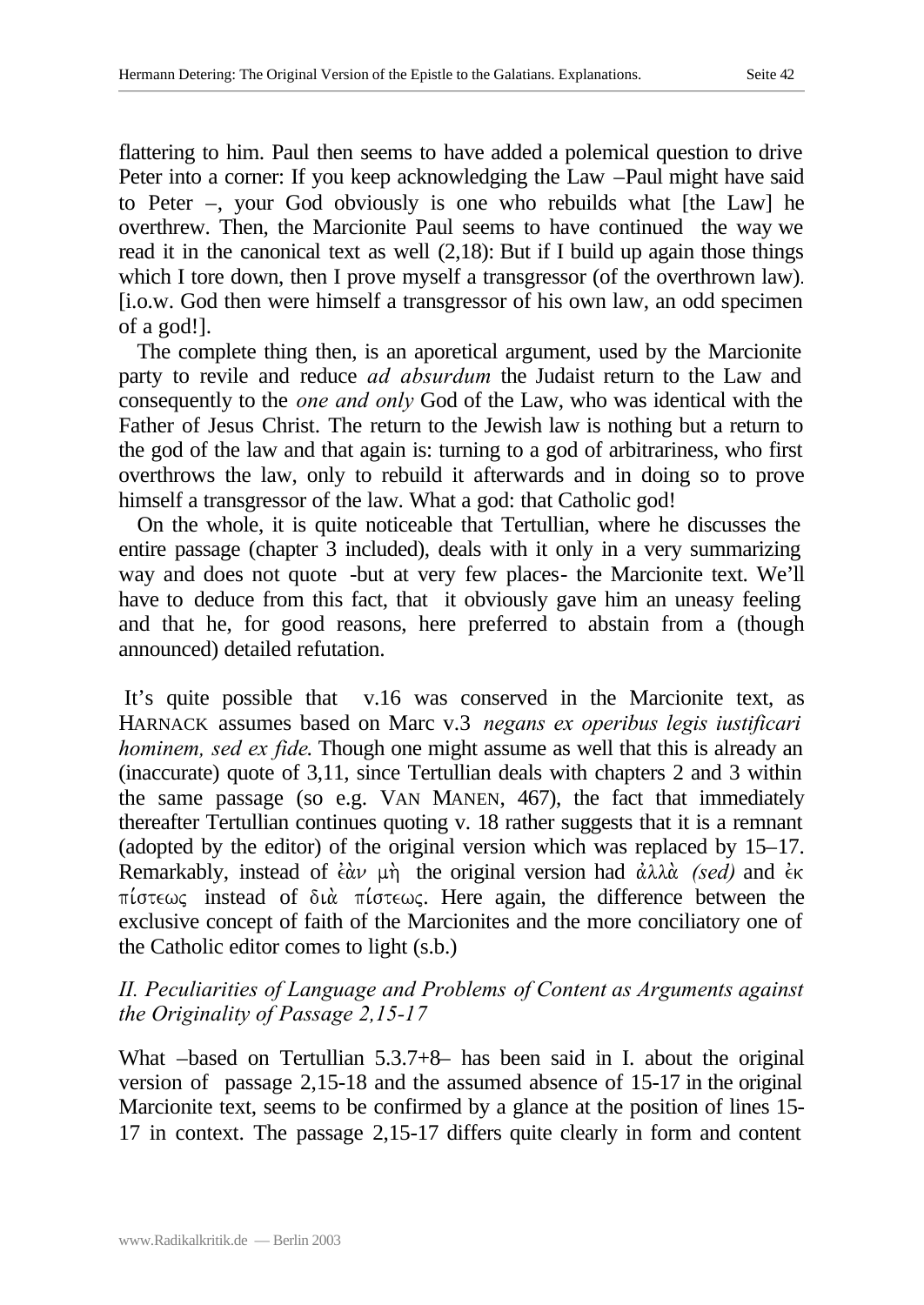from both the preceding and the following part of chapter 2: whereas Paul's speech begins and ends in  $1<sup>st</sup>$  person singular, 15-17 have  $1<sup>st</sup>$  person *plural*; whereas the other parts of the speech show passionate emotion, 15-18 is in the matter-of-fact rational *lecture style*, as found in the well known passages of the letter to the Romans (3,4.6.31; 6,2.15; 7,7.13; 9,14; 11,1.11). Yet, that calm exposition in 15-17 does not by any means make it all clearer, the ideas are explained in a broader and more laborious way than in 2,12-14.17-21, and the essential reasoning is rather buried than elucidated by quotes from the O.T. Actually, the connection with the O.T. in 2,16 together with the typically Jewish idea of contrast between Jews and »sinners« from among the Gentiles:  $\hat{\eta}$ μείς φύσει 'Ιουδαίοι και ούκ εξ έθνων αλμαρτωλοί (2,15) shows the stronger *Jewish atmosphere* of the passage. All this may give some kind of clue, that it is the already well-known Judaizing Catholic editor, who speaks in 15-17 (to all of this, cf. VAN MANEN 515-519 as well).

#### *III. Motive for the Insertion 15-17 and Doctrinal Tendency*

With the results of I. in mind, an adequate explanation can be given for the decision of the Catholic editor on the one hand to shorten the original text and, on the other hand to insert his short addition.. Whatever might be assumed to have been the content of the original text which was deleted by the editor and replaced by his insertion: in any case it can't have been confined to some harsh words about Peter — as shown not only by Tertullian, but also by the well known passage in the KI (Hom XVII 14-19ff, s. S. ) —. If our above mentioned assumption is correct, it contained an invective against the Catholic-Judaist God from a typically Marcionite point of view, i.e. from the standpoint of the Marcionite Two-God doctrine. This, of course, hardly pleased the Catholic editor, whence he probably erased the passages that expressed Paul's (Marcionite) standpoint in the most offensive way. Maybe he thought he was doing the good work of purifying the text of Galatians from a Marcionite revision. On the other hand, these erasions naturally had caused a gap that had to be closed. This job then was dealt with by the editor in a rather poor way, surely one of the reasons why his insertion became one of the darkest and most incomprehensible phrases in Galatians (O'NEILL, 42: »The attempts to show the connection between verse 17, the preceding verses, and the following verse are legion«). Trying to directly connect verse 14 with 17 (= replace the erasure of the  $2<sup>nd</sup>$  part of the tripartite argument. -see above), the editor seems to have been lead by two particular intentions: a) to write nothing that might still point in any way at the fact that the conflict between Paul and Peter was about something different from a quarrel about the *inconstantia Petri* (cf. Tertullian) b) to invert the point of the Pauline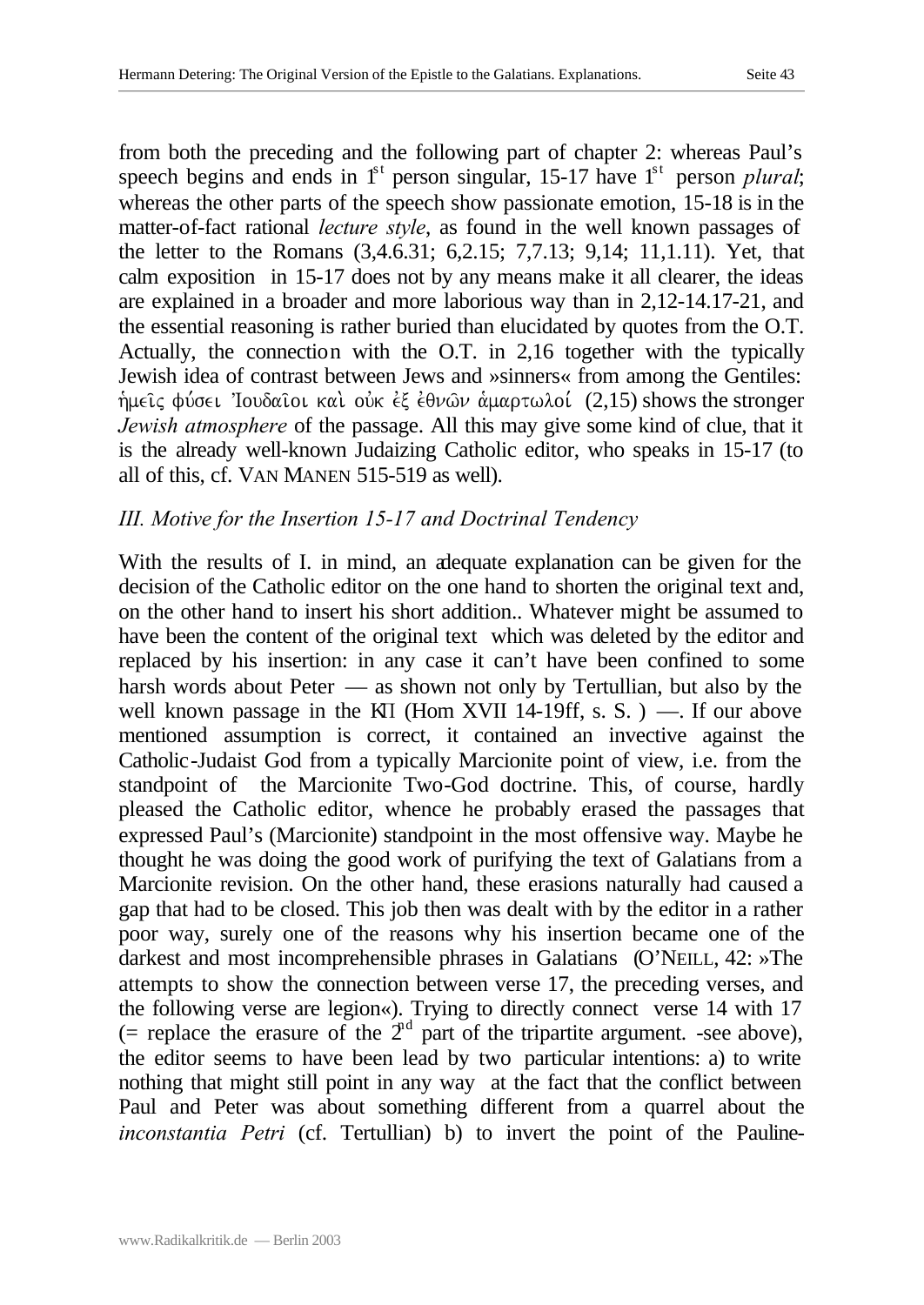Marcionite statement, i.e. God as transgressor of his own Law, and to apply what originally was said about *God* to Peter, or to anyone returning to the Law. The question remains, however, in how far this second task has been achieved successfully: does not the original skopos still show through the odd way of articulating in 2,18: εί γάρ α κατέλυσα ταῦτα πάλιν οἰκοδομω,  $\pi \alpha \beta \alpha$   $\beta \alpha \tau \eta \nu$  *e*  $\mu \alpha \nu \tau \delta \nu$  over the ? About a human being it can surely be said that he *observes* or *does not observe* the Law — but can he *tear it down* or *build it up again*? Surely, no one but God (or Christ, cf. Mt 5,17) can *annul*  the Law.

Furthermore, the editor took the opportunity to explain a) that Law and Faith by no means needed to be considered as conradictory b) that the Pauline motto 'justification through faith and not by works of the law' had been in harmony already with the O.T. , and c) that there was no legitimation whatsoever for the reproach: Christ an agent of sin!, which was time and again brought forward by the Jewish side. Concerning a), the remarkable difference in wording between the Marcionite text of 2, 16 as given by Tertullian and the canonical text has already been drawn attention to. Instead of the (probably original)  $\dot{\alpha}\lambda\lambda\dot{\alpha}$  (Tertullian: *sed*), the editor writes  $\dot{\epsilon}\dot{\alpha}\nu$   $\mu\dot{\eta}$ , and by so doing suggests, that of course a man cannot be justified by works *alone*. (against SCHLIER, who 92, A.6 states:  $\partial E \alpha \nu \mu \eta$  ... introduces an exclusive contrast «, —because then, the text would have  $\dot{\alpha}\lambda\lambda\dot{\alpha}$ ). Instead of  $\dot{\epsilon}\kappa$   $\pi\acute{\iota}\sigma\epsilon\omega\varsigma$  ( $\dot{\epsilon}\kappa$ : 16b, 3.2.5; simply  $\pi\acute{\iota}\sigma\epsilon\omega\varsigma$ : 3,2.5.11.12.14), he writes dia. pi,stewj VIhsou/ Cristou/. All this, and likewise the peculiar and much discussed  $\epsilon \zeta$   $X$  $\rho \iota \sigma \tau \delta \nu$  'Ingo  $\delta \nu \epsilon \tau \iota \sigma \tau \epsilon \iota \delta \alpha \mu \epsilon \nu$  shows the difference between the (Marcionite) exclusive doctrine of faith and the editor's view which reconciles faith and the law. In his opinion, Christ had certainly not come to abolish, but to *fulfill* the law, cf. Mt 5,17: M $\eta$   $\nu$ o $\mu$ ίσητε ότι ήλθον καταλύσαι τον νόμον η' τους προφήτας· ούκ ήλθον καταλύσαι άλλά πληρώσαι.

*17. Gal 2,20*

| $#30)$ 2,20      | άγοράσαντός με ><br>αγαπήσαντός με | cor |
|------------------|------------------------------------|-----|
| <b>Dial V,22</b> |                                    |     |
| #31) 2,20        | - και παραδόντος έαυτον υπέρ έμου. | nlq |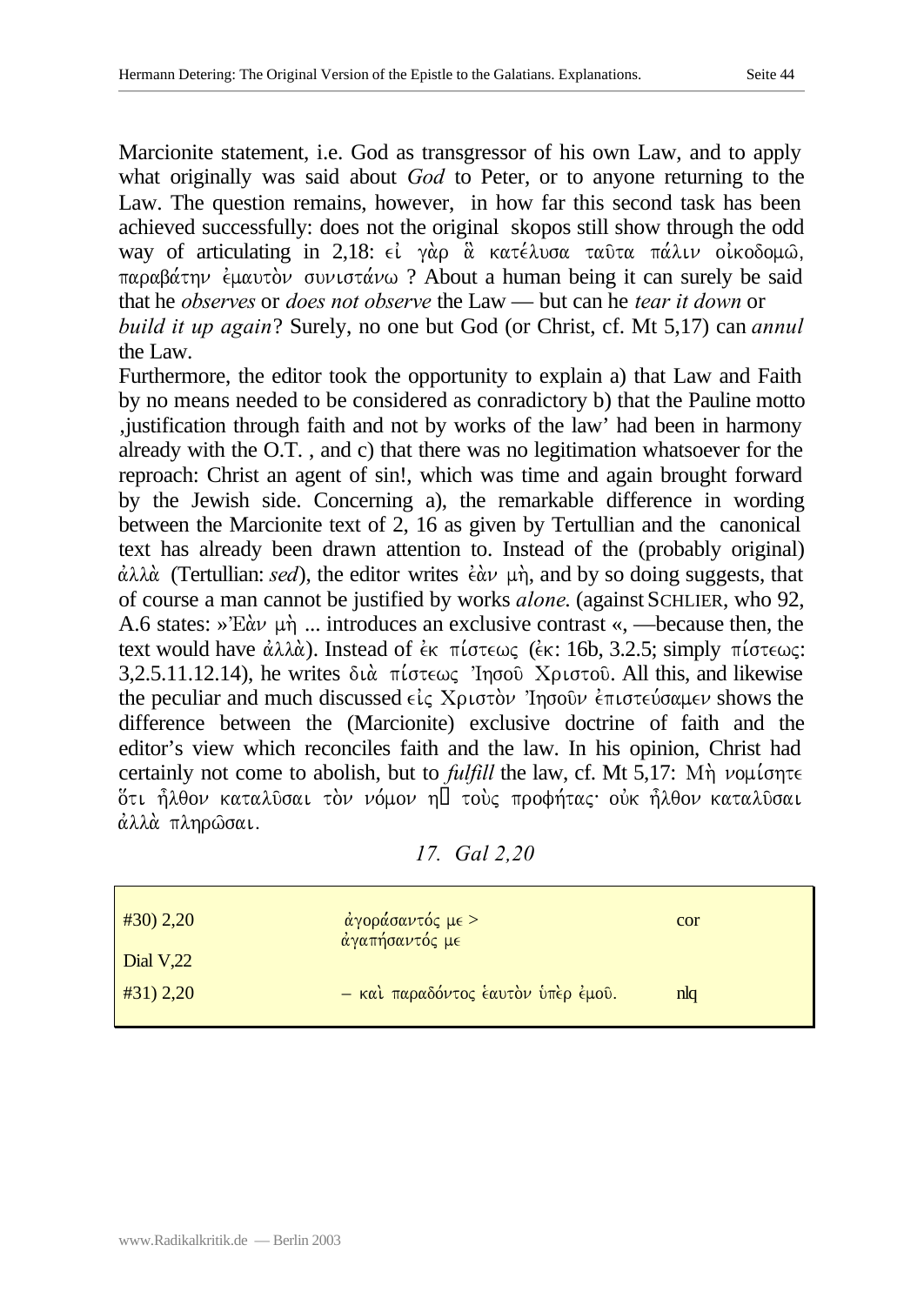## *#30) Marcionite/Original Text*

Rufin offers *Dial* V,22 the elsewhere not evidenced: »qui redemit me« (cf. HARNACK, 72\*; NESTLE-ALAND, in loco.). This seems to be the Marcionite variant and the original version as well. Marcion could have kept  $\alpha\gamma\alpha\pi\gamma\sigma\alpha\nu\tau\alpha\zeta$ με without reservation — to the Catholic editor, however, άγοράσαντός με was suspect since it is reminiscent of Marcionism (HARNACK 118; 132f; cf. I Cor 6,29; 7,23)): he just had to change 3 characters in order not to give the Marcionite *Theory of Redemption* any opportunity of appearing on the scene.

#### *#31)*

Possibly the editor for the same reason added  $\kappa \alpha \iota$   $\pi \alpha \rho \alpha \delta \phi \nu \tau o \varsigma$  έαυτον υπέρ.  $\epsilon\mu\text{ou}$ , a phrase which in spite of the absence of the concept of sin (typical for the editor) reminds of 1,4, to  $\delta \omega \tau o c$  έαυτον υπέρ των αμαρτιων ήμων,

## *18. Gal 3, 6-9*

| $#32)$ 3,6-9 | $-6-9$                                   | cor |
|--------------|------------------------------------------|-----|
|              | Jerome, CommGal (PL 26 [1845] 352A, 2-4) |     |
|              |                                          |     |

## *Textual Evidence*

Origenes in Jer. CommGal (PL 26 [1845] 352A, 2-4): »*Ab hoc loco usque ad eum, ubi scribitur: 'Qui ex fide sunt, benedicentur cum fideli Abraham' (v.9), Marcion de suo apostolo erasit«.* Tertullian, too, omits 69 (cf. HILGENFELD 440; according to HARNACK, 72\*, however, Tertullian had some keyword of the original text 5,9 in mind, since he wrote: »*Proinde si in lege maledictio est, in fide vero benedictio*«; s. below).

## *Marcionite/Original Text*

The evidence for the absence of this passage in the Marcionite *Apostolus* (especially Origen) is quite strong, so that it can be considered as a fact: HILGENFELD,  $440:$  »III,  $69$  was missing, as Jerome in his discussion of the passage explicitly says, and his witness cannot be refuted by any means, since it is fully confirmed by Tertullian«. Consequently, only the problem of which is the *original text* remains: did Marcion shorten it or did the

Catholics enlarge it? — Usually, the former is assumed and scholars think that Marcion shortened the text for *tendentious reasons*, i.e. that its connection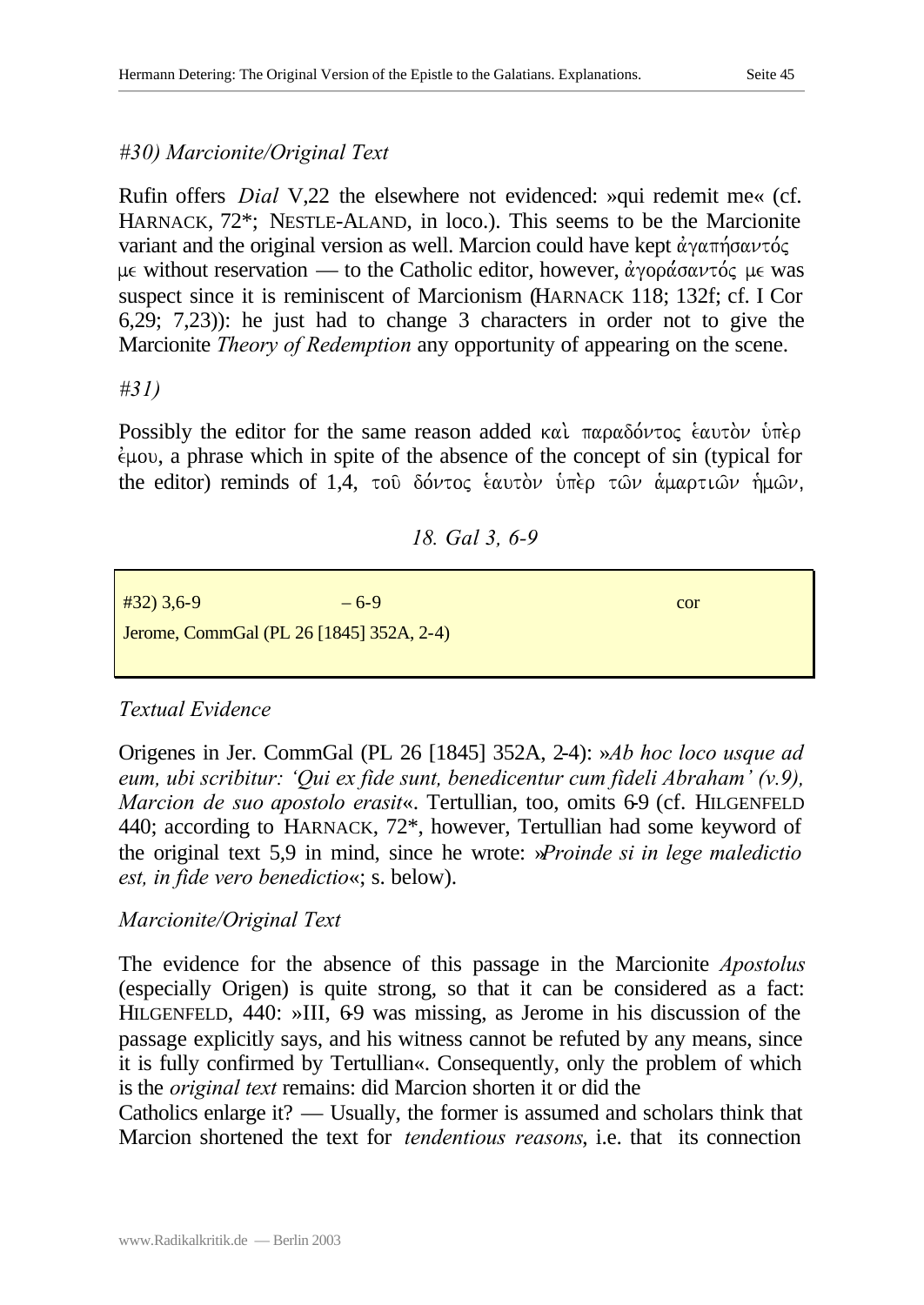with the O.T. (Abraham) didn't fit in with his doctrine. Yet, the text might just as well have been enlarged by the Catholic party for the opposite *tendentious*  motives, i.e. to connect Paul's preaching of his gospel with O.T. history. As shown by VAN MANEN, the question actually can only be answered by means of *literary critical* criteria. These reveal two facts:

a) The text contains *particularities of language*: 2 hapaxlegomena προϊδούσα (cf. Apg 2,25.31); προευηγγελίσατο ( v. 8);

b) between 3,6 and the preceding verses there is no connection: 3,6 gives no answer to the question asked in 3,5; LIETZMANN, 240: »The step from an appeal to personal experience to reasoning by means of bible texts is mediated by nothing but the embarrassed filler  $\kappa \alpha \theta \omega \zeta \ll$ ; cf. SCHLIER 127; STECK 51f. 2-5 talks about, »what experience taught about faith being of greater value than works of the law«. (VAN MANEN, 469); on the other hand, not until v.10 we again have reflections about the value of faith and the worthlessness of the law; considering further that, in spite of  $\gamma \dot{\alpha}$  in v. 10 this verse does not contain anything that might be seen as substantiating the preceding verse, one will have to agree with VAN MANEN, who felt the part in between to be an alien element with its reference to Abraham and the discussion of his importance for a faithful Christian. According to VAN MANEN, the passage was inserted by an editor, who wanted to recommend Galatians to the Catholic Christians of his time. In VAN MANEN'S opinion, the passage is a concession to the Jewish-Christian reader (among the Catholics), to whom Abraham was of essential importance and who used O.T. texts as evidence for the truth of Chistianity. To me this seems to be correct. There are two more noticeable points:

1) the contents of Gal 3,6-9 are to a large extent identical with the exposition about Abraham as the father of faith in Rom 4,1-25: on Gal 3,6 (Habakuk quote) cf. Rom 4,3; 4,9; on Gal 3,7 (men of faith as sons of Abraham) cf. 4,11-12 (Abraham as father of the men of faith); on Gal 3,8-9 (fulfilment of the promise) Rom 4,16-17. Obviously, here *the same editor* as in Rom 4,1-25 is at work. Since in Rom 4,1-25 he had already in great detail explained his ideas about Abraham's importance as father of the men of faith, he thought it not to be necessary to say more here. He considers it to be sufficient to remind his Jewish-Christian readers of the essential ideas of the

2) apart from Rom 4,1-25, Gal 3,6-9 reminds of corresponding expositions in the work of Justin. In Dial 119,4 the Catholic Christian Justin tells his Jewish interlocutor why the *Christians* must be considered to be the very people of the promise:

passage by means of a few key words;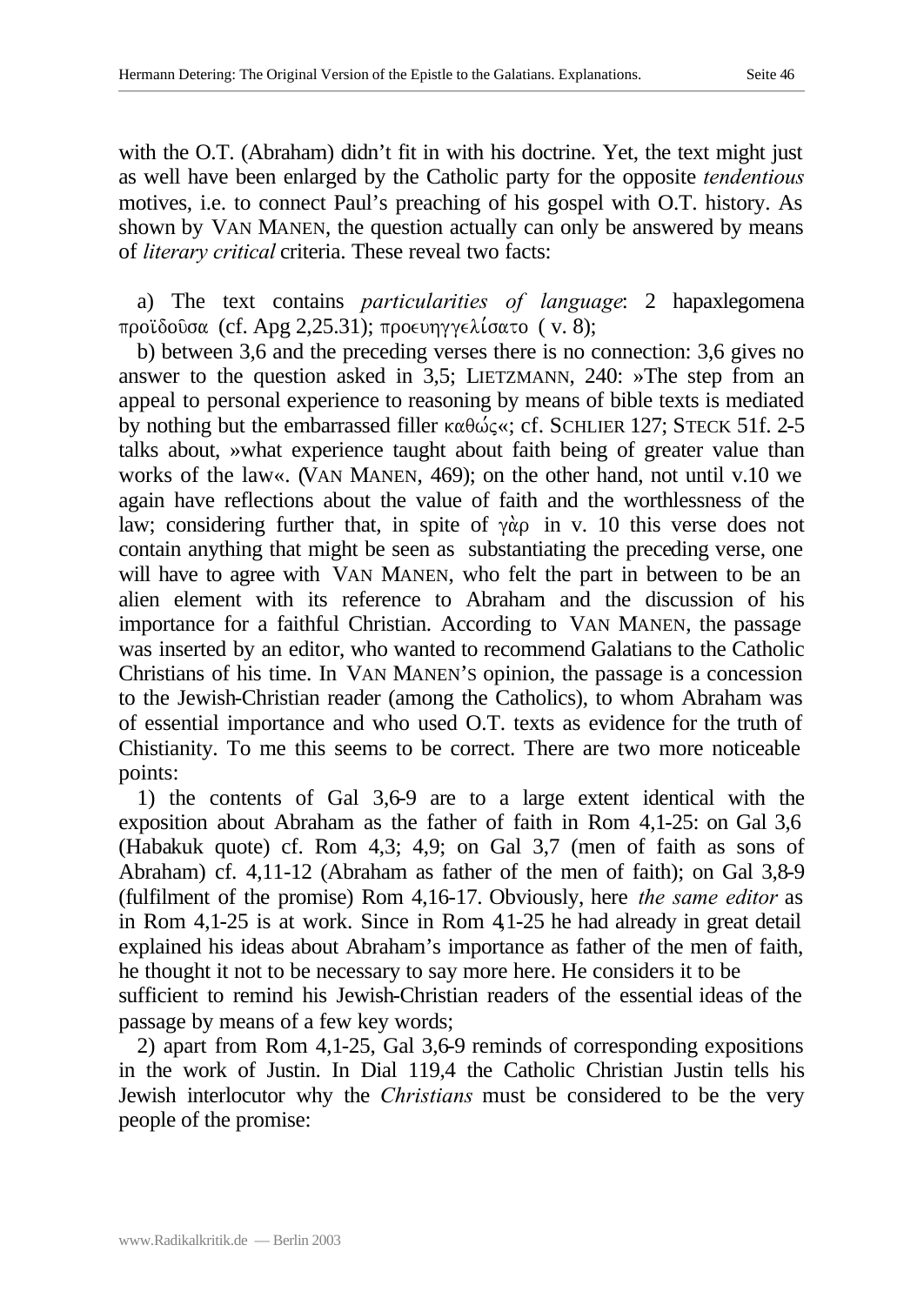»For this (Christianity) is that nation which God of old promised to Abraham … For as he believed the voice of God, and it was imputed to him for righteousness, in like manner we having believed God's voice spoken by the apostles of Christ, and promulgated to us by the prophets, have renounced even to death all the things of the world. Accordingly, He *promises to him a nation of similar faith* (cf. Gal 3,7: ὅτι οἱ ἐκ πίστεως, οὖτοι υἱοί εἰσιν  $\partial^2 A \beta \rho \alpha \dot{\alpha} \mu$ ), God-fearing, righteous, and delighting the Father; but it is not you, `in whom is no faith.'«

This passage in Justin shows two things

1. that the Abraham typology is a genuine *Catholic* theologumenon, and

2. that this theologumenon was of outstanding importance for the nascent Church that began to emancipate herself from the Jewish synagogue in which it was rooted. By using it to make herself the legitimate successor of God's people in the O.T. to which the old promise applied, she acquired the rich spiritual and literary heritage of Israel which she (unlike Marcion) did not want to do without. By holding to the O.T. heritage, she surely made it possible for many believers coming from the synagogue to keep to a large extent their previous identity. On the other hand, however, this was a clear rejection of the old Isreal, which now would be considered to be repudiated by God («... so... it is not you«) for as long as it kept to its old traditions or was not prepared to go the way offered by the Church. What is said by SCHOEPS in his book on Paul, 258, about the outline of Sacred History in Rom 9-11 applies to the Abraham typology as well, namely that here, too »in a quite arbitrary way and to the detriment of the Jewish people, …. Israel's history is typologized as prefiguring the nascent Church« (cf. especially SCHOEPS 247f).

The close doctrinal relationship between the Abraham typology in Gal 3,6-9 and Justin's statements quoted above tells us where we have to look for the editor of 6-9: in the same mental milieu of mid  $2<sup>nd</sup>$  century to which also the Catholic Christian Justin belongs. Perhaps the remark of the radical theologian RASCHKE in his *Der Römerbrief des Markion nach Epiphanius*, 129, will be confirmed one

day: that we have to take into account the possibility that it was »a mind cast in the same mould as Justin's«, maybe even Justin himself who «out of the Gnostic [better: Marcionite] Paul produced the Catholic Paul of the Epistles «.

*19. Gal 3,10-12*

| $\#33$ ) 3,10-12 | Μάθετε ότι ο δικαίος έκ            | cor |
|------------------|------------------------------------|-----|
|                  | πιστεως ζήσεται δσοι γαρ ύπο       |     |
|                  | νόμον, ύπο κατάραν είσιν· 12. Ο δέ |     |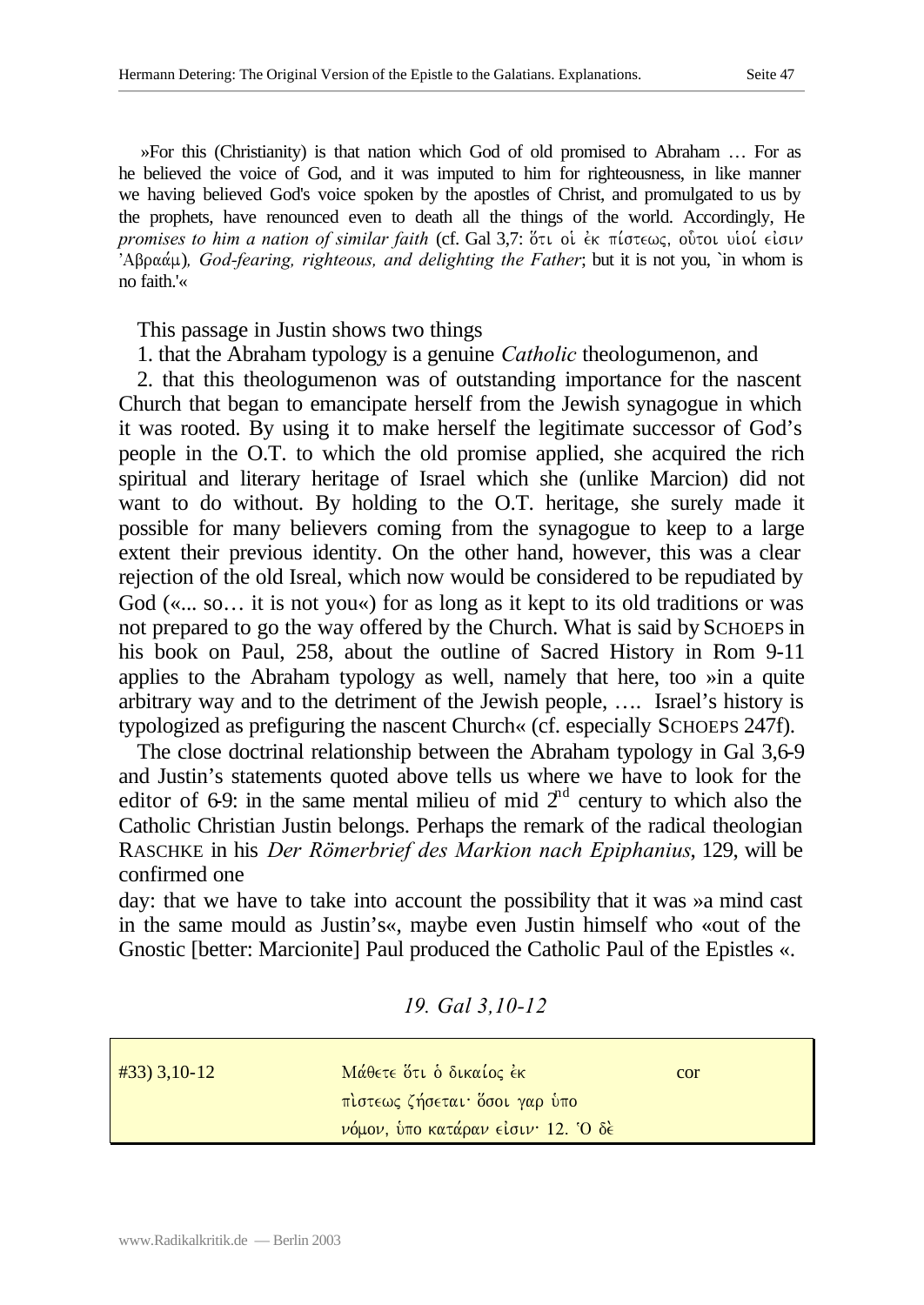ποιήσας αύτα ζήσεται έν αύτοις  $> 10-12$ 

Epiph Pan 42.11.8 (120,7) 42.12.3 (156,2-9) [Marc 5.3.8]

## *Textual Evidence*

Epiph Pan 42.12.3 (156.2-9): Μάθετε διότι ο δικαίος έκ πιστεως ζήσεται· όσοι γαρ ύπο νόμον, ύπο κατάραν είσιν· Ο δε ποιήσας αύτα ζήσεται έν αύτοις Pan. 42.13.3 μάθετε ότι ο δικαίος έκ πιστεως ζήσετα ελεγχος α. τό μάθετε ότι ο δικαίος έκ πιστεως ζήσεται ' και τό υπο κατάραν είσι.. Tertullian Marc 5.3.8: »*ut iam ex fidei libertate iustificetur homo, non ex legis servitute, quia iustus ex fide vivit. Quod si prophetes Abacuc praenuntiavit, habes et apostolum prophetas confirmantem, sicut et Christus«*

*Reconstruction of the Marcionite Version of 3,10-12*

a) To reconstruct the Marcionite text Harnack 72\* starts from the above quoted scholion of Epiphanius and concludes: »Thus, according to him, lines 10b, 11a and 12a were absent: the connection to the OT ( $\gamma \epsilon \gamma \rho \alpha \pi \tau \alpha \iota$ ) is a remote one, the rearrangement, too, is acceptable«. Harnack does not attach much value to Tertullian's »free way of reporting«. At most, he is prepared to conclude from it »that 11a (though rearranged) was not absent all the same«.

b) Whereas HARNACK in his reconstruction of the Marcionite text arrives at a »minimum solution« because he starts from the assumption that after all, the Marcionite text be identical with the wording of the quote from Epiphanias HILGENFELD and VOLKMAR favoured the »maximum solution«. Since they started from the basic assumption that Epiphanius did not always quote Marcionite text in full, they thought that lines 10-12 had to be re-completed. Thus, in their opinion, the essential difference of the Marcionite variant only consisted of the second half of v. 11 with the preceding  $\mu\acute{\alpha}$   $\theta \in \tau \in \mathcal{K}$ . being put in front. By doing so, Marcion had tried to »establish an acceptable connection with v.5« (HILGENFELD, 440).

c) VAN MANEN takes a middle course. He, too, for his reconstruction of the Marcionite version of 3,10-12 starts from the Epiphanius quote; including Tertullian (discarded by HARNACK) he arrives at:

Μάθετε ότι ο δικαίος έκ πιστεως ζήσεται όσοι γαρ ύπο νόμον, ύπο κατάραν είσιν· ότι Επικατάρατος πας ός ούκ εμμένει πασι τοις γεγραμμένοις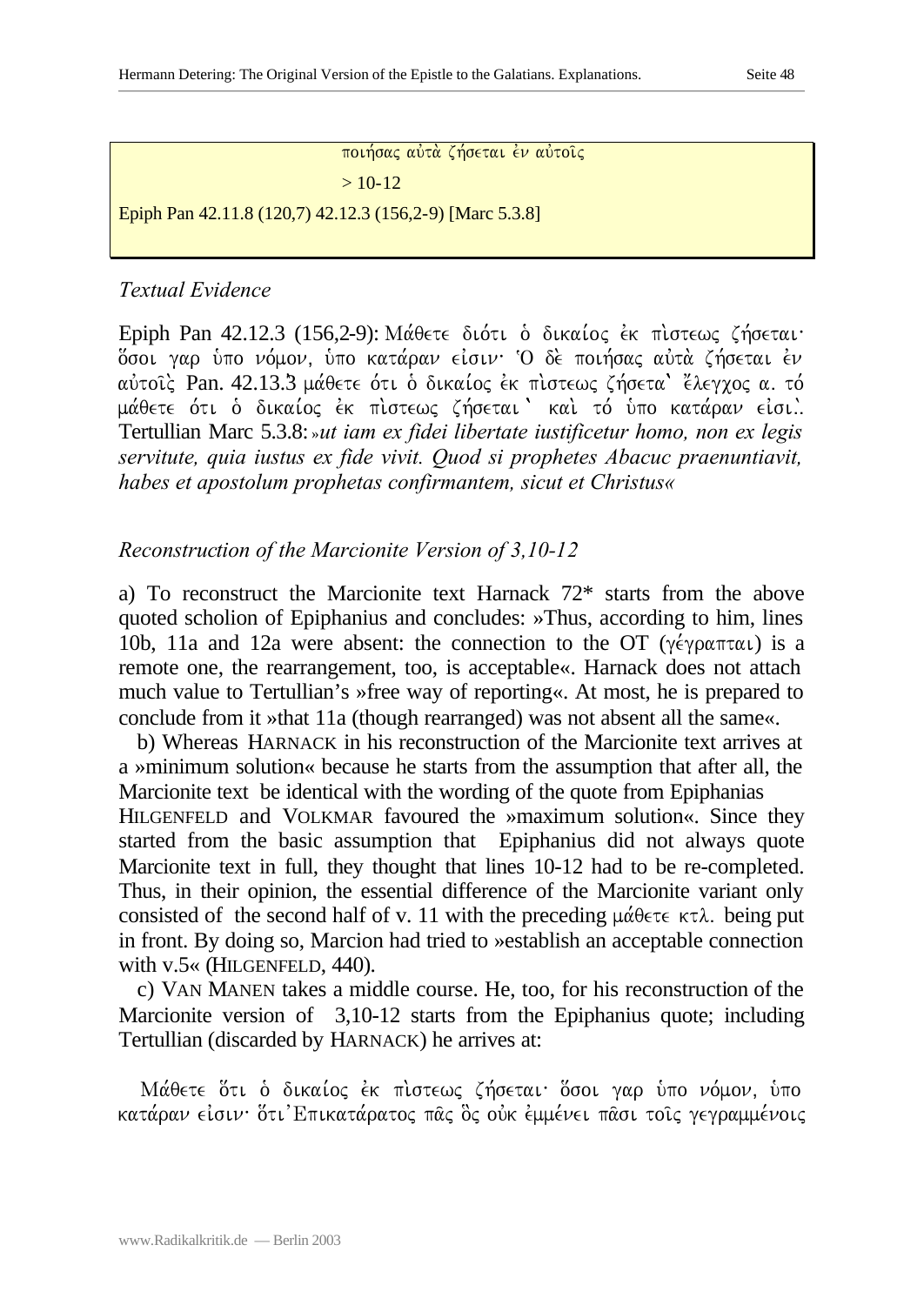$\dot{\epsilon}$ ν τ $\hat{\omega}$  βιβλί $\omega$  τοῦ νόμου τοῦ ποιῆσαι αὐτά· ἐν νόμ $\omega$  οὐδεὶς δικαιοῦτα Ό δὲ ποιήσας αύτά ζήσεται έν αύτοις.

Contrary to HARNACK, VAN MANEN considers not only 11a, but 10b, too, to be Marcionite. Yet he thinks the quote from Dtn 27,26 had not been introduced with  $\gamma \epsilon \gamma \rho \alpha \pi \tau \alpha \iota$  (corresponding to the quote from Hab 2,4 which wasn't introduced with  $\gamma \epsilon \gamma \rho \alpha \pi \tau \alpha \iota$  either).

Surely, all attempts to reconstruct which include more than the Epiphanius quote (HILGENFELD, VOLKMAR, VAN MANEN) may be methodically justified in as far as they are based on the observation that Epiphanius often quotes the Marcionite text but partially. On the other hand, all concepts of a longer Marcionite text can't of course be but quite hypothetical. In my opinion, it is improbable to the highest degree that the Marcionite text –as thought VAN MANEN– should have contained two quotes from the OT(Hab 2,4 and Dtn 27,26) in *one and the same* verse (v.10). Best of all, one would side with HARNACK who for his reconstruction only used Epiphanius (but was prepared to follow Tertullian in not discarding v. 11a).

## *The Original Text*

Of course, the question whether the Marcionite or the canonical text is the original one, gets different answers from the above mentioned scholars. While HARNACK, HILGENFELD and VOLKMAR share the traditional view and

favour the canonical text, VAN MANEN tried to demonstrate that Marcion had kept the original text and that the canonical text be the work of a Catholic editor enlarging the Marcionite text. As one of his pieces of evidence he draws attention to the sentence 3, 10, which is introduced with  $\mu\acute{\alpha}$ θετε, and, concerning contents and form, is connected very well with the exposition that was interrupted in 3,5:

a) the correspondence of  $\mu\acute{\alpha}$  $\theta \in \hat{\mathcal{U}}$  and  $\mu\acute{\alpha}$  $\theta \in \tau \in \mathcal{K}$  shows that 3,10 is the *immediate continuation* of the exposition started in 3,1-5 and interrupted by 6- 9;

b) on the other hand it is comprehensible that the Catholic editor had to erase  $\mu\acute{\alpha}$ θετε κτλ., since the original coherence of thought had been destroyed by the inserted lines;

c) likewise comprehensible from the viewpoint of a Catholic editor is the reason why the canonical text in 3,10 is about those that live  $\epsilon \xi$   $\zeta$   $\gamma \omega \nu$   $\nu \omega$ and the Marcionite passage, as given by Epiphanius, talks about those that are  $\dot{v}$ πό νόμου. That Catholic editor by this modification wanted to mitigate the rigidity of the original  $\dot{v}$   $\pi \dot{\phi}$   $\nu \dot{\phi}$   $\mu$  ou in 3,10a.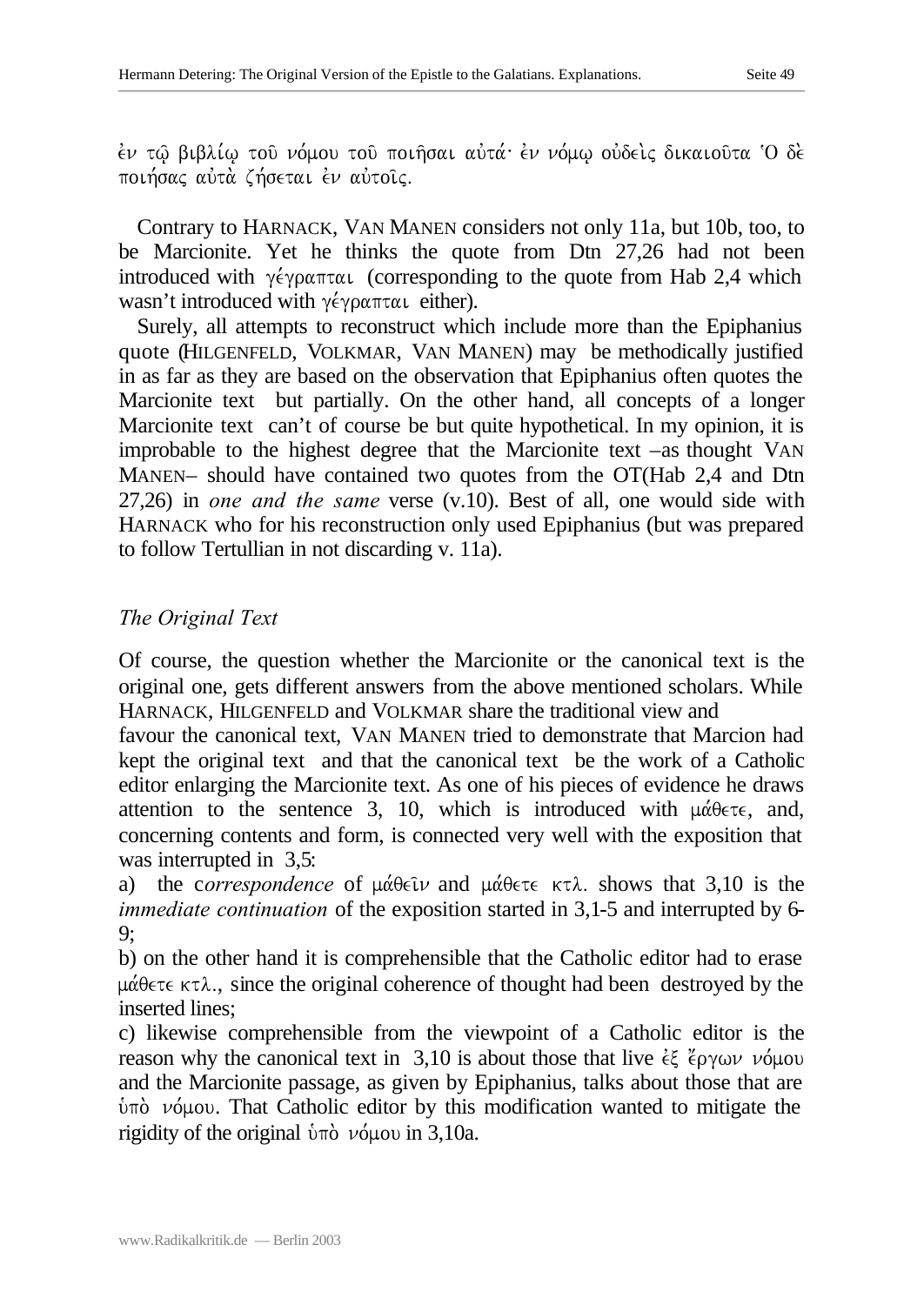So, according to VAN MANEN, 473, »the development of the canonical text out of Marcion's … can be explained quite well, the reverse not at all«.

Though VAN MANEN'S attempt to reconstruct the Marcionite text has to be evaluated critically –as shown above–, his arguments for the originality of the Marcionite or against the canonical text should be considered. In my opinion, there is *one* decisive argument in favour of the greater originality of the Marcionite text. Since already 3,6-9 has been found out to be a disrupting *addition* which interrupts an otherwise coherent context, the Marcionite text given by Epiphanius offers a much more sensible continuation of the line of tought as established in 3,1-5 than does the canonical text. This is true, as shown by VAN MANEN, for both contents and form (s. the correspondence of 3,2: τούτο μόνον θέλω μαθείν αφ' ύμων and μάθετε, 3,10).

HILGENFELD'S assumption, Marcion had in so doing (i.e. by modificating the original text) made an effort to construct a »tolerable connection with v.5« is at least correct in as far as the Marcionite text actually is coherent, whereas the canonical text of  $3,1-10$  in its present form, distorted by 6-9, is totally devoid of coherence —and for this very reason can hardly be original.

## *20. Gal 3,13*

| $#34)$ 3,13                             | – γέγραπται | nlq |
|-----------------------------------------|-------------|-----|
| Marc 5.3.10; Epiph. Pan 42,11,8 (120,9) |             |     |

## *Textual Evidence*

Tertullian, Marc 5.3.10: *»Neque enim quia creator pronuntiavit: Maledictus omnis in ligno suspensus, ideo videbitur alterius dei esse Christus et idcirco a creatore iam tunc in lege maledictus«.* Pan 42.8.1 (103,26-28): διαστρέφων τὸ του άποστολου ρητόν, ότι Χριστος ήμας έξηγόρασεν έκ της κατάρας του νόμου γενόμενος ύπερ ήμων κατάρα, καί φησιν· εί ήμεν αύτου, ούκ άν το  $\frac{\partial \alpha}{\partial x}$  ήγόρασεν Pan 42.11.8 (120,9) = 42.12.3 (156,13):  $\frac{\partial \alpha}{\partial x}$  (πατάρατος πας ο  $k$ velká pevog et letálou. — Megeth (Dial I,27): Παῦλος λέγει, Ότι Χριστός  $\hat{\eta}$ μας *έξηγόρασε*<sup>'</sup> — Jerome on 3,13: *»Subrepit in hoc loco Marcion de potestate creatoris, quem sanguinarium, crudelem infamat et iudicem, asserens nos redemptos esse per Christum, qui alterius boni dei filius sit«.*

VAN MANEN, 473, has drawn attention to the remarkable fact that neither by Tertullian nor by Epiphanius the quote from the OT was introduced with  $\gamma \epsilon \gamma \rho \alpha \pi \tau \alpha$ . From this he rightly concluded that the term was absent in the Marcionite text — corresponding to the absence of the same word in Gal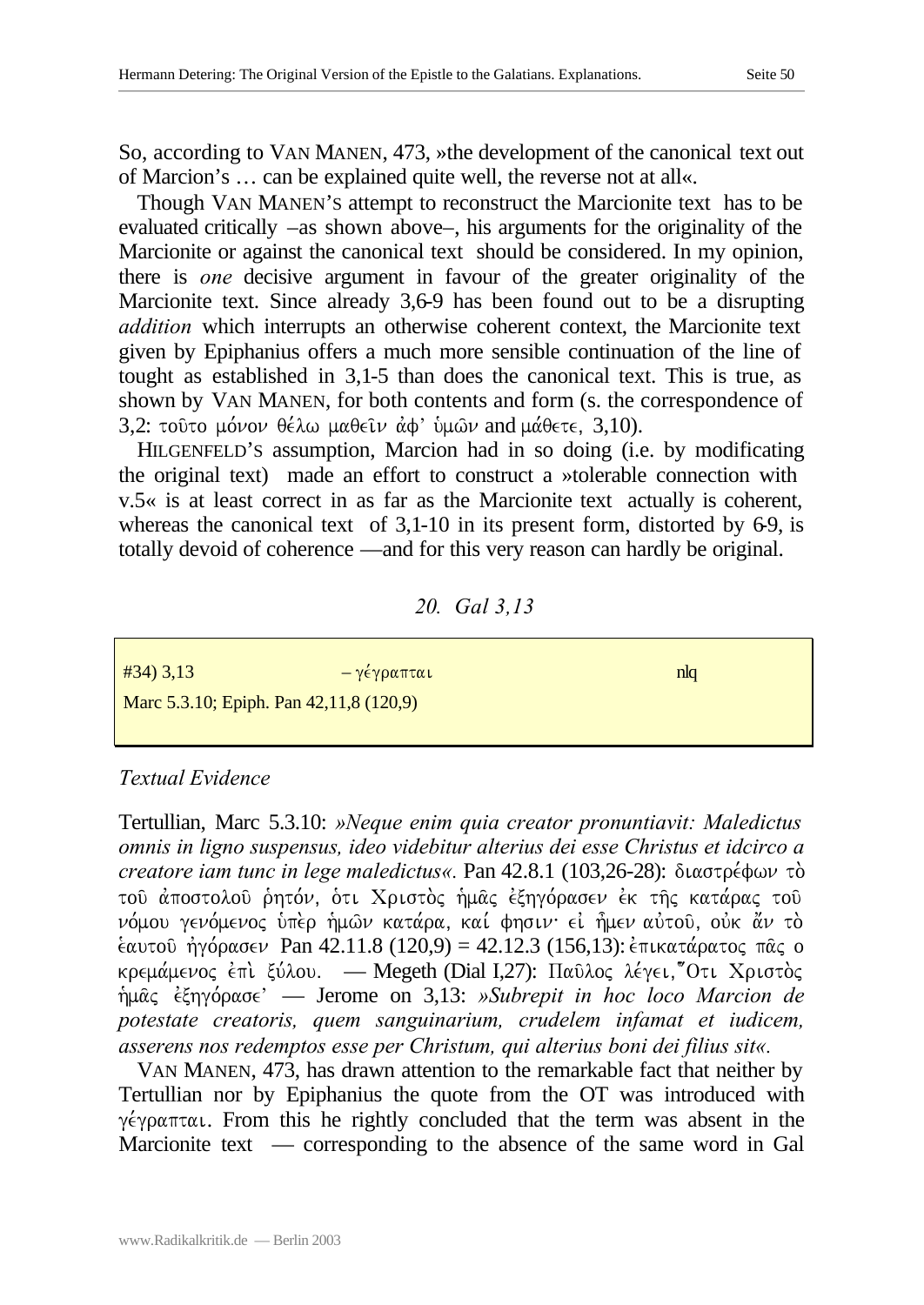3,10. Moreover, Tertullian's context shows that in Marcion's opinion, the statement *Maledictus omnis in ligno suspensus* was uttered by the Creator God (thought of little by Marcion) — and consequently was hardly considered to be taken from authorative Scripture.

There is no way to decide which of the variants is the more original one, since both Marcion and some Catholic editor might have been tendentiously interested in either the erasure or the addition of  $\gamma \epsilon \gamma \rho \alpha \pi \tau \alpha \iota$ .

| $\#35$ ) 3,14                                                                             | ελάβομεν οῦν τὴν εὐλογίαν<br>cor        |
|-------------------------------------------------------------------------------------------|-----------------------------------------|
|                                                                                           | του πνεύματος διά της πίστεως           |
|                                                                                           | > Ύνα είς τὰ ἔθνη ἡ εὐλογία τοῦ         |
|                                                                                           | Άβραάμ γένηται έν Χριστώ Ιησού, ίνα την |
|                                                                                           | έπαγγελίαν του πνεύματος λάβωμεν        |
|                                                                                           | διά της πίστεως.                        |
| Marc 5.3.11                                                                               |                                         |
| Cf. Clabeaux #8) App A: $\epsilon \dot{\nu} \lambda$ ογίαν for $\dot{\epsilon}$ παγγελίαν |                                         |

#### *21. Gal 3,14*

## *Textual Evidence*

Marc 5.3.11: *»Accepimus (oder: accipimus, M) igitur benedictionem spiritalem per fidem, inquit, ex qua scilicet vivit iustus, secundum creatorem«.;*  $\epsilon \dot{\omega} \lambda o \gamma \dot{\omega}$  instead of  $\epsilon \pi \alpha \gamma \gamma \epsilon \lambda \dot{\omega}$  is further given evidence by Ambst, s. NESTLE-ALAND to 3,24

## *Reconstructing the Marcionite Text,*

most scholars rightly assume that Tertullian cites the Marcionite text accurately. HILGENFELD bemerkt, 441: »Surely, he did not omit either Abraham's benediction or the prophecy  $(\epsilon \pi \alpha \gamma \gamma \epsilon \lambda \alpha)$  on the coming of the Spirit accidentally, since he would not by any means have have done without such weapons against the enemy of the patriarchs and the prophets. We can only assume that Marcion had really erased the topics mentioned (as in 3,6-9 the righteousness by faith and the benediction Abraham's) and consequently the complete verse had read:  $\epsilon \lambda \alpha \beta$ ομεν οῦν τὴν εὐλογίαν τοῦ πνεύματος διὰ  $\tau$  $\hat{\eta}$  $\zeta$   $\pi$ *i* $\sigma$  $\tau \infty$  $\ll$ . By the way, the absence Abraham's and consequently of the first half of 3,14 is confirmed (and the absence of 3,6-9) indirectly by the fact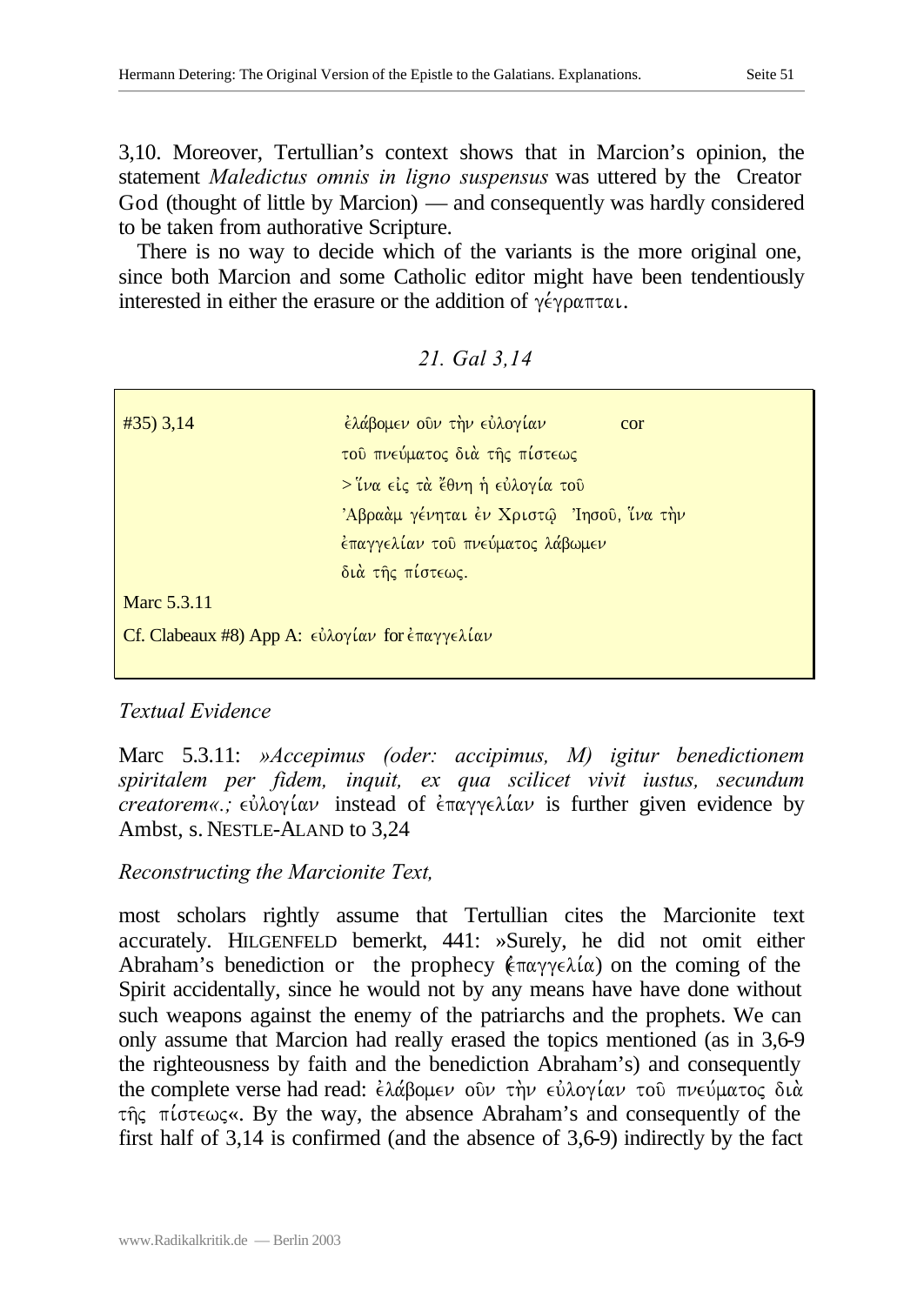that Tertullian has knowledge of *only one* mentioning of the OT archpatriarch by Marcion; s. the commentary to Gal 4,22, where, according to Tertullian V,4 Marcion through dropping his prey (= mentioning Abraham) had removed his mask and shown himself to be a thief.

## *The Question: Which is the Original Text?*

is often much too rashly answered in favour of the canonical version. Thereagainst, the Dutch radical critic VAN MANEN has shown that quite a few arguments rather speak for the greater originality of the Marcionite variant VAN MANEN, in support of his thesis, points out that the exposition opened with  $\mu\acute{\alpha}\theta\epsilon\tau\epsilon$  is succinctly brought to its end in the Marcionite text whereas the canonical text, with its twofold  $\mu\alpha$  and a sudden change from  $3^d$  p. sing. γένηται to 1<sup>st</sup> p. plur. λάβωμων contains problems of style. According to VAN MANEN, though Marcion might have had a plausible reason to omit 14a because Abraham is mentioned there, and to change  $\epsilon \pi \alpha \gamma \gamma \epsilon \lambda \alpha \nu$  into  $\epsilon \dot{\nu} \lambda \alpha \gamma \alpha \nu$ because of its OT reminiscence, but, why would he at the same time have changed  $\mu\alpha$   $\lambda\alpha\beta\omega\mu\omega\nu$  into  $\epsilon\lambda\alpha\beta\omega\mu\epsilon\nu$  ov? And why did some orthodox referents (Ambst) keep reading  $\epsilon \dot{\nu} \lambda$ oyίαν instead of  $\epsilon \pi \alpha \gamma \gamma \epsilon \lambda \dot{\alpha} \nu$ ? According to VAN MANEN, the same Catholic editor may be responsible for both the insertions 3,14 a and 3,6-9.

VAN MANEN'S argumentation for the greater originality of the Marcionite text is plausible. Apart from the stilistic problems, drawn attention to by VAN MANEN, it's above all an analysis of contents that shows that the first half of 3,14 can hardly have belonged to the the original text. The chain of proof that takes up the question of 3,5 (The Spirit supplied by the Law or by Faith?) ends with the statement that the Christian receives the gift of the Spirit through faith. A repeated linking of this idea with the topic of Abraham –which already in 3,6-9 interrupted the context–, seems put on. Up to then, the important thing was to prevent a return to the Law by emphasizing faith and not the Law as the condition sine qua non to receive the Spirit. Hence the linkage of this idea to the topic of Abraham is undoubtably of secondary interest and obviously intended i.a. to produce a connexion to the now following digression on Abraham (3,15-3,25).

To these careful considerations of VAN MANEN'S, ZAHN, 500 writes: » D\* G d g Ambst, too, have  $\epsilon v \lambda o \gamma u \alpha \nu$  instead of  $\epsilon \pi \alpha \gamma \gamma \epsilon \lambda u \alpha \nu$ . This means that Marc. did not create this variant but had found it. Consequently, Van Manen's considerations S. 474 are unfounded.« Theoretically it's not impossible that Marcion had found the variant  $\epsilon v \lambda o \gamma \iota \alpha \nu$  for  $\epsilon \pi \alpha \gamma \gamma \epsilon \lambda \iota \alpha \nu$ . Against it, in my opinion, is the fact that Marcion's variant shows a clear contrast to the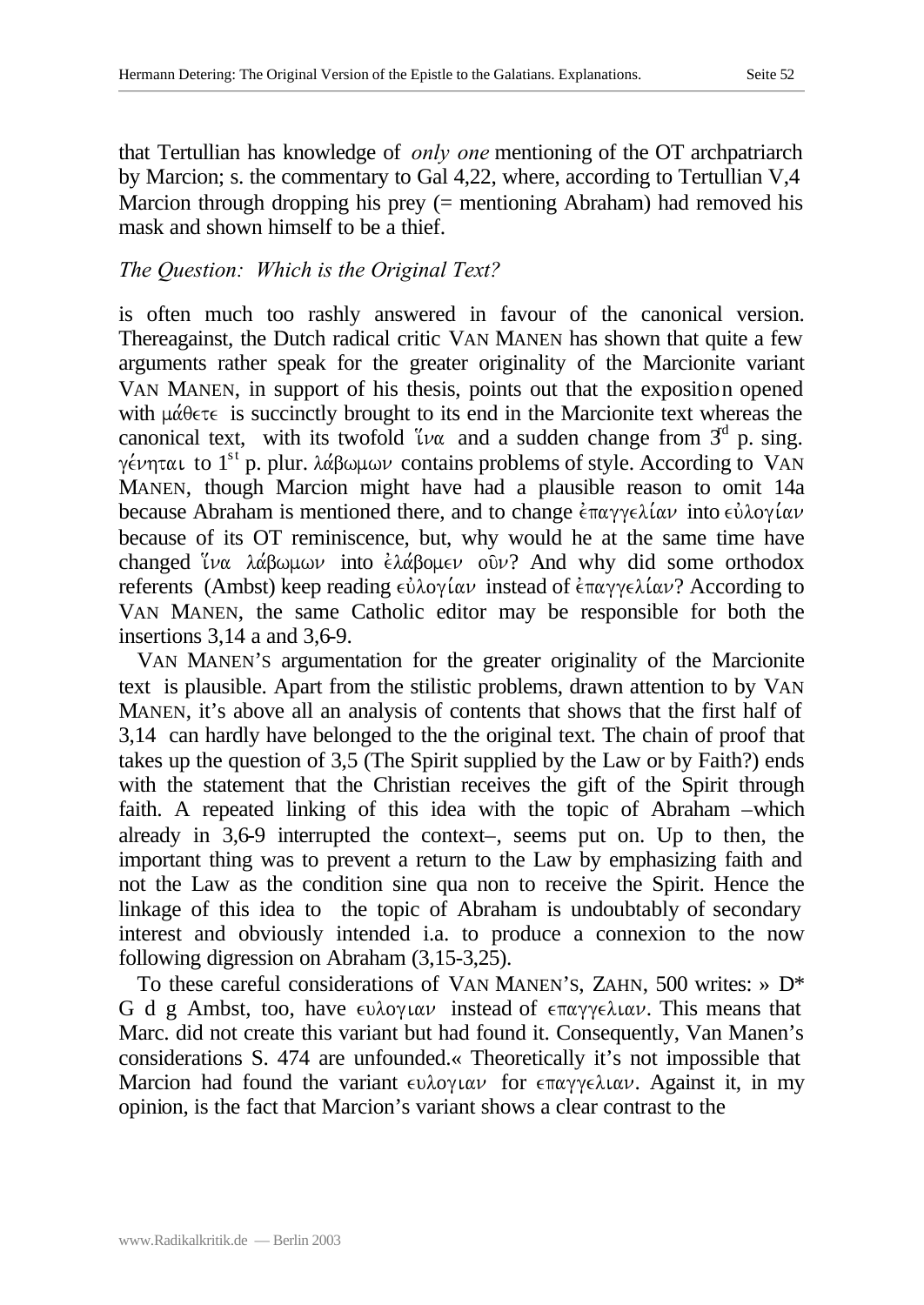Catholic doctrine of the promise (based on the OT). The reason for the broad spreading of Marcionite variants in Latin manuscripts, recently observed by CLABEAUX as well, might be that this group of manuscripts was closer to the original Marcionite text than to the later Catholic one..

*22. Gal 3,15-25*

| $#36$ ) 3,15-25<br><b>Marc 5.3.11</b> | $-15-25$ | cor |
|---------------------------------------|----------|-----|
|                                       |          |     |

# *Textual Evidence*

Tertullian, Marc 5.3.11: *»Sed et cum adicit: Omnes enim filii estis fidei, ostenditur quid supra haeretica industria eraserit, mentionem scilicet Abrahae, qua nos apostolus filios Abrahae per fidem affirmat, secundum quam mentionem hic quoque filios fidei notavit«.*

# *Context of Marc 5.3.11*

Discussing v. 26, Tertullian seems to defend the thesis that Marcion had dealt with it very carelessly, since otherwise he wouldn't have kept the uiol  $\tau \hat{\eta}$  $\pi$  is the sons of Abraham, who are mentioned  $\pi$ before. Tertullian, starting from the extant 3,26 combined with the absence of 3,15-25, thinks he now can draw the conclusion that the preceding passage had been a victim of Marcion's scissors or, i.o.w. of the *spongia Marcionis*. — On principle, Tertullian's methodical way is correct, as VAN MANEN noticed. Questionable though is, whether the premises his argument is based on are correct. That the »sons of faith« (v. 26) have to be applied to the »sons of Abraham's faith« is by no means self-evident to the degree Tertullian supposes it to be. Moreover, we have to take into account that there is no coherence of thought between 3,15-25 and 3,26, neither is

there a »development« of thought (LIETZMANN, 241), but — as shown below — a discontinuity of form and content.

# *The Reconstruction of the Marcionite Text*

is relatively easy. Without doubt, the Marcionite edition of Paul's epistles did not contain the passage.. HARNACK, 73\*: »The longish exposition about the covenant, Abraham and the Law were absent«. As we have seen, the evidence is clearly provided by Tertullian who switches immediately over from 3,14 to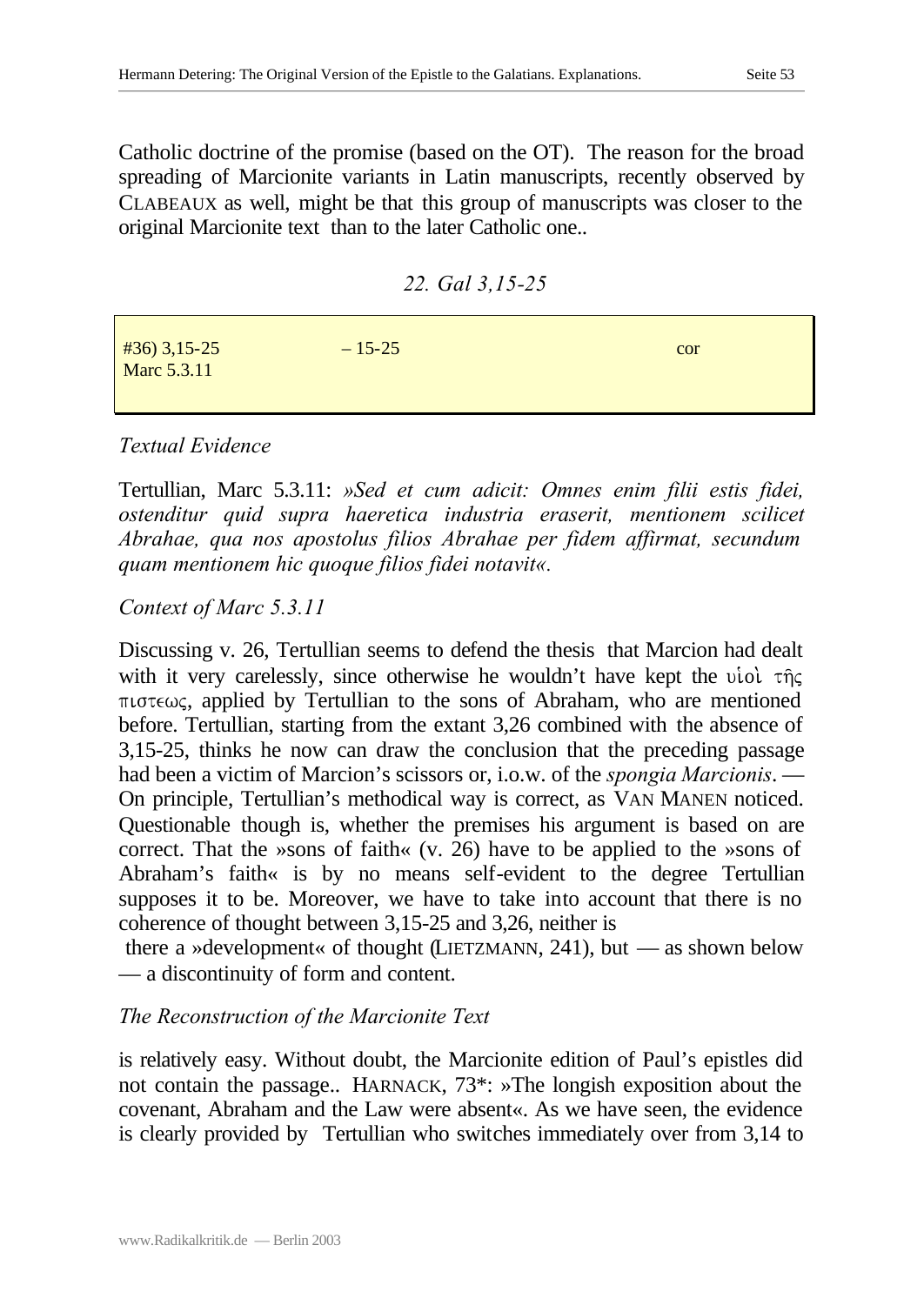3,26 (s.above) and ironically refers to the *haeretica industria* which he blames for the omission of the passage 3,15-25. A little later, Tertullian comes back to it where he quotes verses 3,15-16 from his non-Marcionite edition of Galatians and exclaims (V,4): »Erubescat spongia Marcionis! Nisi quod es abundanti retracto quae abstulit, cum validius sit illum ex his revinci quae servavit«.

## *Which is the Original Text?*

Though a majority of scholars agree with Tertullian that for the absence of 3,15-25 the *spongia Marcionis* be responsible, an accurate literary critical examination of the passage shows that all clues hint at a later interpolation of the Abraham-passage. The following arguments should be taken into account for a decision on the question, which one is the original text:

1. The context is disrupted between 3,25 and 26. *Form,* i.e. grammar, shows the gap 25-26 by the sudden change from 1st p. plural (»But now that faith has come, we are no longer under a custodian «) to the 2<sup>nd</sup> p. pl. (»for in Christ Jesus *you are* all sons of God, through faith«). A *difficulty of content*, so far hardly noticed, follows from the fact that being sons through faith (v. 26) not necessarily needs to be seen as contradictory to being *under a custodian* (s. B.BAUER, Gal 47, as well: »there is no interrelation, not a word about immature heirs before, no deduction, that only needed a finishing touch«). SCHLIER, 171, sees it as a dislocation of the metaphor: »One sees how the metaphor gets dislocated because of the topic. For it is precisely the sons who are under the pedagogue they are entrusted to by their fathers«. Some exegetes try to dissolve the tension by making the sons into »mature« sons (ALTHAUS, 31). Yet, nothing like that is in the text. On the contrary, the interrelation gets clearer by far, if, together with Marcion we read v.26 subsequent to v. 14,

where the topic of receiving the Spirit through faith is dealt with. As shown by comparing with Rom 8,14, v. 14.26 is a genuine Pauline idea: those with faith are made into sons by *receiving the Spirit*.

2. The passage 3,15-25 contains a series of *particularities of language*: Hapaxlegomena, terms and grammar constructions that occur only here:

 $\delta \mu \omega \zeta$ , v. 15, put in front (s. BL.-D. 450,2; SCHLIER, 143; JEREMIAS, ZNW 52, 1961, 127f), elsewhere only in the likewise interpolated passage I Cor 14,7;

 $kupo0v$ , v.15, (= to make legally valid, to ratify) elsewhere only in II Cor 2,8, where, however, it is not used in this particular sense (= decide);

 $\epsilon$ πιδιατάσσεσθαι, v. 15, (= to add a clause to a testament, jur. *term. tech.* cf. O. EGER, ZNW 18, 1918, 92f.) hapaxlegomenon;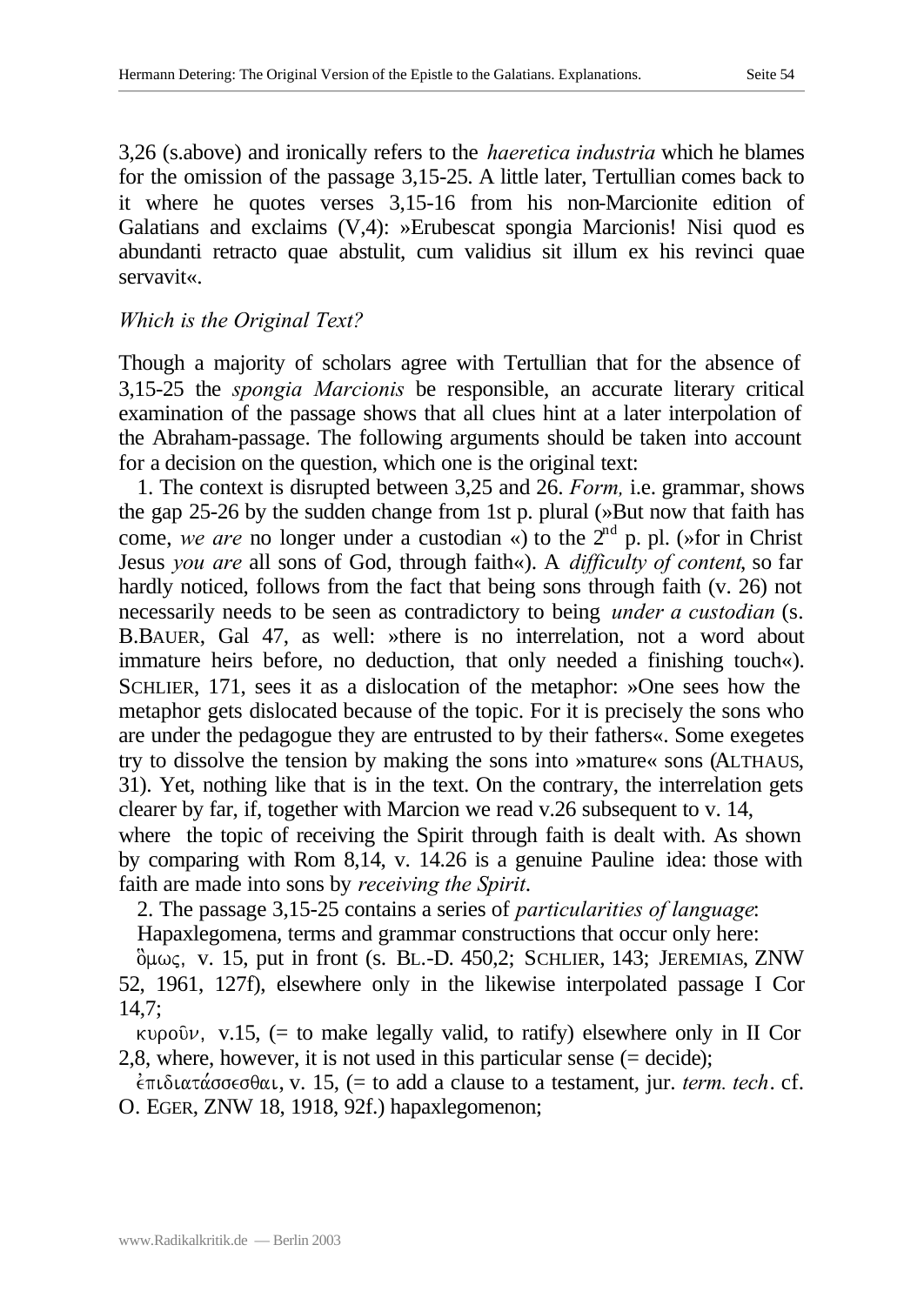$\epsilon$ po $\epsilon$  $\theta$ ησαν, v.16, aor. pass. of  $\lambda \epsilon$ γω elsewhere only in the interpolated passage Rom 9,12 and 26;

προκυροῦ $ν$ , v.17, (confirm before) and άκυροῦ $ν$  v. 17, (to invalidate) only here (cf. Mt 15,6; Mk 7,13)

 $\pi\alpha\rho\alpha\beta\alpha\sigma\iota\varsigma$ , v. 19, (= transgression) elsewhere only in the interpolated passages Rom 2,23; 4,15; 5,14 (cf. I Tim 2,14; Hebr 2,2; 9,15).

 $\chi \dot{\alpha}$  plu + gen., v. 19, in a particular sense (= because of ) elsewhere only Eph 3,1.14 (I Tim 5,14; Tit 1,5.11).

 $\mu \in \sigma(\tau)$ , v. 19.20, (= mediator) only here (cf. Tit 2,5; Hebr 8,6; 9,15; 12,24);  $\sigma$  over  $\lambda \epsilon$  is extended passage Rom 11,23;  $\phi$ ρουρείν, v. 23, elsewhere only in the interpolated passages II Cor 11,32 and Phil 4,7;

3. Between 3,15-25 and both the preceding and the subsequent text (apart from what has been discarded as an interpolation) there is a great *difference of style*. The author of 15-25 constructs his argumentation in a very diffuse way, a fact that caused great problems of how to interpret it; s. the relevant commentaries. In this context, LIETZMANN, 242, talks about Paul's »mental leaps« and draws attention to the missing connection of ideas between v. 15 und v. 16. Then again, in v.17, follows »another secondary idea – though one leading away from the following context – which appears in the construction of the sentence as the main idea and thusly makes it more difficult to grasp the development of the argument« (LIETZMANN 243). With v. 19 LIETZMANN, 244, feels compelled to either »assume a rather complicated thought, expressed in highly vague manner, as proved by the plethora of constrained attempts to explain it (SIEFFERT S. 209ff.) or an »error or a careless mistake by Paul«. In respect of content, too, v. 15ff., the so clumsily developed allegory appears to fail. Following LIETZMANN, SCHOEPS, 189, Ann. 5 remarks: »That this entire allegory, taken from rabbinic legal terminology, is misleading, because God has been made into a legator and the promise to Abraham into a legal testament, has already often been noticed«. As a whole, the entire argumentation in the passage 3,15-25 gives the impression of great clumsiness of style and thought, something we would hardly put in charge of the -where language is at stake- highly competent author of the letter, who, e.g. in the passage 3,1-14 of the original letter, gives proof of the fact that he writes in a brilliant style, and is able to argue in a clear and trenchant way.

## *4. Doctrinal Tensions*

The passage 15-25 clearly shows a tendency to relativize or revoke the so trenchantly expressed exposition about justification through faith *alone* (10- 14). The author of 15-25 tries to show that the *Law*, too, which in 10-14 was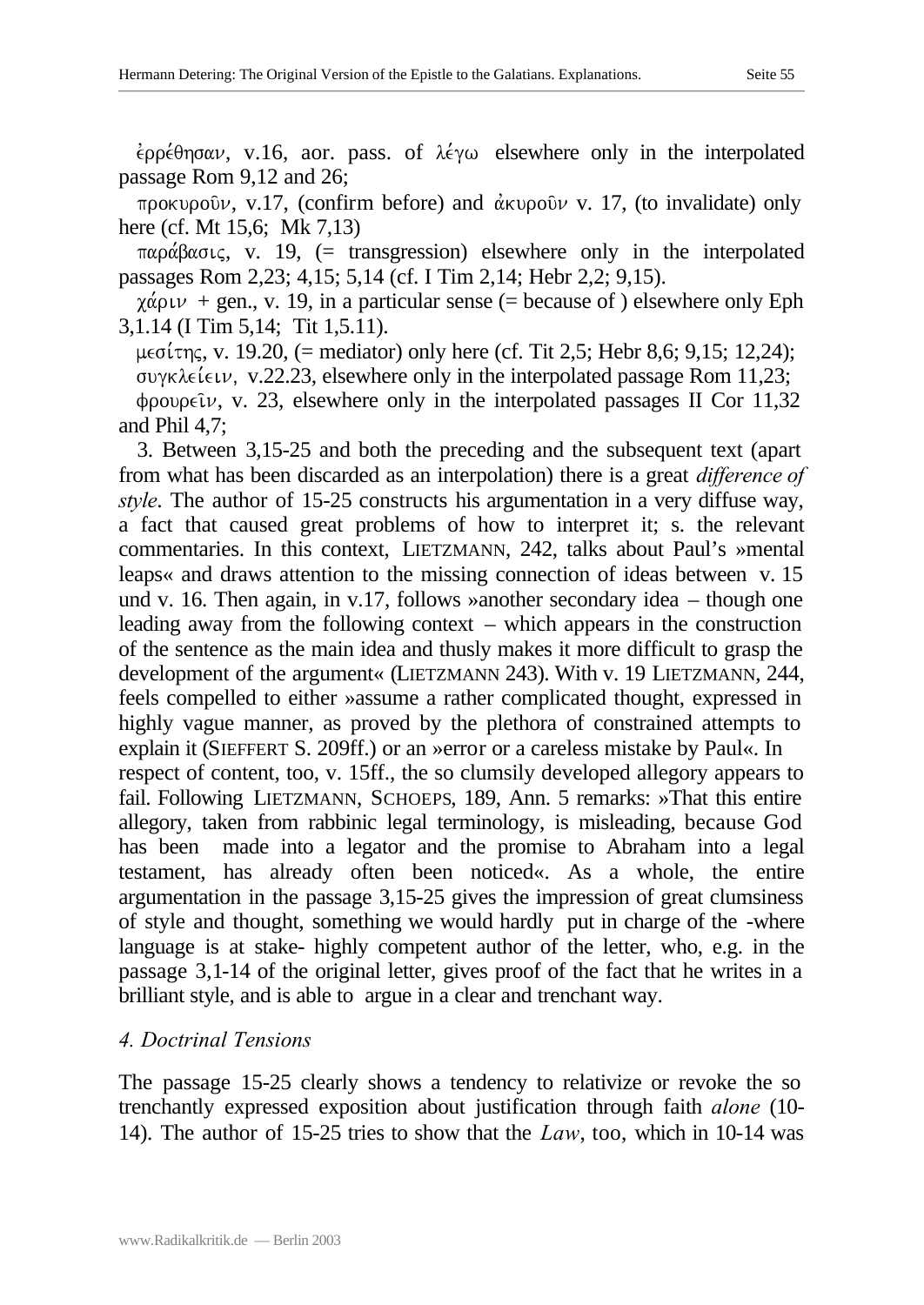only seen as a *curse* (3,10.13), were of some value in the History of Salvation.

In principle, this attempt to water down the original statements might have come from the author of 10-14. On the other hand, VAN MANEN, 476f, remarks that 15-25 cannot be seen by any criterion as only a supplementation or an explanation of 10-14, but that it rather *contradicts* that passage to some degree:

»First, without any reserve, the doctrine is that faith alone at all times is the basis of justification  $\delta$   $\delta$ ίκαιος έκ πίστεως ζήσεται «. Concerning the Law it said said: »εν νόμω ούδελς δικαιούται, v. 11 ... it's impossible to fulfill all its [the law's] commandments. Nevertheless, by its nature it has to demand absolute obedience from all those who want to live up to its commandments. It has to curse anybody who does not observe what it has stipulated, v.10. It can neither give nor lend life, except if what cannot be fulfilled be fulfilled, δ ποιήσας αύτὰ ζήσεται έν αύτοις, v. 12. So, to be *under the Law* is to live under the curse v.10; whence we can rightly speak of the *curse of the Law*, from which Christ has redeemed us, Χριστὸς ἡμᾶς ἐξηγόρασεν ἐκ τῆς κατάρας τοῦ νόμου, v. 13. — On the other hand, in 15-25 we learn, ... that faith had not been at all times the only basis of justification.Though not explicitly expressed, it is tacitly given to understand that before the appearance of faith,  $\pi \rho \dot{\rho}$  to  $\delta \dot{\epsilon}$   $\dot{\epsilon} \lambda \theta \dot{\epsilon} \nu$  the  $\pi i \sigma \tau \nu$ , v. 23, progress had been possible through the Law. It had the function of a pedagogue ... Though it could not offer mankind the best, *Life and righteousness*, εί γάρ έδόθη νόμος ο δυνάμενος ζωοποιήσαι, ὄντως έκ  $ν$ όμου α'ν ήν ή δικαιοσύνη, v.21; it neither was a hostile power, but rather a kind helper, who, until the coming of Christ helped them to domesticate their desires and prevented them from transgressing, παραβάσεων χάριν προσετέθη, v.19«. According to VAN MANEN, we here once more hear the »Catholic editor pouring water into the pure wine, which was too strong in the opinion of many Jewish thinking people. He complies with their reservations as best he can. He annulates the crass contrast of Law and Faith which sees the former as a curse and the latter as a benediction«.

Whereas in VAN MANEN'S opinion, the doctrinal bias of the passage 15-25 were a *catholisizing one*, adressing Christians of Jewish origin, quite a few scholars think differently. Based on  $\pi \rho$  or  $\epsilon \theta$  in Gal 3,19 ZAHN thought himself able to » sense a taste of Marcion's, or at least Valentine's doctrine« (cf. SCHLIER, 151, A. 4). Similarly, the idea of *Angels* as mediators of the Law, expressed in 19-20, is suspected by many exegetes to show a spiritual closeness to Gnosis and Marcionism. SCHOEPS, 190: »Admittedly this theory is not unknown elsewhere in the NT (Acts 7,38; Hebr 2,2). But the inferences, that were later taken from it in a Pauline spirit, are egregious: ... Simon Magus (Iren. adv. haer. I,23,3), then Cerinth (according to Pseudo-Dionysius), Cerdo and most blatantly Marcion simply put the Creator-God among the angels of Gal 3,19... As is generally known, one of these lawgiving angels was then identified by Marcion as *Jahwe*, the God of Israel, degraded to the status of a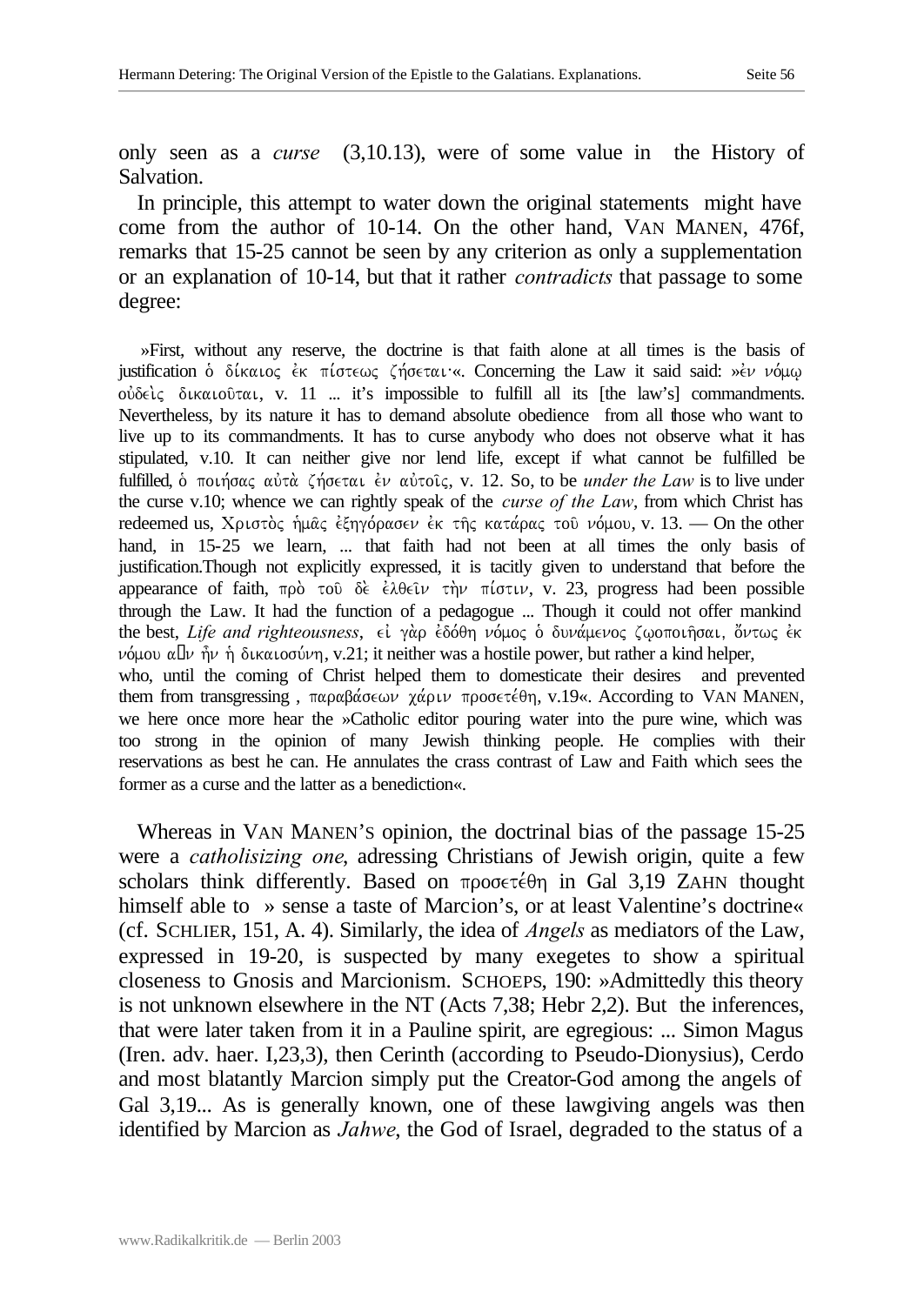demiurge«. While SCHOEPS obviously starts from the assumption that Paul's ideas might have affected Gnostics and Marcionites SCHLIER, 158, sees Paul himself already »*on the way* to a Gnostic understanding of the Law«. With a great many examples SCHLIER shows that there is a series of parallels to 19-20 in Gnosis. Eventually, the English O'NEILL, 52, goes even further then SCHLIER: in his opinion, Paul in that passage does not take up Gnostic ideas, but, on the contrary, lines 19.20 are a *Gloss*, inserted by an editor with a close affinity to Marcionism or Gnosis.

The scholars mentioned above mostly overlook that Gal 3,19-20, in spite of its quite obvious relationship with Gnosis or Marcionism, differs from them in one decisive point. Impossibly the sentence  $\dot{\delta}$   $\delta \dot{\epsilon}$   $\theta \epsilon \dot{\delta}$   $\epsilon$ ,  $\epsilon \dot{\epsilon}$  evalued  $\dot{\delta}$ , which presupposes a clear declaration of adherence to (Jewish/Jewish-Christian/Catholic) *monotheism*, could have been spoken by a Gnostic or Marcionite. Yet, therewith the entire reasoning of 3,19-20, based on the presupposition that God is *one only*, is not possible in a gnostic/marcionite sense. All in all, we can draw the conclusion that VAN MANEN has quite rightly described the doctrinal bias in passage 15-25. The tendency is not in spite of 19-20 — one of polemical intensified emphasis on the theses of 10- 14, but of their attenuation and moderation.

Conclusion: for the reasons mentioned above, we can say that the question which is the original text, can definitely be answered in favour of the Marcionite text.

| $#37)$ 3,26           | $-\theta \infty$                                                                | cor |
|-----------------------|---------------------------------------------------------------------------------|-----|
| Marc 5.3.11           |                                                                                 |     |
|                       | Cf. Clabeaux #9) App A (viol έστε της πίστεως > νίοι θεού έστε διά της πίστεως) |     |
| $\#38$ ) 3,26         | $-\delta\iota\acute{\alpha}$                                                    | cor |
| Marc 5.3.11           |                                                                                 |     |
| $\#39$ ) 3,26         | $-\epsilon \nu$ Χριστώ Ίησου                                                    | cor |
| Marc 5.3.11 Clem Alex |                                                                                 |     |
|                       |                                                                                 |     |

| 23. Gal 3,26 |  |
|--------------|--|
|              |  |

## *Textual Evidence*

Tertullian V,3: »*Sed cum adicit: Omnes enim filii estis fidei, ostenditur quid supra haeretica industria eraserit, mentionem scilicet Abrahae, qua nos apostolus filios Abrahae per fidem affirmat, secundum quam mentionem hic quoque filios fidei notavit* ..«. (to the entire context s. the preceding note);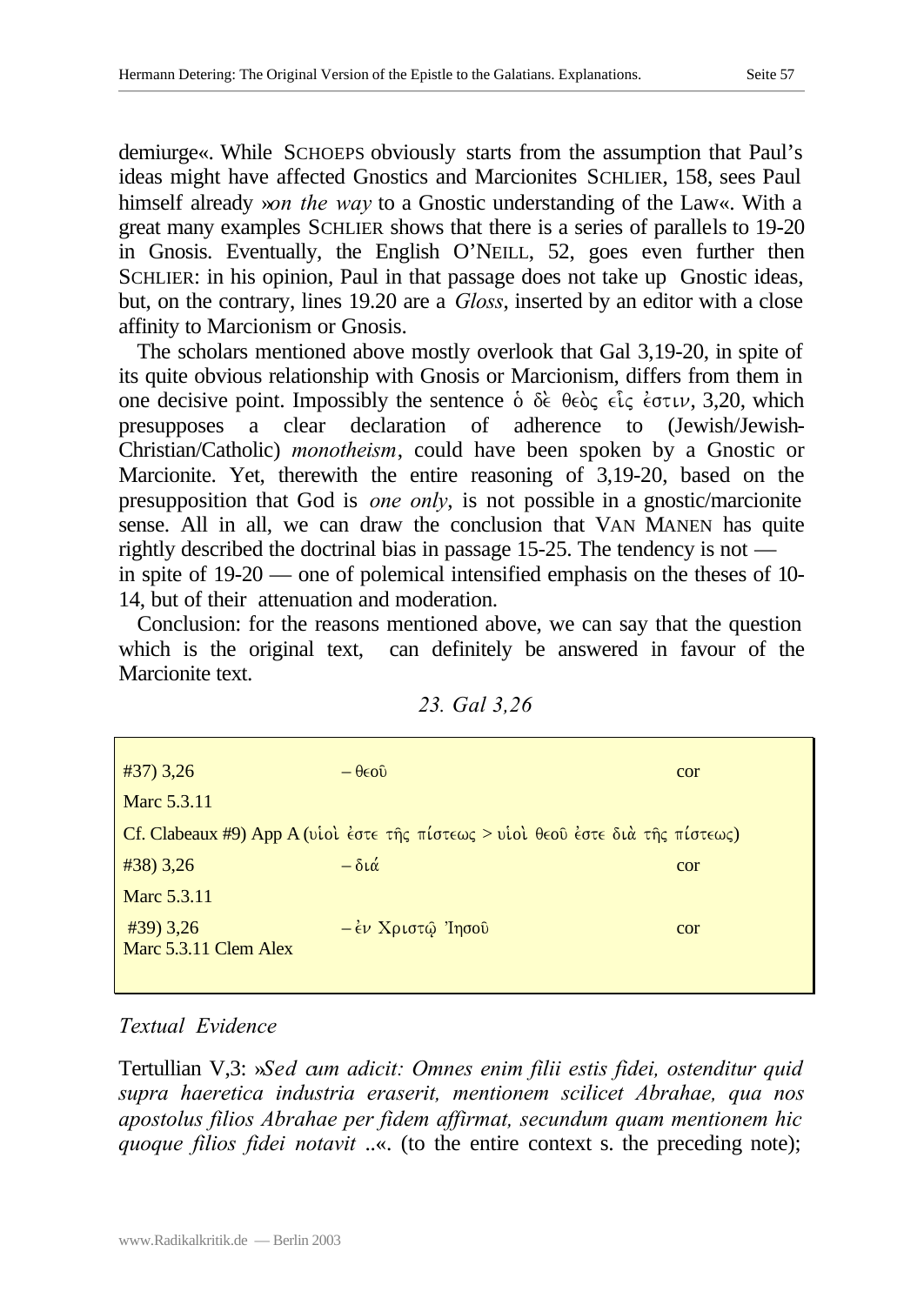Hilarius, Hom. in Psalm 91, p. 345 of the Vienna edition; possibly Clemens Alex.:  $\pi\acute{\alpha}\nu\tau\epsilon\varsigma$  γάρ υιοι έστε διά της πίστεως έν Χριστώ 'Ingoυ (s. below).

#### *Reconstruction of the Marcionite Text:*

Though the variant:  $\pi\alpha\nu\tau\epsilon\varsigma$  γάρ υιοί θεού έστε της πίστεως is unambiguously testified by Tertullian as being Marcionite and is considered as such by the majority of critics, HARNACK, 51\*, 73\*, refuses to acknowledge the fact: he declares Tertullian's text to be »incorrect«: »... it is quite out of the question that Marcion should have modificated the original text arbitrarily, for it is one of his main doctrines that we have become 'sons of the Good God' through faith. Why then would he have replaced it by 'sons of faith'? On the other hand, the variant can quite easily be explained as a slip of the pen (dittography) in Latin: 'filii fidei' instead of filii dei'; after that, of course, 'per fidem' got lost. Consequently, the text used by Tertullian was a Latin translation; this conclusion is inevitable«. HARNACK assumes  $\pi\acute{\alpha}\nu\tau\epsilon\varsigma$   $\gamma\grave{\alpha}\rho$  viol.  $\theta \in \mathcal{O}$  evalue  $\theta$   $\theta$  is the variant of the Marcionite variant. — Against HARNACK, the reliability of the Marcionite text quoted by Tertullian need not be doubted at all, for the very fact alone that still in *the same* sentence (no more quoted by HARNACK, 73\*) the expression *filii fidei* comes back (and cf. the following sentence: »et hic filios fidei«; HILGENFELD, 441)! Moreover, the explanation for Tertullian's error given by HARNACK (dittographie) is based on the contestable assumption, that Tertullian quote from a *Latin translation* of the Marcionite *Apostolus*. Though HARNACK'S question, for what doctrinal motive Marcion would have changed »sons of God« in »sons of faith« is a legitimate one, his conclusion, however, (since Marcion had no doctrinal reasons to change, *Tertullian must have quoted erroneously*) is not compelling, since it is not the only possible one. Even if Marcion had not modificated the text because, as nicely shown by HARNACK, he had no reasons for a correction —, Tertullian *need not necessarily have read him (Marcion) erroneously*, the more so as the repeated *filii fidei* shows, that he had read and understood him perfectly well. If so, we have to expect that the text was modificated by the Catholic party (s. below). Consequently, one will have to side with the majority of critics and ackowledge πάντες γάρ υιοί θεού έστε της πίστεως to be the Marcionite text of 3,26. Finally, against HARNACK, there is the evidence in Hilarius and Clement of Alexandria. Both of them seem to unintentionally quote the Marcionite text, the former word for word, the latter in a way that there is an unmistakable reminiscence of the Marcionite text in his quote (the absence of the word  $\theta \in \{0\}$ .

In his search for the original version of the text of Galatians, O'NEILL, 54, comes very close to the Marcionite variant by erasing  $\theta \in \infty$ ,  $\tau \hat{\eta} \in \Omega$  and  $\dot{\epsilon} \nu$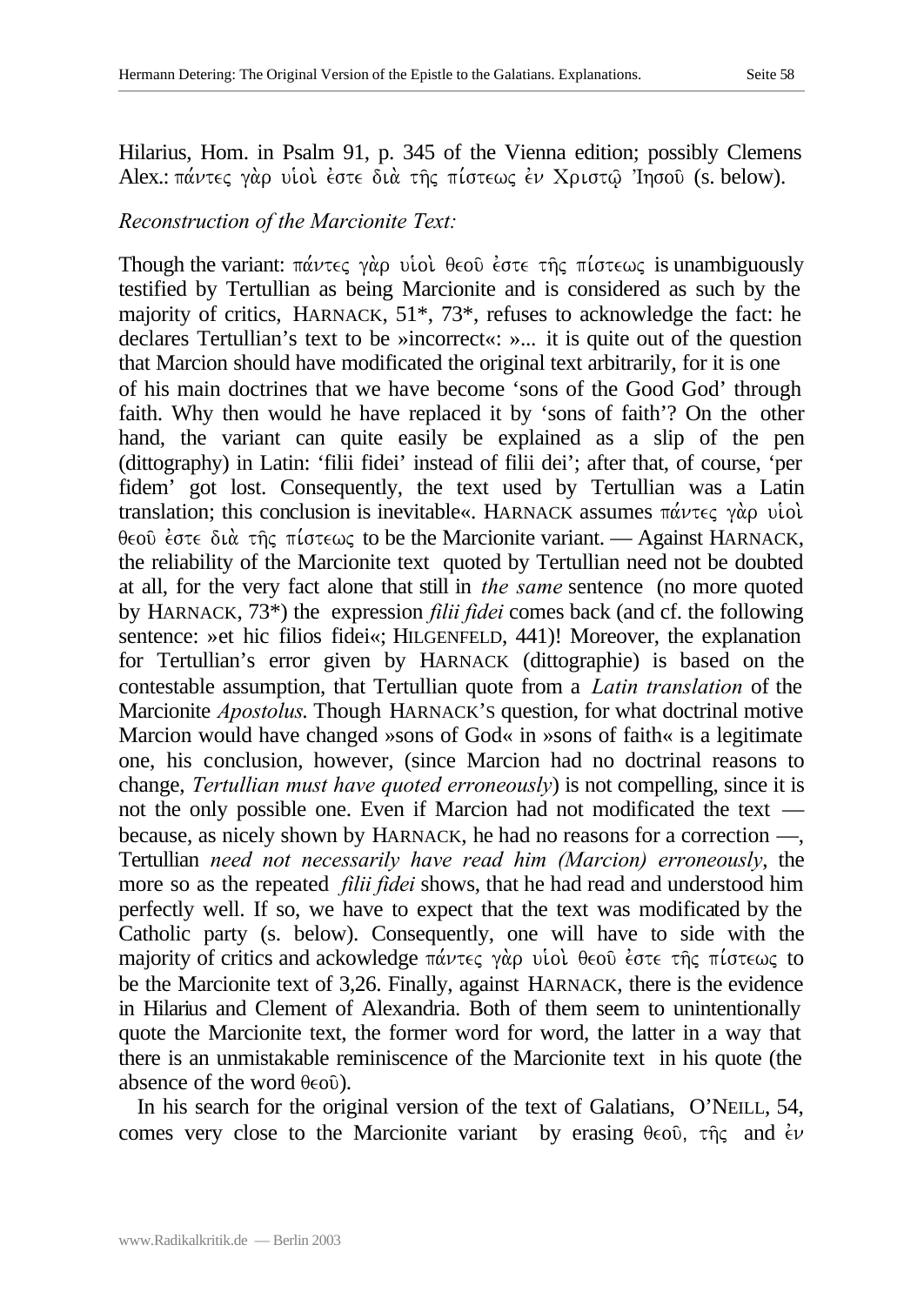$X$ ριστώ 'Iησοῦ: »I can see no reason why either θεοῦ or ἐν Χριστώ 'Iησοῦ would be omitted by Marcion or the other referents, but every reason why they would, almost inevitably, have been added to an original text which read  $\pi\acute{\alpha}\nu\tau\epsilon\varsigma$  γάρ υίοί θεού έστε διά της πίστεως«. To be consistent, O'NEILL should have omitted  $\delta \alpha$ , too, since Marcion had no more reason for its erasure than he had for the other parts. Thusly, O'NEILL stops halfway with his method of resolution.

## *Which is the Original Text?*

After careful consideration, the Marcionite text given by Tertullian turns out to be the original one. As already shown in the preceding annotation, 3,26 is linked extremely well to (the likewise original) passage 10-14 in respect of *function* and *content*.

Cf. Van Manen, 480: »The argumentation [10-14] ended with the statement: 'therefore, we (redeemed from the curse of the Law by Christ) have received the blessing of the Spirit through faith.' The development of a new chain of thought, which at the same time has to secure the correctness of the last given statement, takes it up and starts with the affirmation: 'you are all (free from the curse of the Law and having received the blessing of the Spirit) sons of faith.'«

Moreover, VAN MANEN (as well as HARNACK, s. above) rightly asks the question why Marcion — provided the forgery of the text of the Pauline epistles was *his* work, as the majority of scholars suppose — should have changed the text in this place, since there is no (doctrinal) explanation for his doing so. That's why for VAN MANEN the conclusion is inevitable, that for this modification not Marcion, but the often mentioned Catholic editor is responsible. He felt uneasy about the sharp contrast of »sons of faith« and »sons of the Law« and therefore changed the former into »sons of God«, skilfully abrogating that way the antagonism –abhorred by Catholics- of  $\nu\acute{o} \mu$ and  $\pi i \sigma \tau \iota \zeta$ . — In my opinion, VAN MANEN's arguments for the greater originality of the Marcionite text are convincing.

| 24. Gal 3,27-4,2 |  |  |
|------------------|--|--|
|                  |  |  |

| $\#40$ ) 3,27-4,2<br>Marc 5.3.12 u. 5.4.1 | $-3,27-28$  | nlq |
|-------------------------------------------|-------------|-----|
| #41) 3,27-4,2<br>Marc 5.3.12 u. 5.4.1     | $-3,29-4,2$ | cor |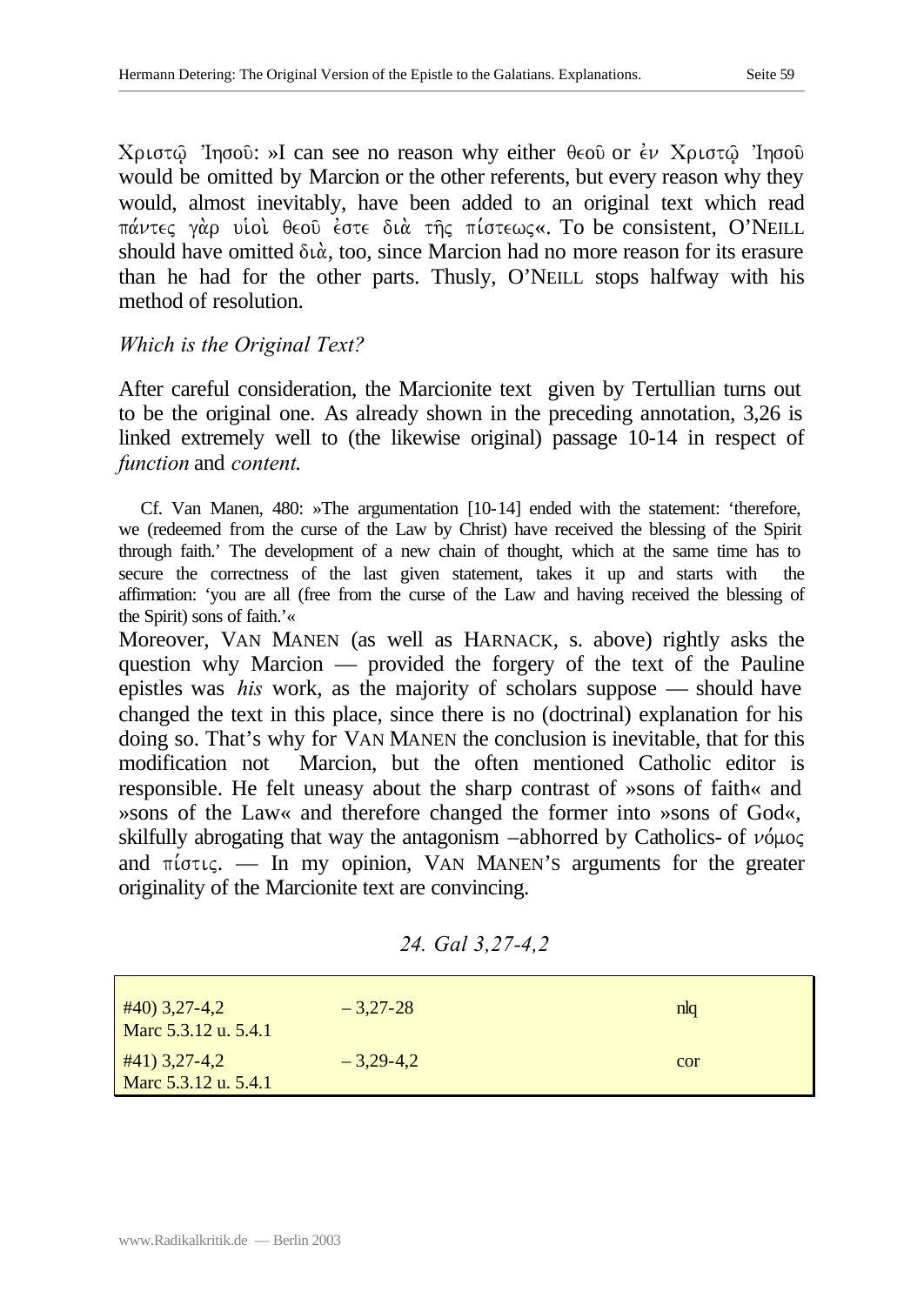| $#42$ ) 3,27-4,2     | κι] κατά άνθρωπον λέγω· | cor |  |
|----------------------|-------------------------|-----|--|
| Marc 5.3.12 u. 5.4.1 | $>$ ούτως και ήμεις     |     |  |
|                      |                         |     |  |

After quoting and commenting 3,26 (5.3.12), Tertullian follows up 5.4.1 with 4,2: *»Sub eadem Abrahae mentione, dum ipso sensu revincatur, Adhuc, inquit, secundum hominem dico; dum essemus parvuli, sub elementis mundi eramus positi, ad deserviendum eis*«; in Marc 3.4 and 12 Tertullian quotes Gal 3,27: *»Quodsi Emmanuel Nobiscum deus est, deus autem nobiscum Christus est, qui etiam in nobis est (quotquot enim in Christum tincti estis, Christum induistis), tam proprius es Christus in significatione nominis, quod est Nobiscum deus, quam in sono nominis, quod est Emmanuel«.*

*The Context of Marc 3.12.4*

Starting point of the passage is the Emmanuel-prophecy of Isa. 7,14. According to Marcion, the OT place shows that the Christ prophesied by Isaiah, cannot be identical with the Christ whose arrival the Christians looked back on, since the latter had born another name and had never been engaged in warlike enterprises, either. Thereagainst Tertullian tries to show that in Hebrew the name Emmanuel meant »God with us« (*Nobiscum deus*); yet, since Christ, too, = »God with us« (*nobiscum Christus est*, even *in nobis* (follows a reference to Gal 3,27), Isaiah's OT Emmanuel needs must be a prophecy of (the NT) Christ. — Another interesting remark of Tertullian's is that even among the Marcionites there be Jews (invenies apud Hebraeos Christianos, immo et Marcionitas, Emmanuelem nominare, cum volunt dicere Nobiscum deus; )!

## *Reconstruction of the Marcionite Text*

*The Discussion* (HARNACK, HAHN, HILGENFELD, VAN MANEN): Tertullian's quote (5.4.1) seems to show that there was a gap between 4,2 and 3,26 and that 4,2 immediately followed 3,26. Nevertheless HARNACK, 73\* assumes: »for 27-29 ... there is no evidence, yet they'll hardly have been absent«; for άρα του 'Αβραάμ σπέρμα έστέ, though, the argument seems not to be seen as valid; no more than HARNACK, 74\*, wants to put up with the absence of 4,1-2: »1.2 ... are not testified to, but surely they were not missing and there was no reason for a correction «. In a remark he substantiates: »IV 1.2 cannot have been absent, since the Marcionite variant of v. 3 requires them«. Likewise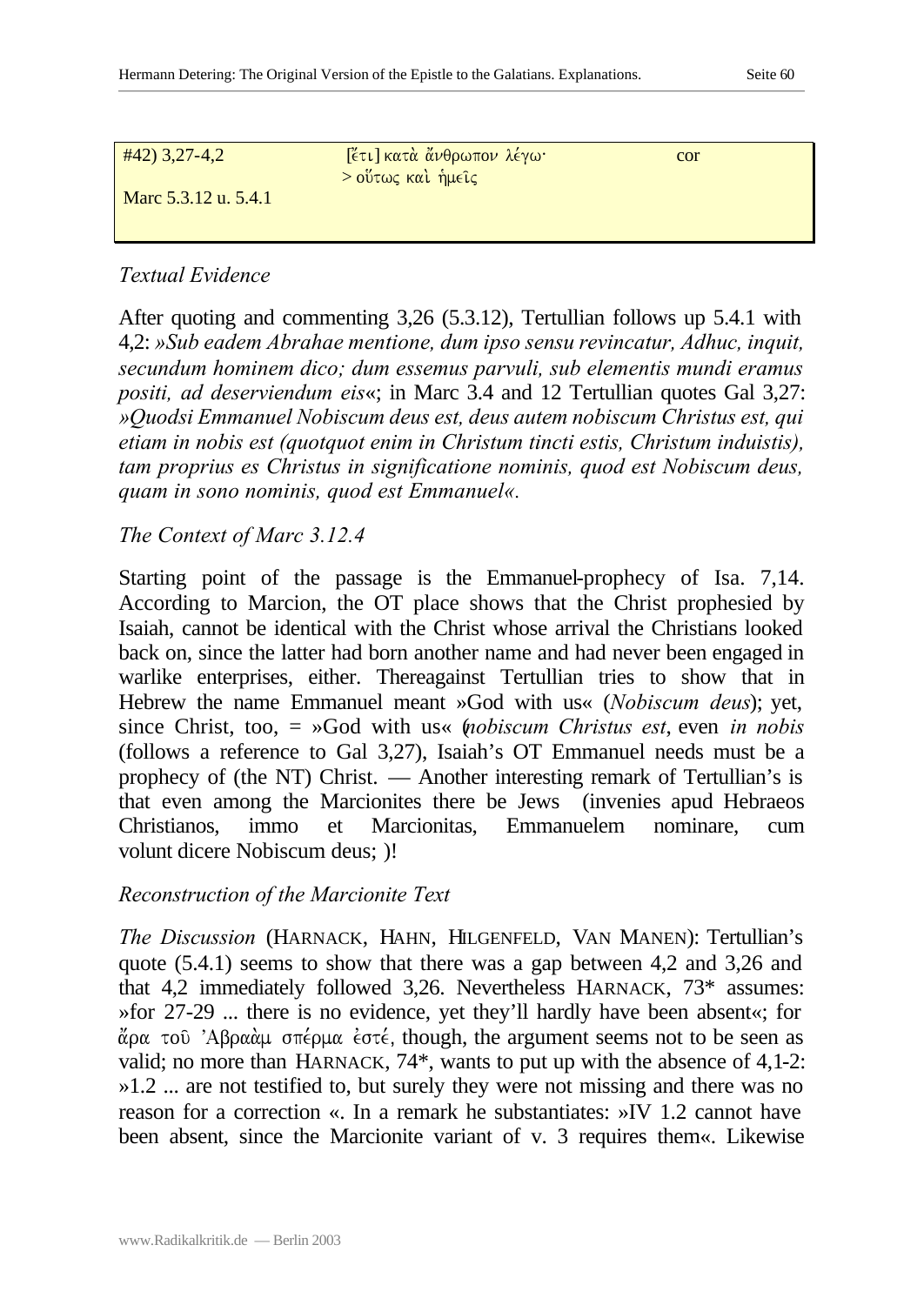ZAHN,  $500$ : »  $\epsilon \tau \iota$  κατα ανθτωπον λεγω imperatively requires that already before, even immediately before, he had given an example or allegory, taken from natural human conditions, which is 4,1ff.« ZAHN thusly opposes HAHN (HILGENFELDT, Zeitschrift für historische Theologie, 1885, p. 442) and VAN MANEN, s. below. HILGENFELD, 442, too, notices that Tertullian skates over v.27.28, but at the same time he draws attention to the fact that Tertullian »had already (adv. M. III 17 [sic! but he probably meant 12]) dealt with« v. 27, and concludes that one »can assume the absence of v. 29 only because Tertullian, who had just reprimanded the omission of a mentio Abrahae, impossibly could have overlooked this one«. Subsequently, HILGENFELD opposes HAHN, 142, who doubted the presence of  $4,1-2$ , too. In HILGENFELD's opinion  $\alpha$ *dhuc* =  $\zeta$  t., quoted by Tertullian, imperatively presupposes the preceding verses, »because  $\zeta$ <sup>t</sup> $\tau$  refers to something preceding which was described in a figurative way only«, 442. — For the same reason as HILGENFELD'S, VAN MANEN, 481ff, thinks that v. 29 (reference to Abraham) did not occur in the Marcionite canon and was added by the same hand, that inserted the passage 15-25. — Against HILGENFELD, VAN MANEN gave an affirmative answer to the question asked by HAHN, whether 4,3 immediately followed 3,26. VAN MANEN in principle agrees with HILGENFELD in as far as indeed not everything that is not discussed by Tertullian needs must have been absent in Marcion (s. ALAND, *Text*, 180, too: »bewildered one sees in quite a few apparati critici Marcion mentioned as evidence, e.g. for an omission, for the only reason that Harnack does not mention evidence for the place in question«). Against HILGENFELD's reference to *adhuc*, quoted by Tertullian, which »refers to something preceding «, namely 4,1-2, VAN MANEN has two objections: 1. *adhuc* need not be a quote, it might have ensued from the context of Marc 5.4.1; it neednot mean anything else but: »Moreover, he [Marcion] said«;<sup>7</sup> 2.

l

<sup>7</sup> ZAHN, 500, declares this to be an erroneous translation: » Manen' s desperate attempts to escape here are exhilarating. Ascribing to the powerful rhetor Tertullian the linguistic competence of a 1<sup>st</sup> grade grammar school pupil, Manen S. 482 verbatim declares, the words adhuc inquit may mean: still (i.e. he keeps on) he says (i.e. Marcion in his Apostolos) I speak' etc. Those that might think this blooper a bit much are conciliated by the remark that, if  $\alpha d$ *huc* ( $\epsilon \tau \nu$ ) actually belonged to Mrc. "text of the apostle, it referred to the 'sons of faith' in  $3.26$ "; this were a  $\alpha$ , figurative' expression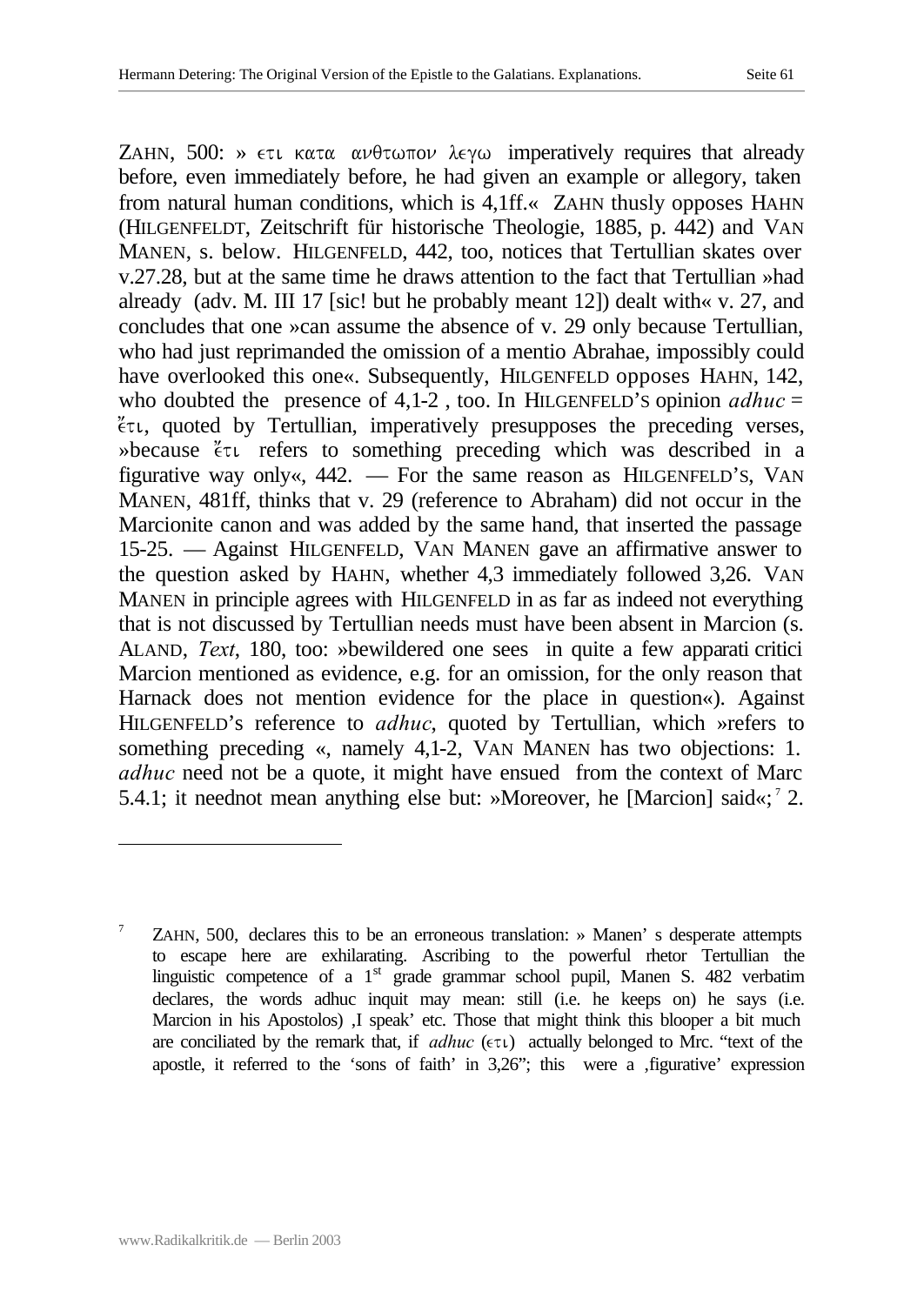yet, should Tertullian have read it nevertheless, it does not necessarily refer to 4,1-2, but might just as well to 3,26 and the viol  $\tau \hat{\eta}$   $\tau$  for  $\epsilon \omega \zeta$  there mentioned, who were to be seen not less figuratively than the  $\kappa\lambda\eta\rho o\nu\phi\mu o\zeta$  under  $\epsilon\pi\iota\tau\rho\phi\tau o\nu\zeta$ και οικονόμους.

In VAN MANEN'S opinion, 27-29, too, is supposed to have been absent in Marcion. He does not see HILGENFELD'S reference to Marc 3.12 as evidential, since in this place Tertullian might be quoting from the Catholic edition of the Pauline epistles. Moreover, 3,29 contained the typical doctrine of the Catholic editor. The mention of  $\kappa\lambda\eta\rho\delta\mu\delta\zeta$ , referring back to — the undisputably interpolated — v. 3,29, be another argument against the originality of  $4,1$ . Concerning 3,27-28, the reference to baptism in 3,27 be a much better substantiation for the viol  $\theta \in \partial \tilde{v}$  than for the viol  $\tau \tilde{\eta}$   $\zeta$   $\pi$ *i*  $\sigma \tau \in \omega$ ,  $\zeta$ . The latter have not become so because they were baptized and had put on Christ, but because they, redeemed from the Law by Christ, had received the blessing of the Spirit from God; s. 3,13.14; 4,5.6«, 483.

*Gal 3, 29*: A survey of the discussion on passage 3,27-4,2 shows that an overall consensus is limited to v. 29: al scholars acknowledge that because of the mention of Abraham (cf. Tertullian V,4), this verse cannot have occcurred in the Marcionite Apostolikon. There can indeed be no doubt that this verse was missing in the Marcionite version of the epistle to the Galatians. This insight is something like an »Archimedian crucial point« which will help us – as can be seen below– solve the problem of the existence of 4,1-2 in the Marcionite text.

just like the one in 4,1f. As if  $\kappa \alpha \tau \alpha \alpha \nu \theta \rho \omega \tau \omega \nu$  meant 'figurative' or as if , sons of faith' were a concept taken from natural human conditions!«

— 1) For the use of *adhuc* as »moreover « or »in addition«, there are a lot of instances in Latin (s. Georges, Ausführliches Lateinisch-Deutsches Handwörterbuch, 14. Aufl. Bd. I. 119.) — 2) The statement that  $\zeta \tau$  »refers to something preceding expressed figuratively«, is not VAN MANEN'S, but HILGENFELDT'S. 3) »sons of faith« can just as well be interpreted as »an expression taken from natural human conditions« as the figure: μη άδικος ο θεός ο επιφέρων την όργη used κατα άνθρωπον in Rom 3,5. By the way, form and athmosphere of ZAHN'S »refutation« may then speak for themselves.

l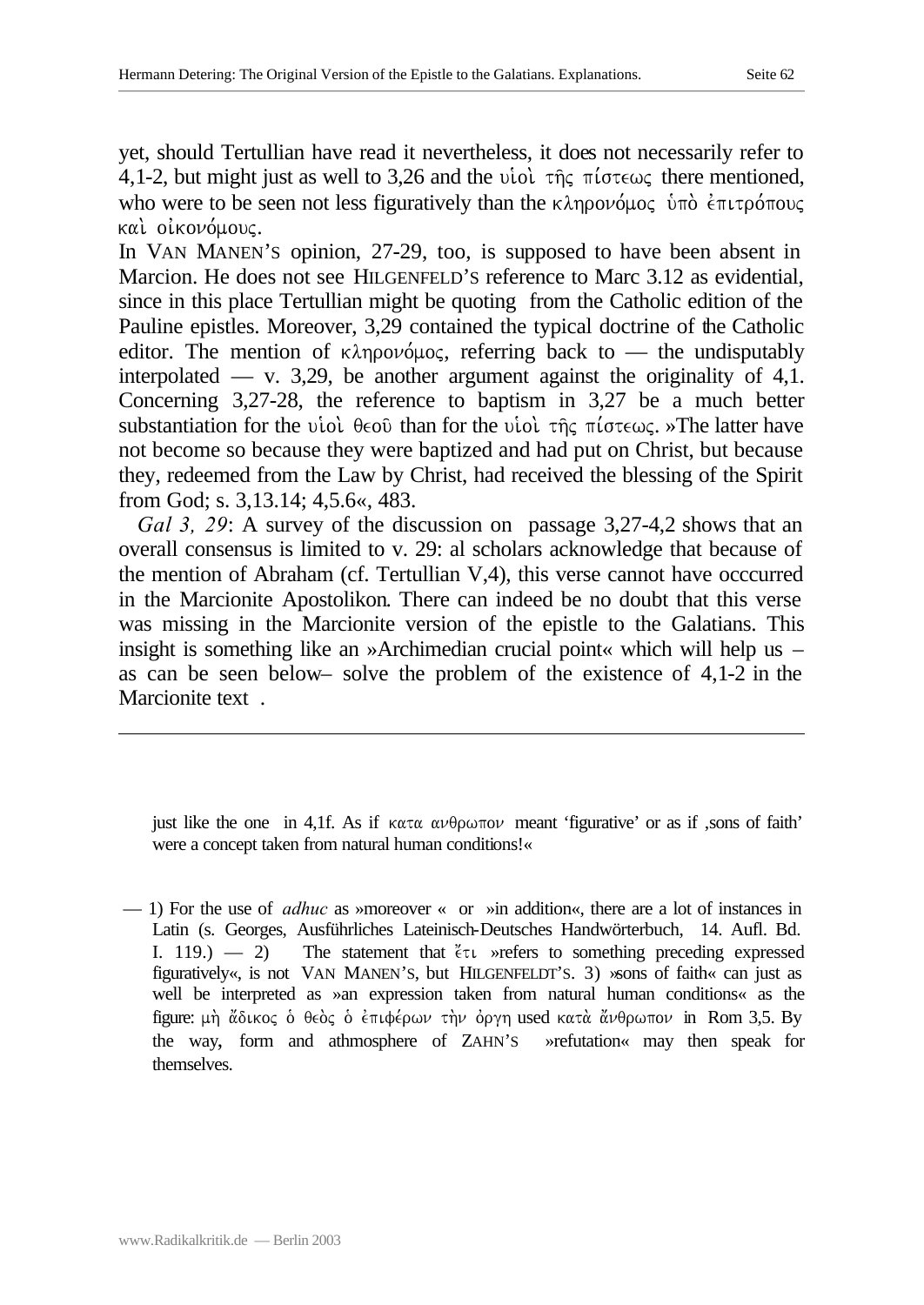*Was 3,27-28 extant in the Marcionite Text?* Against HAHN's and VAN MANEN's erasure of 27-28, v. 27 is quoted in Tertullian's Marc 3.1.2,4. There is reasonable doubt, however, whether the quote is actually taken from the Marcionite text, since Tertullian here has not yet engaged in the controversy with Marcion  $(=>$  in Marc 4.6.) about the correct interpretation of the Pauline letters (and the Gospel). Not until then the basic assumption will be that he is going to defeat Marcion with the latter's own weapons, i.e. with *his own* texts of the Pauline epistles (or of the Gospel) (Marc 4.6). Because there is no textual evidence, the question can be settled only by *literary-critical* means. Such a critical investigation shows that 27-28 and 3,26 are but extremely loosely connected. The entire thought has »only an external and accidental connection with those of the context«, and one does not really understand, »how Paul comes to it here«; see as well VAN MANEN's reasoning, who took 27-28 for an explication of (editorial) viol  $\theta \infty$ . Concerning contents, 27-28 shows, as has often been noticed, unmistakable reminiscence of Rom und I Cor: v. 27 »straight out seems to be composed out of 2 verses of the epistle to the Romans «, namely Rom 6,3 (ὄσοι έβαπτίσθημεν είς Χριστον Ίησοῦν, είς  $\tau$ όν θάνατον αύτοῦ (βαπτίσθημεν = όσοι γὰρ είς Χριστὸν (βαπτίσθητε) and Rom 13,14 (ενδύσασθε τον κύριον Ίησοῦν Χριστον), STECK 62; likewise v. 28 has a manifest reminiscence of I Cor 12,13 (και γάρ έν ενι πνεύματι ήμεις πάντες είς έν σώμα έβαπτίσθημεν, είτε Ίουδαιοι είτε Έλληνες είτε δουλοι  $\epsilon\zeta\tau\epsilon$   $\epsilon\lambda\epsilon\psi\theta\epsilon\rho o\iota$ ) —the three places were extant in Marcion, too. Taking together both observations, all this might be an argument for 27-28 not being extant in the original (= Marcionite) text but instead being an enlargement by a later editor (orientated towards Rom 6,3, Rom 13,14 and I Cor 13,12). Admittedly, the possibility of 27-28 occurring nevertheless in the Marcionite apostolicon (because of Tertullian Marc 3.12) cannot be excluded completely.

*Was 4,1-2 extant in the Marcionite Text?* That 4,1 is connected to the  $\kappa\lambda$ ηρονόμοι of v. 3,29 (missing in Marcion, s. above) by the keyword  $\kappa\lambda$ ηρονόμος, might be considered as a first indication that 4,1 (and the connected verse 4,2), too, were missing in the Marcionite text of the letter to the Galatians. Not only are lines 4,1-2 dispensable for an understanding of 4,3ff (against HILGENFELD); quite a few contradictions and problems of coherence caused by 4,1-2 now preceding 4,3ff, even disappear:

Often e.g. the fact remains unnoticed that lines 4,1.2 differ from 4,3 ff *in contents* and that the idea developed in 4,1-2 changes to a considerable degree from 4,3.4 on. While in 4,1-2 the entire chain of thought is determined by the concepts of the κληρονόμος and the contrast: *immature — mature*, from 4,3 on the central thought is quite a different one: now it's no longer about the *heir*,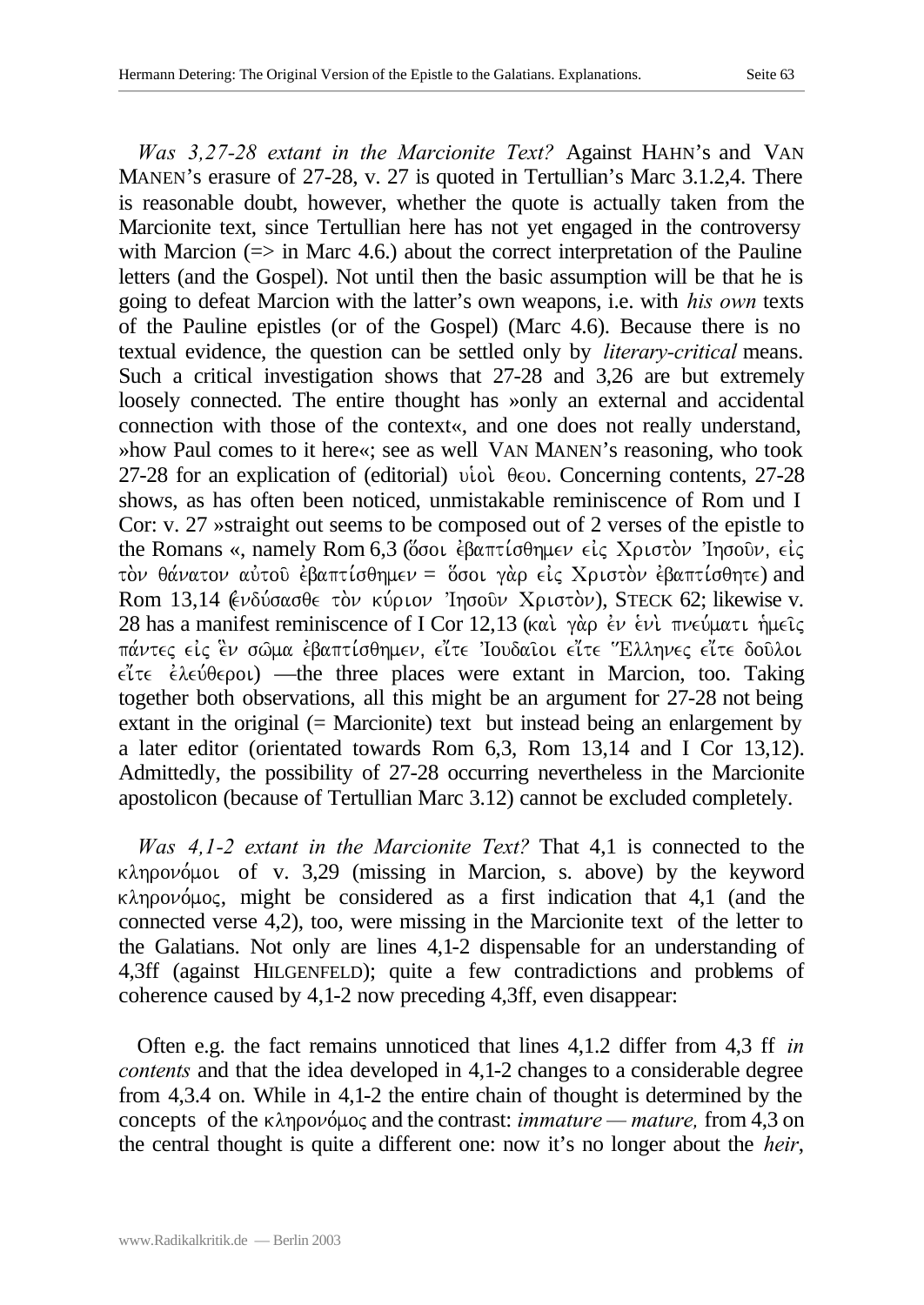but now the focus is on the subjection of humankind under the power of the elements and its liberation by Christ; the resulting contrast is not: *immature mature*, but *slave – son* (by receiving the quality of being son). The decisive *difference* —already drawn attention to by B. BAUER, 48, between those two chains of thought is— above all

• that in  $4,1-2$  »the heirs are acknowledged to be children even while still minors«, whereas in 4,3ff they only *become children* and receive the quality of being children through Christ.<sup>8</sup>

Another point of difference is

- that the heir as a child only has the *appearance* of a slave in Gal 4,1- 2, while the  $\nu \eta \pi \iota \circ \iota$ , of 4,3, *are* in fact slaves.
- •

l

O'NEILL, 56, too, draws attention to this difference — obviously following BAUER,: »In verses 1-3 [O'NEILL considers 4,1-2 and v.  $3$  — wrongly — as

<sup>8</sup> Looking at the context, Bauer rightly remarks: ..... there is no coherence, nothing had been said about minors as heirs; no deduction before to bring into focus... We won't ask him [the compilator] to deal with the fact –but rather forget it as he does- that up to here being child as a *benefit* was opposed to the subordinate status that preceded faith– i.e. we'll allow him to pretend anf think as if up to here, too, the antagonism had only been about a *different value of the children*. We will further forgive, that the metaphor of the heir, who as a minor is under a custodian, is quite inappropriate, since God is the Father who does not pass away. Finally though, the compilator gets confused and gives himself away to a degree that we can't help him any more and his work crashes entirely. Whereas namely this new deduction begins *presupposing* the heirs, even when still minors, to be children, at the end of the argument  $(v.5 - 7)$ , they only *become* children and *receive* the status of being children through Christ." And when at the end of this deduction they become *children*, *receive* that status, the antagonism of maturity and minority is no longer thought of, — what's even more: their elevation to the status of *heirs* in v.7 is said to be but an afteraffect of the elevation to their new status as children. In short, the conclusion of this deduction denies its introduction, doesn't know anything about it and the entire thing has long ago decomposed while the compilator still believes himself to be fully coherent. His confusion even grows to a degree that, the very moment he has declared the status of children  $(v.5)$  to be a present, he declares this *present* (v.6), which moreover he describes in changing unclear ways, to be the *necessary aftereffect* of the fact that the receivers of the present *be* children *from the outset*."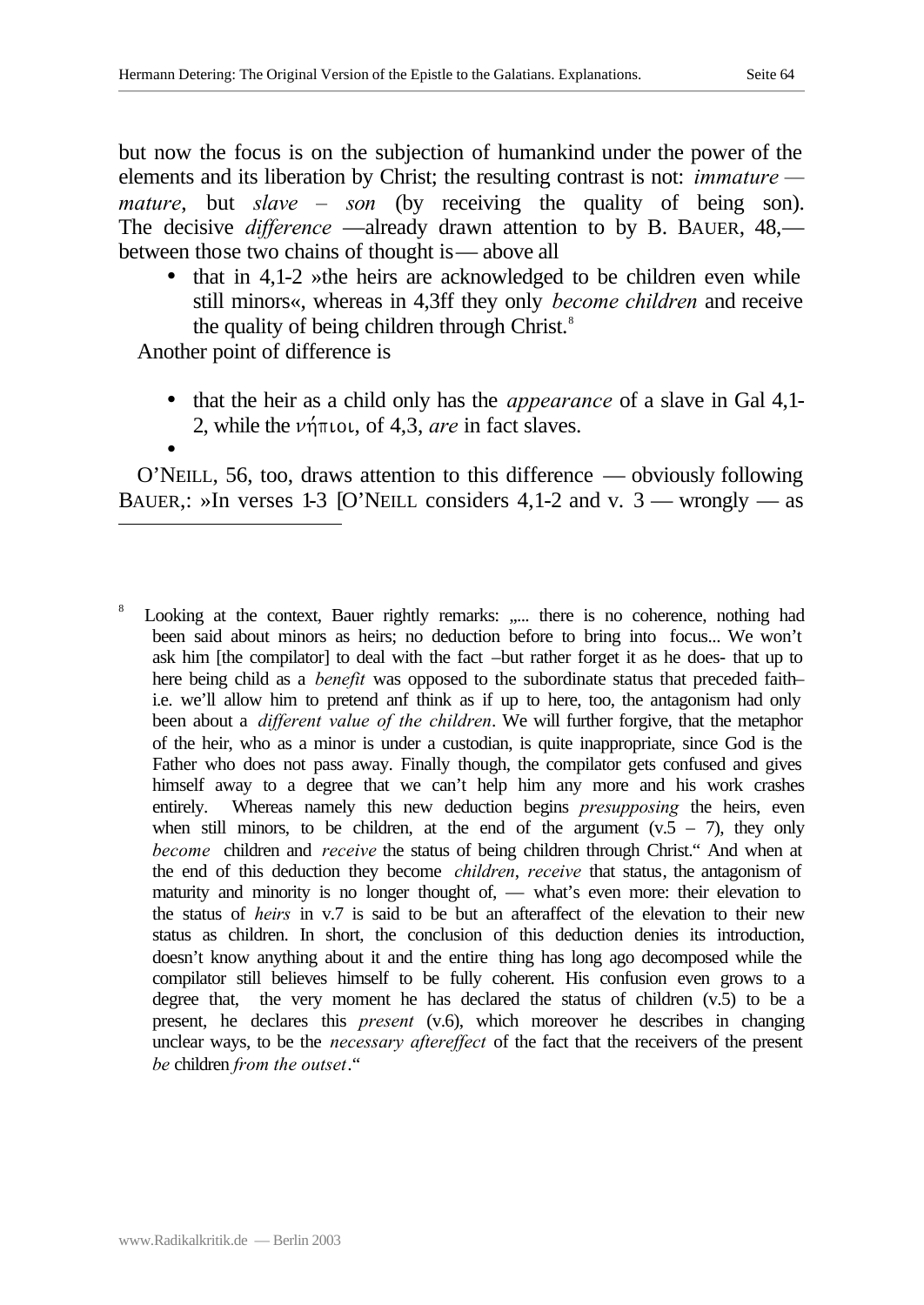belonging together; but this can be dispensed with here] the heir is held in subjection while he is a minor and is little different from a slave although lord of all. On the appointed day he becomes free. In verses 4-7 a slave is ransomed and adopted as a son. He is really a slave, not as good as a slave, because verse 7 explicitly states that only after adoption does he become heir. In verses 1-3 the enslaved man was always heir, despite his bondage«. — To illustrate:

| As long as the heir               | As long as we                  |
|-----------------------------------|--------------------------------|
| ist a child,                      | were children,                 |
| he is no better than a slave      | we were slaves of the elements |
| until the date set by the father. | until our adoption as sons.    |

All this said, it has become clear that verses 4,1-2 cannot belong to the following passage 4,3ff and therefore will certainly not have been part of the Marcionite version, in which 3,29 was missing anyway. The entire passage 4,1-2 obviously seems not to have had any other function than to introduce 4,3ff, rather badly used by the editor to lead from his starting-point, the keyword  $\kappa \lambda \eta \rho o \nu o \mu o \iota$  in 3,29, to 4,3. He overlooked the fact that his expositions, intended to lead to 4,3ff, were hardly compatible with the metaphor used there and in principle belonged to a completely different context. By the inserted ov $\overline{v}$  kai.  $\overline{v}$  hust a context is but very forcibly established — and it misses the mark i.a. because after such an introduction, a reader generally expects not another allegory but its *explanation* or *application*.

## *25. Gal 4,4*

| #43) Gal 4,4      | Ι - γενόμενον έκ γυναικός, γενόμενον | cor |
|-------------------|--------------------------------------|-----|
|                   | υπό νόμον                            |     |
| <b>Marc 5.4.2</b> |                                      |     |

#### *Textual Evidence*

Tertullian 5.4.2: »*Cum autem evenit impleri tempus misit deus filium suum*«.

## *The Reconstruction of the Marcionite Text*

is relatively simple for Gal 4,4. There is a consensus of all scholars that the words γενόμενον έκ γυναικός, γενόμενον ύπὸ νόμον were missing in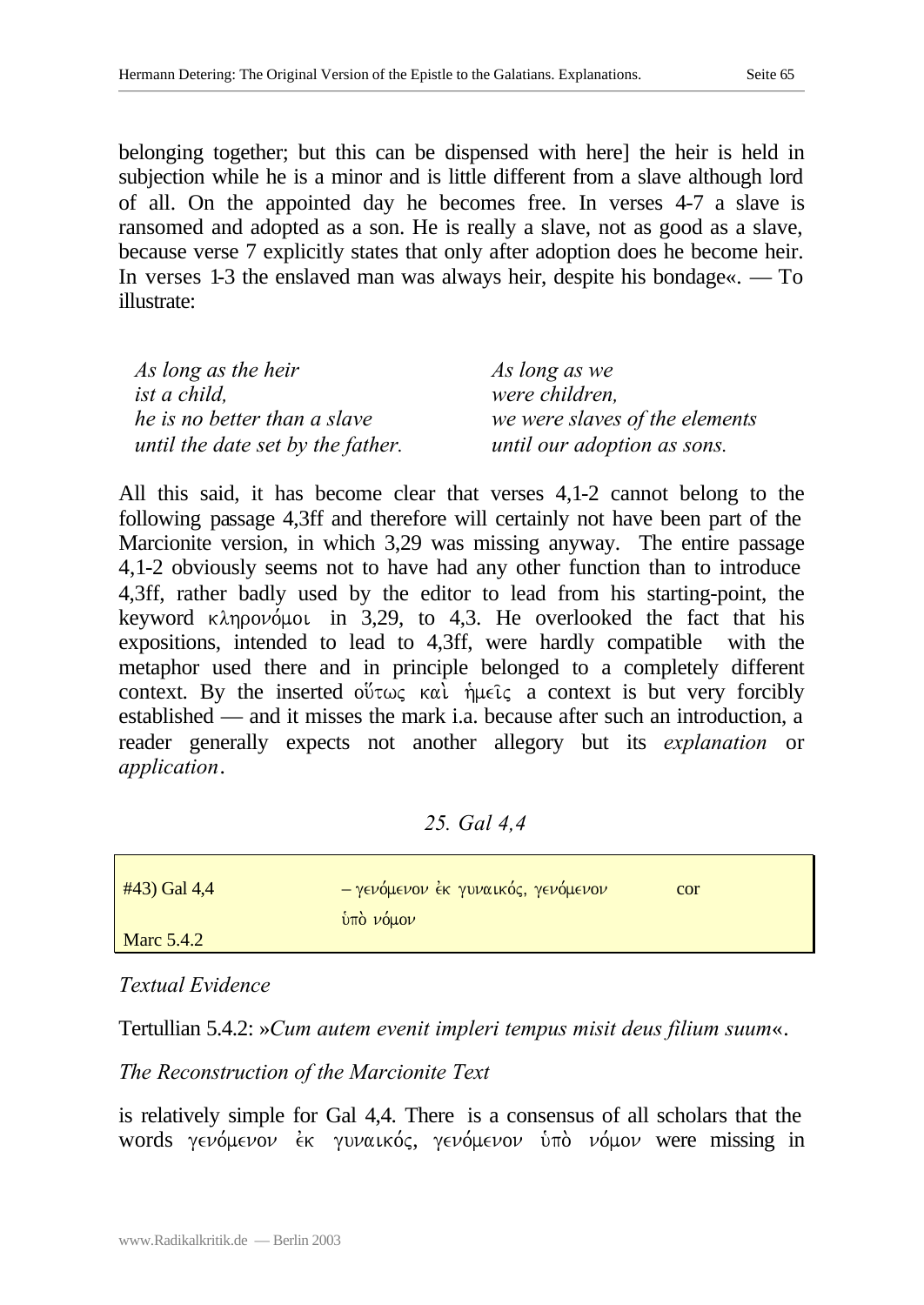Marcion's edition. The fact is unambiguously confirmed by Tertullian. He surely would not have omitted the words that showed Christ's *genuine human nature* to be true and that therefore could be used as an excellent argument against Marcion's docetism, *if* then he had found them in Marcion. HILGENFELD, 442: »This omission allows us to draw with absolute certainty the conclusion that those words were missing in Marcion«. — More difficult than the question for the content of the Marcionite text is the question:

## *Which of the two Texts is the Original one?*

A great majority of scholars generally contented themselves in this context with a reference to Marcion's *docetism* and *antinomism*. Marcion was a docetist, consequently it was in *his* interest to shorten the Catholic text and to delete the being born of woman and likewise Christ being under the Law, which to him as an antinomist wasn't convenient either. That it might have been in the equally great interest of a  $2<sup>nd</sup>$  century Catholic Christian to »catholisize« controversial and disputed Paul by modifications of texts and doctrinal additions or corrections and in so doing to take him away from the grasp of the detested heretics, was generally completely left out of consideration. Not so, however, VAN MANEN, who –as we have seen time and again– in his thoroughgoing work on Marcion's Galatians, made quite a number of observations that give good reasons for a revision of the conventional opinion. According to VAN MANEN, the following speak for Marcion as the one having conserved the original text:

1) the *doctrinal* aspect of these statements which by no means intended to accidentally mention some historical facts, but were used to refute two widely spread opinions: 1. that Jesus had not *really* been a human being 2. that he had not been under the Law as a Jew by birth. Since -so VAN MANEN- one can hardly assume Paul having fought here sies — e.g. docetism — which came up only much later,  $\gamma \in \nu \circ \mu \in \nu$  even evaluated evaluated evaluated later, and at that by a  $2^{nd}$  century Catholic editor;

2) for reasons of content it is, according to VAN MANEN, equally hardly possible that *after* 3,10–14 the author still could have considered Christ as geno,menon u`po. no,mon, for: »There he had stated: *to be under the Law is to be under the curse*, v.10; Christ redeemed us from the curse of the Law by becoming a curse for us which did not occur by his being born under the Law but by hanging from a tree, v.15 [sic! but here v.14 will have been intended] I.o.w., Christ, when dying on the cross, was not under the Law. Had he then still been under the Law, he –already under the curse or cursed himself before becoming a curse on the cross– wouldn't have been able to redeem others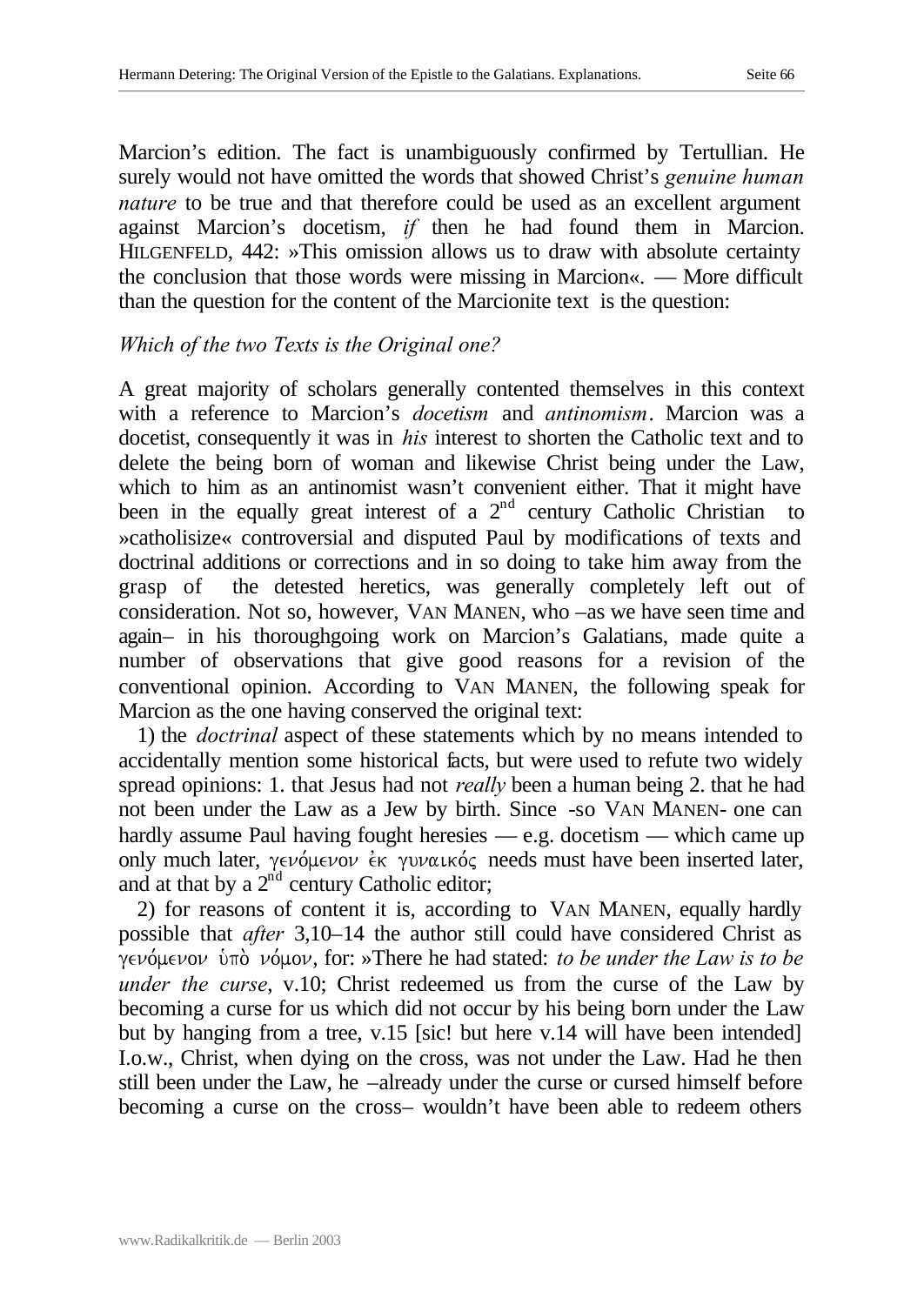from the curse of the Law«. Finally, according to VAN MANEN, the editor gives himself away

3) by the form of his statement. Already Theodoretos remarked to  $4.4$ : ouver  $\epsilon$ ίπεν απέστειλεν αύτον γένεσθαι έκ γυναικός, αλλα γενόμενον εκ γυναικός  $\alpha$ <sup>T</sup> ( $\alpha$ <sup>t</sup>)  $\alpha$  are  $\alpha$  and  $\alpha$  are  $\alpha$  of  $\gamma$  ( $\alpha$ )  $\beta$  ( $\gamma$ )  $\alpha$  ( $\gamma$ )  $\alpha$  ( $\alpha$ )  $\alpha$ ) asks to the point: »Was Christ then there, in heaven, 'born of woman, born under the law'? That's how it reads there,..«.. And that's why for VAN MANEN, the form is explicable only if one assumes it to be a later insertion.

Among VAN MANEN'S observations, especially the last one mentioned is worth to be taken into account, since  $1$ ) — because of today's general early dating of Gnosis  $-$ , and 2)  $-$  because of the problems with Pauline Christology and with his interpretation of the Law — will hardly be acknowledged generally. 3), on the other hand, clearly shows how the later interpolater gives himself away by a clumsy construction in respect of language: by the addition of γενόμενον έκ γυναικός, γενόμενον υπό νόμον (participle aor.; added for practical reasons with the intention of doctrinal clarification), he gives the impression (surely not intended) as if Christ had been born *before* he was sent on his mission by God. One can keep to this nonsense if, a priori excluding the possibility of an interpolation, one states against grammar rule, »that *part. aor*. does not here designate occurrences that precede the main action but concomitant ones, follows from the meaning of  $\epsilon$   $\epsilon$   $\alpha$   $\pi$  $\epsilon$   $\alpha$   $\epsilon$   $\nu$ , which forbids to understand it as a mission or task given only after the entrance into the world and the subordination under the Law « (RIENECKER, 201).

| #44) Gal 4,6<br><b>Marc 5.4.4</b>         | $\frac{2}{5}$ $\cos \theta$ $> \frac{2}{5}$ $\cos \theta$ | incor          |
|-------------------------------------------|-----------------------------------------------------------|----------------|
| $#45)$ Gal 4,6                            | άπέστειλεν > εξαπεστελεν                                  | n <sub>l</sub> |
| $#46$ ) Gal 4,6<br>Marc 5.4.4; B, 1739 sa | $-\dot{\delta} \theta \epsilon o \zeta$                   | cor            |
| #47) Gal 4,6<br>Marc 5.4.4, P 46          | $-\tau 0$ $\nu$ $\omega$                                  | cor            |

| 26. Gal 4,6 |  |
|-------------|--|
|             |  |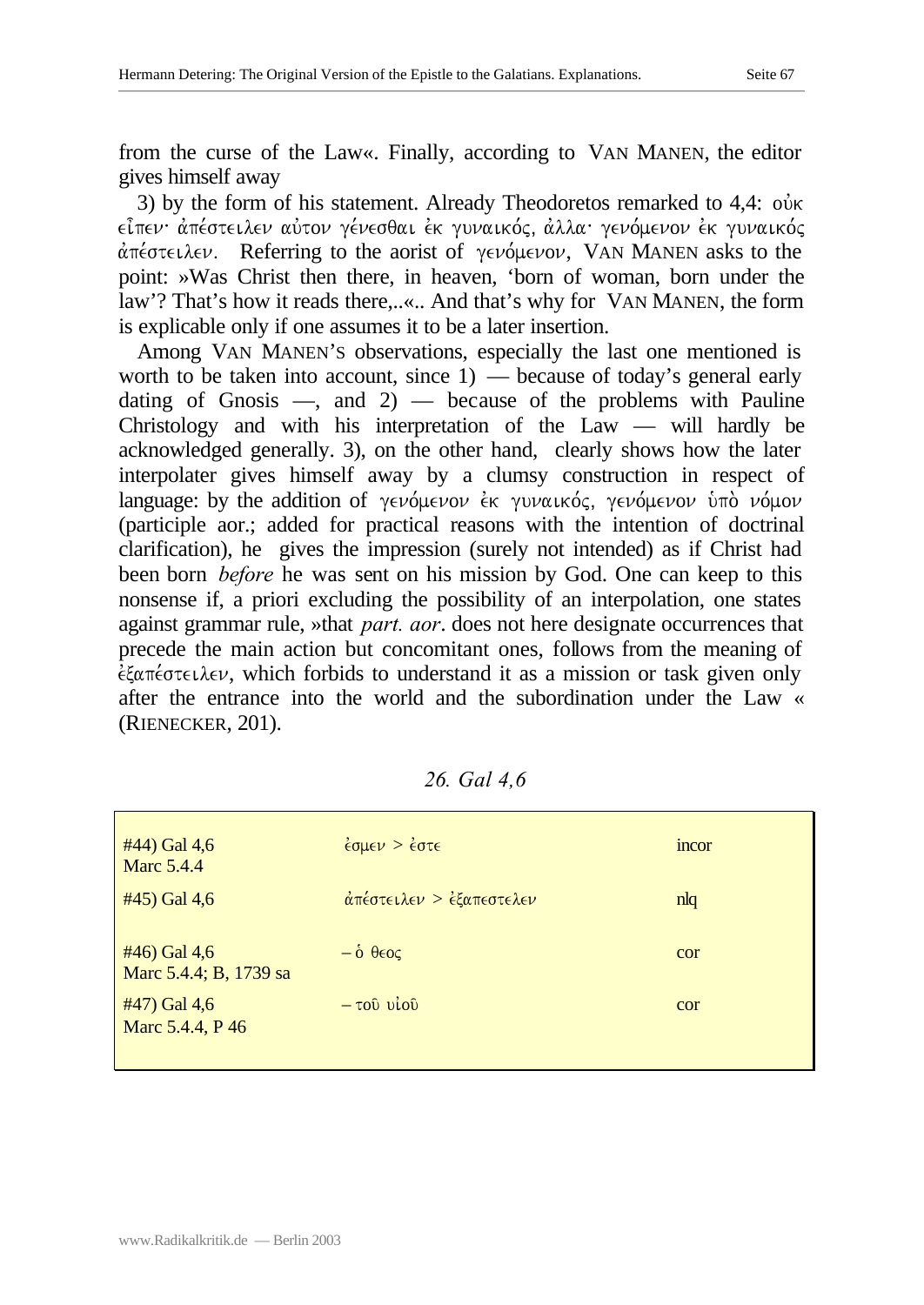Marc 5.4.4: *»Itaque ut certum esset nos filios dei esse, misit spiritum suum in corda nostra, clamantem: Abba pater«.*

### *Reconstruction of theMarcionite Text*

HILGENFELD and HARNACK doubted whether Tertullian in this place quoted the Marcionite text correcty; HARNACK, 74\*: »obviously at the beginning quoting in a free way«; accordingly HARNACK reconstructs:  $\delta \tau \in (?)$   $\delta \epsilon$   $\epsilon$ viol, έξαπέστειλεν ο θεος τον υίον αύτου είς τας καρδίας ήμων κραζον· αββα  $\delta$  πατήρ. Concerning the absent του υίου HILGENFELD, says 442: » in v. 6 Tertullian omits  $\tau$ <sup>0</sup> ui<sup>o</sup>  $\ddot{\theta}$ : and it will be difficult to decide whether he just shortens the quote or whether these words were really absent«. — For the first part of the quote (*Itaque ut certum esset nos filios dei esse*), one will certainly have to assume a less accurate way of quoting. Questionable however is whether this assumption is valid for the second part as well, and, if so, whether Marcion in agreement with the Catholic text read  $\dot{\theta}$   $\theta \epsilon \dot{\theta} \zeta$  and  $\tau \dot{\theta}$  uiou. We have to take into account that  $\dot{\theta}$   $\theta \epsilon \dot{\theta}$ , missing in Marcion, is absent in *Vaticanus,* in 1739, and in the Sahidic translation as well. Additionally, VAN MANEN draws attention to the fact that the idea of the *Spirit of the Son of God*  (i.e. not of God himself) is unique in Galatians; VAN MANEN refers to 3,2.5.14; 5,18.22.25 and asks, 486: »Does it make sense that God first sends his Son and then the Spirit of his Son?«. — Since in my opinion the references mentioned give no proof we'll not see VAN MANEN'S hint as a decisive argument. We might, however, take into account Rom 8,14, too, where the quality of being son is closely connected to receiving the *Spirit of God* (»For all who are led by the Spirit of God are sons of God «), but in Romans, too, there is the identification: God's Spirit = Christ's Spirit  $(8,9)$ . — All in all, based on the textual evidence I'm inclined to assume that the Marcionite text did neither contain  $\delta$   $\theta \in \delta \zeta$  nor to  $\theta$  viou. In my opinion, in 3,6 there is no evidence to be found for the Marcionite text to be more original than the Catholic version.

#### *27. Gal 4,7*

 $#48$ ) Gal 4,7 – ω $-$  ώστε οὐκέτι εἶ δοῦλος ἀλλὰ υἱός· ο του ei δε υίός, και κληρονόμος διά θεού.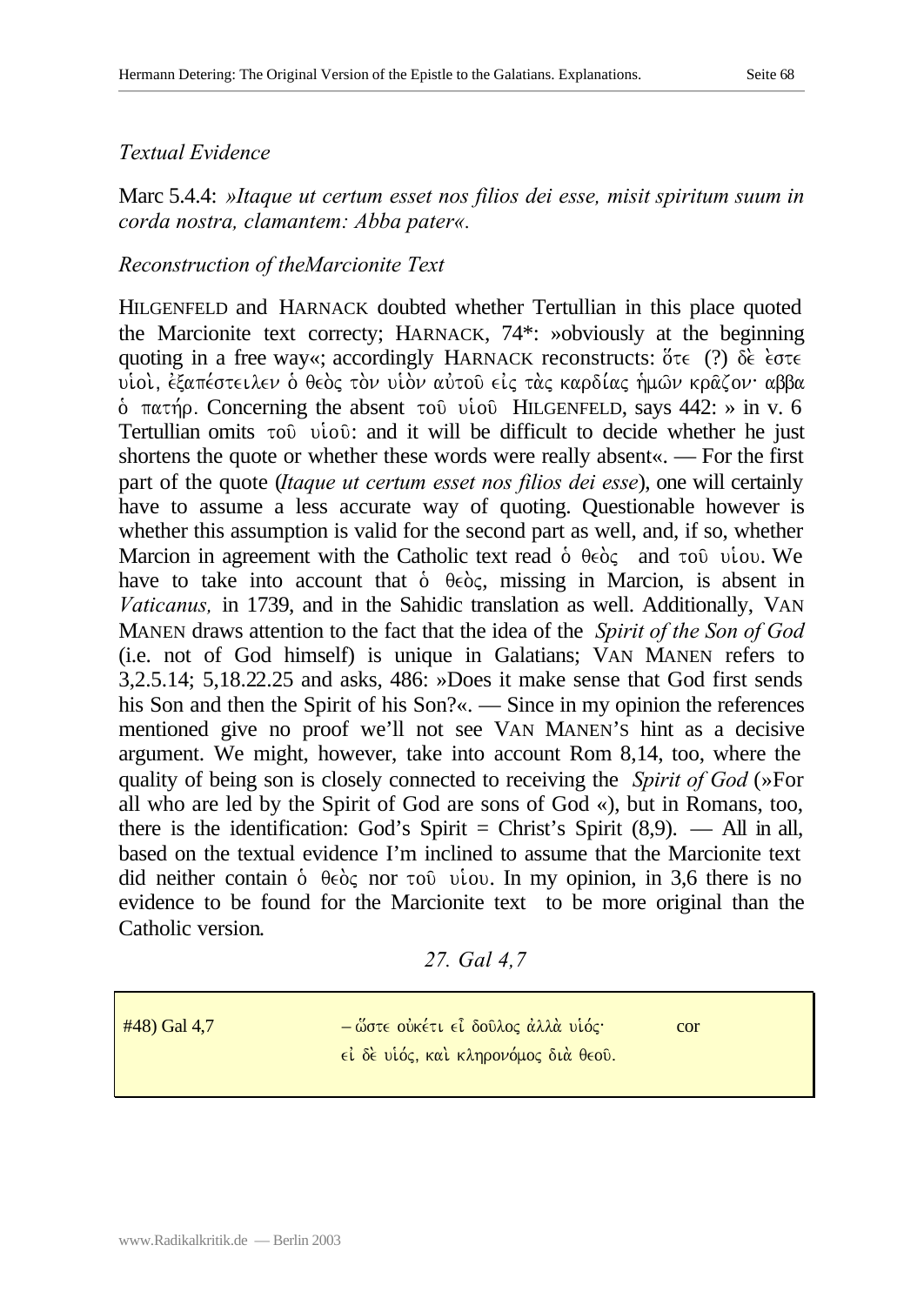4,7 is not quoted in any place, be it by Tertullian or another referent to the Marcionite text.

## *Reconstruction of the Marcionite Text*

Though HARNACK, 75\*, notices that there is no evidence for v. 7 he presupposes –without substantiation– its presence in the Marcionite version: »will not have been missing«. Anybody wishing to get more than just assumptions has to decide according to criteria of *textual criticism*. Its results are the following:

1. Contrary to the preceding verse, the author of 4,7 no longer uses  $2<sup>nd</sup>$  pers. plur. (''Oti  $\delta \epsilon$  é $\sigma$ te vioi,), but  $2^{nd}$  p. sing. ( $\epsilon \tilde{\iota}$ ); cf. VAN MANEN 486. SCHLIER, 199, too, notices: »Surprisingly, the conclusion is again expressed in  $2<sup>nd</sup>$  p. sing....« According to SCHLIER, by this the conclusion gets »more personal importance. The matter is of great concern to everybody individually«. Taking into account criteria of textual criticism, one will, however, get at conclusions quite different from SCHLIER'S.

2. There is a close connection with passage 4, 1-2, identified above as the work of an editor (and with the *Abraham*-passages, 3,6-9. 15-25, that concerning contents have a strong affinity to the  $\kappa\lambda$ ηρονόμος-topic and are secondary interpolations as well); cf. VAN MANEN 486.

Those two observations necessarily result in 4,7, too, being an editorial interpolation. Obviously in this place, the editor intends to connect 4,3-6 with 4,1-2 and consequently with his favourite topic, the  $\kappa\lambda$ ηρονόμος -question.

| $#49)$ Gal 4,8                                                                                       | Εί ούν τοις τη φύσει<br>ούσιν θεοίς δουλεύετε | cor |
|------------------------------------------------------------------------------------------------------|-----------------------------------------------|-----|
|                                                                                                      | $>$ άλλά τότε μέν ούκ είδότες θεόν            |     |
|                                                                                                      | έδουλεύσατε τοις φύσει μή ούσιν θεοις·        |     |
| Marc 5.4.5                                                                                           |                                               |     |
| Cf. Clabeaux, #4), App B ( $-\theta \in \partial \zeta \in \partial \omega \wedge \omega \in \Theta$ |                                               |     |

#### *28. Gal 4,8*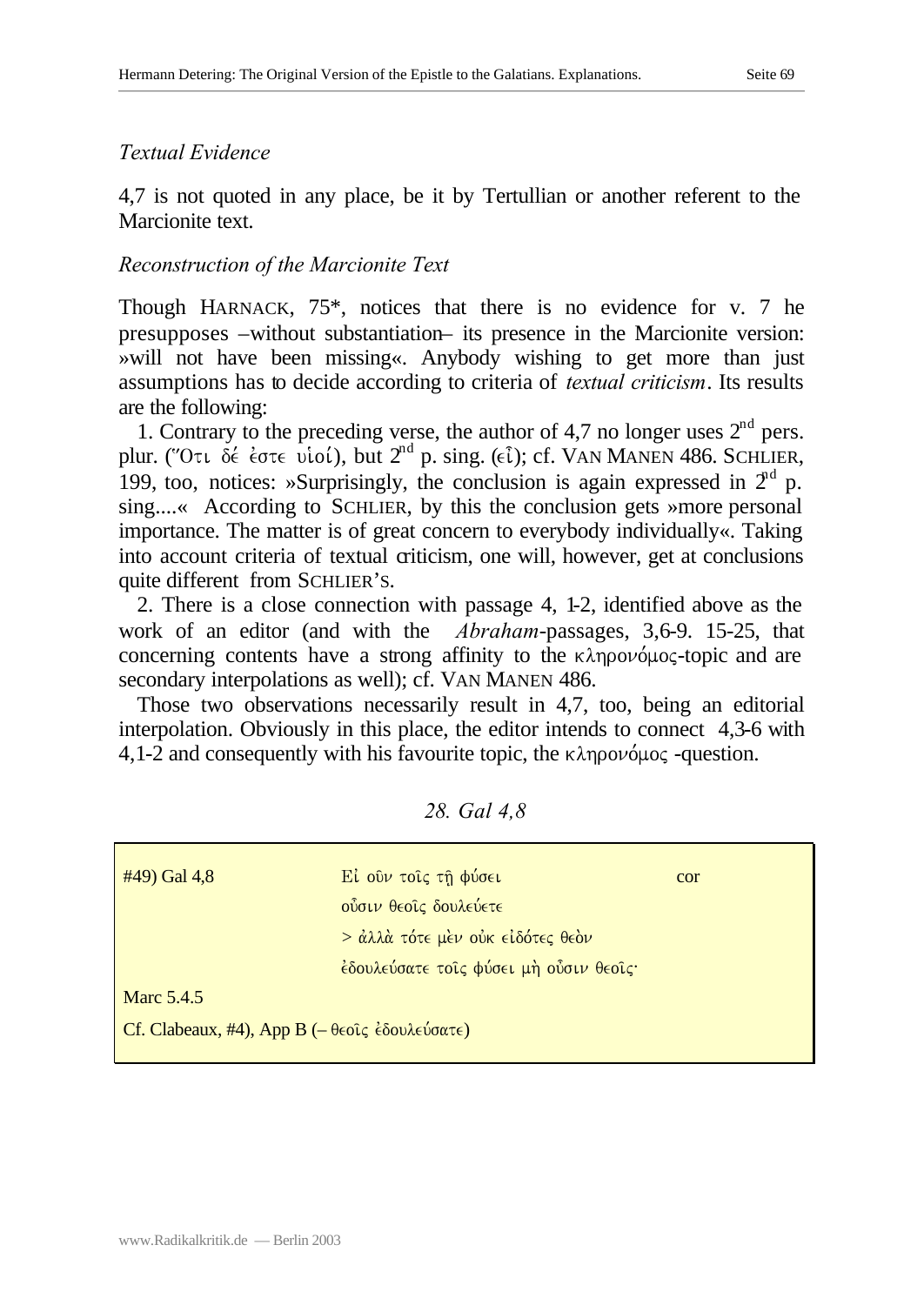Marc 5.4.5: *»Post has itaque divitias non erat revertendum ad infirma et mendica elementa. Elementa autem apud Romanos quoque etiam primae litterae solent dici. Non ergo per mundialium elementorum derogationem a deo eorum avertere cupiebat, etsi dicendo supra, Si ergo his qui non natura sunt dei servitis, physicae, id est naturalis, superstitionis elementa pro deo habentis suggillabat errorem, nec sic tamen elementorum deum taxans«.*

#### *The Context of the Quote in Tertullian*

Against Marcion, Tertullian first had brought together Gal 4,7: *misit spiritum suum in corda nostra, clamantem: Abba pater*, with the OT prophecy of the Spirit by the prophet Joel 2,28, in order to demonstrate that for Paul, too, the God of the OT (the Marcionite demiurge) is identical with the one of the New Covenant. »Now, from whom comes this grace, «he asks,» but from Him who proclaimed the *promise* thereof? Who is (our) Father, but He who is also our Maker? *Cuius gratia, nisi cuius et promissio gratiae? Quis pater, nisi qui et factor?*« — Therefore, after such affluence (of grace of the NT), Tertullian goes on, they should not have returned to weak and beggarly elements: *Post has itaque divitias non erat revertendum ad infirma et mendica elementa*. To understand the term *elementa* as here used,Tertullian reminds of the usage in Latin, where *elementa* can stand for *primae litterae*, i.e. for the rudiments of learning: *elementa autem apud Romanos quoque etiam primae litterae solent dici*. Later then he — and even some of our modern exegetes correspondingly applies this to the *Jewish Religion of the Law* being the *elementary basis* of the New Covenant. He thus opposes explicitly the Marcionite interpretation of this place, as shown by the following sentence: Obviously, the Marcionites had asserted that the term  $\dot{\alpha} \partial \theta \in \nu \hat{\eta}$  και πτωχά stoicei/a had been chosen by Paul as a *disparaging way of designating* creation or the power of the Creator-God to be  $\sigma$ toiceing with the only intention to turn humanity away from the God of these elements: *Non ergo per mundialium elementorum derogationem a deo eorum avertere cupiebat*. This means, the Marcionites had not interpreted the Galatians' turning to the  $\sigma$ tou $\chi \in \hat{\alpha}$ — as did Tertullian — as a return to the origins of Jewish observance of the Law, but as a return to the detested Creator-God and his powers. Tertullian concedes some plausability for this opinion, since "the apostle had said just before: Howbeit, then, ye serve them which *by nature are no* gods, he censured the error of that physical or natural superstition which holds the elements to be god; but at the *God of those elements* [the Creator-God] he aimed not in this censure.: *etsi dicendo supra, Si ergo his qui natura sunt dei*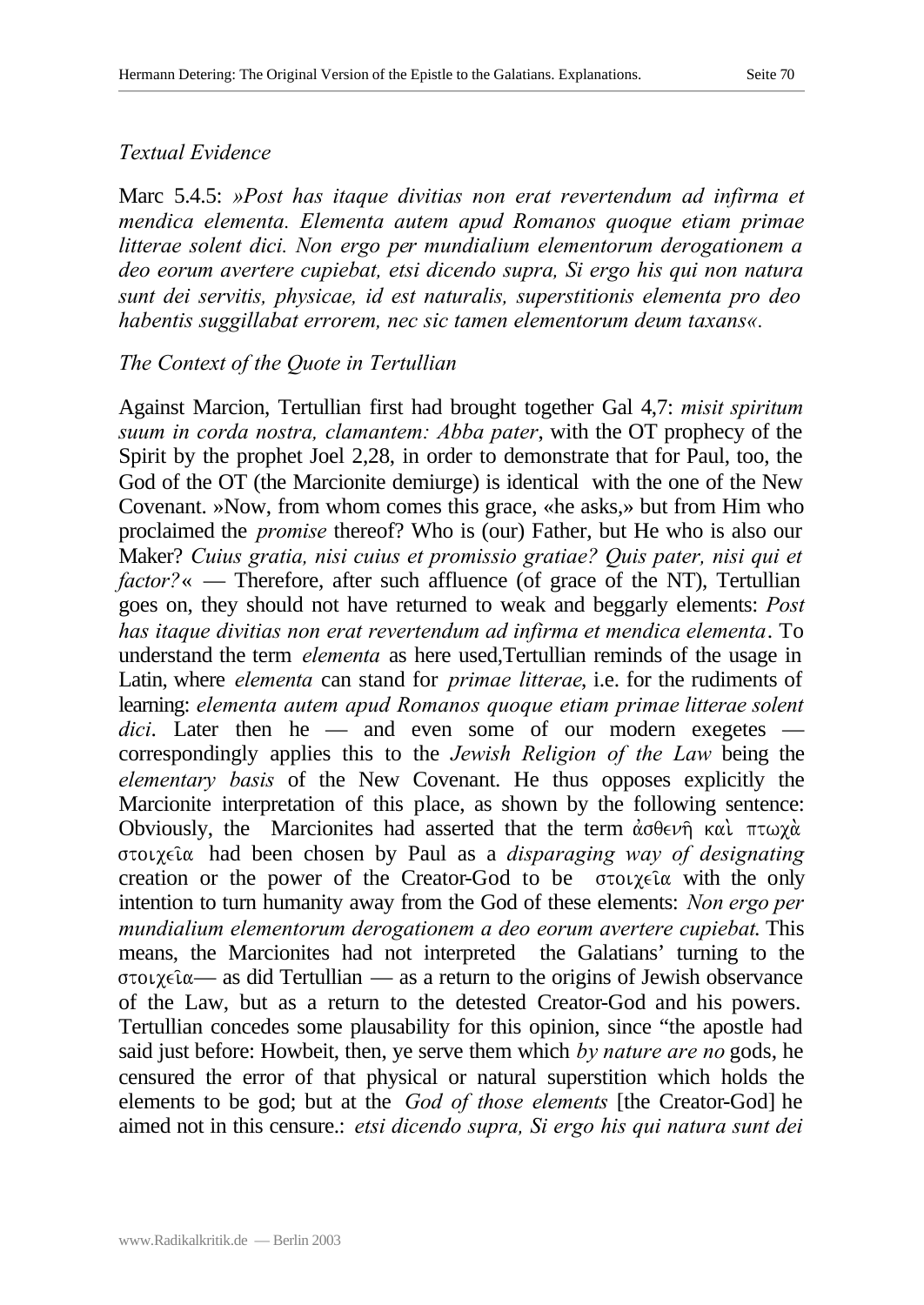*servitis, physicae, id est naturalis, superstitionis elementa pro deo habentis suggillabat errorem, nec sic tamen elementorum deum taxans*.

#### *Reconstruction*

HARNACK reconstructs: »Εί οῦν (γνόντες θεόν, μᾶλλον δε γνωσθέντες ὑπὸ θεου), τοις τη φύσει οὖσι θεοις δουλεύετε, πως επιστρέφετε πάλιν επι τα άσθενή και πτωχά στοιχεία, οις πάλιν άνωθεν δουλεύειν θέλετε; (beginning not certain, the end not explicitly evidenced)«. — Though there further is evidence for *his qui non natura sunt dei* as v.l., HARNACK's conclusion is correct. Most probably  $\tau$ οις φύσει ούσιν θεοις was in the Marcionite text (against HILGENFELD, 442, VAN MANEN, 486). While the existence of other gods is implicitly presupposed in the Marcionite text, the Catholic editor apparently intends to exclude this entirely.

COUCHOUD, 17f, about the Catholic editor: "In respect of doctrine he is a monotheist of the Jewish variety and in strict opposition to Marcion's theses, that distinguish the Creator-God from the Stranger-God. He asserts that the Creator-God, the God of the OT, the God of the Christians is one and the same God and that there is no other one in the entire universe.

Admittedly, he has overlooked –maybe negligently– some places, as there are: 2 Cor. IV, 4 : the god of this world', who is another god than God, and *1 Cor.* VIII, 5: as indeed there are many gods'. But he does not bear Paul to say to the Galatians  $(IV, 8)$ :  $, if$ you are in bondage to the gods that are in nature, τοις έν τη φύσει ούσι θεοις'. He corrects: , Formerly you were in bondage to gods that by nature are no gods,  $\tau$ oi $\zeta$   $\phi$ ύσει [18]  $\mu$ η oὖσιν θεοῖς', a very akward trick where φύσει is almost bare of meaning."

When searching for the *original text,* the greater clarity and precision of the Marcionite text attracts attention. Because of  $\dot{\alpha}\lambda\lambda\dot{\alpha}$  at the beginning of the sentence, the Catholic text is more difficult to understand, for it is not quite clear what  $\dot{\alpha}\lambda\lambda\dot{\alpha}$  refers to. SCHLIER, 201, applies it »to  $\delta\alpha\dot{\alpha}$   $\theta\epsilon\dot{\alpha}$ , put at the end for emphasis: 'But then you did not know *God*'«. There is, however, a much simpler and less forcible explanation for this peculiar  $\dot{\alpha}\lambda\lambda\dot{\alpha}$ , if one assumes that we have here an interpolation of an editor looking back at his own insertion of

l

<sup>9</sup> PAUL-LOUIS COUCHOUD: The First Edition of the Paulina, 1930. ( = La première édition de Saint Paul) – translated by Frans-Joris Fabri, www.radikalkritik.de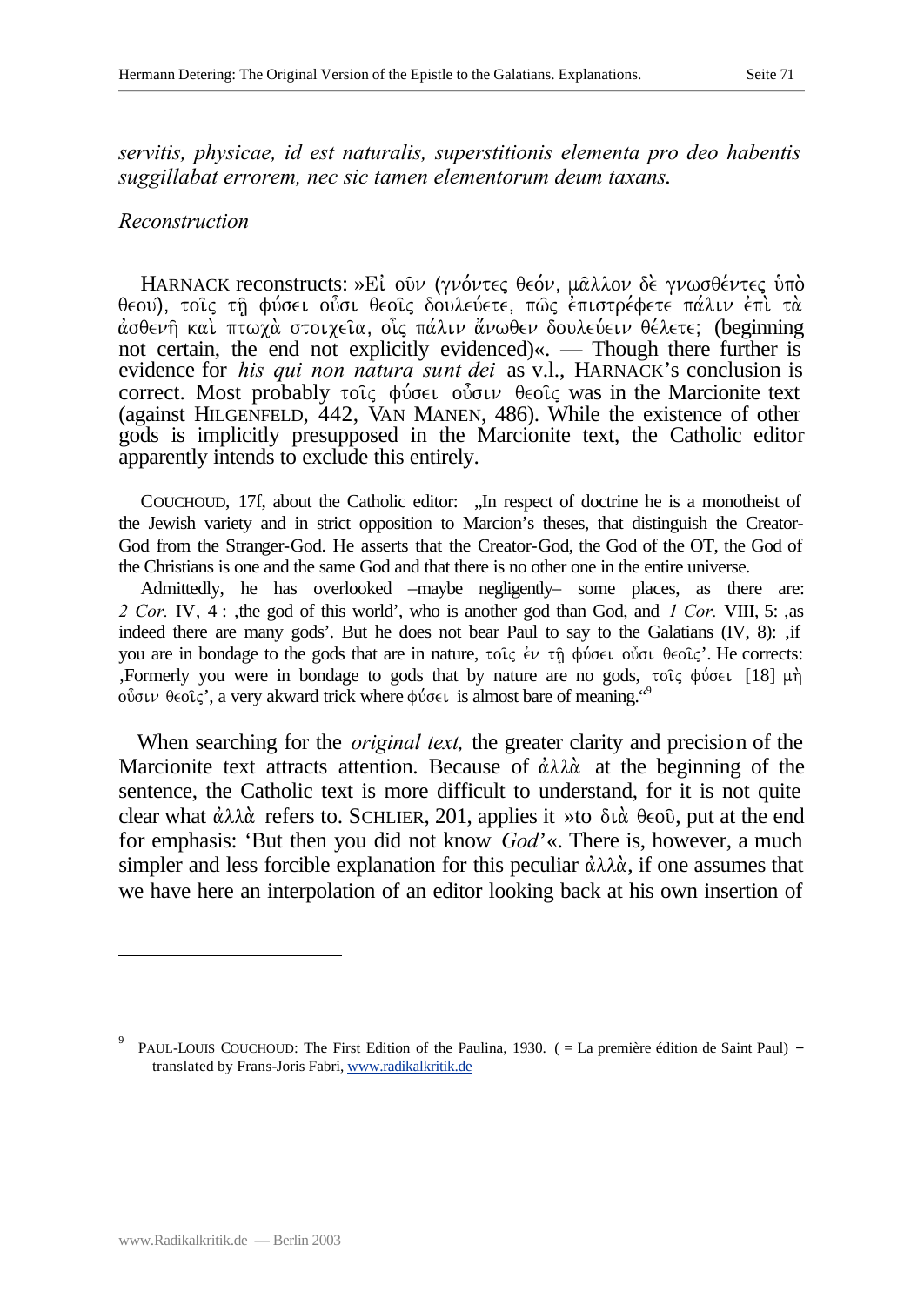v. 7 and wanting to avoid a repetition of  $\epsilon \in \delta \epsilon$ . The conclusion then would be that in this place, too, the Marcionite variant be the more original one.

*29. Gal 4,10*

| $#50$ Gal 4,10    | + και σάββατά, ώς οίμαι,       | nlq |  |
|-------------------|--------------------------------|-----|--|
|                   | καί δείπνα καθαρά καί νηστείας |     |  |
|                   | και ήμέρας μεγάλας             |     |  |
| <b>Marc</b> 5.4.6 |                                |     |  |
|                   |                                |     |  |

## *Textual Evidence*

Marc 5.4.6: *»Sed quae velit intellegi elementa, primas scilicet litteras legis, ipse declarat. Dies observatis et menses et tempora et annos, et sabbata ut opinor et coenas puras et ieiunia et dies magnos. Cessare enim ab his quoque, sicut et circumcisione, oportebat ex decretis creatoris, qui et per Esaiam, Neomenias vestras et sabbata et diem magnum non sustinebo, ieiunium et ferias et cerimonias vestras odit anima mea; et per Amos, Odi, reieci cerimonias vestras, et non odorabor in frequentiis vestris; item per Osee, Avertam universas iocunditates eius et cerimonias eius et sabbata et neomenias eius et omnes frequentias eius«.*

#### *Reconstruction*

The phrase introduced by Tertullian with *et sabbata,* is -by a majority of scholars- seen as an addition of Tertullian's. The inserted *ut opinor* might indeed suggest this. Against this, VAN MANEN, 487, following RÖNSCH, 445, tried to show that we here have the wording of the Marcionite version of Galatians. As pieces of evidence, he mentions the emphasized *ipse declarat* and the fact that Tertullian eagerly uses references to Isa. 1,14; Amos 5,21 and Hos 2,11 to prove that not only Marcion's God, but the God of the OT, too, condemned the observance of the special religious dates. The argument is plausible and — if correct — would be another piece of circumstantial evidence for the Marcionite text to be older than the Catholic version. It will hardly be assumed that it was Marcion who enlarged the text, since there are no reasons for his doing so. One may assume, though, that a Catholic editor shortened the text, because he was disgusted by the polemics it contained against the Sabbath and other Jewish dates.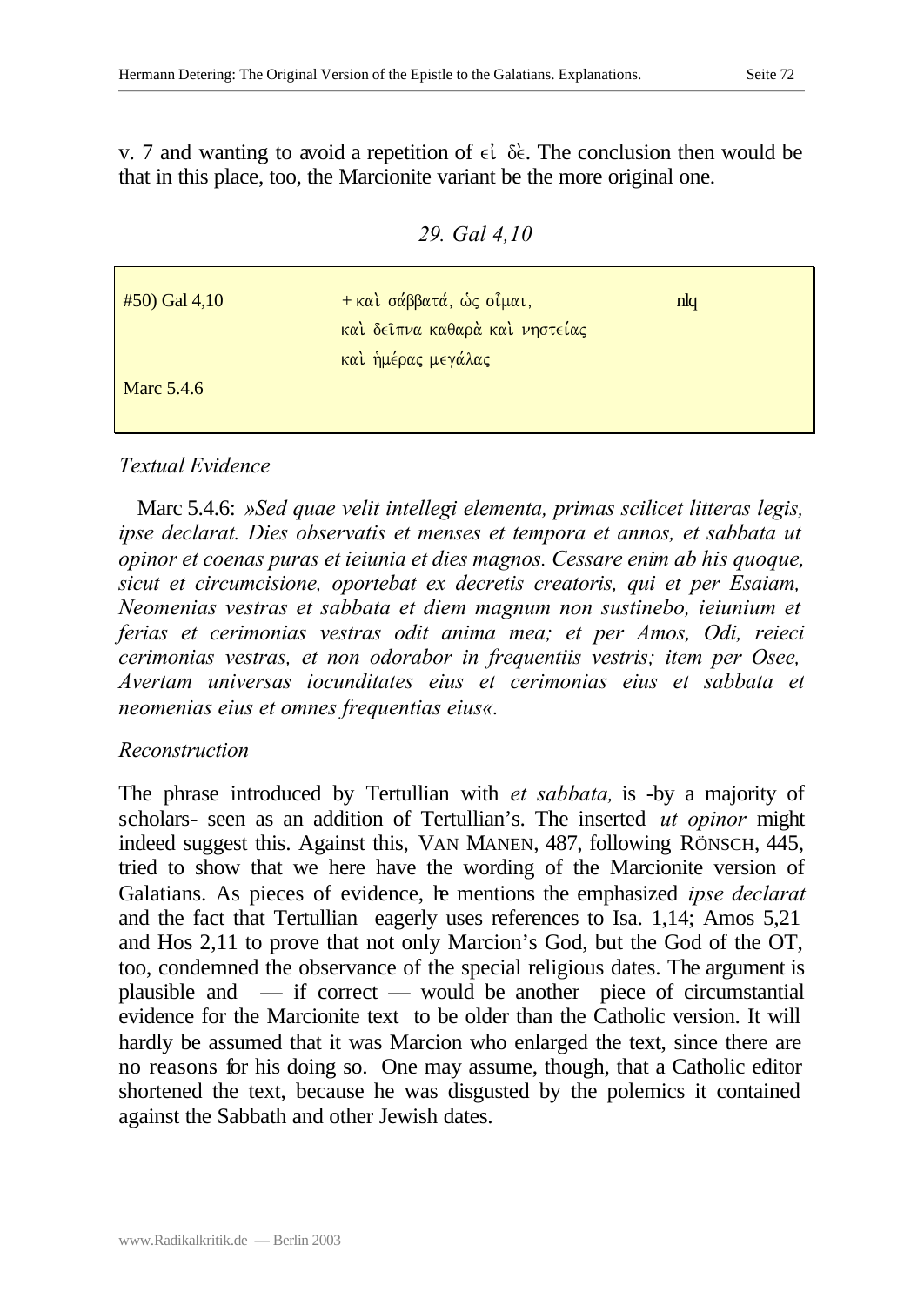*30. Gal 4,23*

| $#51)$ Gal 4,23                 | $-\mu \epsilon \nu$           | cor |
|---------------------------------|-------------------------------|-----|
| <b>Marc 5.4.8</b>               |                               |     |
| Clabeaux #10) $App A$           |                               |     |
| #52) Gal 4,23<br><b>Harnack</b> | $+ \tau \hat{\eta} \varsigma$ | cor |

*Textual Evidence*

Marc 5.4.8: »*sed qui ex ancilla carnaliter natus est, qui vero ex libera per repromissionem*«. Moreover:  $p^{46}$  B f vg Pel.

 $CLABEAUX$  has the variant without  $\mu$ <sup>i</sup> in his list of *secure pre-Marcionite readings* and rightly marks it *correct*: »The word  $\mu$ <sub>c</sub> should be stricken from this verse in any modern edition of the Greek New Testament. The reading without is the lectio difficilior (*sed non sine sensu*). The lack of  $\mu$ *èv* presents a striking asyndeton, especially since  $\delta \epsilon$  is present in the second half of the verse. A *horror asyndeti* would be the motive for the addition of  $\mu \in V \times (86)$ . Before CLABEAUX, VAN MANEN in his reconstruction of the original text of Galatians had already deleted  $\mu$ <sub>c</sub> $\nu$  as not belonging to it, VAN MANEN, 488, 531.

|  |  |  | 31. Gal 4,25-30 |
|--|--|--|-----------------|
|--|--|--|-----------------|

| #53) Gal 4,24                                   | $+ \epsilon \zeta \tau \eta \nu \sigma \nu \alpha \gamma \omega \gamma \eta \nu \tau \omega \nu$ | cor |
|-------------------------------------------------|--------------------------------------------------------------------------------------------------|-----|
|                                                 | 'Ιουδαίων κατά [τὸν] νὸμον                                                                       |     |
|                                                 | γεννώσα είς δουλείαν,                                                                            |     |
|                                                 | μιά δε υπεράνω πάσης αρχής γεννώσα,                                                              |     |
|                                                 | [καὶ] δυνάμεως, [καὶ] ἐξουσίας καὶ παντὸς                                                        |     |
|                                                 | ονόματος ονομαζομένου, ού μόνον έν                                                               |     |
|                                                 | τώ αίώνι τούτω άλλά και έν τω μέλλοντι·                                                          |     |
|                                                 | ήτις έστιν μήτηρ ήμων > είς δουλείαν                                                             |     |
|                                                 | γεννώσα, ήτις έστιν Άγάρ.                                                                        |     |
| Marc 5.4.8 Epiph Schol 2 Orig in Jerome on 4,24 |                                                                                                  |     |
| cf. Clabeaux #11) App $B$ + Eph 1,21            |                                                                                                  |     |
|                                                 |                                                                                                  |     |
| #54) Gal 4,25-30                                | $-25-30$ (except ήτις έστιν μήτηρ ήμων V.26)                                                     | cor |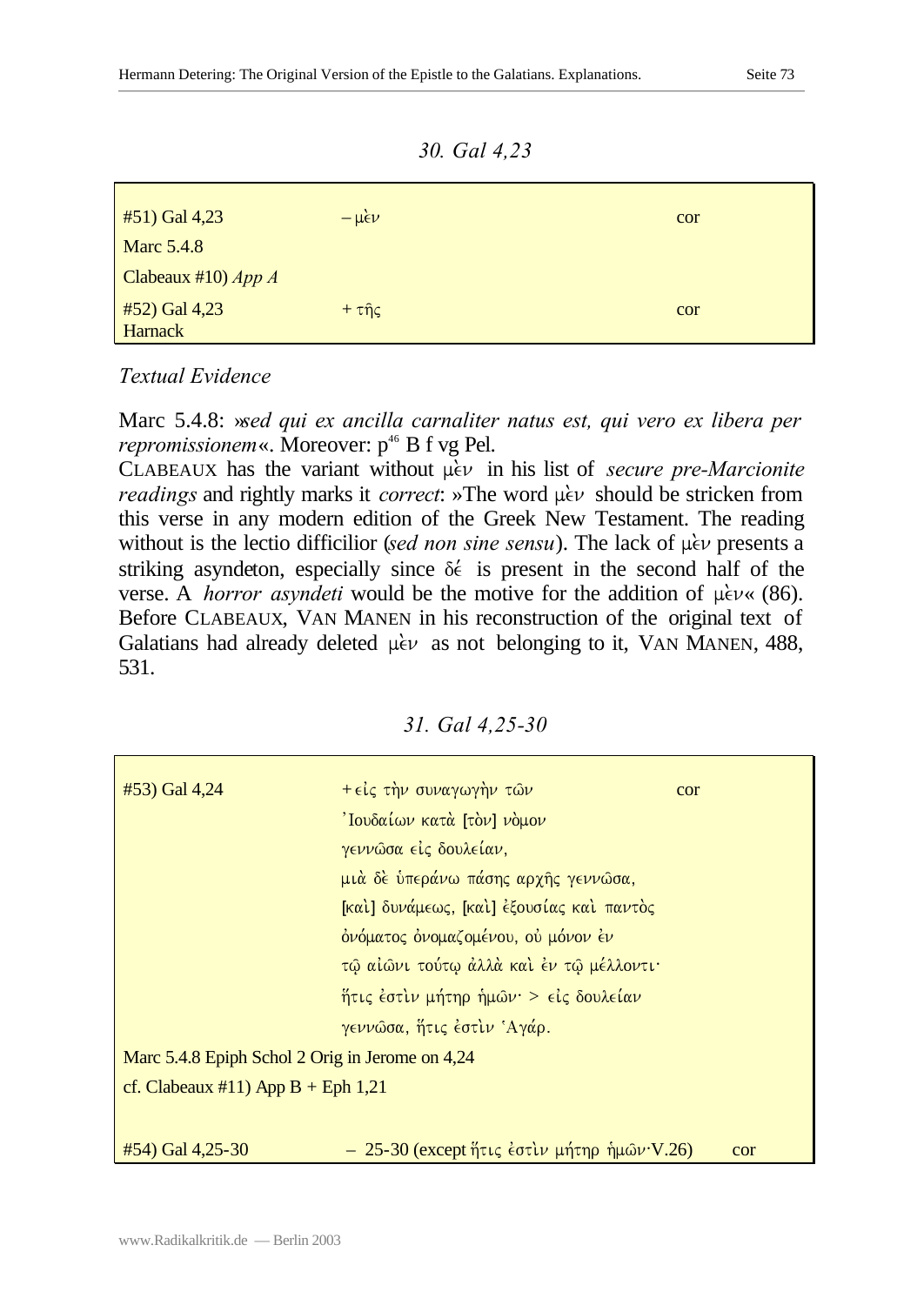Marc 5.4.8 Epiph Schol 2 Orig in Jerome on 4,24 cf. Clabeaux #12) App A (*do not add, V. 26*)

## *Textual Evidence*

Tertullian, 5.4.8: *»Sed ut furibus solet aliquid excidere de praeda in indicium, ita credo et Marcionem novissimam Abrahae mentionem dereliquisse, nulla magis auferenda, etsi ex parte convertit. Si enim Abraham duos liberos habuit, unum ex ancilla et alium ex libera, sed qui ex ancilla carnaliter natus est, qui vero ex libera per repromissionem: quae sunt allegorica, id est aliud portendentia: haec sunt enim duo testamenta, sive duae ostensiones, sicut invenimus interpretatum, unum a monte Sina in synagogam Iudaeorum secundum legem generans in servitutem, aliud super omnem principatum generans, vim, dominationem, et omne nomen quod nominatur, non tantum in hoc aevo sed in futuro, quae est mater nostra, in quam repromisimus sanctam ecclesiam; ideoque adicit, Propter quod, fratres, non sumus ancillae filii sed liberae, utique manifestavit et Christianismi generositatem in filio Abrahae ex libera nato allegoriae habere sacramentum, sicut et Iudaismi servitutem legalem in filio ancillae, atque ita eius dei esse utramque dispositionem apud quem invenimus utriusque dispositionis delineationem«.* Epiphanius, Schol 2;  $\delta$  δε έκ της έλευθέρας δια της επαγγελίας; Origenes in Jerome on 4,24*: »Marcion (et Manichaeus) hunc locum, in quo dixit apostolus 'Quae sunt allegorica' et cetera quae secuntur, de codice suo tollere noluerunt, putantes adversus nos relinqui, quod scilicet lex aliter sit intelligenda, quam scripta sit«.*

CLABEAUX, 3: Ephrem Syrus, Commentarii in Epistolas d. Pauli; cf. ZAHN, Der Brief des Paulus an die Galater, 298.

## *Harnack's Attempt at Reconstruction*

In his reconstruction of the Marcionite text HARNACK 76\* first follows the version given by Tertullian and translates:

24 άτινά έστιν άλληγορούμενα· αύται γάρ είσιν αί δύο επιδείξεις, (ενδειξεις), μία μεν από όρους Σινα είς την συναγωγήν των Ίουδαίων κατὰ τὸν νὸμον γεννῶσα *quae sunt allegorica, [id est aliud portendentia:] haec sunt enim duo testamenta, [sive duae ostensiones, sicut invenimus interpretatum,] unum a monte Sina in synagogam Iudaeorum*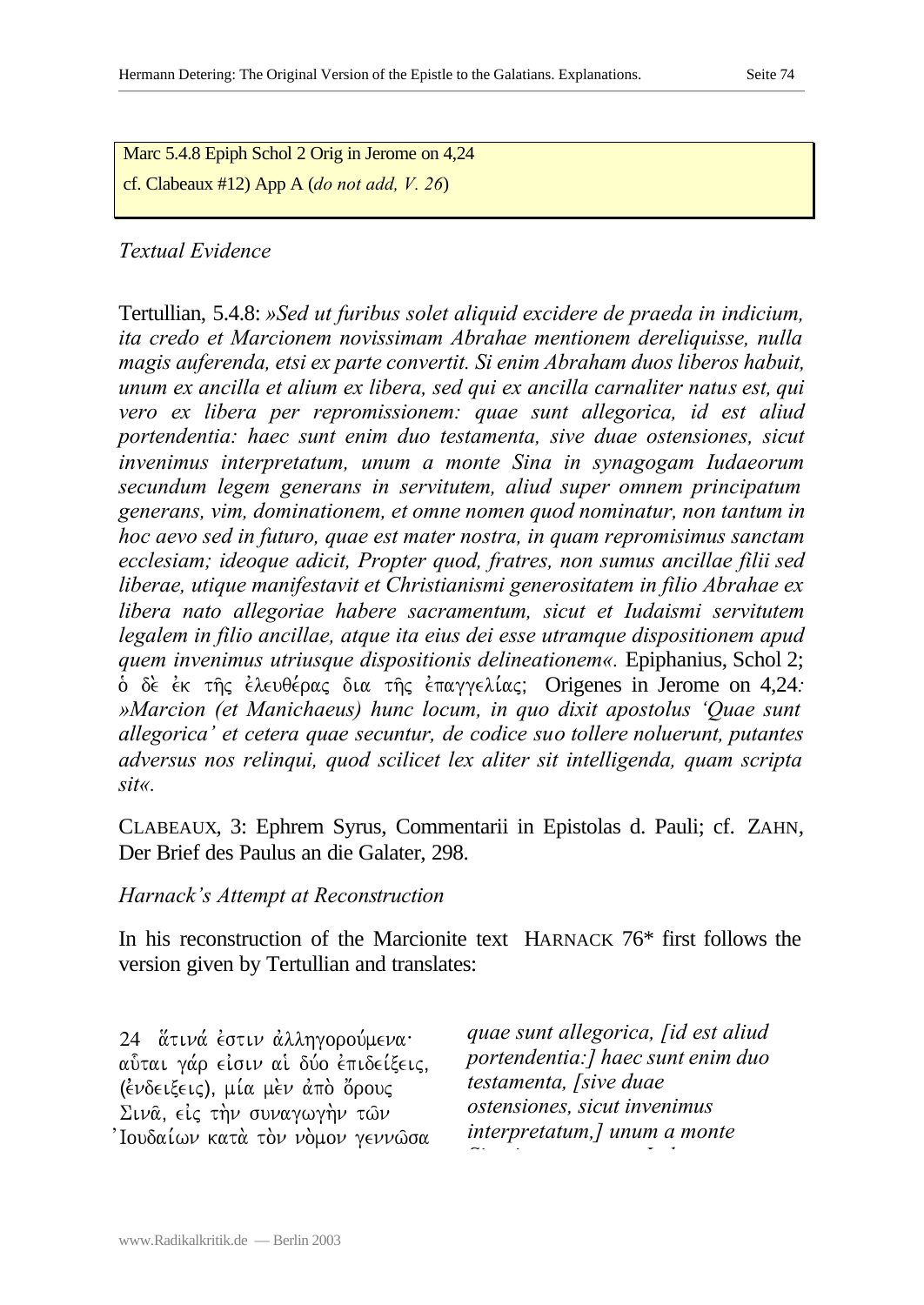26 άλλη δε υπεράνω πάσης αρχής γεννώσα, καί δυνάμεως, καί έξουσίας και παντος ονόματος όνομαζομένου οὐ μόνον ἐν τῷ αίωνι τούτω άλλά και έν τω μέλλοντι εἰς ἥν (ἀν?) έπηγγειλάμεθα αγίαν εκκλησίαν. ήτις έστιν μήτηρ ήμων.

 $ε$ *iς δουλεία,*<br>Sina in synagogam Iudaeorum *secundum legem generans in servitutem,*

> *aliud super omnem principatum generans, vim, dominationem, et omne nomen quod nominatur, non tantum in hoc aevo sed in futuro, quae est mater nostra, in quam repromisimus sanctam ecclesiam;*

Yet, HARNACK is sceptical about the wording of the Marcionite text as given by Tertullian; his scepticism particularly arises from the passage in which there seems to be a quote of Eph 1,21; since according to HARNACK, Marcion nowhere else had taken the liberty »of such a modification of the text with a transfer of a place in one letter to another one (Ephes. 1,21),« HARNACK cannot »free himself from the suspicion..., that the ... text given as in Tert. after all is not to be ascribed to M. himself«. HILGENFELD, too, thinks that v. 24 in Marcion did not read differently from our canonical text. Especially  $\epsilon \zeta$ την συναγωγήν τῶν Ιουδαίων were nothing but an explanatory comment of Tertullian's.

#### *Van Manen's Attempt at Reconstruction*

Like HILGENFELD and HARNACK, VAN MANEN, 489ff, states that the phrases *id est aliud portenda* and consequently *sive duae ostensiones, sicut invenimus interpretatum* -connected with the former- are Tertullian's. Contrary to HARNACK, however, VAN MANEN considers *in quam repromisimus sanctam ecclesiam* to be an addition by Tertullian as well. Concerning the wording of the other citations from Marcion's text by Tertullian, especially the quote from Ephesians, VAN MANEN thinks that HARNACK's and HILGENFELD'S skepticism against the Marcionite text as given by Tertullian be groundless. VAN MANEN points out that as a rule, Tertullian's comments and explanations are indicated as such. Thusly, in VAN MANEN's opinion, the Marcionite text immediately after  $\Sigma \nu \hat{\alpha}$  in agreement with the quote in Tertullian read  $\epsilon \dot{\iota} \zeta$  την συναγωγήν  $\tau$ ών 'Ιουδαίων κτλ..

<u>άτινά έστιν άλληγορούμενα· α</u>ύται γάρ είσιν δύο διαθήκαι, μία μεν άπο όρους *quae sunt allegorica, [id est aliud portendentia:] haec sunt enim*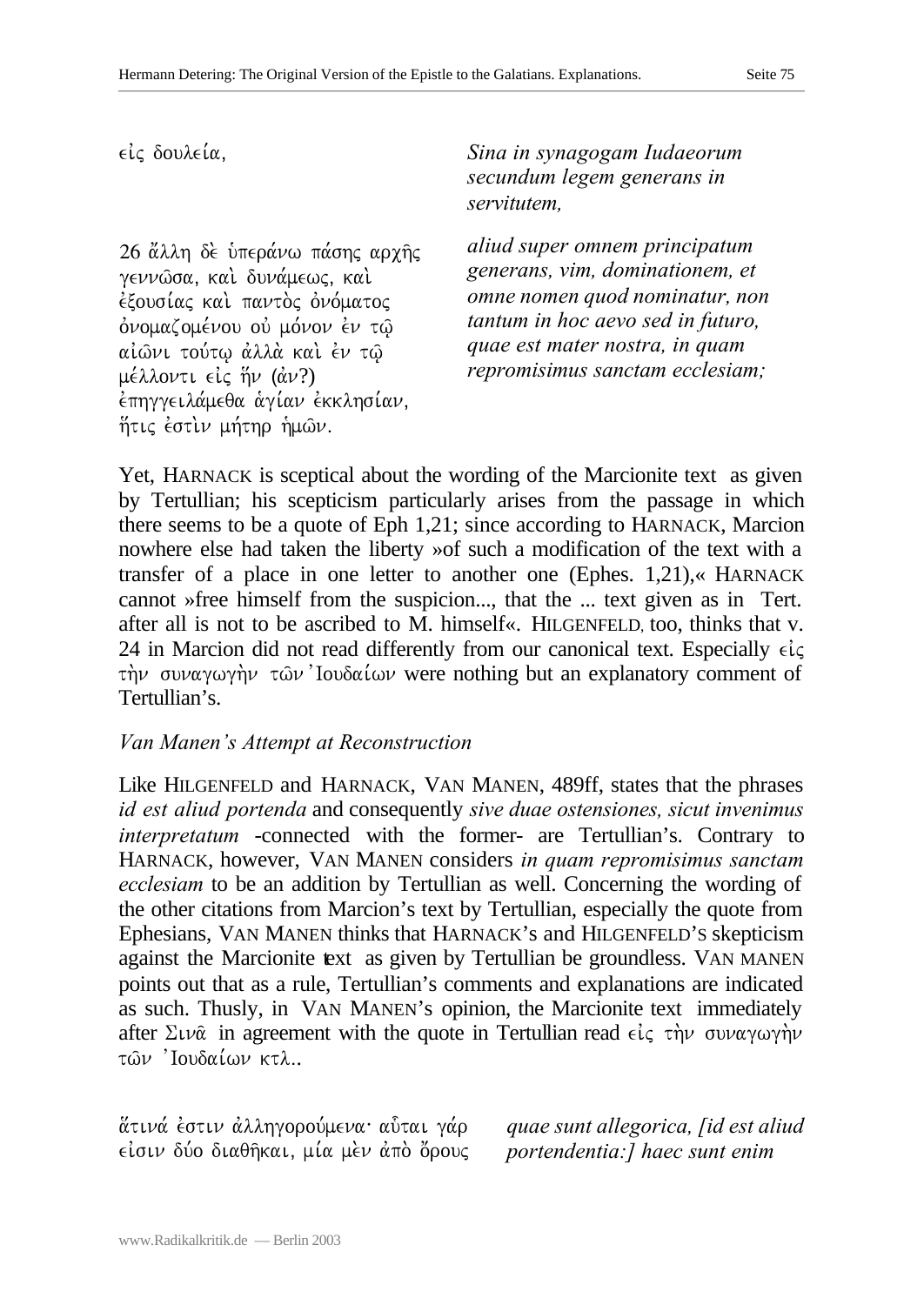Σινα, είς την συναγωγήν των Ίουδαίων κατὰ νὸμον εἰς δουλείαν γεννώσα, μιά δέ ύπερ πάσαν δυναστείαν (δύναμιν, κυριότητα καί παν όνομα ονομαζομένου, ού μόνον εν τω αίωνι τούτω άλλά καὶ ἐν τῷ μέλλοντι) γεννώσα, ήτις έστιν μήτηρ ήμων·

*duo testamenta, [sive duae ostensiones, sicut invenimus interpretatum,] unum a monte Sina in synagogam Iudaeorum secundum legem generans in servitutem,aliud super omnem principatum generans, vim,* 

*dominationem, et omne nomen quod nominatur, non tantum in hoc aevo sed in futuro, quae est mater nostra, [in quam repromisimus sanctam ecclesiam;]*

# *Presumptive Wording*

l

In my opinion, HARNACK's translation — in addition to his sticking to *in quam repromisimus sanctam ecclesiam*, which surely is an addition or a comment of Tertullian's — is not convincing in the following places:

1. Instead of translating *testamenta* by  $\epsilon \pi \iota \delta \epsilon \iota \xi \epsilon \iota \zeta$  or  $\epsilon \mu \delta \epsilon \iota \xi \epsilon \iota \zeta$  (s. Rom 3,25; Phl 1,28), the term  $\delta \alpha \theta \hat{\eta} \kappa \alpha \iota$ , better corresponding to the NT linguistic usage, should have been used (cf. Rom. 9:4; 11:27; I Cor 11:25; II Cor 3,6.14: Gal. 3,15.17; Eph. 2:12 Heb. 7:22; 8,6 etc.)<sup>10</sup>.

<sup>&</sup>lt;sup>10</sup>HARNACK has explained his argument in great detail,  $52f^*$ : Marcion had altered the text, "because he didn't want to allow two Covenants being mentioned here, as if there be a formal relationship between the acts of the Creator-God and those of the Good God, (in Luk. 22,20, too, M. erased the word ,new' with ,Covenant' because he did not know two Covenants), but only two ,verifications'". HARNCKS's explanation is attractive. But, – independent of the question whether it was Marcion or the Catholic editor who changed the text – we have to draw attention to II Cor 3,6: καινής διαθήκης, ού γράμματος άλλά πνεύματος, where Marcion's version, even according to HARNACK, is identical with the Catholic one. Should we not here as well – if we accept HARNACK'S argument – expect a modification or an erasure (likewise II Cor 3,14)? On the other hand, it's a striking feature that an accumulation of the  $\delta \mu \alpha \theta \eta$  ( $\eta$ ) and  $\sigma$  in the very passages which in our view belong to a Catholic edition: Rom 9,4; 11,27; Gal 3,15.17; probably I Cor 11,25 as well (Eph 2,12 is a particularly difficult problem). All in all, it's quite difficult here to arrive at a conclusion.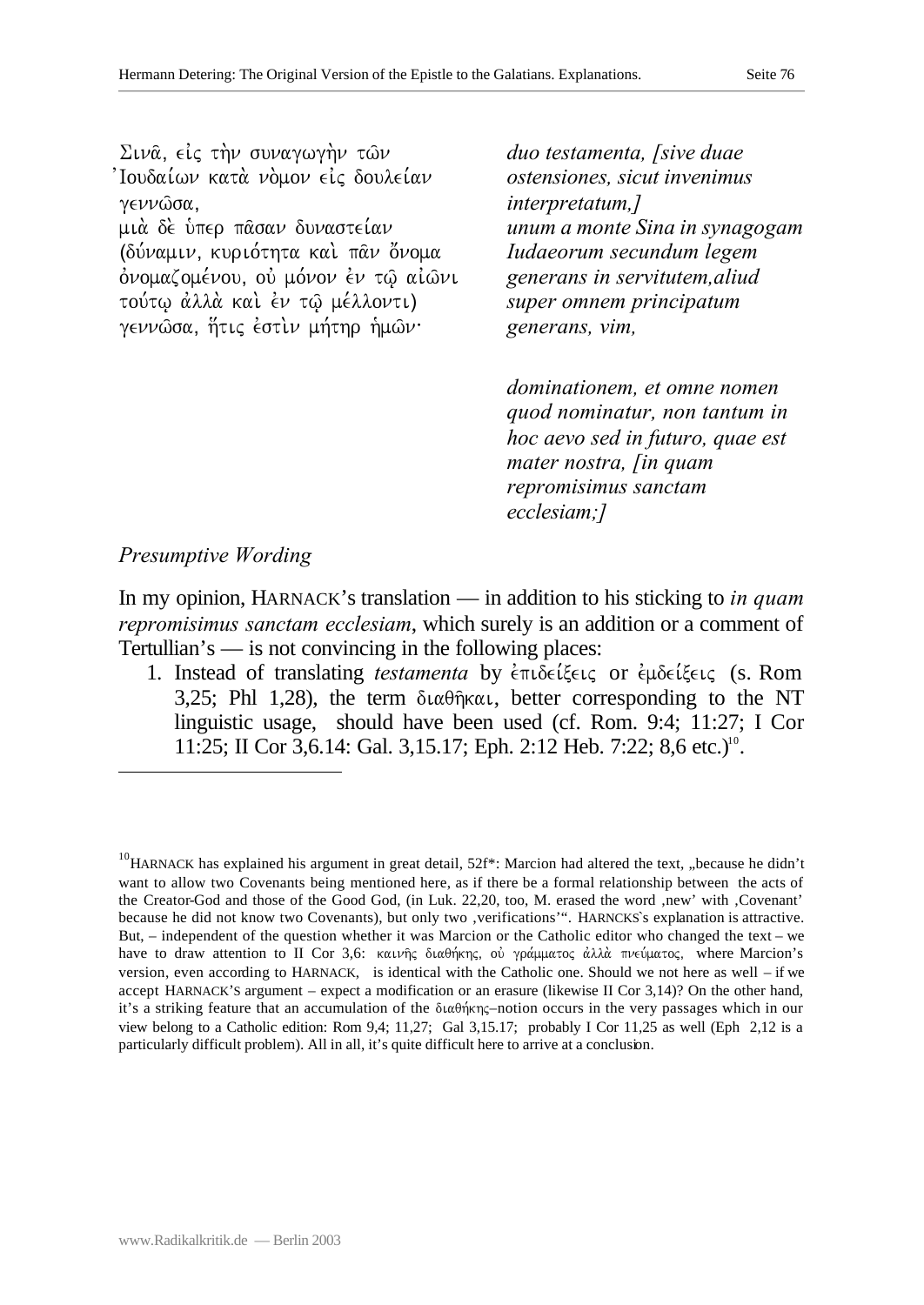2. Instead of  $\alpha\lambda\eta$  de. (in HARNACK's numeration v. 26)  $\mu\alpha$  de. should have been chosen to get a correct connection with  $\mu\alpha \mu e \nu$  of the first half of the phrase.

VAN MANEN's translation, in my opinion, is not quite correct in the following places: 1. He does not keep the order of words of *secundum legem generans in servitutem*: instead of κατά [τόν] νὸμον γεννῶσα εἰς δουλείαν VAN MANEN translates  $\kappa \alpha \tau \alpha$   $\nu \partial \mu \partial \nu$   $\epsilon \iota \zeta$  δουλείαν γεννώσα. The question, whether before  $\nu \acute{o} \mu \acute{o} \nu$  there was a definite article (HARNACK) or whether there was not (VAN MANEN), can, in my opinion, not be settled, since Latin has no definite articles. — Likewise the order of words in *aliud super omnem principatum generans* should have been kept: s. correctly HARNACK. — Whether in the Greek translation of *super omnem principatum generans, vim, dominationem* the first two terms — as in Eph 1,21 — should be connected by kai. (see HARNACK) can i.m.o. not be decided on.

2. The translation of the quote 1,21 from Ephesians does not accurately take into account the wording of its corresponding place: therefore  $\dot{v}$   $\pi \epsilon \rho \dot{\alpha} \nu \omega$ instead of  $\hat{v}$ <sub>n</sub> $\hat{e}$  $\rho$ .

I.m.o., the Marcionite text might have read:

<u>άτινά έστιν άλληγορούμενα· α</u>ύται γάρ είσιν δύο διαθήκαι, μία μεν άπό όρους Σινα, είς την συναγωγήν των 'Ιουδαίων κατὰ [τόν] νὸμον γεννῶσα είς δουλείαν,

μιὰ δὲ ὑπεράνω πάσης αρχῆς γεννῶσα, [καί] δυνάμεως, [καί] έξουσίας και παντός ονόματος ονομαζομένου, ού μόνον έν τω αίωνι τούτω άλλά και έν τώ μέλλοντι· ήτις έστιν μήτηρ ήμων·

*quae sunt allegorica, [id est aliud portendentia:] haec sunt enim duo testamenta, [sive duae stensiones, sicut invenimus interpretatum,] unum a monte Sina in synagogam Iudaeorum secundum legem generans in servitutem, aliud super omnem principatum generans, vim, dominationem, et omne nomen quod nominatur, non tantum in hoc aevo sed in futuro, quae est mater nostra, [in quam repromisimus sanctam ecclesiam;]*

# *Discussing the question: Which is the Original Version?*

one will with great certainty have to favour the Marcionite variant when taking into account the following criteria: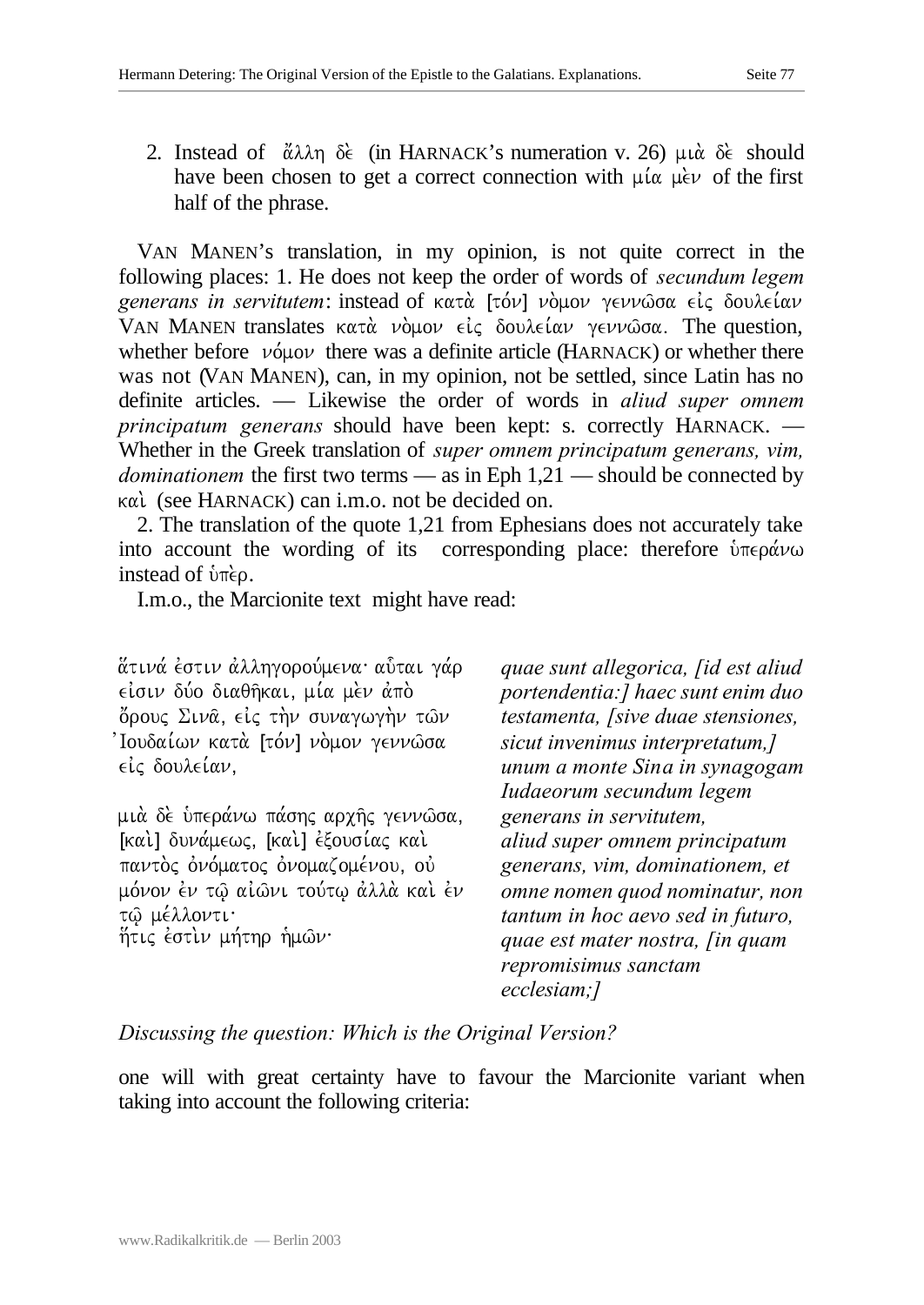1. In v. 24 there is a *rupture* of *syntax*: As noticed already by LIETZMANN in his commentary, 251, »the interpretation beginning with  $\mu \alpha$ .... is not continued in this form« (cf. VAN MANEN, too). Corresponding to  $4,24 \mu\alpha \mu\epsilon \nu$ , one would expect  $\mu \alpha$   $\delta \epsilon$ . Yet only the *Marcionite* variant (if only Tertullian's *unum-aliud* is translated correctly) has a logical link with that  $\mu \alpha$   $\mu \epsilon \nu$ .

2. Between passage 25-30 (suspect of being an insertion) and the other parts of the letter *differences and particularities of language* can be found: in 4,25 and 26 the author talks about  $\dot{\eta}$   $\nu\hat{v}\nu$  (25) or  $\dot{\eta}$   $\ddot{\alpha}\nu\omega$  'Iepovo $\alpha\lambda\dot{\eta}\mu$  (26). Instead, in 1,17.18, 2,1 the original author uses the term — predominant in LXX (s. BAUER, Wörterbuch, Sp. 737) —  $I\epsilon \rho$ οσόλυμα. Συστοιχ $\epsilon \nu$  (= »to have the same cipher - character« (LIETZMANN, at the place), or »to be in the same sequence«, ThW VII, 669); 4,25, is a hapaxlegomenon.

3. IN V. 25.26 there is a *rupture of thought*. In v. 26; the Jerusalem above, h`  $\ddot{\alpha}\nu\omega$  'I $\epsilon$ ρουσαλήμ, is called 'our Mother'. This is uncomprehensible, because the context is just not about a *present institution* we already belong to. The contrast developed in 25.26 is between  $\dot{\eta}$   $\nu\hat{v}\nu$  and  $\dot{\eta}$   $\ddot{\alpha}\nu\omega$  'Iepougaln. former indicating a present, the latter a *future* (eschatological) insttution. But so the latter hardly can be said to be the »Mother« of those in faith. Obviously the editor in a further *eschatological* interpretation of the Sara-Hagar typos (4,22) (attached to 4,24) lost touch with the original skopos of 4,22ff and is now hardly able to connect these lines with the original  $\eta \tau \iota \zeta \partial \tau \iota \nu$   $\mu \eta \tau \eta \rho$  $\eta\mu\omega\nu$ . Faith alone,  $\pi\omega\tau\varsigma$ , (which after all that has been discussed, is the only possible referent), can be said to be — now — and not only in a future world — »our Mother«.

4. Whereas the author in 4,26 uses *1. pers. pl.* (ήτις έστιν μήτηρ ήμων), in 4,28 *2. pers. pl.* is used (ύμεις δέ, άδελφοί, κατά Ίσαάκ έπαγγελίας τέκνα  $\dot{\epsilon}$ στέ); in 4,31 symptomaticlly 1. pers. pl. reappears (διό, άδελφοί, ούκ έσμεν παιδίσκης τέκνα άλλά της έλευθέρας). Cf. O'NEILL 63.

5. In respect of the quoted phrase, the conclusion 4,31 does not appear to be compelling and rather seems to refer backwards to 4,26. From the O.T. quotes neither follows that the »Jerusalem above« be free, nor that it be our Mother. Cf. VAN MANEN, who – in contrast to the canonical text, in which a series of problems arise – cannot detect contradictions in the Marcionite version:

»One after the other the two metaphors are explained and then the conclusion from the reference to the Law, beginning in v.22, is summarized in short form. What Scripture says about Ismael and Isaac, must be explained allegorically. We have two metaphors, of which one refers to the Law, the other to Faith, in this letter opposed to the Law. The latter begins on mount Sinai and ends with the synagogue of the Jews. It produces slavery. Faith, on the contrary, elevates its sons above all imaginable powers; it allows them to be entirely free, not only in the present time, but in the future as well. Faith,  $\pi \omega \tau \zeta$ , is our Mother. That's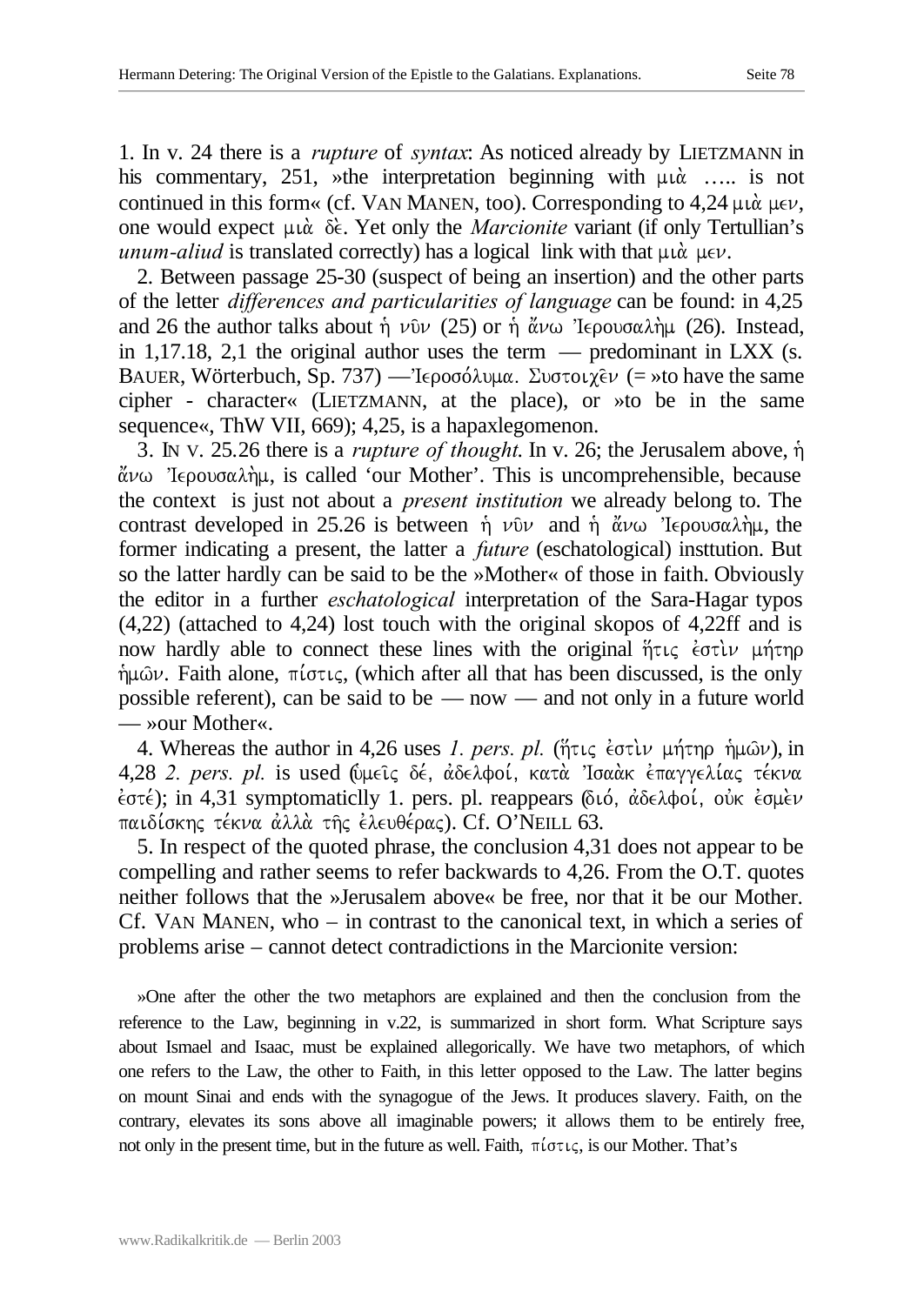why we, finally returning to the word of the Law, -which the argument was all about- are not sons of the slave, but of the free woman«. Van Manen therefore considers it a reasonable conclusion, »that the frequently mentioned Catholic editor of our letter thought the praise of faith at the expense of the Law too anti-Jewish for his intended readers; that he therefore shortened it considerably; that he tried to turn the metaphors to the fore to another direction, v.25,26; that he tried to support what he thought to have said well by means of a few quotes, v.27, 30; that he carefully enabled Jewish minded Christians to find consolation in the idea that they were and remained children of the promise,  $\kappa \alpha \tau \dot{\alpha}$  'Io $\alpha \dot{\alpha} \kappa$ , v.28«.

#### *32. Gal 5,1*

| $#55)$ Gal 5,1                                                           | $\hat{\eta}$ έλευθερία > τη έλευθερία | cor |
|--------------------------------------------------------------------------|---------------------------------------|-----|
| Marc 5.4.9                                                               |                                       |     |
| $#5$ ), <i>Appendix B</i> , Clabeaux: $\hat{\eta}$ for $\tau \hat{\eta}$ |                                       |     |

## *Textual Evidence*

Marc 5.4.9: *»Qua libertate Christus nos manumisit, nonne eum constituit manumissorem qui fuit dominus?«* Tert Marc 5.4.9: »Et merito. Non decebat manumissos rursus iugo servitutis, id est legis adstringi, iam psalmo adimpeto...«

All scholars acknowledge that here Tertullian correctly gives the wording of the Marcionite text.

The question, however, whether the Marcionite text is the more original one, gets different answers. While HILGENFELD, HARNACK i.a. don't even deal with the problem, VAN MANEN, 492-493, after thoroughly comparing the variants, arrives at an answer to the positive: in his opinion, the Marcionite variant fits the context of the entire letter better, consequently the canonical text is easier to be explained out of the Marcionite than the other way round. »'For freedom Christ has set us free; stand fast therefore, and do not submitagain to a yoke of slavery' is perfectly compatible with the ideas that Christ redeemed us from the curse of the Law, 3,11; that Christians are called sons of the free woman, in contrast to the sons of the slave, that are under the Law and were born  $\kappa \alpha \tau \dot{\alpha}$  σάρκα i.e. κατ $\dot{\alpha}$  νόμον είς δουλείαν, and are in the slavery of the Law, 4,23-31; and that therefore there is a sharp antagonism between on the one hand the Law and on the other hand the Gospel or Faith or Freedom. Stand fast for freedom, that consequently means as well: turn your back on the Law«.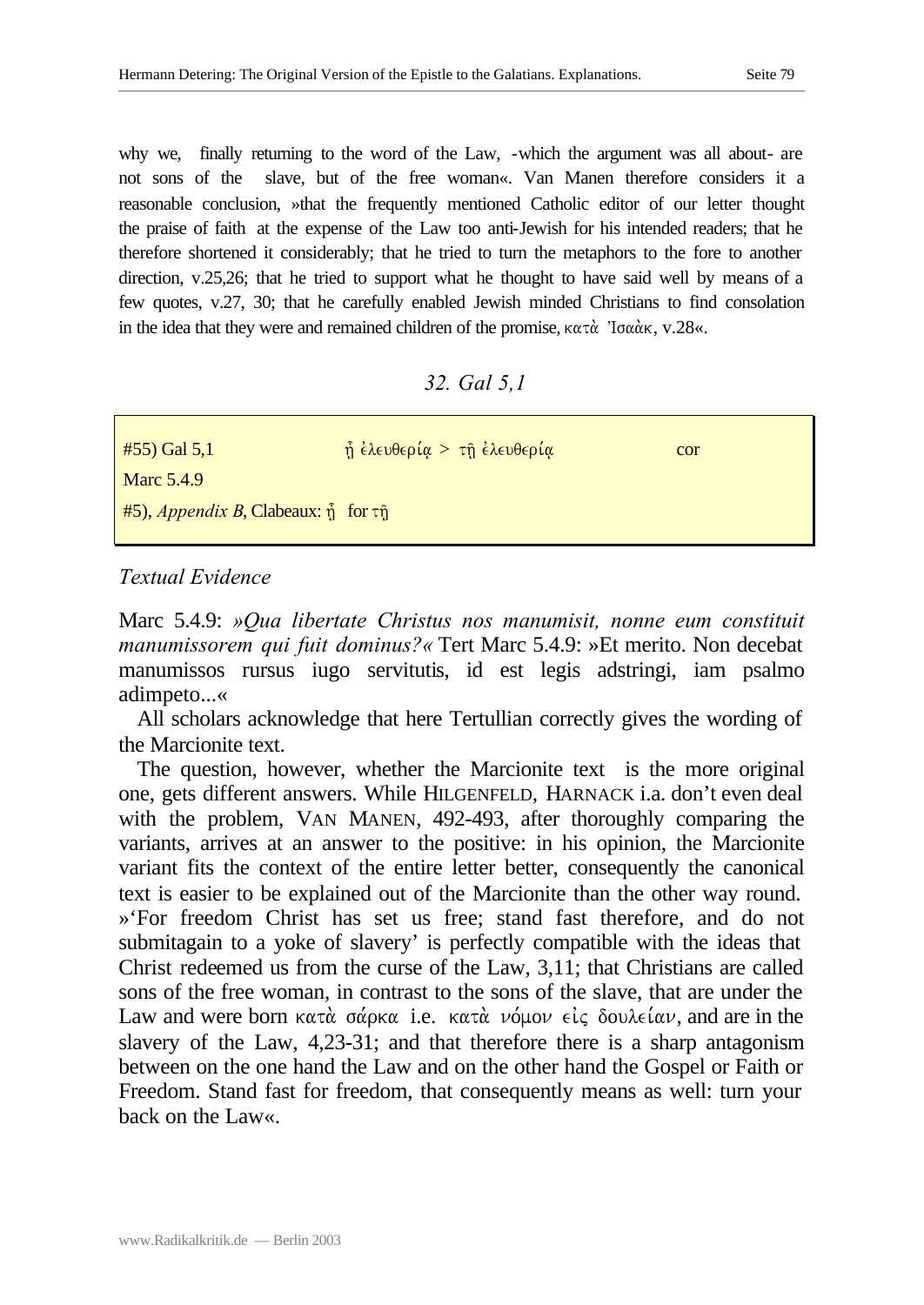According to VAN MANEN, the sharp opposition of *Law and Freedom*, indicated in 5,1, could easily be weakened by splitting up the verse in two parts: that way the importance of redemption through Christ was to be reduced and antinomist consequences excluded.

In my opinion, there is another piece of circumstantial evidence for VAN MANEN'S assumption to be correct: the peculiar use of the word  $\sigma \tau \eta \kappa \in \mathcal{V}$ , elsewhere in Paul's letters only occurring in II Thess 2,15 (an interpolated passage as well). Whereas  $\sigma\tau\gamma\kappa\epsilon\psi$  in Rom 5,2; 14,4; [I Cor 15,1] 16,13; II Cor 1,24; Phil 1,27; 4,1; I Thess 3,8 appears as  $\sigma \tau \eta \kappa \in \mathcal{V}$ , it is here, as in II Thess 2,15, used in the absolute (SCHLIER 230). Such a use of the word seems to be derived from the language of the Septuagint, which usually translates the (likewise absolute) Hebraic  $\gamma$  (= to stand, e.g. before God; cf. Ex 14,13: »Fear not, stand firm, and see the salvation of the LORD, which he will work for you today«) by  $\sigma \tau \eta \kappa \in \mathcal{W}$ . Since we have frequently noticed a Jewishsynagogual tint in the language of the Catholic editor, (LXX-influx), the peculiar use of the term  $\sigma\tau\eta\kappa\epsilon\psi$  seems to give away his hand.

#### *33. Gal 5,3.4*

| $#56$ ) Gal $5,3$ | μαρτύρομαι δε πάλιν                                                  | cor   |
|-------------------|----------------------------------------------------------------------|-------|
|                   | <u>ὅτι ἀνθρώπος περιτετμημένος</u>                                   |       |
|                   | όφειλέτης έστιν όλον τον νόμον πληρώσαι.                             |       |
|                   | > μαρτύρομαι δε πάλιν                                                |       |
|                   | παντι άνθρώπω περιτεμνομένω ότι                                      |       |
|                   | όφειλέτης έστιν όλον τον νόμον ποιήσαι.                              |       |
|                   | Marc 5.4.9; Epiphanius Pan 42.11.8 (120,11f) = Pan 42.12.3 (156,21f) |       |
| $#57)$ Gal 5,4    | καταργείτε το σημείον της δουλειας                                   | incor |
|                   | > κατηργήθητε άπό Χριστοῦ                                            |       |
|                   |                                                                      |       |

## *Textual Evidence*

Epiphanius Pan  $42.11.8$  (120,11f) = Pan  $42.12.3$  (156,21f); at the second place περιτετμημένος; (HARNACK 77\*): μαρτύρομαι δε πάλιν ότι άνθρώπος περιτετμημένος όφειλέτης έστιν όλον τον νόμον πληρώσαι.

HARNACK, 77\*, HILGENFELD, 443, and VAN MANEN, 493f, consider the text as quoted by Epiphanius the authentic Marcionite variant..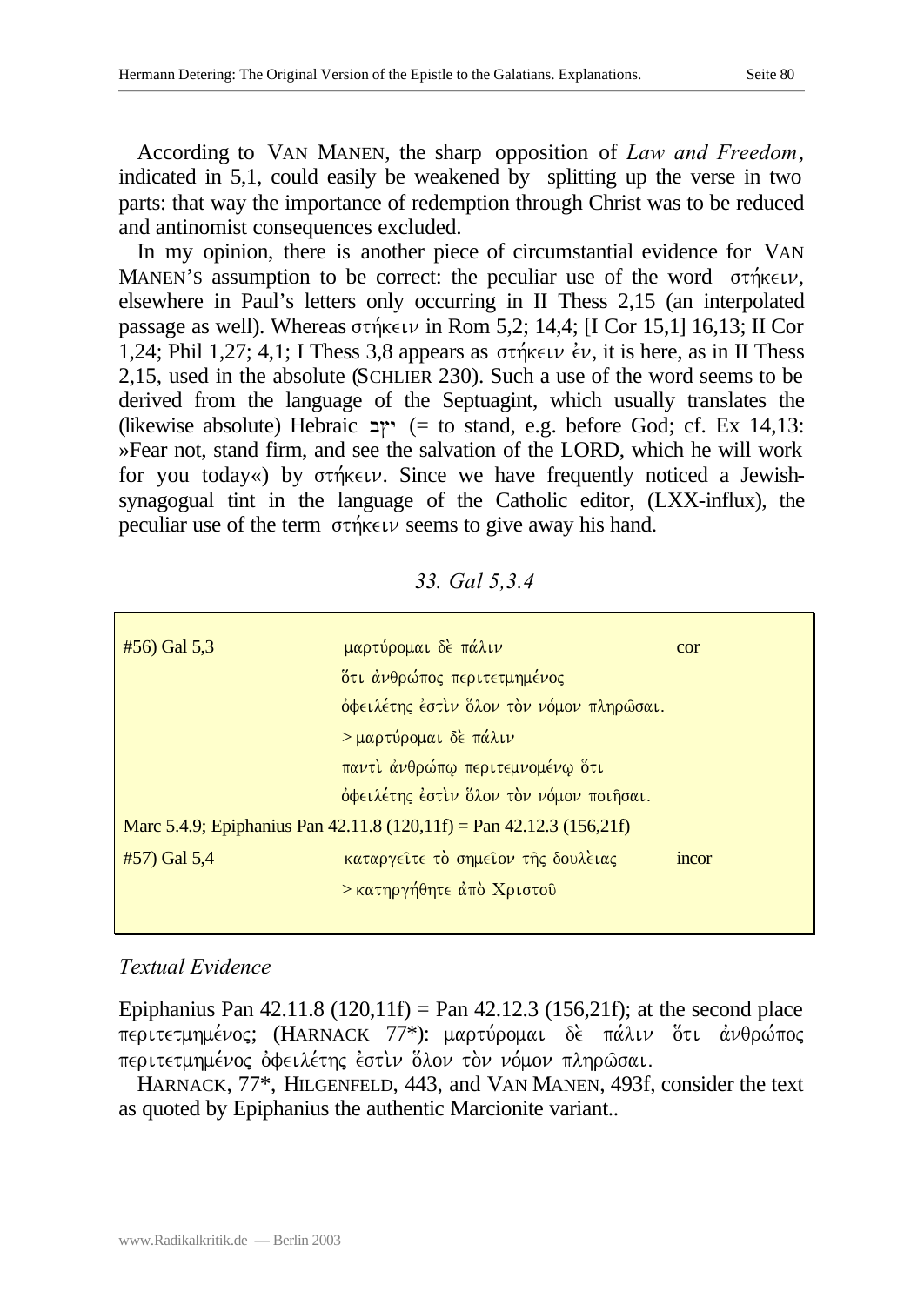VAN MANEN is the only one to discuss the question, whether the Marcionite text or the canonical, i.e. the Catholic text is the original one. In his opinion, the Marcionite text, in which we have a *perfect tense* ( $\pi \epsilon \rho \tau \epsilon \tau \mu \eta \mu \epsilon \nu o \varsigma$ ) instead of a *present* (περιτεμνόμενος) and a *nominative* (άνθρώπος) instead of the  *(* $\pi \alpha \nu \tau i$  $\dot{\alpha} \nu \theta \rho \dot{\omega} \pi \omega$ *) is the older one. According to VAN MANEN, the* reason for a modification probably was that later the Catholic side transferred what Paul had said concerning those that *had been circumcised* (perfect), to those, who were *going to have themselves circumcised* (the then present). Yet, originally only the *already circumcised* could have been intended. VAN MANEN, 493: »The surgery [i.e. circumcision] then did not take so much time as to enable people to fulfill the entire Law in the meantime«.

Another noteworthy peculiarity of the Catholic text is  $\mu\alpha\rho\tau\gamma\rho\rho\mu\alpha\iota$  with personal dative. This form is not found elsewhere in »Paul«; ( $\delta\iota\alpha$ -) $\mu\alpha\rho\tau\delta\rho\alpha\mu\alpha\iota$ with dative, on the contrary, sometimes occurs in Luke, e.g. in Acts (15,8; 20,26). This again, i.e. the *style of the Septuaginta*, reminds us of the Catholic editor .

Finally, VAN MANEN draws attention to a statement of Tertullian's, which might suggest that Marcion's Paul had said something else which then fell victim to the editor's scissors: 5.4 reads: »De servitute igitur exemptos ipsam servitutis notam eradere perseverabat, circumcisionem«. Based on this quote in this context, VAN MANEN assumes that Marcion's Paul required those that had been circumcised to reverse the mark of circumcision. VAN MANEN thinks, the original text might have read κατηργείτε τὸ σημείον της δουλειας instead of  $\kappa\alpha\tau\eta\rho\gamma\eta\theta\eta\tau\epsilon \dot{\alpha}\tau\dot{\delta}$  Xptorov. That's an appealing — though highly insecure!— assumption.

*34. Gal 5,6*

| $#58$ ) Gal 5,6  | $\left[-\dot{\epsilon}\nu\right.$ γάρ Χριστώ 'Ιησοῦ οὔτ $\epsilon$ | $n_{\text{lq}}$ |
|------------------|--------------------------------------------------------------------|-----------------|
|                  | περιτομή τι ίσχύει οὔτε άκροβυστία                                 |                 |
| <b>VAN MANEN</b> | άλλά πίστις δι' άγάπης ένεργουμένη.                                |                 |

VAN MANEN, 523, had assumed 5,6 to be a Catholic insertion. His argument for that assumption is quite comprehensible, though there is no textual evidence to back it (but s. below) — which is why VAN MANEN only adduces it in Abschnitt III (*Wijzigingen, die niet door getuigen zijn gestaafd = Modifications not supported by textual evidence)*: After 5,2-5 had emphatically shown that circimcision and faith are by no means compatible (eva.n perite,mnhsqe( Cristo.j u`ma/j ouvde.n wvfelh,sei), 5,6 is quite a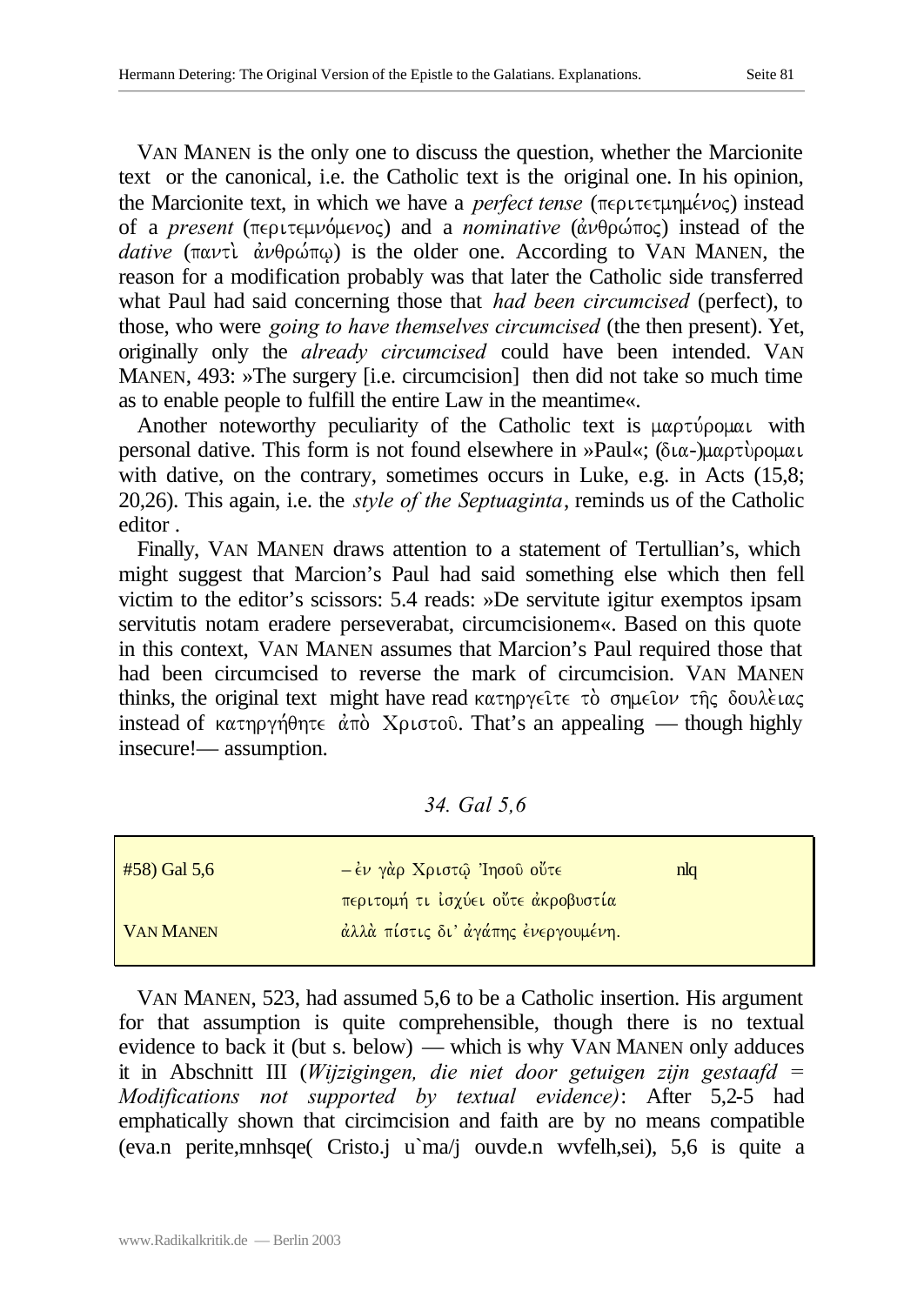surprise for any reader. Those that might object with the argument that 5,6 did not at all adress uncircumcised Gentile Christians that only now wanted to be circumcised or had just been circumcised, but rather (since birth) circumcised Jewish Christians, would have to take into account that there is nowhere a hint at such a distinction in the text itself— and that the original author most probably didn't have it in mind. The repetition of the particle ga.r, (used already in 5,5) is clumsy style, the more so, since there is nothing in the sentence that could be interpreted as a substantiation of what was said in 5,5.

A serious *objection,* however, against VAN MANEN'S conjecture might be the fact that Tertullian in Marc 5.4.10-11 seems to allude twice to Gal 5,6:

*Denique si circumcisionem ab alio deo veniens excludebat, cur etiam praeputiationem negat quicquam valere in Christo, sicut et circumcisionem? ... Et in nomine eius nationes credunt, illius fidei quam dicendo per dilectionem perfici sic quoque creatoris ostendit.*

Though Tertullian's reference is a weighty argument against VAN MANEN'S assumption of 5,6 to be the work of an editor, we have, in defense of VAN MANEN, to draw attention to the fact that -as has been proved- Tertullian in other places as well deviates from his fundamental principle, namely to fight Marcion with his own weapons, i.e. with his own recension of the Paulina (cf. the annotations to Gal 2,2: Tertullian's »quote« *ne in vacuum tot annis cucurrisset aut curreret*) — be it because the edition of the Marcionite *Apostolus* used by Tertullian already contained some Catholic revisions, or be it because he had more or less frequently to deviate from his methodical basis for polemical (i.e. tendentious) reasons.

*35. Gal 5,9*

| #59) Gal 5,9                                       | $\delta$ ολοί $>$ (υμοί | cor |
|----------------------------------------------------|-------------------------|-----|
| Epiph Pan $42.11.8$ (120,13f) = $42.12.3$ (157,1f) |                         |     |
| Clabeaux #14) App A $(cor)$                        |                         |     |

## *Textual Evidence*

Epiphanius Pan 42.11.8 (120,13f) = 42.12.3 (157,1f):  $\dot{\alpha}v\tau\dot{\alpha}$  του μικρά ζύμη δλον το" φύραμα ζυμοι έποίησε δολοι.

From HILGENFELD, 443, to CLABEAUX, 86, 152 scholars time and again expressed their doubts whether the variant  $\delta$ o $\lambda$ oi (to forge) instead of  $\zeta$ u $\mu$ oi (to sour), evidenced as Marcionite by Epiphanius (but occurring elsewhere, too : D\*; Goth Bas Const; lat; Lcf), really be a modification by Marcion, or whether contrariwise the Catholic text be the secondary one. We might indeed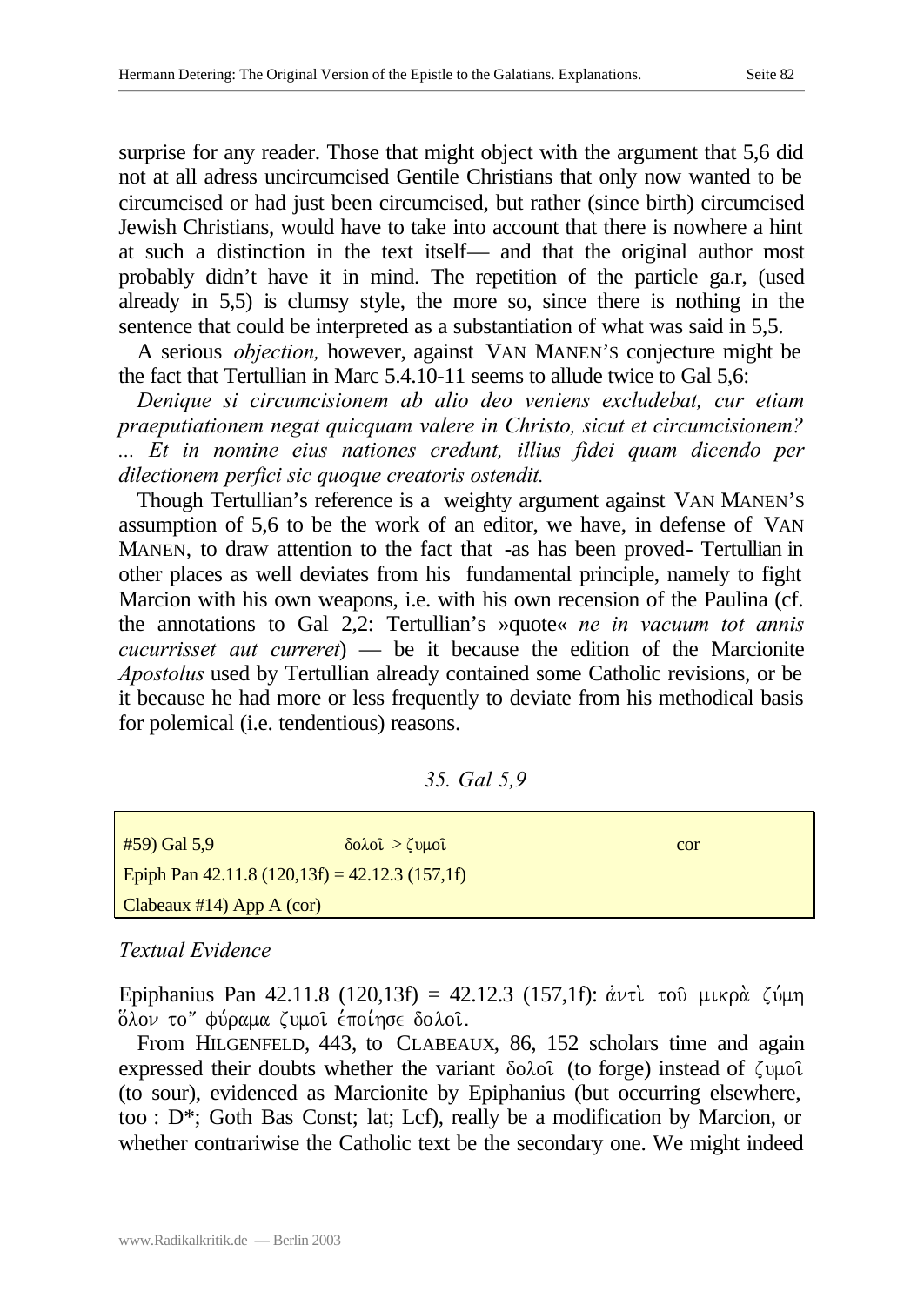have here a later harmonizing with I Cor 5,6 ( our older of  $t_i$  μικρά ζύμη  $\delta$ λον τὸ φύραμα ζυμοῖ;). Why an ordinary transcriber should have changed  $\zeta$ <sub>U</sub>µoi into  $\delta$ o $\lambda$ oi is quite difficult to explain. Moreover, the unmistakably negative  $\delta$ o $\lambda$ o $\hat{\iota}$  is better integrated in the context than the ambivalent  $\zeta \psi$ and might have been replaced by the later editor because of its wry overtone (VAN MANEN, 495).

*36. Gal 5,14*

| $\#60$ ) 5,14                  | <b>[εν]</b> ύμιν πεπλήρωται                                     | cor |  |
|--------------------------------|-----------------------------------------------------------------|-----|--|
|                                | > έν ένι λόγω πεπλήρωται                                        |     |  |
|                                | Marc 5.4.12; Epiph Pan $42.11.8$ (120,15f) = $42.12.3$ (157,9f) |     |  |
| Clabeaux $#15$ ) App A (incor) |                                                                 |     |  |
|                                |                                                                 |     |  |
| $#61)$ 5,14                    | $-\dot{\epsilon} \nu \tau \hat{\omega}$                         | cor |  |
| Marc 5.4.12 Epiph Schol 5      |                                                                 |     |  |
| Clabeaux $#17$ ) App A (incor) |                                                                 |     |  |
|                                |                                                                 |     |  |

## *Textual Evidence*

Marc 5.4.12 : *»Tota enim, inquit, lex in vobis adimpleta est: Diliges proximum tuum tamquam te«.* Epiphanius, Pan 42.11.8 (120,15f) = 42.12.3 (157,9f): ο γάρ πας νόμος υμιν πεπλήρωται· άγαπήσεις τον πλησίον σου ώς  $\sigma \epsilon \alpha$ *u* $\tau \acute{\alpha} \nu$ .

## *Context*

Shortly before, Tertullian had cited Gal 5,10 — *qui autem turbat vos, iudicium feret*; Paul threatens those that trouble the communities with God's *judgement*. Polemically he asks by which God (*a quo deo?*) this judgement could possibly be pronounced? Surely not by Marcion's *optimus deus* since that God does not judge (*non iudicat*). But neither would the *creator* (= God of the Jews) condemn a maintainer of circumcision. Since (according to Marcion) there be no other to execute judgement, only he, who had determined on the cessation of the law, would be able to condemn the defenders of the law, and what, if he also affirmed the law in that portion of it where it ought (to be permanent)? Tertullian then cites the Marcionite version of 5,16: »*Tota enim, inquit, lex in vobis adimpleta est: Diliges proximum tuum*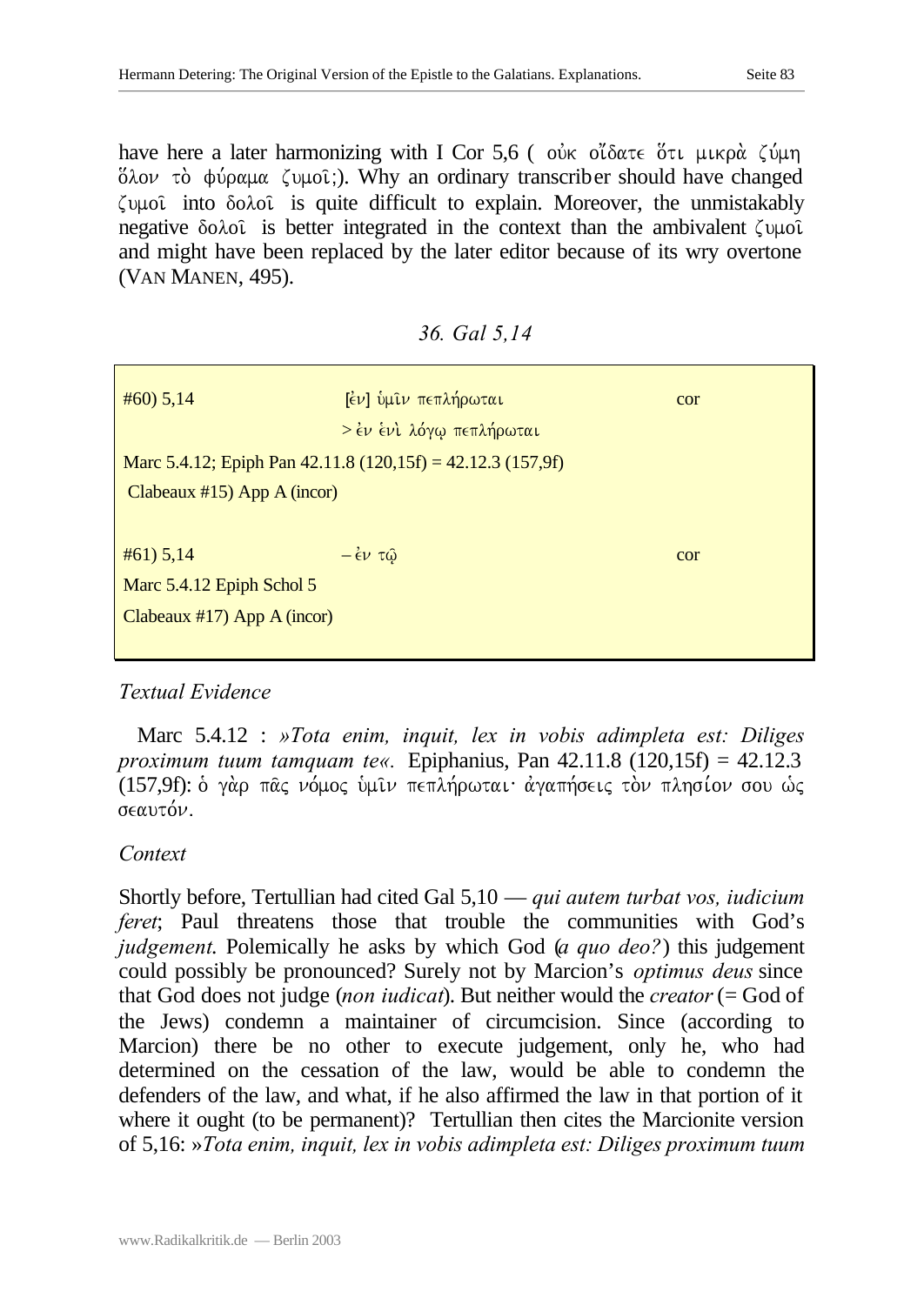*tamquam te«.* Then he he rejects the (apparently Marcionite) interpretation of the quote as if Paul had intended to say the Law had been fulfilled (*adimpleta*) and it no longer had to be fulfilled (*non adimplenda est*). If this were implied, Paul wouldn't have at the same time given the commandment to love one's neighbour as oneself. Tertullian does not interpret this commandment as a *dispendium*, but as a *compendium* of the *lex creatoris*. Therefore 'we must evermore continue to observe this commandment' (*Sed perseverandum erit semper in isto praecepto*).

#### *Reconstruction*

Based on the quotes from Epiphanius und Tertullian, it is generally assumed that Marcion in 5,14 omitted  $\epsilon \nu \dot{\epsilon} \nu \dot{\epsilon}$ . lo,  $\lambda \dot{\alpha} \gamma \omega$  (#60) and read ( $\epsilon \nu$ )  $\dot{\nu} \mu \hat{\iota} \nu$  instead.

Not settled is the question whether the phrases  $\dot{\epsilon}v \dot{\epsilon}v \dot{\epsilon} \dot{\epsilon} \dot{\epsilon}$  and  $\dot{\epsilon}v \dot{\epsilon} \dot{\epsilon} \dot{\epsilon}$  (the latter used to introduce the quote) were *erased* in the Marcionite edition or *inserted* in a Catholic recension.

HARNACK, 78\*, assumes that the the canonical Catholic text shows the original version and as to the genesis of the Marcionite text he sees the following alternative: »Had  $\acute{\epsilon}v$   $\acute{\epsilon}v$ .  $\lambda \acute{o}\gamma\omega$  accidentally been dropped after  $\acute{\epsilon}v$  $\psi$ u $\psi$  in an old Marcionite issue and had the error slipped into Tert. and Epiph. that way? Or was it M. who wrote  $\epsilon \nu$  *bulv* (and  $\epsilon \nu \epsilon \nu \lambda$  *dove)* contrasting it in thought with: 'Not in the Jews?' That's much more probable«.

VAN MANEN, on the contrary, considers the Marcionite text original since, in his opinion, the canonical version contains problems of *content* and *language*. The author, having preached in 5,3 that his fellow-believers were not obliged to »fulfill the entire Law«, would contradict himself by reinstating the *lex Creatoris* of old in 5,14 (in the sense of Tertullian's *compendium*). »Fulfillment« of the Law, as the author understood the term, meant »*fill, add what is still missing* «— just like in the original usage of the word. By no means the author had intended to summarize all stipulations of the Law in one short commandment (*compendium*), his intention had been to show — in defense of his strong request of those called to freedom to be each others' servants—, by which new Law the old commandments had been fulfilled.

In my opinion, VAN MANEN best of all does justice to both context and linguistic findings. Moreover, his explanation results in a relatively easy comprehension of the *genealogy* of the other variants:

1. The addition of  $\epsilon \nu$   $\epsilon \nu \lambda$   $\delta \gamma \omega$  is explained by the intention of a Catholic editor to take the antinomist sting out of the sentence and to interpret the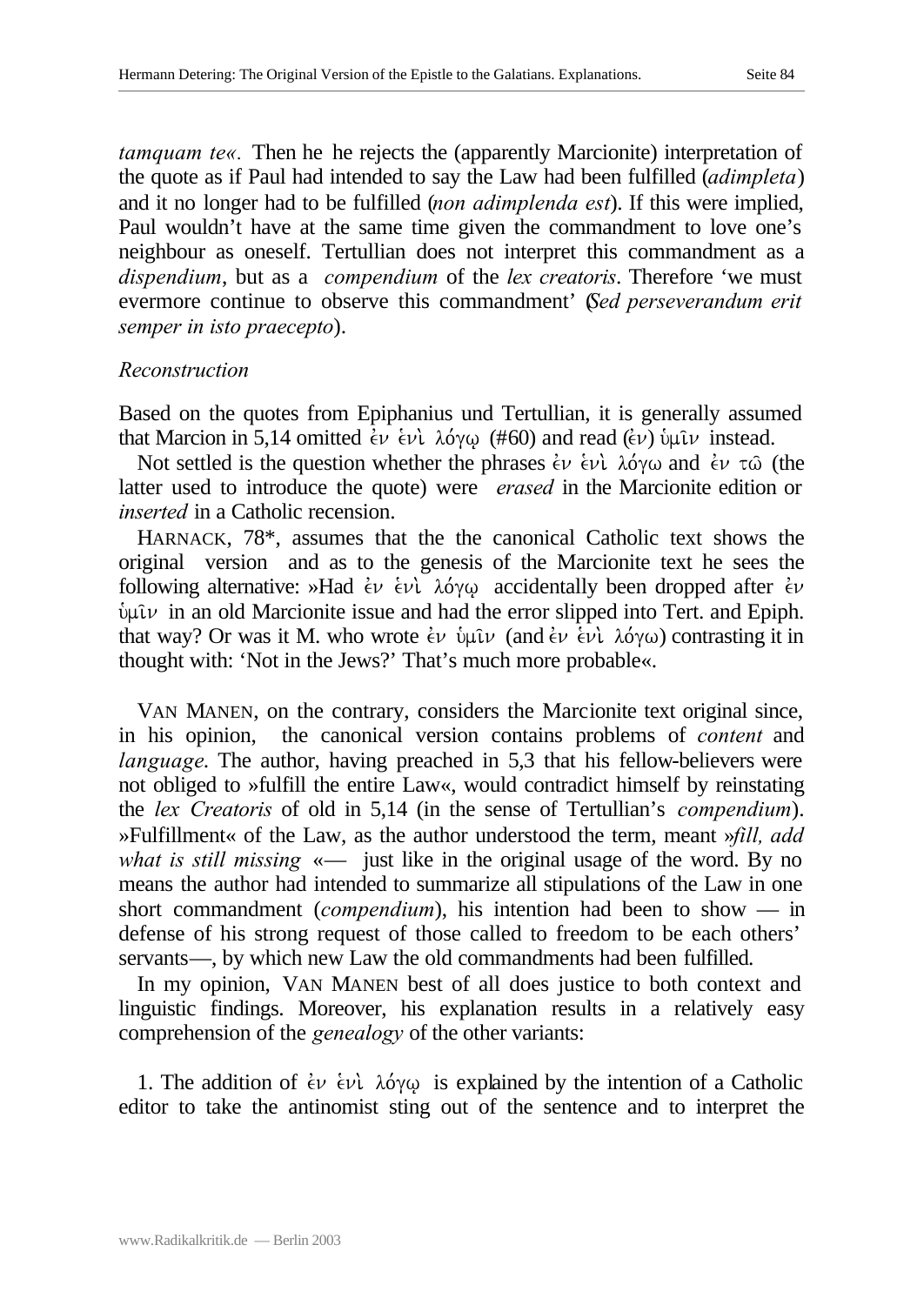fulfillment of the Law as its summary, i.e. as *compendium* in Tertullian's sense.

2. To make that result even more explicit,  $\epsilon \nu \tau \hat{\varphi}$  was later added. CLABEUX, 152, recognizes #60), #61) as (pre-) Marcionite variant.

| $#62)$ 5,20                                                                                        | είδωλολατρίαι, φαρμακείαι ><br>είδωλολατρία, φαρμακεία | n <sub>l</sub> |  |
|----------------------------------------------------------------------------------------------------|--------------------------------------------------------|----------------|--|
| Epiph Pan 42.12.3 (157,17-21)                                                                      |                                                        |                |  |
| $#63)$ 5,20                                                                                        | $\epsilon$ ρεις, ζήλοι > έρις, ζήλος                   | n <sub>l</sub> |  |
|                                                                                                    |                                                        |                |  |
| Clabeaux $#7$ ) App B:                                                                             | $\epsilon$ ρεις > έρις                                 |                |  |
| Clabeaux $#8$ ) App B:                                                                             | $\zeta$ ηλοι $>$ $\zeta$ ηλος                          |                |  |
| # $)645,20$                                                                                        | $\phi$ όνοι > $\phi$ θόνοι                             | n <sub>l</sub> |  |
| $\#$ ) 65 5, 24                                                                                    | Xριστοῦ > Xριστοῦ'Ιησοῦ                                | cor            |  |
| Epiph Pan $42,11,8(121,1f) = 42,12,3(158,22f)$<br>and P 46 DFG 0122c M latt sy – cf. Harnack $78*$ |                                                        |                |  |
| To 5,21 cf. CLABEAUX #10) App $B$ (+ καί after καθώς).                                             |                                                        |                |  |

*37. Gal 5,20.24*

## *Textual Evidence*

In his Panarion 42.12.3 (157,17-21) Epiphanius knows of some other variants, apart from those mentioned above, but they are estimated not to be of much worth (s. below), e.g.: είδωλολατρίαι, φαρμακείαι instead of είδωλολατρία,  $\phi$ αρμακεία; φόνοι instead of  $\phi$ θόνοι —but differently Pan 42.11.8 (120, 17-21):  $\epsilon\iota\delta\omega\lambda$ ολατρία, φαρμακεία, φόνοι— *Appendix B*, CLABEAUX #9: do not add  $\phi$ óvoi after  $\phi$  $\theta$ óvoi).

## *Reconstruction*

Whether Epiphanius in Gal 5,20 accurately cites the Marcionite text is a controversial issue. In the other places, the quotes from the Marcionite text seem to be correct. In my opinion, however, the question whether the latter or the canonical variant is the more authentic one, cannot be answered.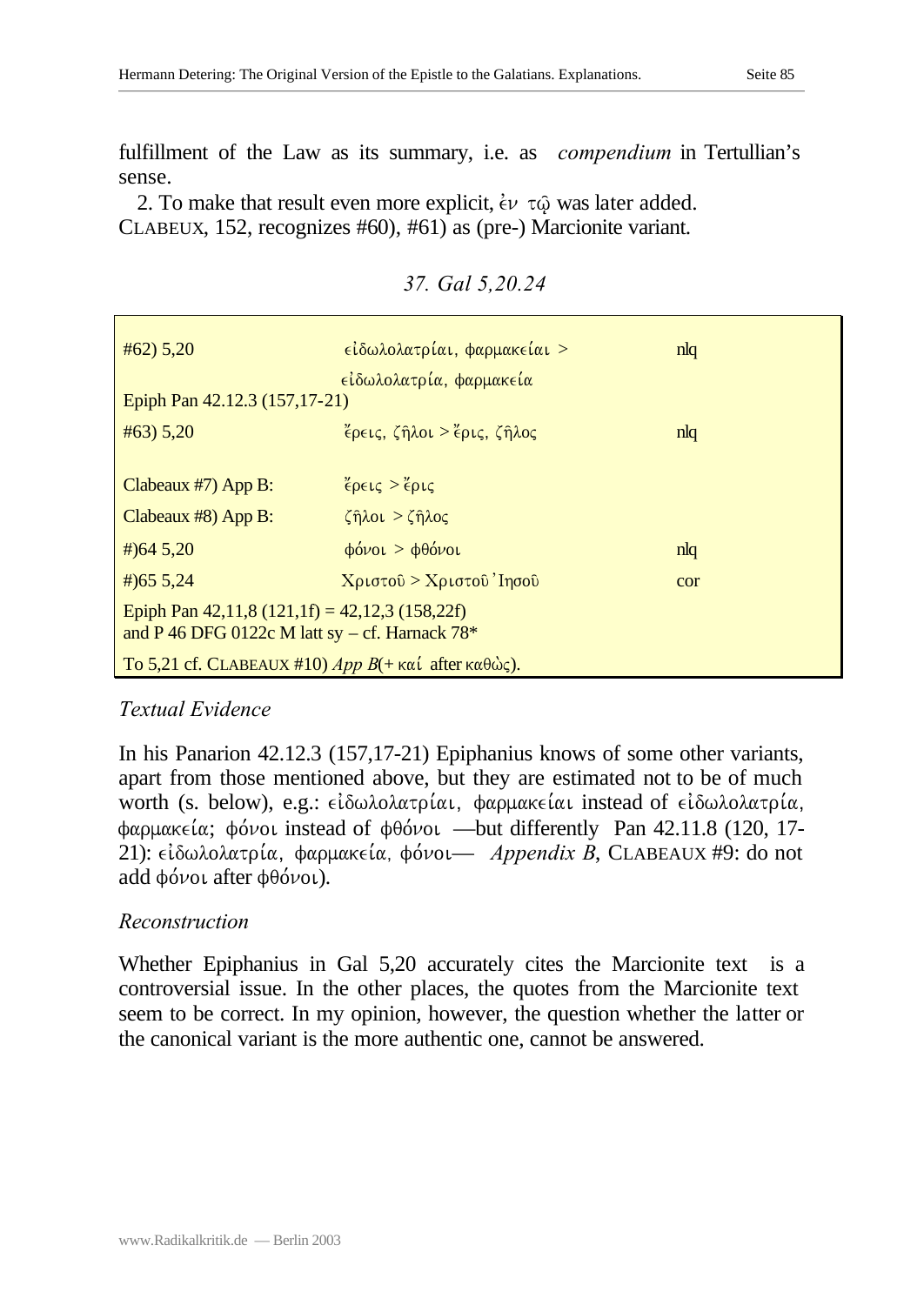*38. Gal 6,6*

 $\frac{\mu}{66}$ ) 6,6 and  $\frac{\mu}{64}$  =  $\frac{\mu}{64}$  πασιν άγαθοΐς της προσωπικής προσωπικής προσωπικής προσωπικής προσ

Orig in Jer., CommGal (PL 26 [1845] 429B, 11-15)

## *Textual Evidence*

Jer, CommGal (PL 26 [1845] 429B, 11-15): *Marcion hunc locum ita interpretatus est, ut putaret fideles et catechumenos simul orare debere et magistrum communicare in oratione discipulis, illo vel maxime elatus, quod sequatur in omnibus bonis.*

## *Reconstruction*

Whereas most scholars assume that Marcionite and canonical version were identical in this place, VAN MANEN, based on the quote from Origen in Jerome, thinks Marcion did not have  $\epsilon \nu$  πασιν αγαθοίς. His reasoning: koiv $\omega \nu \in \mathcal{W}$  (»take part in«; I Tim 5,26; I Petr 4,13; II Joh 11) be not koivour (= »share sth with s.o.«). The original author had not had in mind a *community of property*, but a *spiritual companionship of* the catechumen and his teacher. After having given the general rule in 6,4 and 5 that everybody should be able to stand on their own two feet, the author now formulates an exception of that rule: »Let him who is taught the word, live in companionship with him who teaches.« In this context there was no room for  $\dot{\epsilon}v$   $\pi \hat{\alpha} \sigma \nu$  $\dot{\alpha}$   $\gamma$  $\alpha$  $\theta$  $\alpha$ <sup>c</sup> $\zeta$ , which interprets or could possibly interpret this companionship as one of joint property.

If VAN MANEN were right (his deliberations cannot be simply dismissed entirely), in this place, too, the Marcionite text would be the authentic one.

*39. Gal 6,7*

| $#67)$ Gal 6,7 | $\bar{u}$ | n <sub>l</sub> |
|----------------|-----------|----------------|
| Marc 5.4.14    |           |                |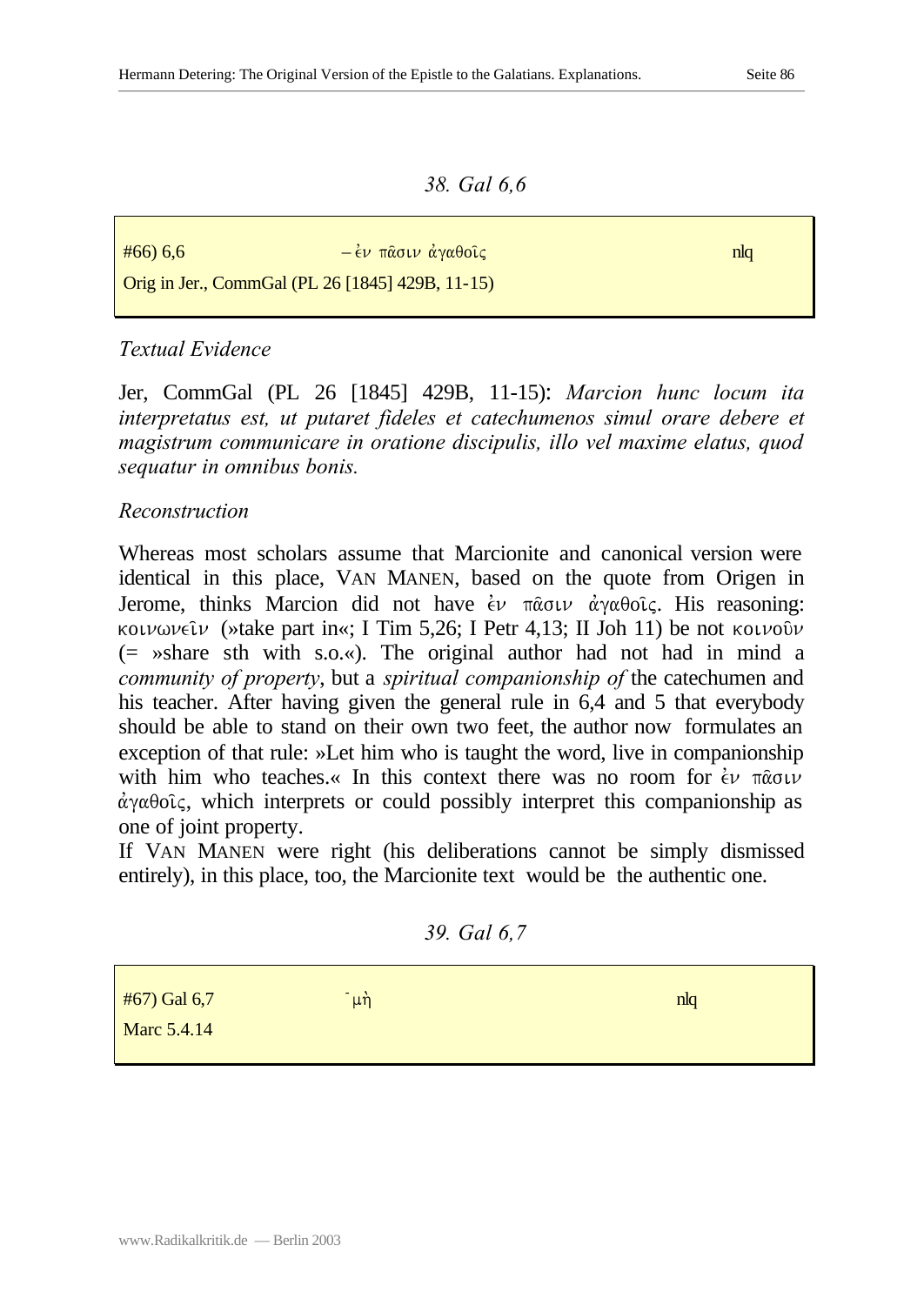#### *Textual Evidence*

Marc 5.4.14: *»Erratis, deus non deridetur. Atquin derideri potest Marcionis, qui nec irasci novit nec ulcisci. Quod quod enim severit homo, hoc et metet«.* The variant  $\pi \lambda \alpha \nu \hat{\alpha} \sigma \theta \in i \in \mathbb{S}$  commonly acknowledged to be the Marcionite one.

VAN MANEN is the only one to discuss the question whether it –an not the canonical variant- might be the original version. VAN MANEN'S opinion is that the Marcionite variant harmonize better with the »terse, harsh tone« of (original) Paul, and therefore might »very well be the more original one«.  $M\eta$ .  $\pi\lambda\alpha\nu\hat{\alpha}\sigma\theta\tau\epsilon$  be a watered down form. The editor had intended to alter the text into »a general admonition Catholic Christians could take advantage of«. — Though there is some degree of probability in these considerations, they are, on the other hand, i.m.o., not absolutely compelling.

| #68) Gal 6,9    | -καιρώ γάρ ίδίω θερίσομεν μή<br>εκλυόμενοι | cor |
|-----------------|--------------------------------------------|-----|
| #69) Gal 6,10   | $\kappa \alpha \hat{i}$ > "Αρα οὖν         | cor |
| $#70$ Gal 6,10  | καιρώ δε ίδίω θερίσομεν                    | cor |
|                 | > πρός πάντας, μάλιστα δέ                  |     |
| Marc 5.14.14-15 | πρός τους οίκείους της πίστεως.            |     |

#### *40. Gal 6,9.10*

# *Textual Evidence*

Marc 5.4.14-15: *»Bonum autem facientes non fatigemur, et Dum habemus tempus, operemur bonum ... Tempore autem suo metemus«.*

## *Reconstruction*

Though obviously Tertullian accurately cites the wording of the passage, HARNACK in his reconstruction, 79\*, rearranges it, very likely just adopting the Catholic variant: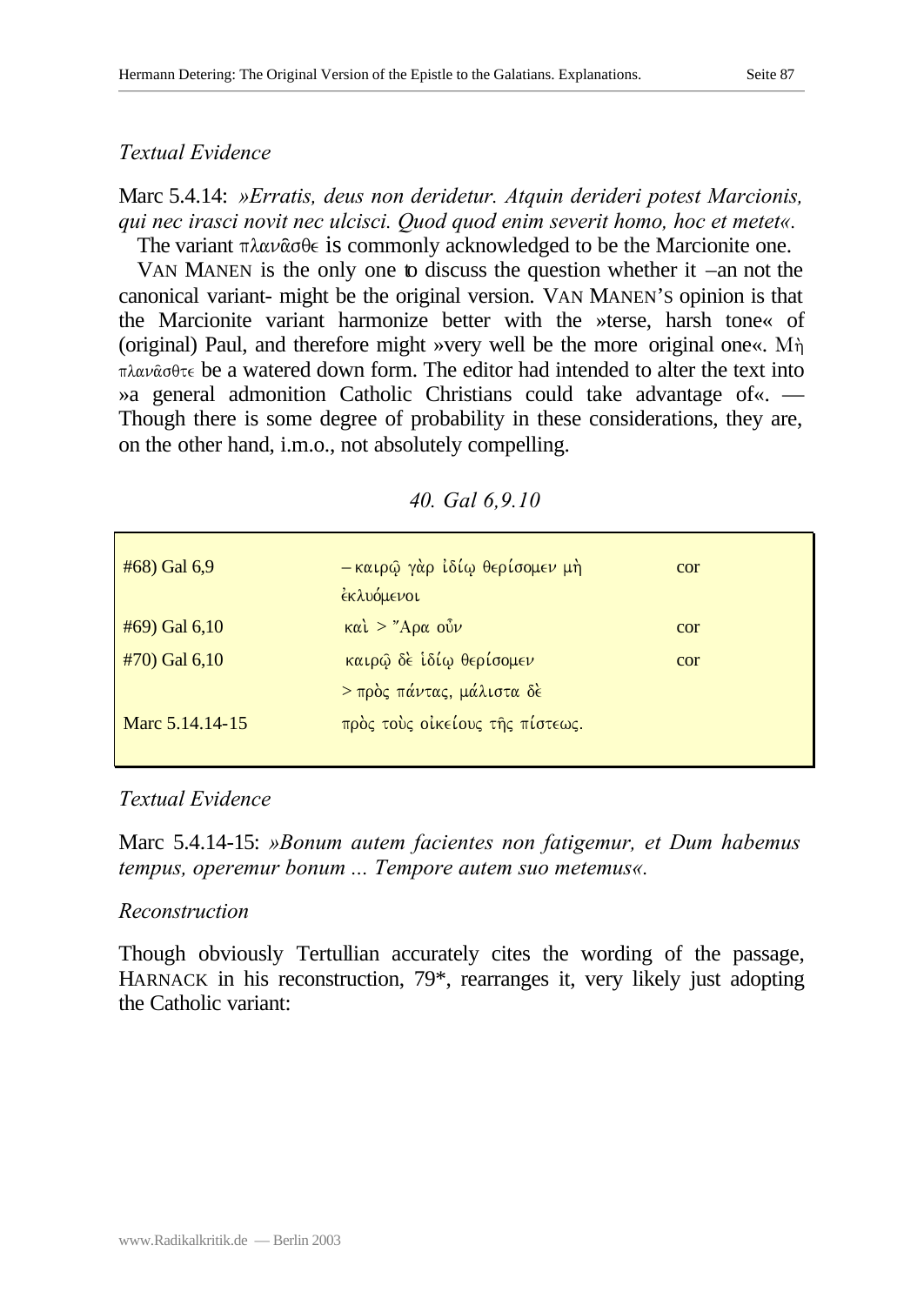HARNACK 79\*

# TERTULLIAN MARC 5.4.14+15

 $6,9$  τὸ δὲ καλὸν ποιοῦντες μὴ. έγκακώμεν

*14 Bonum autem facientes non fatigemur* 

*et Dum habemus tempus, operemur* 

καιρώ γάρ ιδίω θερίσομεν

6,10 ως <sup>z</sup>χομεν καιρον, ἐργαζώμεθα *15 Tempore autem suo metemus.* τὸ ἀγαθόν

VaN MANEN's reconstruction, 500, on the other hand, follows Tertullian:

*bonum ...*

*fatigemur*

VAN MANEN

TERTULLIAN MARC 5.4.14:

*Bonum autem facientes non* 

 $6.9$  to  $\delta \epsilon$  καλόν ποιούντες μή. έγκακώμεν

 $6,10$  καί ώς καιρον έχομεν, εργαζώμεθα τὸ ἀγαθόν·

*et Dum habemus tempus, operemur bonum ...*

καιρῶ δὲ ἰδίω θερίσομεν.

*15. Tempore autem suo metemus.* 

VAN MANEN'S reconstruction and his translation to the Greek are to be preferred, since they are the more accuarate ones.

*The Question which is the Original Variant* 

must be settled by means of criteria of language/style and of contents. Problems and tensions appear in the canonical text –not to be found in the the Marcionite version–, that provide a clue as for it being secondary compared with the latter:

1.  $\mu$ η *εκλυόμενοι* (v. 9) comes unmotivated and is a hapaxlegomenon in the *Corpus Paulinum* (in the NT elsewhere only Mt 15,32; Mk 8,3, Hebr 12,3.5); cf. SCHLIER, 278;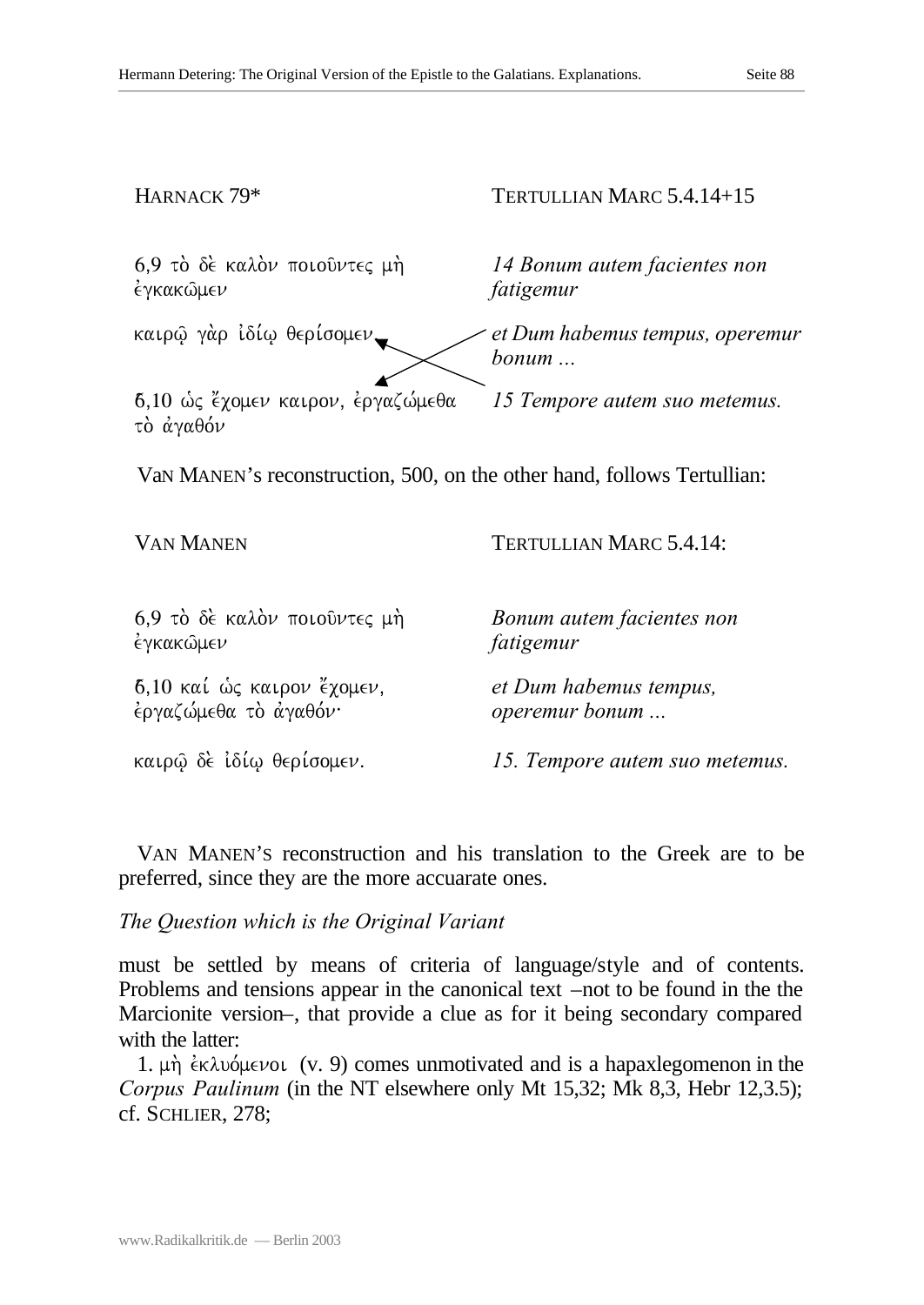2. in the canonical text the hint at the *harvest* is *anticipated* and doesn't make sense until the end of the passage, i.e. in v. 10.

For the reasons mentioned, VAN MANEN, 500, i.m.o. rightly considers the Marcionite variant to be the more original one.

*41. Gal 6,13*

| $#71)$ Gal 6,13                               | <b>περιτεμνόμενοι &gt; περιτετμημένοι</b> | cor |
|-----------------------------------------------|-------------------------------------------|-----|
| Epiph Pan $42.11.8(121, 3) = 42.12.3(159,3f)$ |                                           |     |
| $=$ #11) Clabeaux, App B (»cor«)              |                                           |     |
|                                               |                                           |     |

### *Textual Evidence*

*Epiphanius* reads Gal 5,3 as  $\pi \in \text{P}$  *Figures* (= perfect; see the annotation); but in Gal 6,13 he has, with the majority of referring manuscripts (Pan 42.11.8  $(121, 3) = 42.12.3$   $(159.3f)$ ) περιτεμνόμενοι (= aorist).

#### *Reconstruction and Evaluation*

Whereas HARNACK, CLABEAUX and NESTLE-ALAND<sup>26</sup> favour this variant (based above all on some more important referring manuscripts), VAN MANEN, 500, because of Gal 5,3, assumes an erroneous reading by Epiphanius and an original  $\pi \epsilon$  pertective (perfect) in Marcion. — The question, what Marcion read in this place, is not answerable i.m.o., and consequently neither is the question, which was the authentic version.

#### *42. Gal 6,15-16*

| $#72)$ Gal 6,15-16 | $-15-16$ | n <sub>q</sub> |
|--------------------|----------|----------------|
| [Marc $5.4.15$ ]   |          |                |
|                    |          |                |

# *Textual Evidence*

Marc 5.4.15: *»Sed et mihi, famulo creatoris, mundus crucifixus est, non tamen deus mundi, et ego mundo, non tamen deo mundi. Mundum enim quantum ad conversationem eius posuit, cui renuntiando mutuo transfigimur et invicem morimur. Persecutores vocat Christi. Cum vero adicit stigmata Christi in*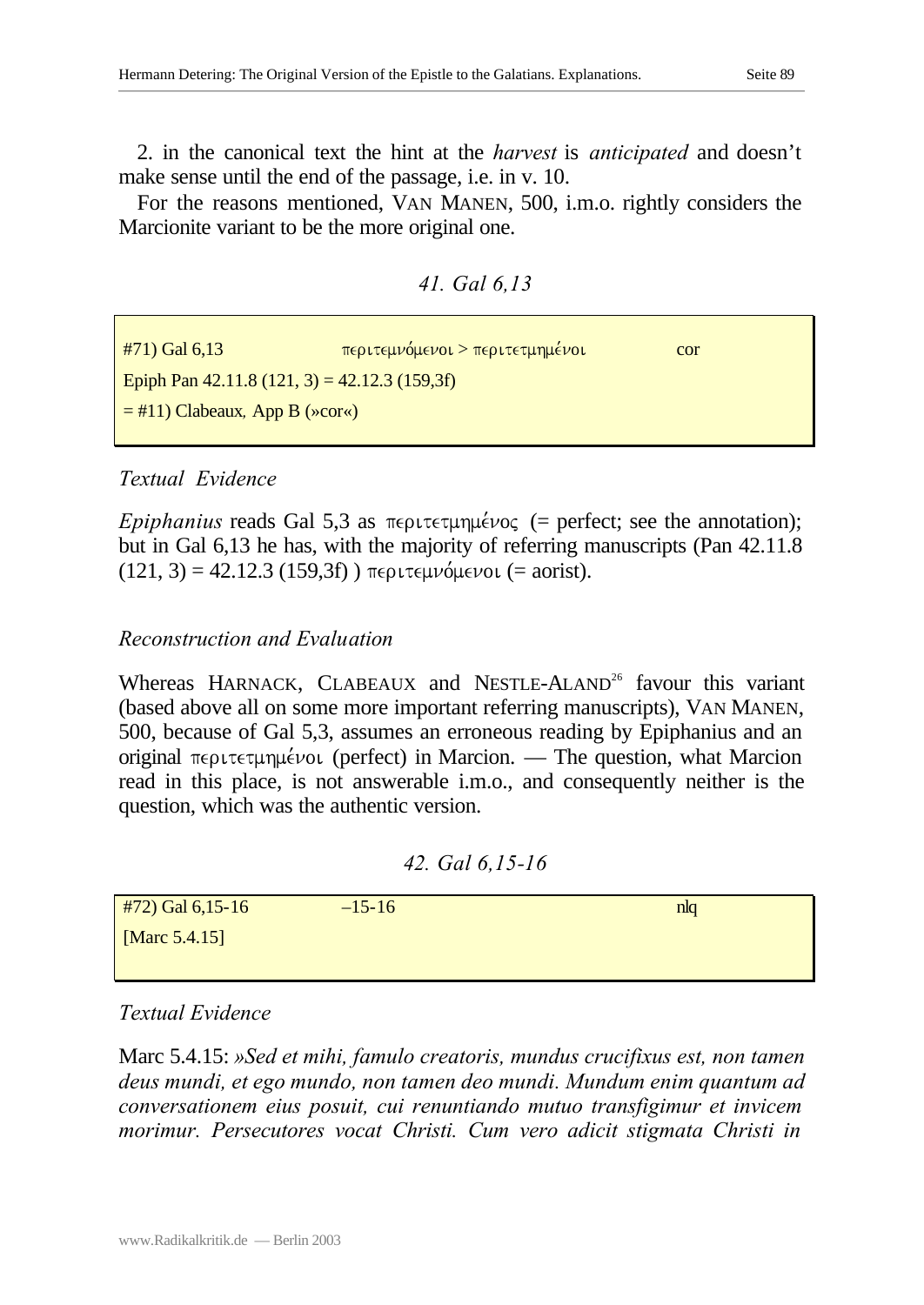*corpore suo gestare se (utique corporalia competunt), iam non putativam, sed veram et solidam carnem professus est Christi, cuius stigmata corporalia ostendit.«*

As shown by this quote, Tertullian apparently did not know Gal 6,15-16. In Tertullian's text, the (tendentious) quoting and interpreting of verse 14 are followed by the remark that Paul (at the end of his letter) adresses the *persecutores* (*»Persecutores vocat Christi*«), which –what way ever the remark may be interpreted– (cf. Harnack 79\*) cannot but refer to the content of 6,17.

There is no evidence in the other referring manuscripts either for Marcion knowing of verses 15-16.

#### *The Original Version*

That 6,15-16 be indeed an addition to the original (Marcionite) text, is backed up by the fact that the content of 6,15 does not match the preceding text. Tendency and nature of the interpolation remind of 5,6. Like in that place the sentence is connected by means of the particle  $\gamma \dot{\alpha}$ , though there is nothing in it that could be seen as substantiating the preceding phrase. Concerning contents, the liberal attitude about circumcision, all of a sudden shown in 6,15, is not well comprehensible in the context of the overall polemical nature of the letter, as e.g. the disapproval of circumcision (5,2f) or the harsh atack of 5,12. 6,15 – like already 5,6 – probably is an adaptation and a combination of ICor 7,19/IICor 5,17. Since we can assume I Cor 7,19 to be the work of a Catholic editor, we have subsequently to assume that the same editor tried to variegate his own text in 6,15 (but did so in a very clumsy way). Be it as it may, 6,15 is uncomprehensible without I Cor 7,19/II Cor 5,17.—If 6,15 is an addition, verse 16, too needs must be editorial, since it is directly connected with the preceding verse. In any case, the fundamental rule the author of the verse is speaking about, cannot be derived from 6,14, it rather refers to 6,15 and the there expressed maxim.

6,17, on the other hand, follows 6,14 quite smoothly. The picture of the apostle crucified together with Jesus Christ and the mention of the  $\sigma\tau\gamma\mu\alpha\tau\alpha$ . (caused by the cross) go together quite well.

O'NEILL, too, in his »Recovery of Paul's Letter to the Galatians«, 71-72, considers 6,16 to be editorial because of its contents. »The phrase 'Israel od God' is a tell-tale sign that the words printed at the head of his note are a gloss. The implication is that there is a false Israel as well as a true Israel, and that they are two organized entities ...The gloss was added at a time when the Church and Israel were sharply distinguished, when Jews who believed could not longer remain within Israel because they could not recite the Test Benediction.« Most appealing is O'Neill's deliberation: »Perhaps, indeed, the gloss is a deliberate appropriation of another of the Benedictions, the nineteenth, which runs in the Babylonian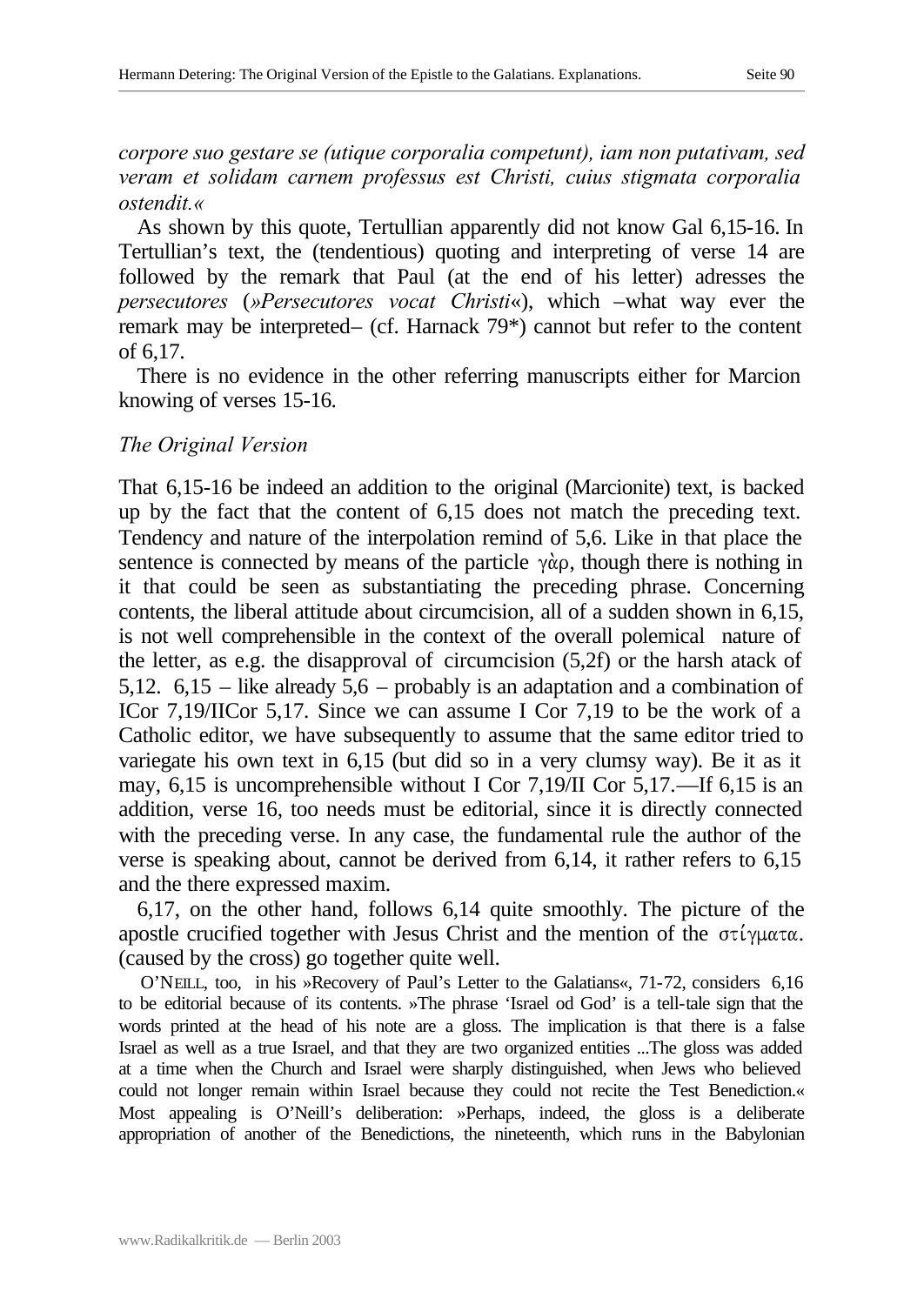recension, 'Give peace, happiness, and blessing, grace, loving kindness, and mercy upon us and upon all Israel your people...' The gloss reflects an age when the Curch, made up of Gentiles an Jews, saw itsef as the true Israel, and this was an age much later than Paul's.«

The assumption that 6,16 reminds of the 19th Benediction of the Babylonian recension of the Amidah (= prayer of the eighteen benedictions), is widely acknowledged; e.g. SCHLIER, 283: »Very likely the apostle was thinking of the  $19<sup>th</sup>$  benediction of the Amidah.

Since the Amidah is usually dated not until late  $1<sup>st</sup>$  or early  $2<sup>nd</sup>$  century CE, a dating of our gloss –in agreement with O'NEILL– to the  $2<sup>nd</sup>$  century is nothing but a reasonable assumption. It cannot be excluded with absolute certainty, however, that the Amidah be dependent on earlier traditions.

*43.Gal 6,17*

| $#73)$ Gal 6,17                    | <u>τοῦ Χριστοῦ &gt; τοῦ Ἰησοῦ</u> | nla |  |
|------------------------------------|-----------------------------------|-----|--|
| Marc $5.4.16$ — against: Dial V,22 |                                   |     |  |

## *Textual Evidence*

Tertullian Marc 5.4.2.: *»Persecutores vocat Christi. Cum vero adicit stigmata Christi in corpore suo gestare se (utique corporalia competunt), iam non putativam. sed veram et solidam carnem professus est Christi, cuius stigmata corporalia ostendit«.*

*HARNACK'S and VAN MANEN'S Reconstructions; Which Version is the Original?*

HARNACK,  $79^*$ , has instead of to *l*oiro the variant two  $\delta'$  as as as in his opinion, Tertullian, too, read  $\tau \hat{\omega} \nu \delta' \hat{\alpha} \lambda \lambda \omega \nu \rightarrow \ldots$  and understood those  $\hat{\alpha} \lambda \lambda \omega \nu$ to be Christ's enemies ('From among the others, namely Christ's persecutors, let no man trouble me')« HARNACK thusly can explain, how Tertullian arrives at his extraordinary statement *»Persecutores vocat Christi«*. As to τῶν δ<sup>'</sup>  $\ddot{\alpha}\lambda\lambda\omega\nu$ , Harnack assumes that it is derived from the Latin translation of  $\tau$ o0  $\lambda$ ot  $\pi$ ov = »de ceteris«. —HARNACK's deliberations may be correct. But then we nevertheless have to keep in mind that  $\tau \hat{\omega} \nu \delta' \hat{\alpha} \lambda \hat{\omega} \nu$  came into the text through the Latin translation of  $\tau$ oû  $\lambda$ ot $\pi$ oû, and that by all means the latter variant might already have been Marcionite. In any case, *»Persecutores vocat Christi*« is a misunderstanding of Tertullian's —if the text at this place did not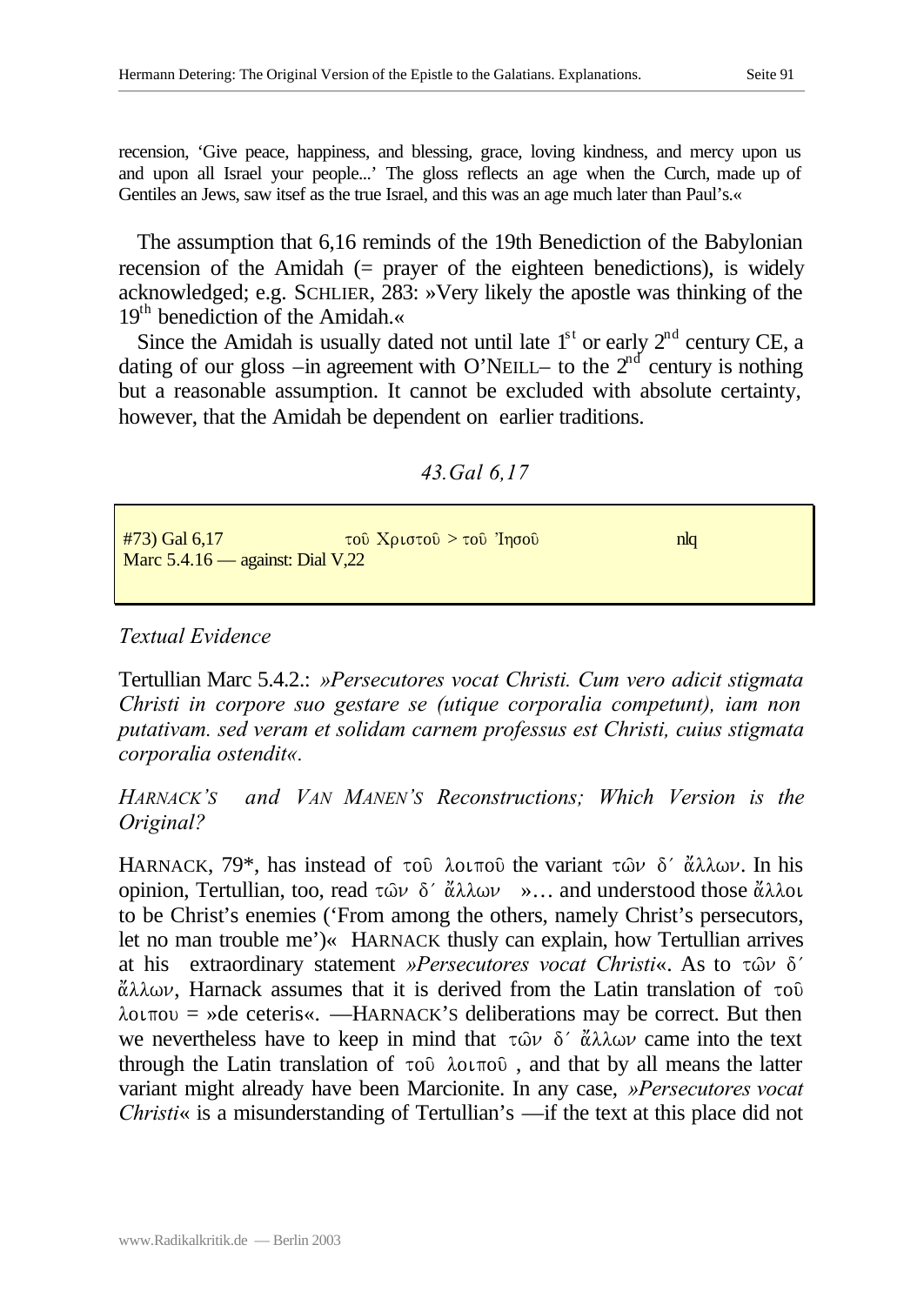contain a passage which later fell victim to an editors scissors (a possibility never to be excluded once and for all).

Furthermore, HARNACK. 79\*, without giving reasons, at this place follows Tertullian, i.e. instead of  $Topo$  he reads  $Xp$ 

Likewise VAN MANEN, 500f, with the argument that the Marcionite variant  $\sigma t$ <sup>i</sup> $\gamma$ ματα τοῦ Χριστοῦ be more original than the Catholic one because at this place it's not the signs of the passion of Jesus –hardly to be found on Paul– but the signs of the apostle's passion that were meant. The latter demonstrated that he belonged to Christ »as stigmata on slaves or soldiers demonstrate whose property or warriors they are«. The modification be probably intended to remind –against docetic heretics– of the doctrine that Jesus had not simulated his suffering on the cross, but that his had been a passion in a real human body. If VAN MANEN'S argument were correct, we would still have to ask the question how Tertullian in that quote, in spite of all those considerations, can use *stigmata Christi* as evidence for an antidocetic opinion of the apostle. On the other hand, it cannot be denied that  $\sigma\tau\gamma\mu\alpha\tau\alpha\tau$  to  $\gamma\eta\sigma\sigma\hat{\nu}$ be more clearly antidocetic than  $\sigma\tau\iota\gamma\mu\alpha\tau\alpha$  to  $X\rho\iota\sigma\tau$ ou. So, after all, a later editor might have hanged  $\tau$  to  $\Omega$   $\Lambda$   $\rho$  to  $\tau$  of  $\eta$  into  $\tau$  of  $\eta$   $\sigma$   $\theta$  with the intention of giving the text a more markedly antidocetic turn. $11$ 

Apart from all such deliberations (which, however just as well might have inspired Marcion to alter the text out of his contrasting doctrinal interest), we have *i.m.o.* to point out above all the fact that the name 'Jesus' does nowhere in Galatians occur *in absolute*, but only in conjunctions like Christ Jesus or Jesus Christ: 1,1; 1,3; 1,21; 1,24; (2,16); 3,1; (3,14); (3,26); 3,28; 4,14; (5,6); (5,24); 6,14; 6,17; 6,18.

l

<sup>&</sup>lt;sup>11</sup> According to ZAHN, 504, VAN MANEN »occupies himself with futile considerations whether the Catholic Ihsou or the Marcionite Cristou be the original version« It's a fact very much to be deplored, that the great scholar had nothing more to say to the subject!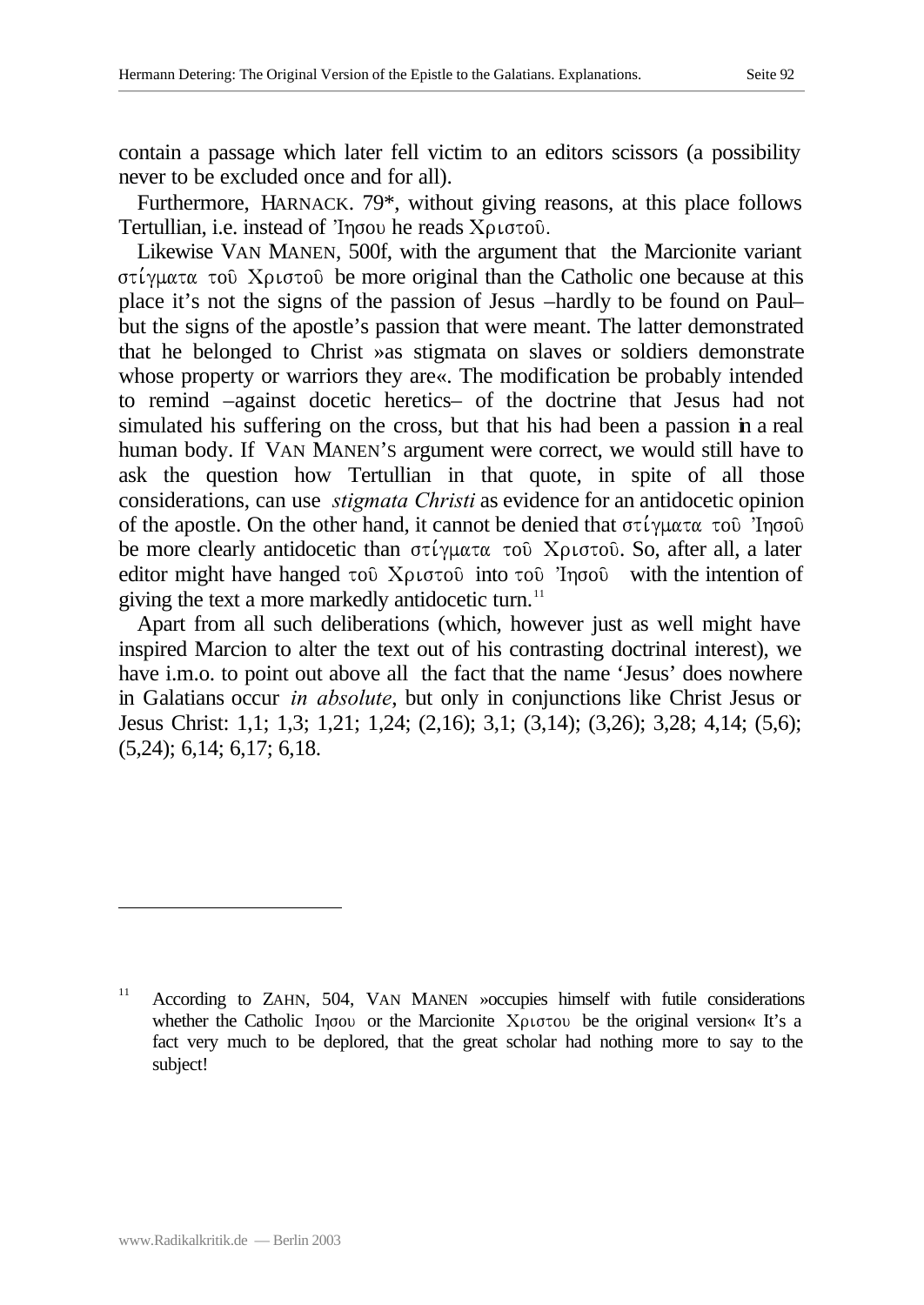# Literature

ALTHAUS, P./ H. W. BEYER-P.: Der Brief an die Galater, NTD, <sup>9</sup>1962.

BAARDA, T.: Marcion's Text of Gal 1,1, VigChr 42, 1988, 236-256.

- BARNIKOL, E.: Der nichtpaulinische Ursprung des Parallelismus der Apostel Petrus und Paulus (Gal 2,7-8) 1931 = The Non-Pauline Origin of the Parallelism of the Apostles Peter and Paul. Galatians 2:7-8, in: JHC, Volume 5/2, Fall 1998, 285-300 (here quoted from) .
- BAUER, B.: Kritik der paulinischen Briefe. Erste Abtheilung: Der Ursprung des Galaterbriefes.
- BAUER, W.: Griechisch-Deutsches Wörterbuch, 1963, <sup>5</sup>1971.
- BAUR, F.CHR.: Paulus, der Apostel Jesu Christi, 1845, 1866, 1867.
- BENGEL, J.A.: Gnomon, Auslegung des Neuen Testamentes in fortlaufenden Anmerkungen, II. Briefe und Offenbarung, 71960
- BERGH VAN EYSINGA, G.A. VAN DEN: Pro Domo, in: NTT, 1923.
- BLACKMAN; E.C.: Marcion and his influence, 1948.
- BLASS, F.-DEBRUNNER, A.-REHKOPF, F.: Grammatik des neutestamentlichen Griechisch, <sup>15</sup>1979.
- BULTMANN, R.: Theologie des Neuen Testaments, 1953, <sup>9</sup>1984.
- $-\text{Art.}$  πείθώ, ThW VI 2-3.
- CLABEAUX, J.J.: A Lost Edition of the Letters of Paul. A Reassessment of the Text of the Pauline Corpus Attested by Marcion, CBQ. MS 21, 1989.
- COUCHOUD, P.L.: La première édition de Saint Paul, RHR , 1926, 242-263.
- DELAFOSSE, H.: Les écrits de Saint Paul III, Christianisme 13,17,23,28, 1926-1928.
- DETERING, H.: Paulusbriefe ohne Paulus? Die Paulusbriefe in der holländischen Radikalkritik, 1992.
- —: Der gefälschte Paulus, 1995.
- —: The Dutch Radical Approach to the Pauline Epistles, JHC, Fall 1996, Vol. 3, No. 2, 163-193.
- HARNACK, A.V.: Marcion. Das Evangelium vom fremden Gott. Eine Monographie zur Geschichte der Grundlegung der katholischen Kirche. Neue Studien zu Marcion,  $1921, ^{2}1924 = 1960.$
- HILGENFELD, A.: Das Apostolikon Marcion's, ZHTh, 1855, 426-484.
- HOFMANN, J.: Marcion, on the Restitution of Christianity: An Essay on the Development of Radical Paulist Theology in the Second Century, 1984.
- H. LIETZMANN, Galaterbrief, HNT, 1910.
- KILPATRIK, G.D.: Galatians 1,18 ιστορήσαι Κηφαν (in: New Testament Essays, Studies in Memory of Thomas Walter Manson, 1893-1958, ed. by J.B. Higgins, 1959.)
- LÖFFLER, J.F.C.: Marcionem Pauli epistolas et Lucas euangelium adulterasse dubitatur, 1788.
- MANEN, W.C.VAN: Marcions brief van Paulus aan de Galatiëers, ThT 21, 1887, 382ff, 451ff.
- MCGUIRE, F.R.: Did Paul write Galatians? in: Hibbert Journal 66, 1967-68 , 52-57.
- O'NEILL, J.C.: The Recovery of Paul's Letter to the Galatians, 1972.
- OEPKE, A.: Der Brief des Paulus an die Galater, ThHK, 1930.